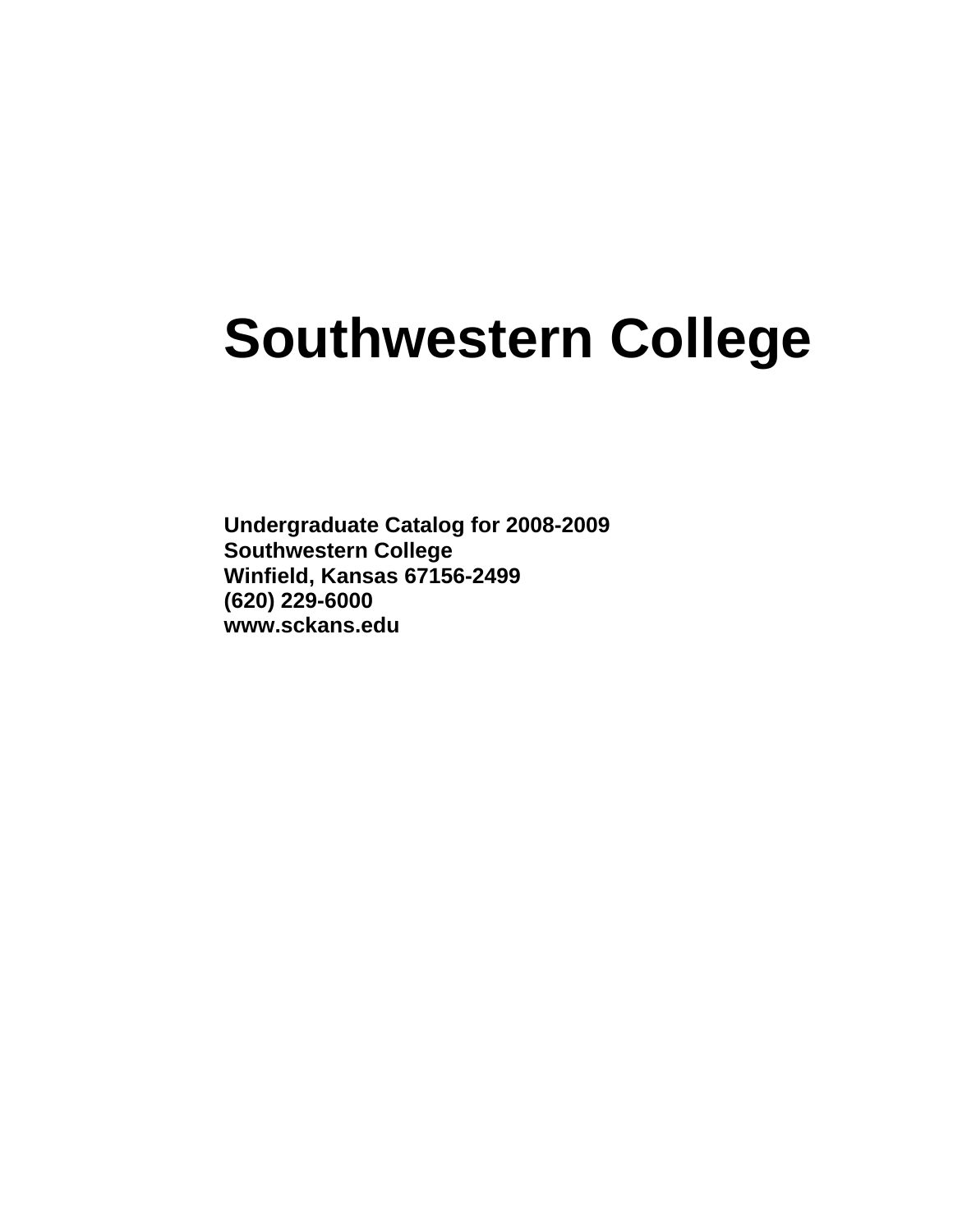# **Table of Contents**

This catalog contains information and announcements about the program of Southwestern College. It does not constitute a contract.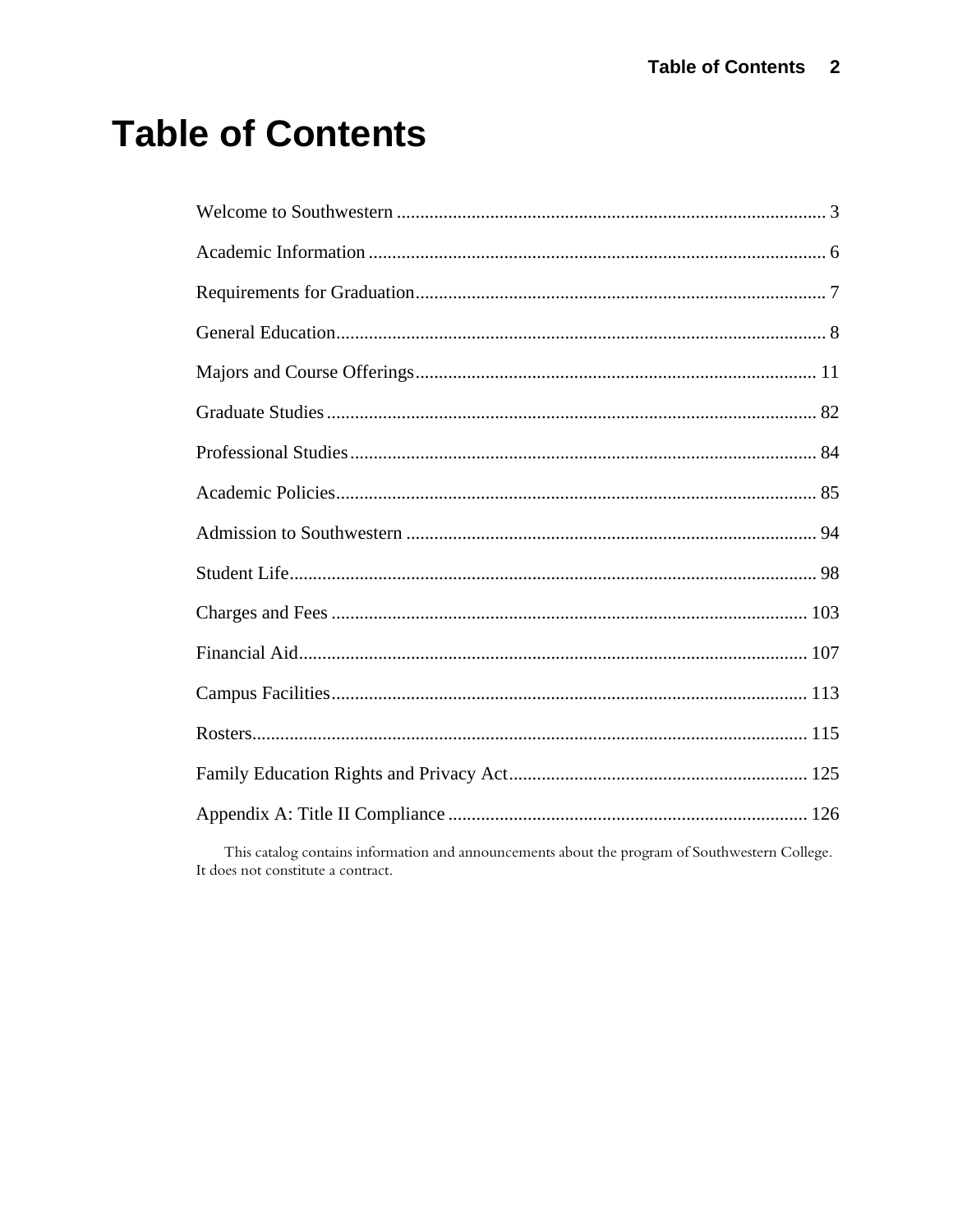# <span id="page-2-1"></span><span id="page-2-0"></span>**Welcome to Southwestern**

# **Our Vision**

Southwestern College in Winfield, Kansas,

is a learning community

dedicated to

- —intellectual growth and career preparation,
- —individual development and Christian values,
- —lifetime learning and responsible citizenship, and
- —leadership through service in a world without boundaries.

# **The Vision Interpreted**

Southwestern College in Winfield, Kansas, is a learning community…

- challenging each person to search for truth through consistent discipline of the mind.
- stimulating habits of careful reading and listening, clear speaking and writing, critical analysis and creative synthesis, individual thought and collaborative action.
- promoting rigorous intellectual competency within the context of vital interpersonal relationships.

Dedicated to intellectual growth and career preparation…

- emphasizing a broadly-based, value-centered liberal arts curriculum as the core of intellectual life, professional development and personal growth.
- integrating the core curriculum with career planning and preparation for a lifetime of service.
- building academic excellence and leadership potential.

Dedicated to individual development and Christian values…

- challenging each person to creative self-expression, aesthetic appreciation, freedom of thought, and responsible action.
- inviting students to explore ultimate reality; honoring the spiritual nature of human existence; affirming Christian values as central to an ethical, caring and inclusive community life.
- defining its historic commitment to community, freedom and diversity within a covenant relationship to the Kansas West Conference of the United Methodist Church.

Dedicated to lifetime learning and responsible citizenship…

- promoting responsible citizenship through active learning, professional growth and volunteer service.
- building wholeness, health and athletic abilities for lifetime physical fitness.
- encouraging lifelong intellectual and personal growth.

Dedicated to leadership through service in a world without boundaries…

- fostering opportunities for service in personal, family and professional life.
- recognizing the inherent worth of each person, the need for personal and social responsibility, the interdependence of all peoples, and the requirements of the age for justice and responsible living on the earth.
- inviting graduates to accept leadership roles in the emerging global community.

# **The Mission of Southwestern College**

Southwestern College is a private institution of higher education directed by a Board of Trustees and related historically and by covenant to the Kansas West Conference of the United Methodist Church. Founded in 1885, it offers bachelor's and master's degrees.

Southwestern College:

• Sets standards for admission that expect the successful completion of specific pre-college requirements.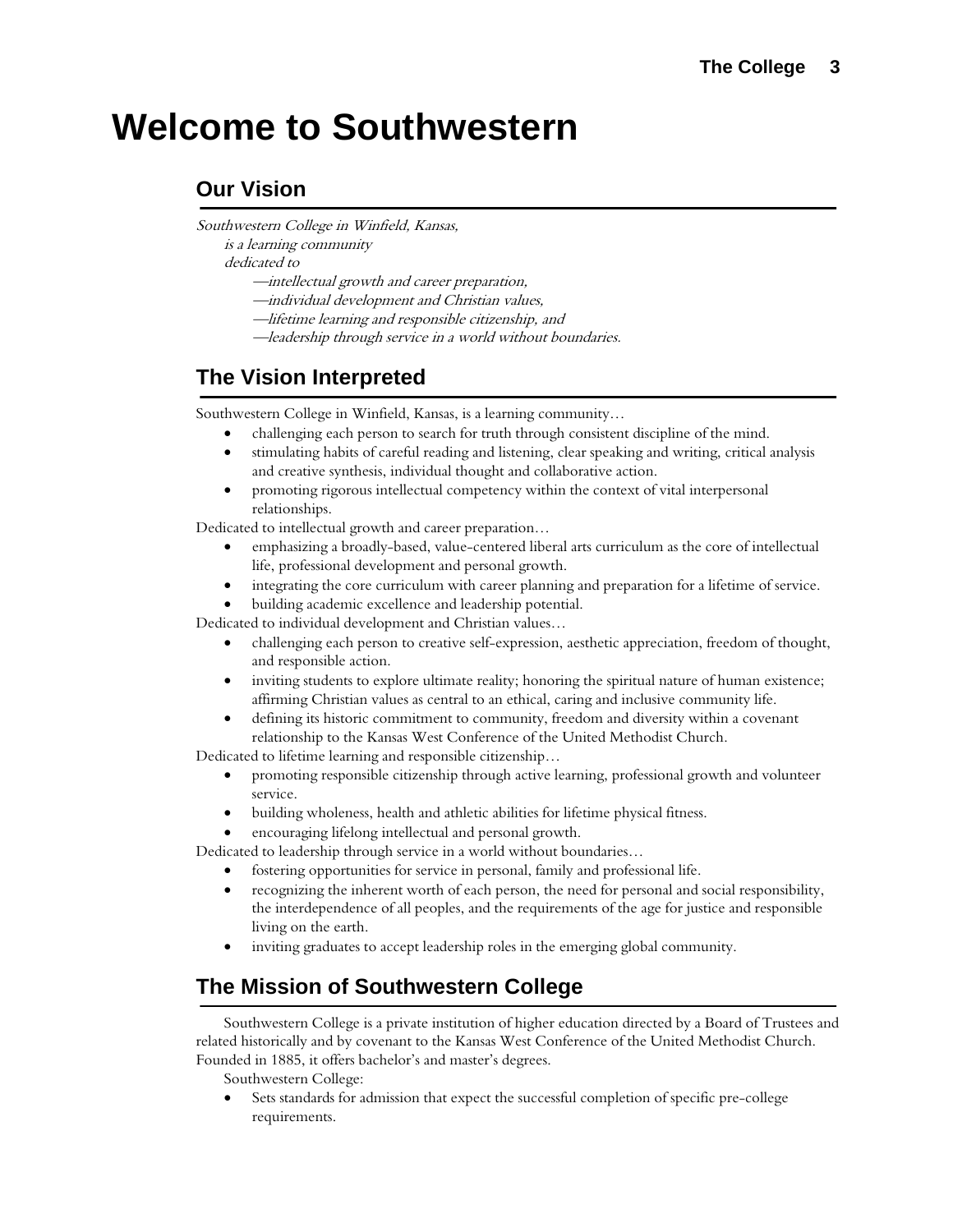- Requires students to participate in a general education program that is congruent with the liberal arts: oral and written communication skills; creativity; wellness; historical, cultural, and environmental understandings.
- Welcomes students who have begun their studies at other colleges or universities and sets policy to let those credits transfer readily to Southwestern.
- Offers programs leading to baccalaureate degrees that serve as foundations to professional development, graduate study, and certification in selected areas.
- Offers specific programs for degree completion, and encourages those employed full time to continue their learning.
- Offers programs for the emerging learning society that stress enrichment, enhancement, and personal growth.
- Invites students to live in its residential community and participate in activities that enhance development of interpersonal relations and leadership potential.
- Challenges students to take responsibility for the future of society, and affirms the role of individual Christians in shaping a world that preserves honesty and integrity and nurtures communities of service and care.
- Operates solely within the limits of income from tuition and fees and financial gifts from alumni and friends.

# **History**

Southwestern College was chartered June 19, 1885, by the Methodists of Kansas as "an institution of learning of full collegiate powers." It opened its doors for forty-three students on September 7, 1886. The first name of the college was "The Southwest Kansas Conference College"; the name "The Southwestern College'' was adopted November 5, 1908.

Always strong in the arts, the music program was augmented by the merger, in 1926, of the Winfield College of Music with the college.

The campus facilities were seriously affected in 1950 by a fire that destroyed the interior of the administration building. The reconstruction of this building and the subsequent erection of new academic facilities have provided the college with a modern campus to support its program.

Major steps were taken in 1994 to develop a professional studies program with the opening of a center in downtown Winfield. During 1996-98, two additional centers were opened in the city of Wichita.

A graduate program in education, begun in 1986, lets students earn a master of education degree or elect to take courses for professional or personal development. A graduate program in business, begun in 2000, offers the master of business administration degree. Additional graduate programs offered both through professional studies and in fifth-year campus programs lead to the master of arts in specialized ministry and the master of science in leadership. Professional studies learners also can earn the master of science in leadership, master of science in management, or the master of science in security administration.

Southwestern is a comprehensive college of approximately 1,700 students and 50 full-time teaching faculty members. It offers multiple programs on campus and selected programs for working adults through its professional studies centers.

# **Accreditation**

Southwestern College is accredited by The Higher Learning Commission and is a member of the North Central Association, www.ncahigherlearningcommission.org, (312) 263-0456.

It is further accredited by the University Senate of the United Methodist Church, the Commission on Collegiate Nursing Education and the Kansas State Board of Nursing (nursing), the National Association for the Education of Young Children (early childhood education), the National Association of Schools of Music (music), and the National Council for Accreditation of Teacher Education and the Kansas State Department of Education (teacher education program). The college's athletic training programs are accredited by the Commission on Accreditation of Athletic Training Education.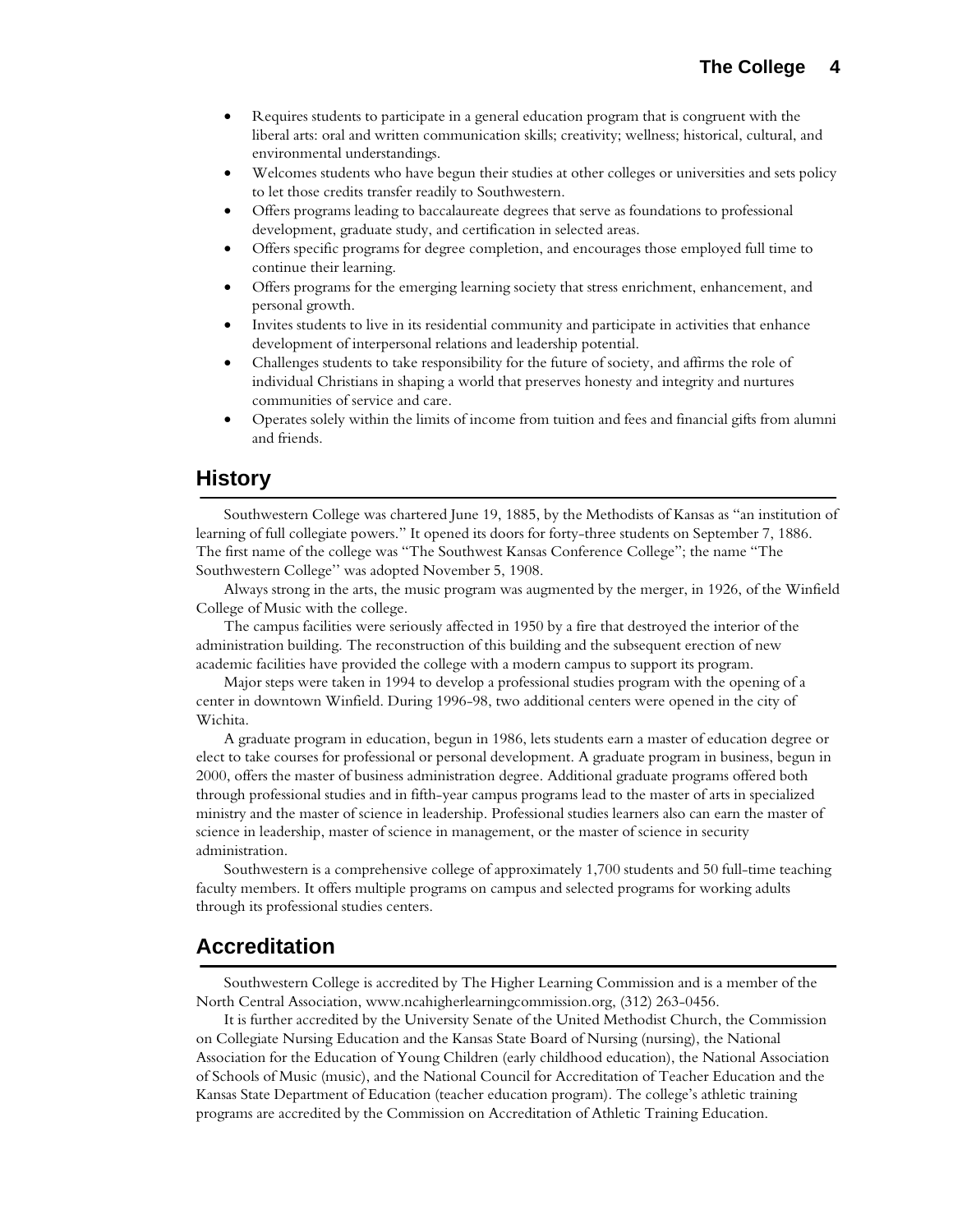Southwestern students find credits taken here fully accepted in undergraduate and graduate schools across the nation.

Southwestern College is in compliance with federal regulations on disbursement of Title II information. Full information is provided in Appendix A.

# **Title II Compliance**

Southwestern College is in compliance with federal regulations on disbursement of Title II information. Full information is provided in Appendix A.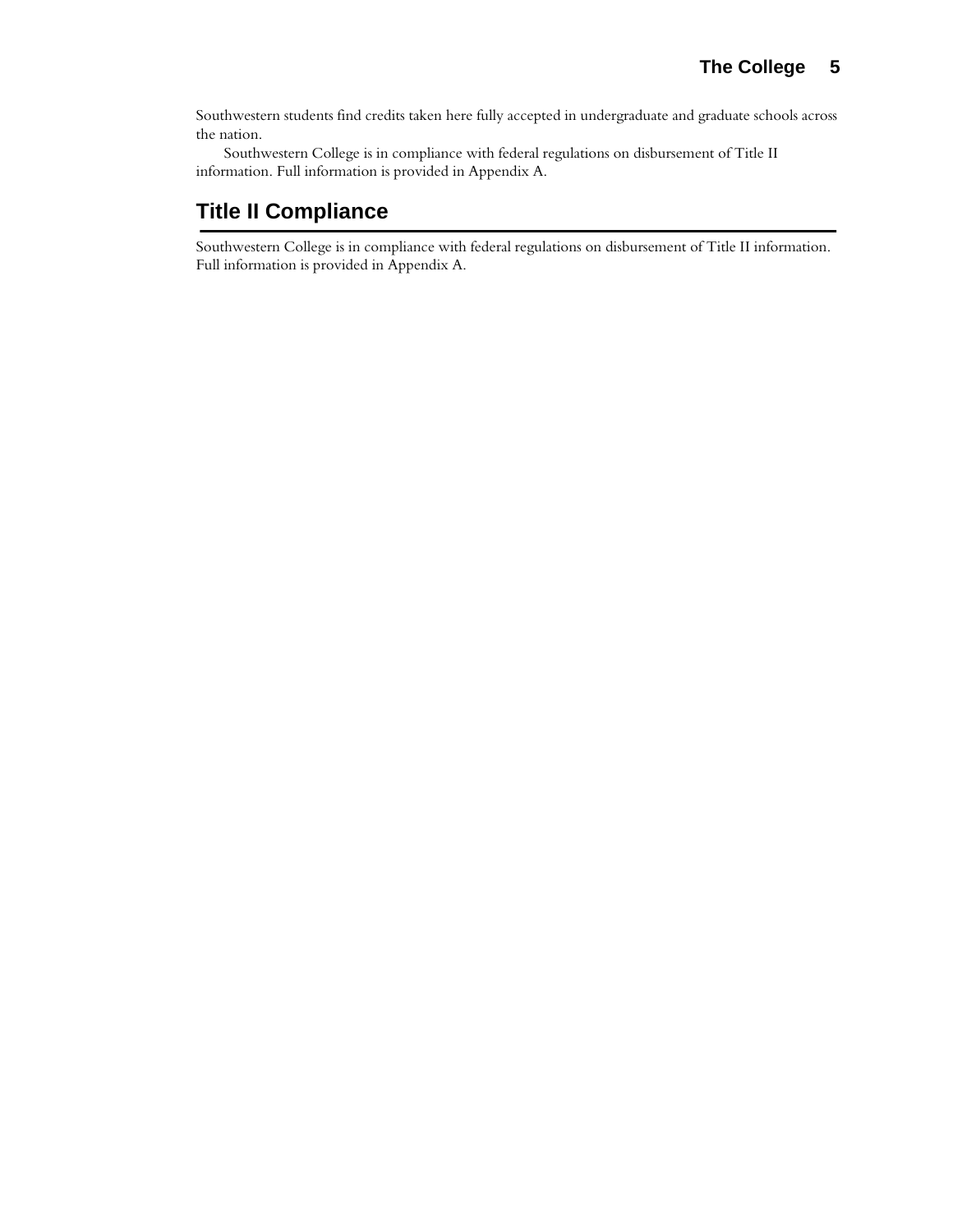# <span id="page-5-1"></span><span id="page-5-0"></span>**Academic Information**

# **Degrees Offered**

Southwestern College confers the following degrees: B.A., Bachelor of Arts B.G.S., Bachelor of General Studies B.Mus., Bachelor of Music B. Phil., Bachelor of Philosophy B.S., Bachelor of Science B.S.N., Bachelor of Science in Nursing M.A.S.M., Master of Arts in Specialized Ministries MBA, Master of Business Administration M.Ed., Master of Education M.S.L., Master of Science in Leadership M.S.M., Master of Science in Management M.S.S.A., Master of Science in Security Administration

Students seeking a degree must fulfill all requirements as listed in this catalog. A second degree requires a minimum of 30 additional semester hours of credit.

# **Selection of Catalog**

In most cases, students will meet graduation requirements stated in the catalog under which they first enter Southwestern College. When graduation requirements change, students may adhere to the ones listed in the catalog under which they first entered, or they may optionally select the newer catalog and follow those requirements. In either case, general education and major requirements must both be met from the same catalog. Students who leave Southwestern but re-enroll having missed no more than two terms (counting fall, spring, and summer as terms) may follow the catalog under which they were previously enrolled. Readmitted students must follow the catalog of the year they resumed their studies at Southwestern College, or they may optionally select a newer catalog and follow those requirements.

# **Declaration of Major**

Freshmen may declare majors if they wish, or work within the general curriculum. During the sophomore year, all students are encouraged to declare a major. Declaration of a major is made at the registrar's office.

# **Declaration of Minor**

Students may declare minors in certain disciplines. For specific requirements and procedures students should see the appropriate discipline listing in this catalog or should contact faculty in the discipline. Declaration of a minor is made at the registrar's office.

# **Changing Majors**

A student wishing to change majors must submit a completed Change of Major form to the registrar's office. The student must assume the responsibility for any extra credits that may be involved in meeting the requirements of the new major.

# **Academic Advising**

Academic advising is an important part of the educational process at Southwestern.

# **Advising for Freshmen**

Freshmen are assigned a general advisor who will assist the student in the transition to college life. The student will have an ongoing relationship with the general advisor, meeting during orientation, course selection, selected social events, and various other times throughout the freshman year. Transfer students who enter with fewer than 24 hours participate in the same advising program.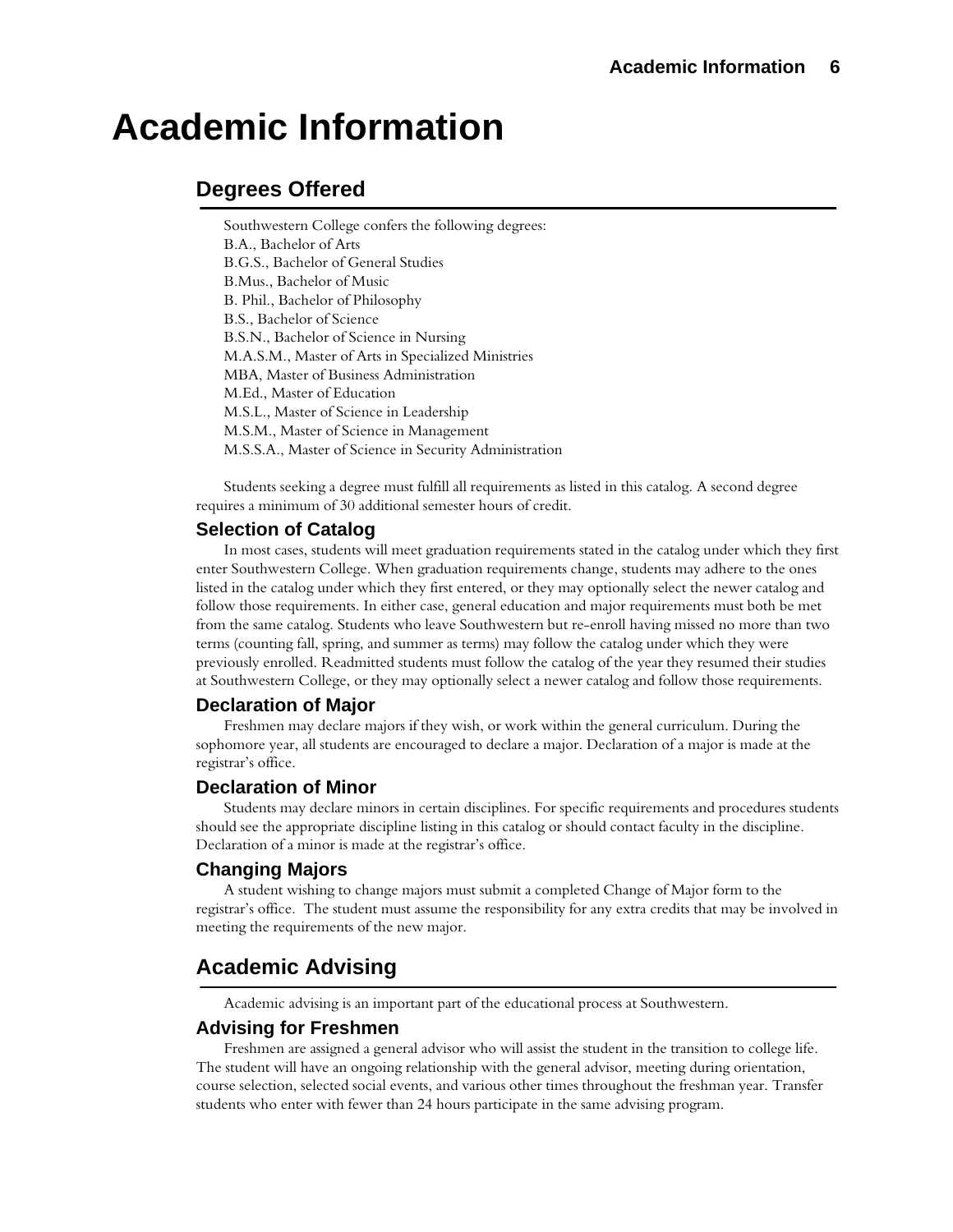# **Advising After the Freshman Year**

During the sophomore year, the student selects a major advisor to assist with course selection and other matters for the remainder of the student's educational experience at Southwestern.

# <span id="page-6-1"></span><span id="page-6-0"></span>**Requirements for Graduation**

# **Degree Requirements**

These are the requirements for a degree:

- 1. Complete the specific course requirements for a major field of study together with required cognate courses, with a minimum grade point average of 2.0 (C) in those courses required by each major, minor, or secondary licensure to be granted.
- 2. Complete the general education requirements.
- 3. Complete a minimum of 124 credit hours.
- 4. Have an overall grade point average of 2.0 (C average) or meet program grade point average requirements.
- 5. Have Southwestern College course credit of at least 30 credit hours.
- 6. Have taken 15 of the last 30 course credit hours at Southwestern (waived for professional studies learners who are active duty military personnel under an SOC agreement.)
- 7. Be elected to the respective degree by the faculty and by the Board of Trustees.

# **Degree Requirements for Transfer Students**

- 1. Complete all items listed above.
- 2. Regardless of grade points earned at other institutions, have at least a "C" average for all work taken at Southwestern College.
- 3. For students transferring from two-year colleges, complete a minimum of 60 hours at a baccalaureate degree-granting institution.
- 4. Accept the judgment of school administrators in substituting transfer credits for courses in the Southwestern College catalog.

# **Conferring Degrees**

Regardless of the point at which a student completes coursework for a degree at Southwestern College, degrees are conferred in May, August, and December. Students are considered May, August, or December graduates. Students who complete requirements in May and August may participate in the May Commencement ceremonies. Students who complete requirements in December may participate in Commencement ceremonies the following May.

Students must complete and return an Application for Degree to the registrar's office by the first day of the month preceding graduation to be considered for graduation.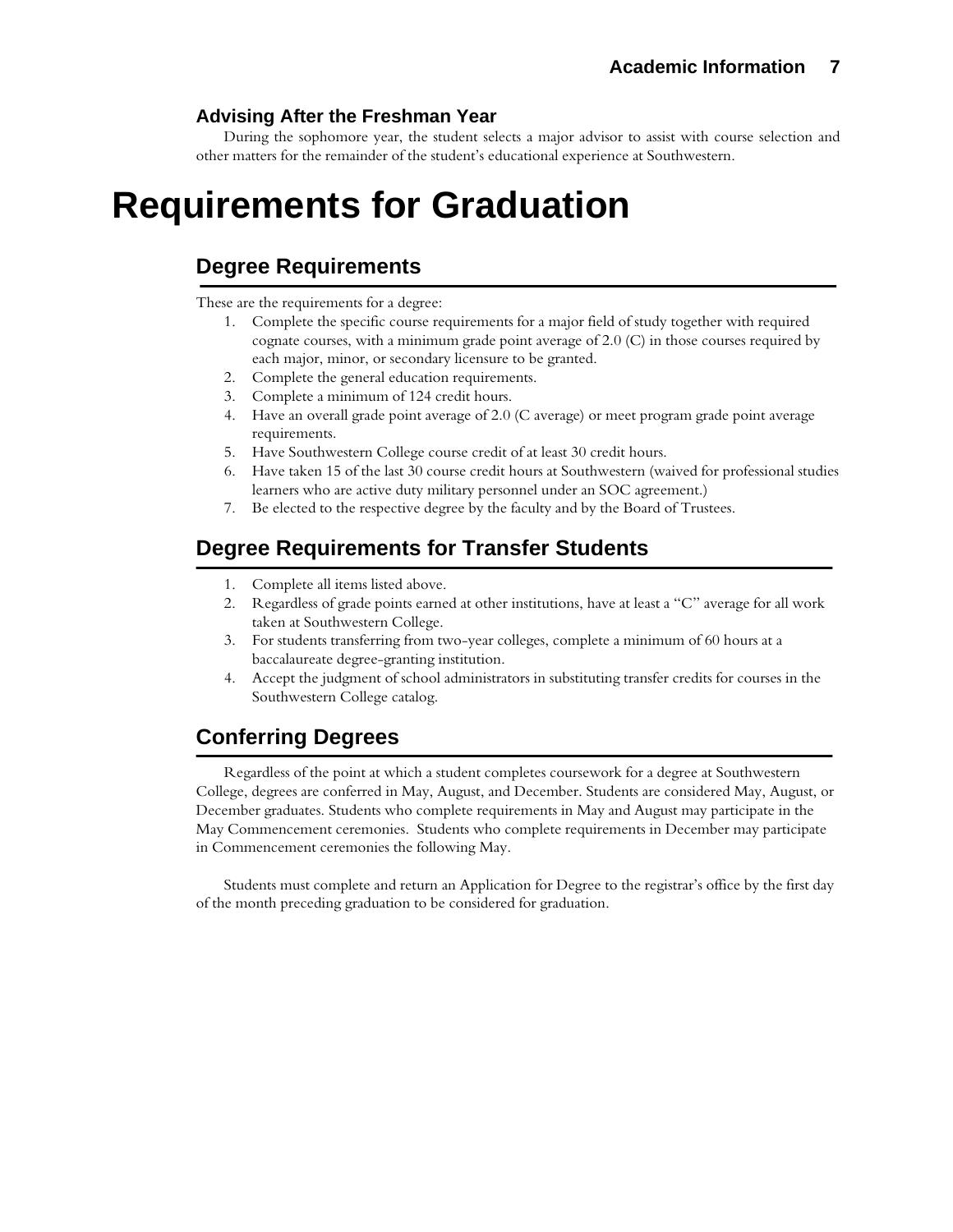# <span id="page-7-1"></span><span id="page-7-0"></span>**General Education**

The general education curriculum at Southwestern College is designed to lead students toward outcomes aligned with the mission of Southwestern College. The mission statement emphasizes liberal arts education, professional development, and personal growth. The goals of general education requirements at Southwestern College are to provide students with fundamental academic skills, ground students in multiple disciplinary perspectives, and challenge students to integrate and apply their learning to real world concerns. The general education requirement consists of 33 credit hours. Students may complete general education requirements at any time during their course of study, with the exceptions of the composition sequence LAS 110 and LAS 120, which should be taken during a student's first year of study, and the capstone course LAS 499, which should be taken during a student's final year of study. In addition, students are urged to pursue extracurricular learning opportunities through service and leadership activities.

# **Outcomes and Disciplinary Perspectives of General Education Outcomes:**

- 1. Written and oral communication. Communicating effectively using reading, writing, listening, behavior, media, quantitative data, and technology.
- 2. **Quantitative literacy.** Using mathematical tools to solve problems.
- 3. Individual and social responsibility. Understanding how to uphold the well-being of one's self and society.
- 4. Emphasis on inquiry, critical and creative thinking. Formulating questions. Analyzing information and complex issues from multiple disciplinary perspectives to arrive at reasoned decisions. Valuing and producing thought or work that is characterized by its inventiveness, expressiveness, or originality.
- 5. Respect for cultural diversity. Understanding the complex identities of others, their histories, and their cultures.
- 6. Ethical reasoning. Conscientiously practicing accepted standards of fairness and integrity.

# **Disciplinary Perspectives:**

- Natural Science. Courses within the general education curriculum that expose students to the process, results, and limitations of scientific inquiry, and the relationship between science and society.
- Social Science. Courses within the general education curriculum that provide students with a means to understand ourselves, others, and the forces that shape society.
- The Humanities. Courses within the general education curriculum that help students explore models and methods for addressing dilemmas and acknowledging truth, ambiguity, and paradox while focusing on the study of the stories, the ideas, and the words that help us make sense of our lives and our world.
- The Arts. Courses within the general education curriculum that foster imagination and skill in the creation of aesthetic objects, environments, or experiences that manifest the vision of the artist for the purpose of self-expression or shared experience.
- Other Cultures. Courses within the general education curriculum that provide students with the means and methods to understand the interrelations within and among cultural and global communities.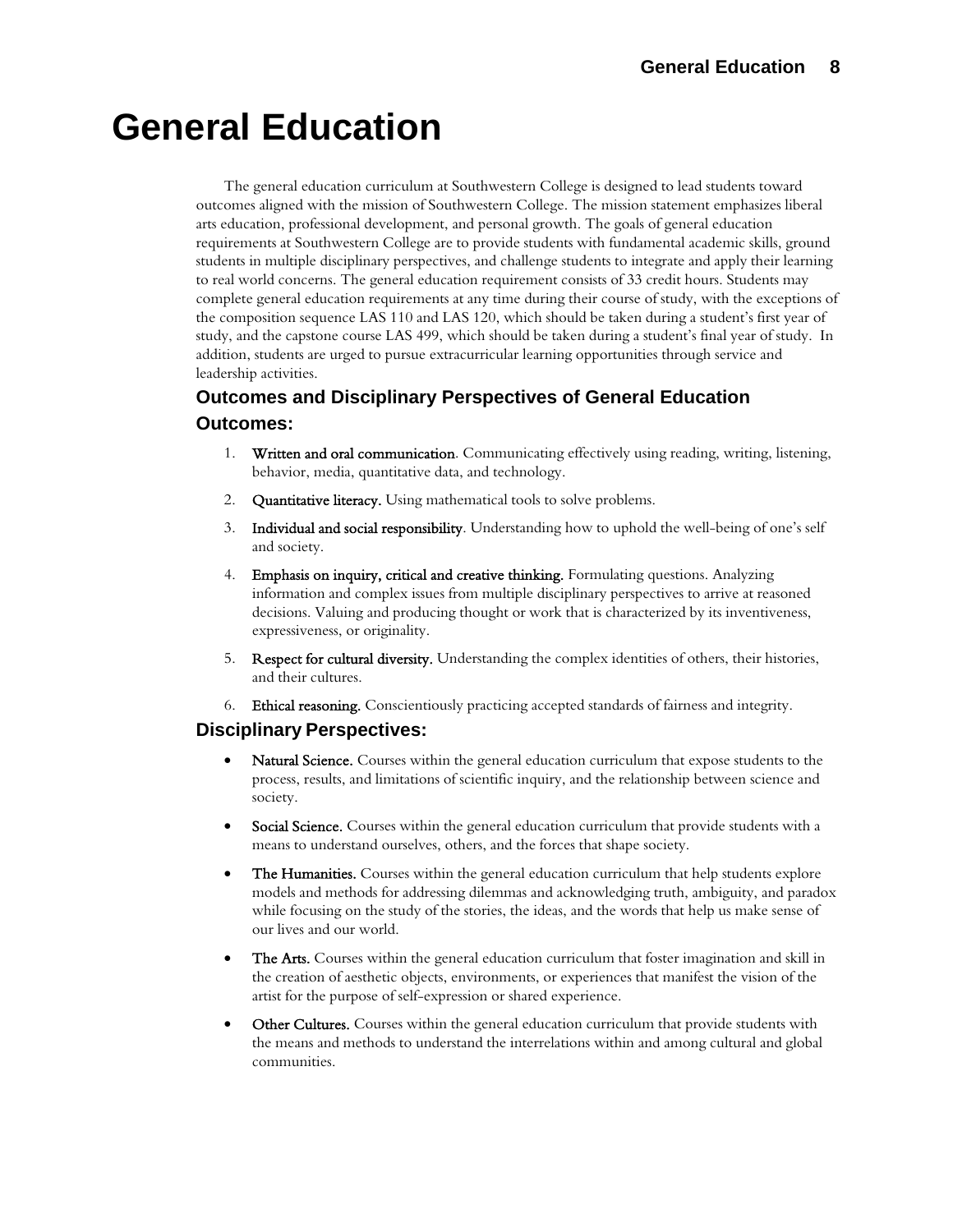# **General Education Requirements**

A student must complete the following general education requirements to be eligible for graduation:

#### Basic Skills:

Composition, six hours: LAS 110 College Writing 1 and LAS 120 College Writing 2 Speech, three hours: COMM 102 Elements of Oral Communication Mathematics, three hours: MATH 110 College Algebra or MATH 215 Statistics and Probability or higher level math course Health, three hours: PESS 205 Critical Issues in Health

#### Disciplinary Perspectives:

Courses satisfying Disciplinary Perspective requirements cannot be counted toward a student's major course of study, but may be used to satisfy the requirements of a minor, or cognate requirements for a major course of study.

Natural Science, three or more hours:

- NSCI 170 Elements of Descriptive Astronomy
- NSCI 180 Science, Society, and the Environment
- NSCI 201 Environmental Issues
- NSCI 230 Drugs: Research and Reward
- NSCI 280 History of Science

Social Science, three or more hours:

- ANTH 101 Introduction to Physical Anthropology
- HIST 121 World History to 1500
- HIST 122 World History Since 1500
- HIST 131 American History to 1865
- HIST 132 American History Since 1865
- POLS 101 Introduction to Political Science
- POLS 222 International Relations
- POLS 241 Comparative Politics
- PSYC 112 General Psychology
- SOCS 101 Introduction to Leadership
- SOCS 230 Applied Social Sciences

The Humanities, three or more hours:

COMM 208 Critical Thinking and Argumentation

COMM 248 History of the Cinema

- ENG 202 Language, Literature and Humanity
- LAS 262 Science Fiction Television
- PHIL 101 Introduction to Philosophy
- PHIL 219 History of Philosophy 1
- PHIL 220 History of Philosophy 2
- PHIL 227 Logic
- REL 201 Judeo-Christian Tradition
- REL 225 Comparative Religions
- The Arts, three or more hours:

COMM 211 Introduction to the Cinema

- COMM 220/ENG 220 Interactive Storytelling
- LAS 150 Creativity in the Arts
- MUS 111 Foundations in Music
- THTR 111 The Theatre Experience

Other Cultures, three or more hours:

- ANTH 219 Cultural Anthropology
- COMM 348 International Cinema: Western Culture
- COMM 349 International Cinema: Asian Culture
- HIST 222/ANTH 222 North American Indian Cultures
- HIST 342 Russian History
- HIST 343 Russian Cultural History
- LAS 121 French Language and Culture
- LAS 131 Spanish Language and Culture
- LAS 141 Italian Language and Culture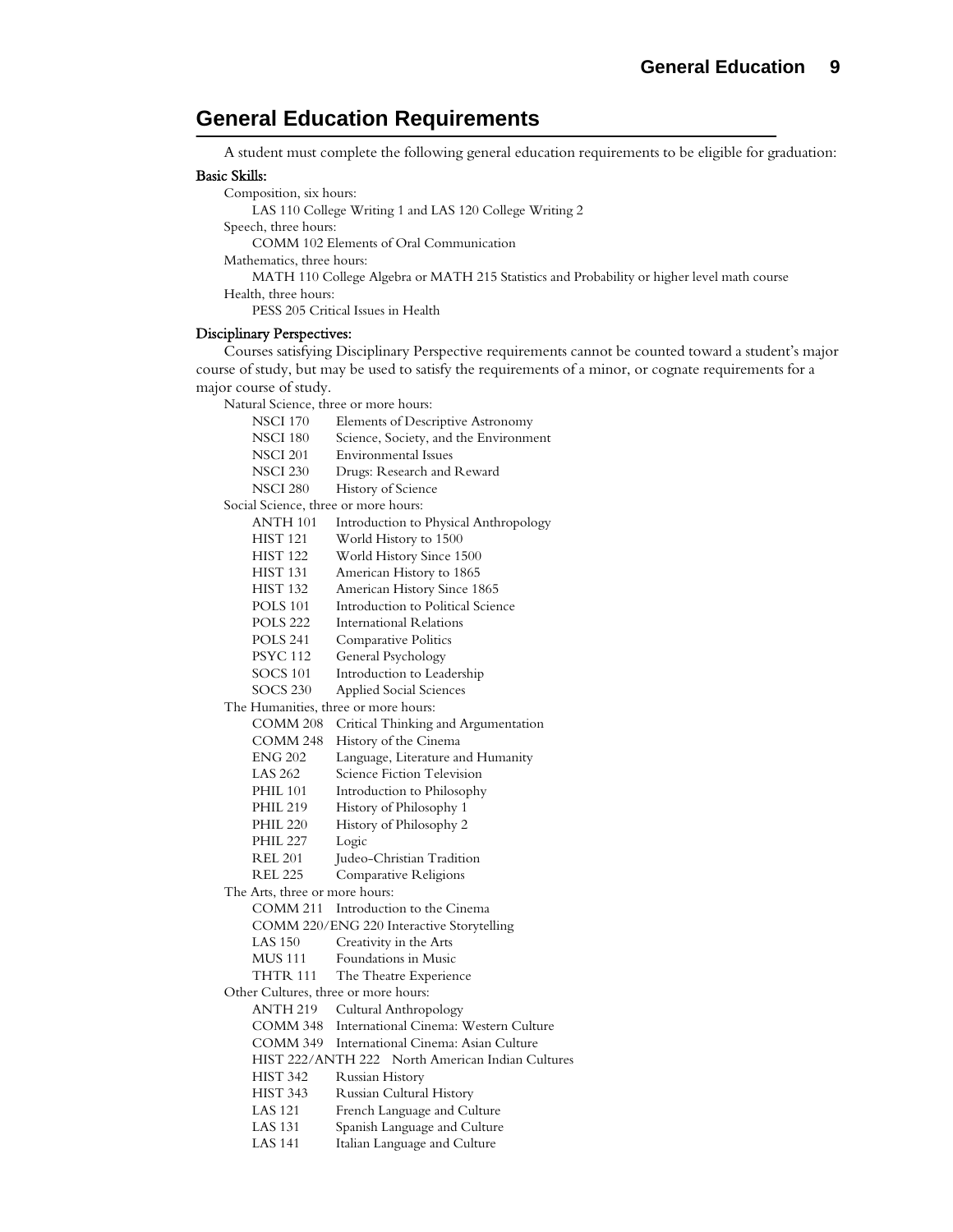LAS 151 Chinese Language and Culture

#### Senior Capstone Experience:

Senior capstone course, three hours:

LAS 499 Responsibility for the Future or approved alternative

# **General Education Requirements for Transfer Students**

Transfer students must provide an official transcript of coursework done at other institutions to apply those hours toward general education requirements at Southwestern College. Only transfer hours with a grade of "C" or better will be counted. The registrar, following guidelines set by the academic divisions, determines which credits from other institutions satisfy general education requirements at Southwestern College.

Students may appeal the registrar's decision not to count transfer credits toward general education requirements by petition to the director of general education, whose decision on the matter (after consultation with the academic dean, if necessary) shall be final.

Only hours successfully completed and/or degrees earned at institutions recognized by the Council for Higher Education Accreditation (CHEA) may be considered. Southwestern College does not recognize credit for varsity athletics or remedial coursework.

Any student with a bachelor's degree is waived from all general education requirements.

Any exception to the above requirements must be approved by the director of general education.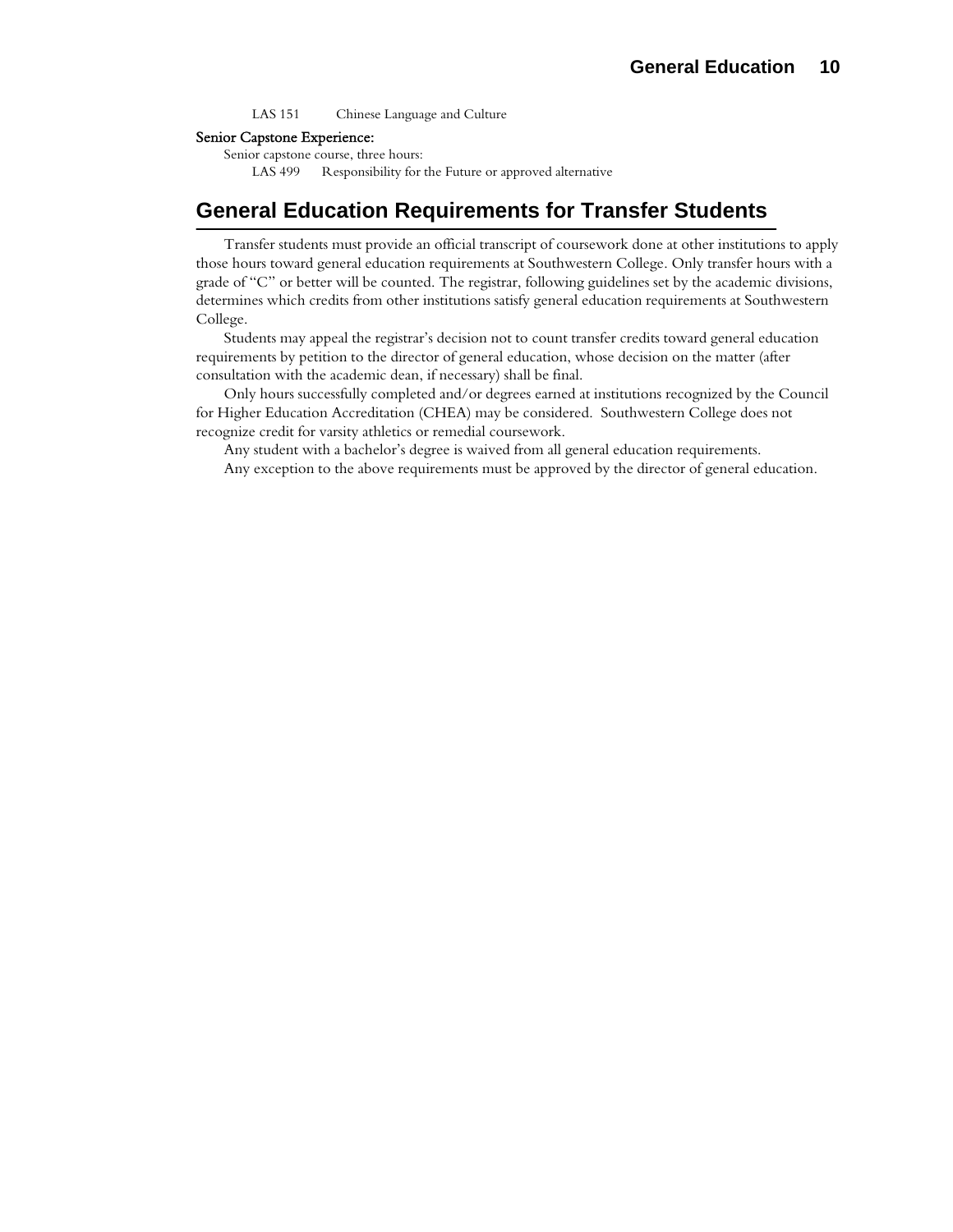# <span id="page-10-1"></span><span id="page-10-0"></span>**Majors and Course Offerings**

Southwestern College's curriculum provides opportunity for depth of study in a specific interest area as well as breadth of study enabling the student to encounter significant human questions. While some programs are structured to achieve specific vocational objectives, others are diversified for a variety of life planning goals. There is latitude for a student with comprehensive intellectual interests to pursue an individually structured program of general studies.

The organization of each major or program of study includes a core of essential major courses to develop a basic understanding of the chosen field. Clustered around this core may be a group of cognate courses from other departments chosen to emphasize relationships between disciplines.

In addition to the specific program requirements, students are urged to elect courses relating to cultural development and personal interests. These choices may grow out of the student's intellectual curiosity and broad commitment to the human community.

At each course level, the following numbers are reserved for the type of courses indicated.

- 51 independent study
- 52 readings
- 53 problems
- 54 projects
- 55 topics
- 58 special literature study
- 59 practicum
- 60 internship
- 61 seminar
- 70 field experience
- 71 workshop

# **Anthropology**

## **Minor in Anthropology**

#### Minor requirements:

In Anthropology:

- 219 Cultural Anthropology
- 222 North American Indian Cultures
- 325 Research Methods
- 352 Readings in Anthropology
- 355 Topics in Anthropology
- 415 Theories of Culture

#### **Anthropology Courses**  Department Code: ANTH

- 101 Introduction to Physical Anthropology. Emphasis on the cooperative (rather than adversarial) relationship possibilities between science and religion, specifically between evolution and the creation accounts in the early chapters of Genesis. Consideration of the processes of biological evolution, and examination of the steps in hominin/human evolution over the past six million years. Credit 3 hours.
- 219 Cultural Anthropology. A study of culture, its diverse forms and the meaning of cultures to contemporary people. Credit 3 hours.
- 222 North American Indian Cultures. An ethnology course covering the culture areas and selected tribes of Native Americans at the time of first contact with Europeans. Some consideration of problems of acculturation is included. Cultural Anthropology recommended but not required as a prerequisite. Cross-listed with History. Credit 3 hours.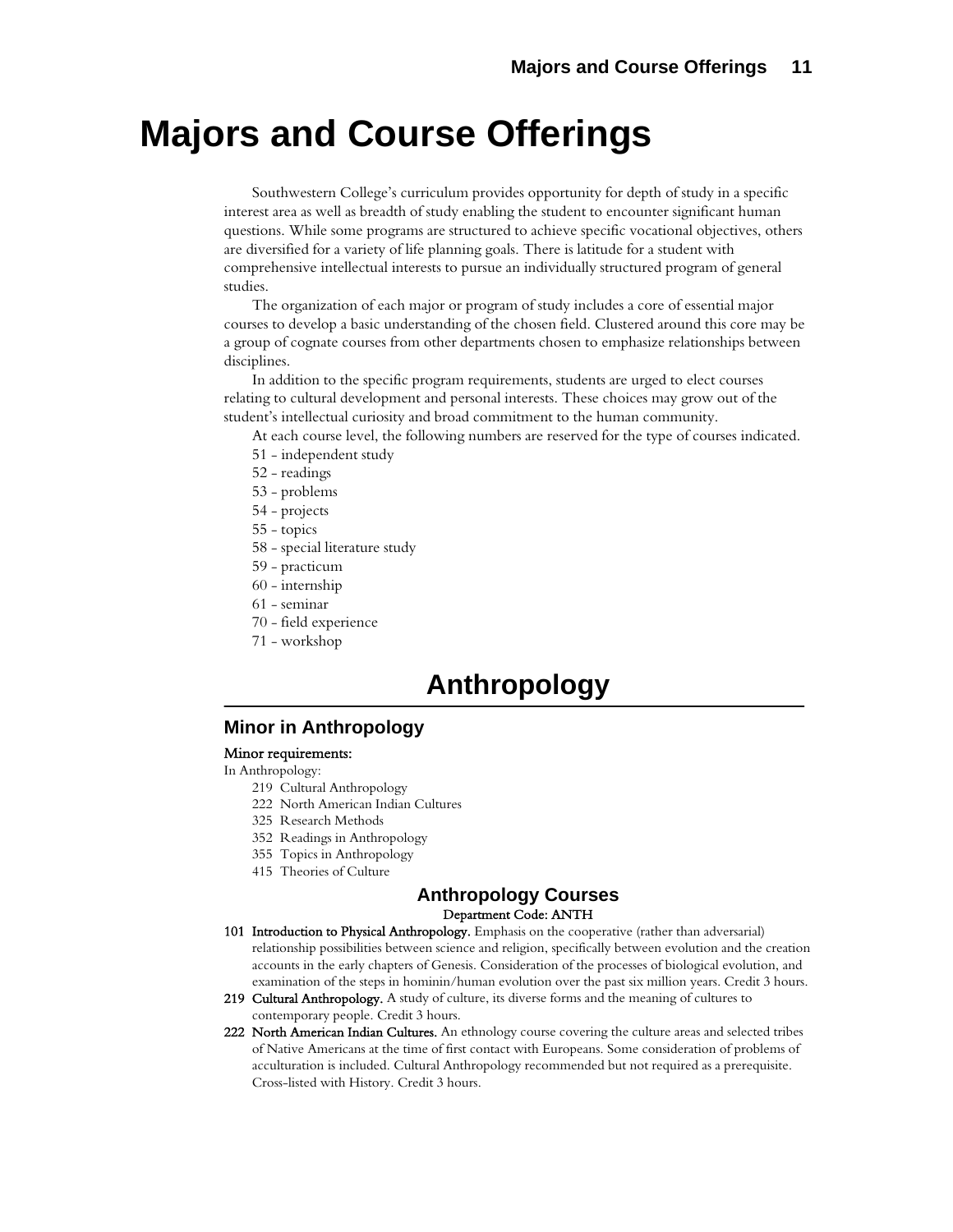- 325 Research Methods. An introduction to the theory and methodology of social science research with emphasis on experimental design, data collection, statistical analysis, and report writing. Each student will actively participate in all four phases of the research process. Lecture and laboratory. Prerequisite: MATH 215. Credit 4 hours.
- 340 Language: Structure and Meaning. Basic information about analysis and description of human languages and ways in which human beings use their languages to communicate with one another. Cross-listed with English. Credit 3 hours.
- 415 Theories of Culture. A study of theories of culture stressing the development of anthropological thought and current trends. Credit 3 hours.

**Art**

## **Minor in Art**

#### Minor requirements:

In Art:

- 123 Basic Drawing
- 215 Painting Studio 1
- 236 Ceramics
- Nine hours selected from:
	- 205 Introduction to Photography
	- 212 Stained Glass
	- 216 Composing with Paint Programs
	- 227 Advanced Drawing
	- 336 Ceramics

# **Art Courses**

#### Department Code: ART

- 103 Graphic Design. The course will cover the basic design principles of layout, color, and typography. Class time will be spent on discussions, lectures, critiques, individual meetings, and work sessions. Cross-listed with Communication. Credit 3 hours.
- 123 Basic Drawing. Various approaches to drawing such as contour, gesture, shading, and perspective, with the use of such tools as graphite, charcoal, ink, etc. Credit 3 hours.
- 205 Introduction to Photography. A study of camera, film, composition, light and lighting, flash and the principles of photojournalism as it relates to storytelling. Building a portfolio is included. Cross-listed with Communication. Credit 3 hours.
- 212-213 Stained Glass. A course utilizing copper foil lead techniques with multicolored glass to create traditional and innovative designs. Credit 3 hours.
- 215 Painting Studio 1. The practice of painting techniques. Several media such as acrylic, oil, water color, and mixed media. Credit 3 hours.
- 216 Composing With Paint & Draw Programs 1. The application of art, illustration and graphic design principles using paint an draw programs such as Adobe Photoshop, Adobe Illustrator and Macromedia Flash. Focus on art work for screen-based and print-based media. Cross-listed with Communication. Credit 3 hours.
- 221 Sculpture. Sculptural possibilities explored through disciplined application of form principles in a variety of materials ranging from paper, clay and stone to woods and fabrics and metal-jewelry techniques. Credit 3 hours.
- 223 Art in the Elementary School. Lecture and workshop course. The lectures would consider the meaning of creativity in elementary education and the several stages of self-expression. The workshop portion of this course will consist of an introduction to and the use of basic art materials which might be used by the elementary teacher. Credit 3 hours.
- 227 Advanced Drawing. Advanced principles of drawing utilizing a variety of drawing mediums. Prerequisite: ART 123. Credit 3 hours.
- 236-336 Ceramics. A shop class in pottery-making. Hand-building and throwing. Credit 3 hours.
- 316 Composing With Paint & Draw Programs 2. A continuation of ART 216. Cross-listed with Communication. Prerequisite: ART 216. Credit 3 hours.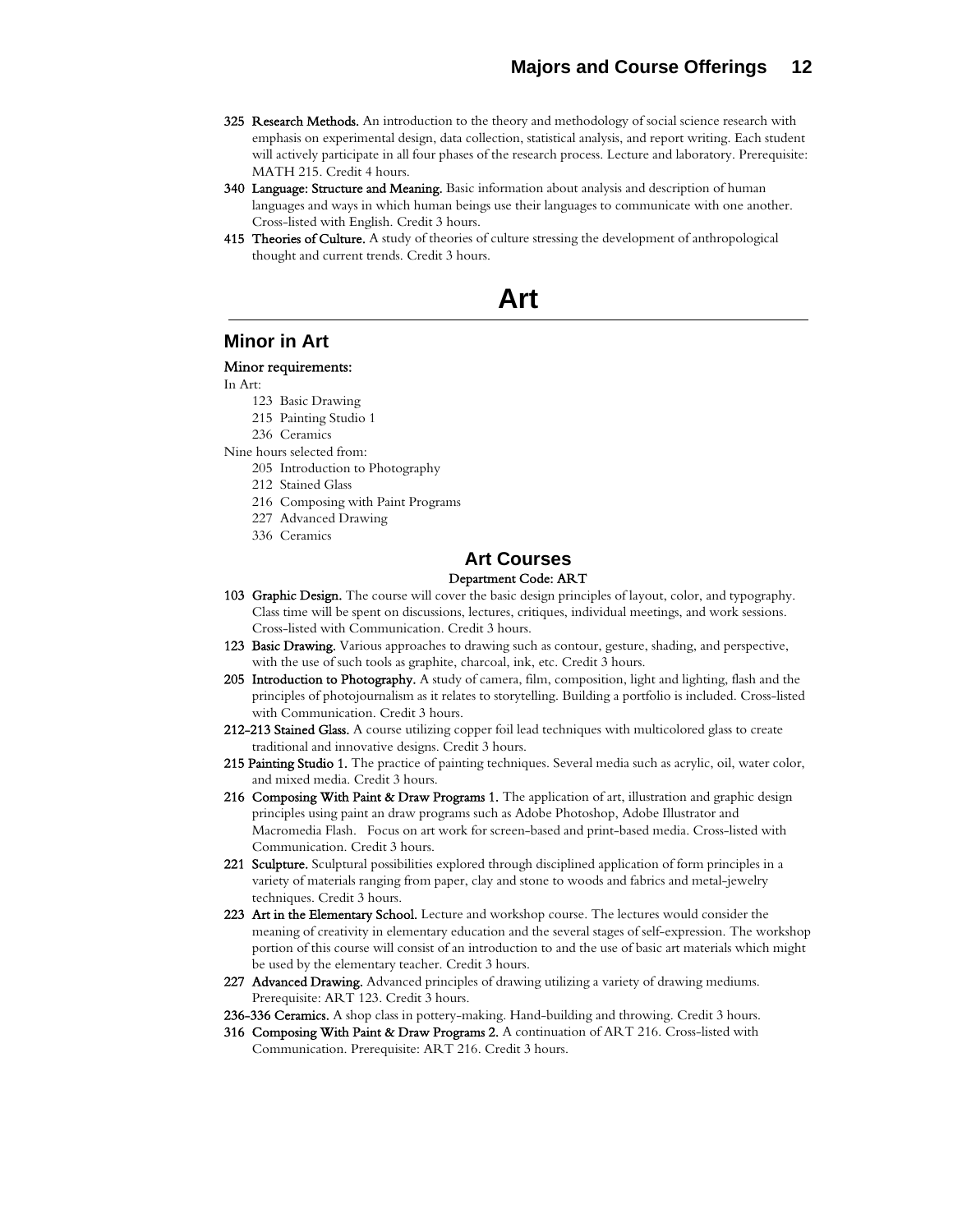# **Biology**

See also Marine Biology.

Biology investigates life processes at the molecular, cellular, organismal, population, and ecosystem levels. Biology is a science that demands a knowledge and application of chemical, physical and mathematical principles. The study of biology helps all students to understand the nature of science and the process of scientific inquiry.

Southwestern College's biology department offers a balanced program in field and laboratory science. Students have the opportunity to develop close working relationships with biology professors in the classroom, laboratory, and in the field.

The curriculum is inclusive of a wide range of sub-disciplines that challenges students and empowers them to acquire the concepts and scientific problem-solving skills necessary to pursue careers in research, the health professions, education, environmental science, conservation, and other related fields. It provides students with a solid foundation of biological principles and at the same time offers students of varied backgrounds the opportunity to explore specialized topics that meet their needs and interests. The biology curriculum at Southwestern College also assists in meeting specific needs of other disciplines and serves preparatory programs in secondary teaching and nursing.

A number of the courses in the curriculum focus upon the investigative nature of biology. Lectures and discussions examine the interpretation of data, experimental design, and specific readings from the scientific literature. Laboratory and field work emphasize experimentation, student designed projects, and class projects.

# **B.A., Major in Biology**

#### Major requirements:

A minimum of 25 hours in Biology to include:

- 111 Biology 1
- 112 Biology 2
- 216 Cell Biology
- 230 Genetics and Evolution

One of the following laboratory courses:

- 305 Marine Biology
- 306 Freshwater Biology
- 336 Ecology

#### Cognate requirements:

- In Chemistry:
	- 111 General Chemistry 1

# **B.S., Major in Biology**

#### Major requirements:

At least 35 hours in Biology to include:

- 111 Biology 1
- 112 Biology 2
- 216 Cell Biology
- 230 Genetics and Evolution
- 461 Seminar in Biology
- One of the following laboratory courses:
	- 305 Marine Biology
	- 306 Freshwater Biology
	- 336 Ecology

#### Cognate requirements:

In Chemistry:

- 111 General Chemistry 1
- 112 General Chemistry 2
- 221 Organic Chemistry 1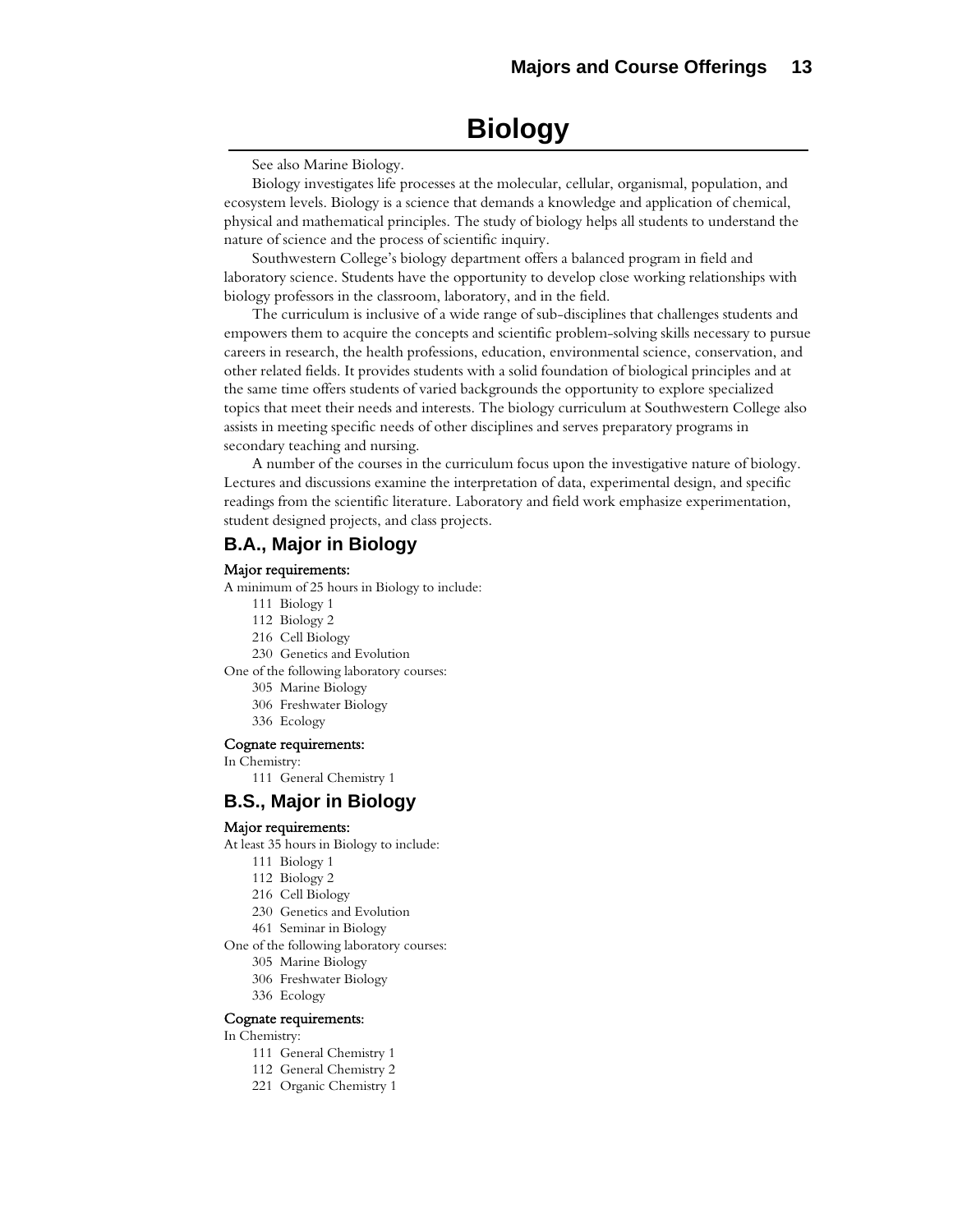In Physics:

201 College Physics 1 and 202 College Physics 1 or 211 General Physics 1 and 212 General Physics 2

In Mathematics:

215 Introduction to Statistics and Probability

# **Secondary Licensure in Biology**

#### Requirements:

In Biology:

- 111 Biology 1
- 112 Biology 2
- 216 Cell Biology
- 221 Human Anatomy and Physiology
- 230 Genetics and Evolution
- 336 Ecology

In Chemistry:

111 General Chemistry 1

In Natural Sciences:

280 History of Science

In Psychology:

301 Human Sexuality

All requirements for Kansas teacher licensure as listed in the Education section of this catalog.

#### **Biology Courses**  Department Code: BIOL

- 101 Essentials of Biology. This course is intended for non-majors, particularly those students interested in health-related fields. The focus of the course will be upon principles of biology and topics related to human biology. Potential topics include biological chemistry, cell structure, function and processes, heredity, nutrition, and human ecology. This course will not count as a biology elective for biology majors. Cannot be taken for credit if a student has passed BIOL 111. Credit 3 hours.
- 111 Biology 1. The Unity of Life. Fundamental principles of prokaryotic and eukaryotic life. An examination of life processes from the molecular to the ecological level. Lecture and laboratory. Credit 4 hours.
- 112 Biology 2. The Diversity of Life. Evolutionary diversity of eukaryotes, with an emphasis on animals and plants. Animal and plant structure and function. Lecture and laboratory. Credit 4 hours.
- 216 Cell Biology. A study of structure and function at the molecular, organelle, and cellular levels of organization. The course will examine in detail the major cellular processes in eukaryotic cells. Lecture and laboratory. Prerequisites: BIOL 111 and CHEM 111, or consent of instructor. Credit 4 hours.
- 221 Human Anatomy and Physiology. An introduction to the structure and function of the human body. Designed for students in various fields, requiring a basic but comprehensive knowledge of human anatomy and physiology. Lecture and laboratory. Prerequisite: BIOL 101 or 111 or equivalent. Credit 5 hours.
- 230 Genetics and Evolution. An examination of the fundamentals of transmission, population and molecular genetics, and the principles of organic evolution. Lecture and laboratory. Prerequisite: BIOL 111 or consent of instructor. Credit 4 hours.
- 305 Marine Biology. An introduction to the diverse array of marine organisms and marine habitats. Examination of the ecology of oceans from the intertidal to the deep sea. Emphasis upon adaptations to environmental factors and ecological relationships. Lecture and laboratory. Prerequisite: BIOL 111 and 112, or consent of instructor. Credit 5 hours.
- **306 Freshwater Biology.** An introduction to the biology found in streams, rivers, and lakes, and the role that biological, physical, and chemical factors play in determining the abundance and distribution of freshwater organisms. Field investigations are a significant component of the laboratory for this course, providing an opportunity to learn various techniques of sampling freshwater habitats. Lecture and laboratory. Credit 5 hours.
- 310 Developmental Biology. The study of patterns of development, mechanisms of cellular differentiation, and cellular interactions in development in animals and plants. Examination of the cellular, molecular, and genetic mechanisms governing these processes. Lecture and laboratory. Prerequisite: BIOL 216 or consent of instructor. Credit 5 hours.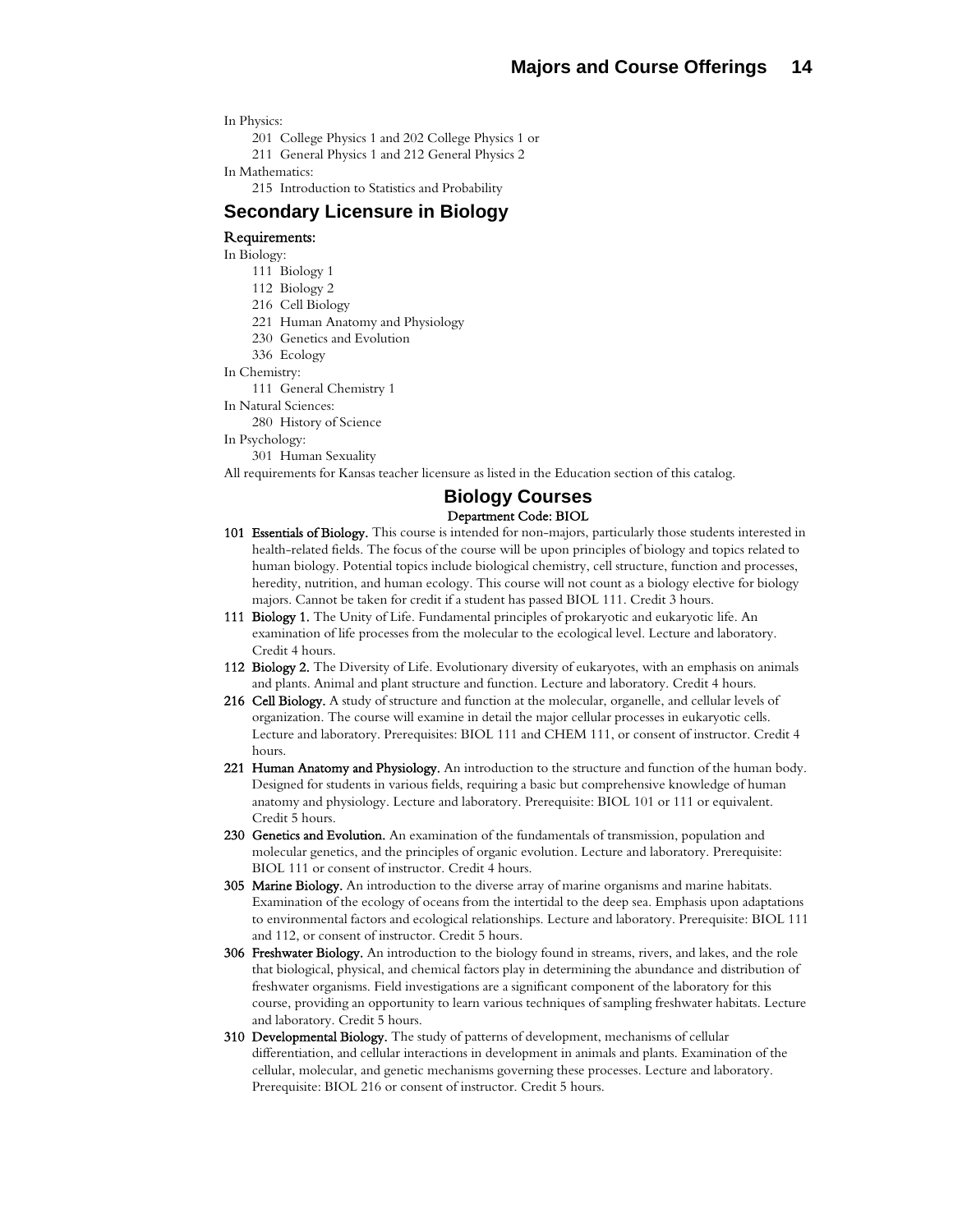- 321 Cadaver Dissection. Advanced training in gross human anatomy and dissection techniques. Students will perform selected dissections on a human cadaver specimen. Prerequisites: BIOL 221 or 243 and consent of instructor. Graded S/U. Credit 1 to 2 hours. Can be repeated for a maximum of 4 credit hours.
- 322 Animal Behavior. An examination of the different approaches and methodologies used to study animal behavior. Specific topics for discussion will include foraging, reproduction, parental care, communication, and sociality. Prerequisite: BIOL 111 or 112 or consent of instructor. Credit 5 hours.
- 325 Animal Physiology. A general and comparative examination of the major functional systems in animals. Emphasis upon regulatory mechanisms underlying physiological processes. Physiological adaptations at the cellular, molecular, and organ-system levels will be explored. Lecture and laboratory. Prerequisite: BIOL 216 or consent of instructor. Credit 5 hours.
- 331 Principles of Nutrition. Utilization of basic nutrients throughout the life cycle. Emphasis on community nutrition and diet therapy. Prerequisite (or concurrent enrollment): BIOL 221 or consent of instructor. Credit 3 hours.
- 334 Microbiology. An introduction to the study of microorganisms with emphasis on bacteria. Lecture and laboratory. Prerequisite: BIOL 111 or consent of instructor. Credit 5 hours.
- 336 Ecology. The relation, formation, and associations of animals and plant communities. Lecture and laboratory. Prerequisites: BIOL 111 and 112. Credit 5 hours.
- 352 Readings in Biology. An independent study course in the biological sciences for reading in specific and advanced fields of study. Open to students of junior/senior standing with 8 or more hours in biology. Prerequisite: Consent of instructor. Graded S/U. Credit 1 to 2 hours.
- **353 Problems in Biology.** An independent study course in the biological sciences that utilizes one or more components of the scientific method in conducting field or laboratory research: literature review, development of methodologies, data collection, data analysis and/or the writing of a scientific paper. Open to students of junior/senior standing with 8 or more hours in biology. Prerequisite: Consent of instructor. Graded S/U. Credit 1 to 2 hours.
- 390 Pathophysiology. This is a foundational course in the study of physiologic and pathologic concepts of human homeostasis and alterations in homeostasis. It focuses on rationales for adaptations of human functioning to stressors and altered health states. It provides a basis for understanding alterations in functioning imposed by disease processes so that application to understanding clinical presentations can be made. Anatomy and Physiology, Chemistry, and other supplementary science courses may provide a foundational knowledge bases for this course. Prerequisite: BIOL 221. Credit 4 hours.
- 430 Biochemistry. An introduction to the structure and function of biomolecules. Emphasis on proteins and carbohydrates. Protein structure, enzyme kinetics, and regulation are studied as are carbohydrates and their metabolism. Structure of lipids, steroids, and nucleic acids are taught; a brief time is given to their synthesis and reactions within the cell. Prerequisites: CHEM 111, 112, 221, and either 222 or consent of instructor. Cross-listed with Chemistry. Credit 5 hours.
- 461 Seminar in Biology. While content will vary from year to year, the general theme of this seminar will be evolutionary biology. Credit 1 hour.
- 464 Senior Research. Library research, development of methodologies, data collection, data analysis, and writing of the scientific paper. Credit 3 hours.

# **Business Administration**

The Division of Business Administration offers the bachelor of arts and bachelor of science degrees in three different major areas that include a core of foundation courses. The curriculum in these major areas reflects the current and projected needs of the global business community and will prepare graduates to address the challenges of leadership in the rapidly changing world of business. Students pursuing a major in business administration may also choose an optional area of emphasis.

Students whose major or minor is within the business administration division must earn a grade of "C" or better in each course taken within the division (ACCT, BUS, ECON) to meet graduation requirements.

#### Core requirements:

In Accounting: 281 Financial Accounting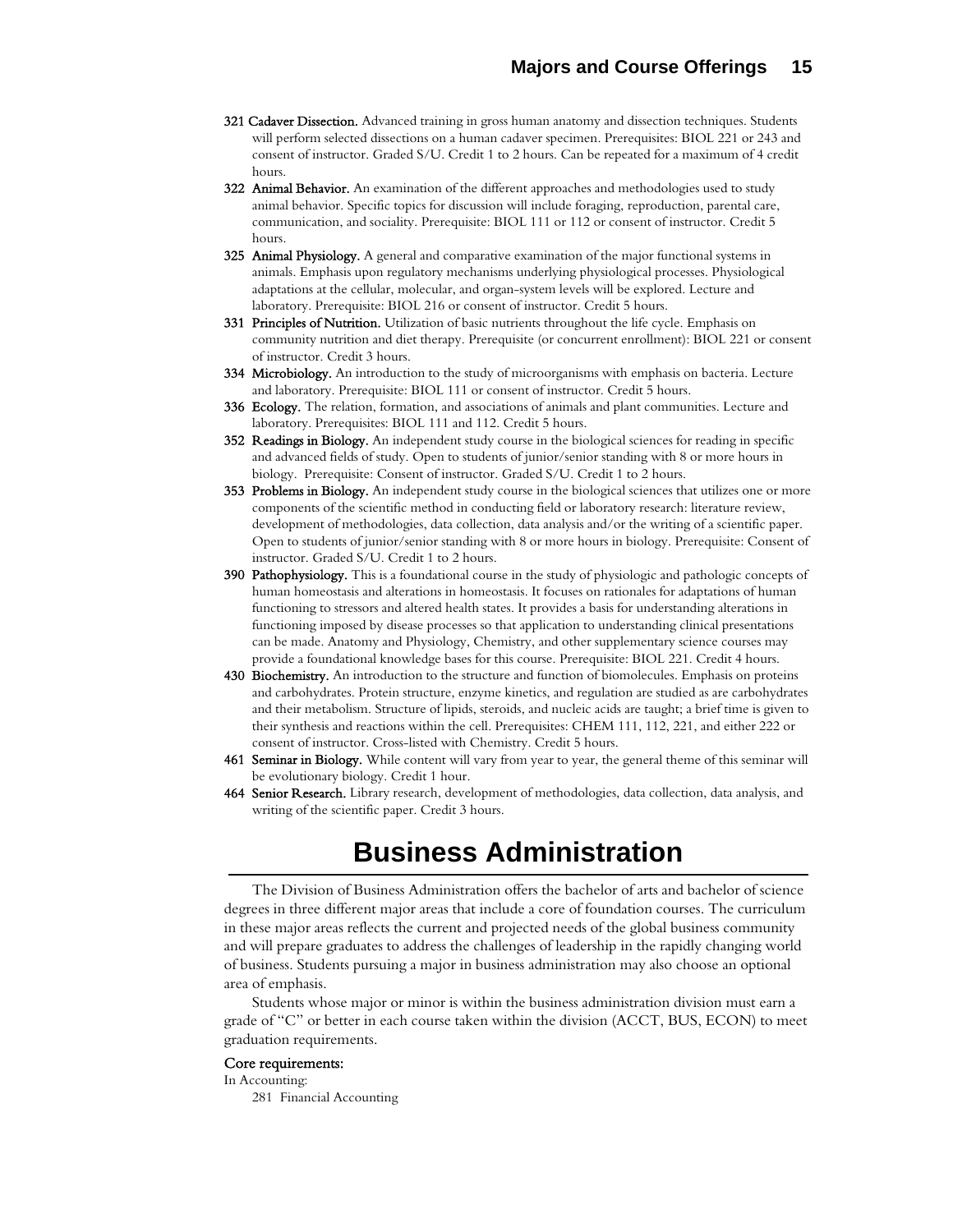283 Managerial Accounting

In Business:

- 210 Business Communications
- 318 Quantitative Methods for Business
- 322 Management
- 393 Legal and Ethical Environment of Business
- 394 Marketing
- 395 Corporate Finance
- 497 Business Strategy and Policy (Capstone)
- In Economics:
	- 101 Principles of Microeconomics
	- 102 Principles of Macroeconomics

#### Cognate requirements:

In Computer Science and Digital Arts:

- 110 Introduction to Computer Systems
- 320 Database Management Systems 1
- In Mathematics:
	- 110 College Algebra
	- 215 Introduction to Statistics and Probability

#### All requirements of one major area below:

#### **B.A., Major in Accounting**

#### Major requirements:

In Accounting

- 385 Tax Accounting 1
- 386 Cost Accounting
- 391 Intermediate Accounting 1
- 392 Intermediate Accounting 2
- 445 Auditing

448 Tax Accounting 2

Six additional hours of 300-level or above of courses within the division.

## **Minor in Accounting**

#### Minor requirements:

In Accounting

- 281 Financial Accounting
- 283 Managerial Accounting
- 385 Tax Accounting 1
- 386 Cost Accounting
- 448 Tax Accounting 2

Nine additional hours of accounting courses of 300-level or above (including BUS 497)

## **B.A., Major in Business Administration**

#### Major Requirements:

In Business

- 326 Investments
- 327 Consumer Behavior
- 328 Organizational Behavior
- 445 Management Decision Making

Six additional hours of 300-level or above from courses within the division.

#### Optional area of emphasis:

## **Emphasis in Finance**

Requirements:

#### In Business:

- 329 Money and Banking
- 331 Risk Management

Six additional hours of 300-level or above from courses within the division not part of core curriculum or major.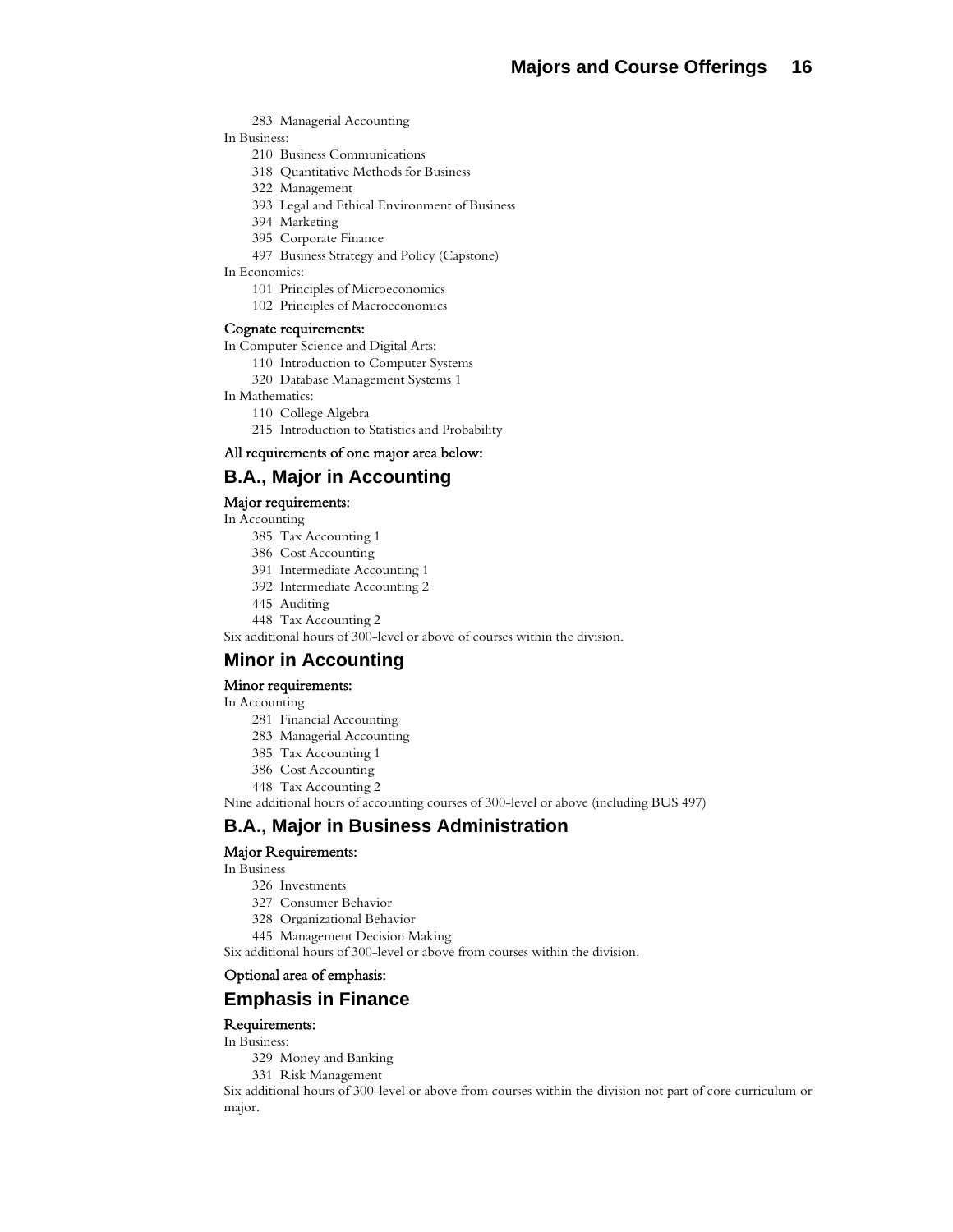# **Emphasis in Management**

#### Requirements:

In Business:

329 Money and Banking

390 Operations Management

Six additional hours of 300-level or above from courses within the division not part of core curriculum or major.

# **Emphasis in Marketing**

#### Requirements:

In Business:

315 Sales

432 Marketing Strategies

Six additional hours of 300-level or above from courses within the division not part of core curriculum or major.

## **Minor in Business Administration**

#### Minor requirements:

In Accounting: 281 Financial Accounting

In Business: 322 Management 394 Marketing

In Economics:

101 Principles of Microeconomics

Nine additional hours of 300-level or above from courses within the division. All prerequisites for courses must be met.

## **Secondary Licensure in Business Education**

#### Requirements:

 In addition to the requirements for the B.A. in Business Administration major, the student will be required to satisfy all the requirements for Kansas teacher licensure as listed in the Education section of this catalog.

# **B.S., Major in Business and Computer Information Systems**

#### Major requirements:

In Business:

459 Practicum (minimum 3 hours) or 460 Internship (minimum 6 hours)

#### Cognate requirements:

In Computer Science and Digital Arts:

- 112 Programming 1
- 211 Basic Information and Web Site Design
- 212 Programming 2
- 306 Visual Basic Programming
- 320 Database Management Systems 1
- 324 Computer Networks & Concepts
- 440 Decision Support Systems

## **Accounting Courses**

#### Department Code: ACCT

- 281 Financial Accounting. Emphasizes basic concepts and their application in transaction analysis and financial statement preparation, and analysis of financial statements. Course procedures will include group interaction, written assignments, and written examinations. Credit 3 hours.
- 283 Managerial Accounting. The study of accounting in terms of management's information requirements. Emphasizes the use of accounting information to assist management in planning, analyzing and implementing business decisions and activities. Course procedures include group interaction, written assignments, completion of cases and written examinations. Prerequisite: ACCT 281. Credit 3 hours.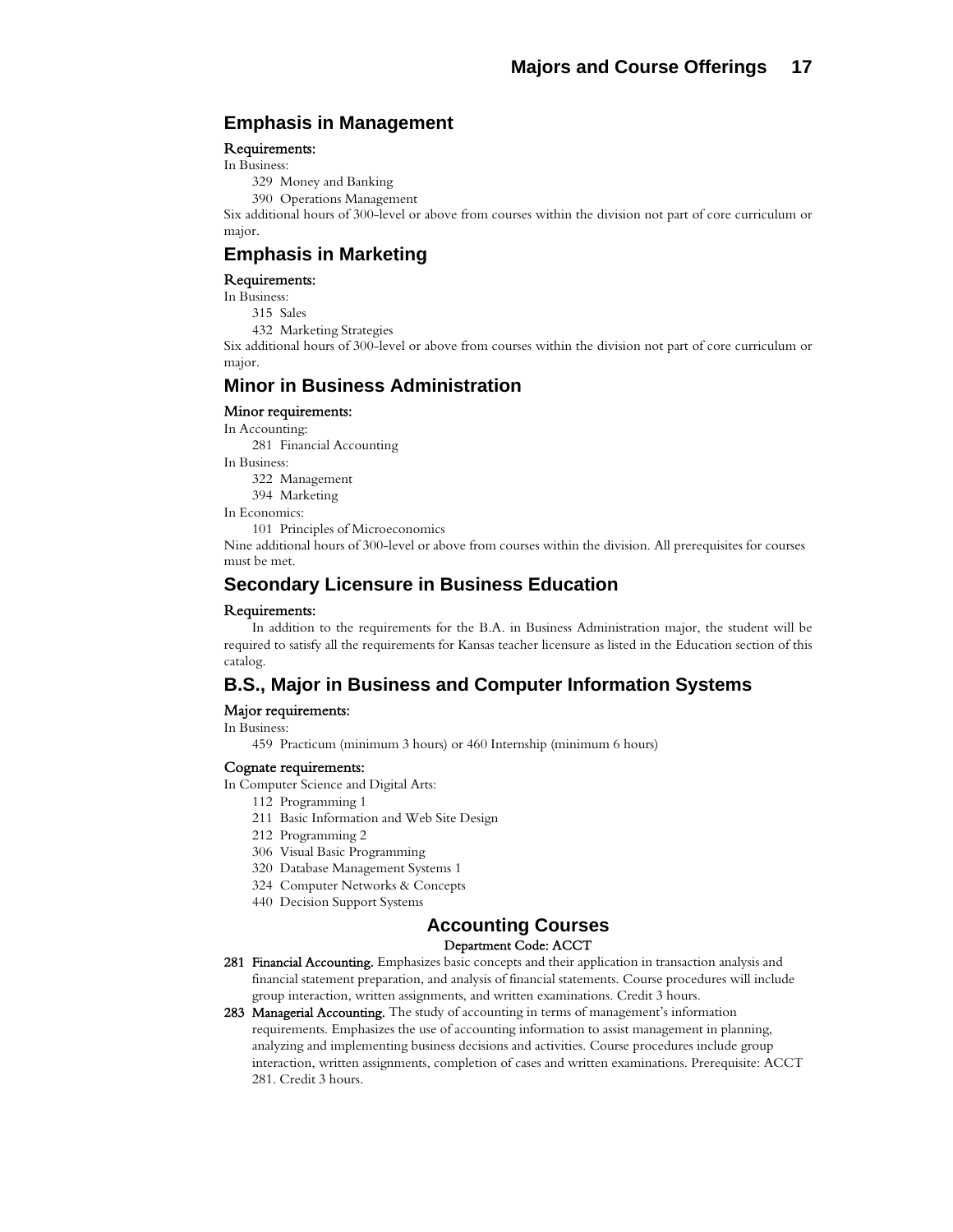- 330 Accounting/Financial Information Systems. A study of the concepts of information systems, their design and operation and the relationship of these concepts to the economic information requirements, information flows, decision criteria and control mechanisms in the business organization. Course procedures include group interaction, written assignments, completion of cases and papers and written examinations. Prerequisite: ACCT 283. Credit 3 hours.
- 331 Not-for-Profit Accounting. An expansion of accounting concepts and practices relating specifically to not-for-profit and governmental entities. Course procedures include group interaction, written assignments, completion of papers and cases and written examinations. Prerequisite: ACCT 283. Credit 1 hour.
- 385 Tax Accounting 1. Emphasis will be on discussing and recognizing the major tax issues inherent in business and financial transactions. Focus will be on the fundamental concepts, the mastery of which provides a permanent frame of reference for future study of advanced tax topics. The course will stress that an understanding of taxation is not only relevant but critical to the student's success in the business world. Prerequisite: ACCT 283. Credit 3 hours.
- 386 Cost Accounting. The use of accounting information to assist management in planning, analyzing and operational control in contemporary business contexts. Course procedures include group interaction, written assignments, completion of papers and cases and written examinations. Prerequisite: ACCT 283. Credit 3 hours.
- 391 Intermediate Accounting 1. A thorough study of conceptual and technical aspects of financial accounting and reporting. Emphasizes recognition and measurement problems of income determination and balance sheet presentation. Course procedures include group interaction, written assignments, completion of papers and cases and written examinations. Prerequisite: ACCT 283. Credit 3 hours.
- 392 Intermediate Accounting 2. A continuation of 391. Course procedures include group interaction, written assignments, completion of papers and cases and written examinations. Prerequisite: ACCT 391. Credit 3 hours.
- 445 Auditing. A study of the auditor's attest function, including auditing standards and procedures, independence, legal responsibilities, codes of ethical conduct and evaluation of accounting systems and internal control. Course procedures include group interaction, written assignments, completion of cases and papers and written examinations. Prerequisite: ACCT 392. Credit 3 hours.
- 446 Advanced Accounting. An expansion of accounting concepts and practices relating to consolidation of statements and partnerships. Course procedures include group interaction, written assignments, completion of cases and papers and written examinations. Prerequisite: ACCT392. Credit 3 hours.
- 448 Tax Accounting 2. Emphasis will be on advanced strategies in taxation. The course will explore the tax consequences of many sophisticated business, financial, and personal wealth-planning transactions as tax efficient as possible to all parties involved. Tax strategies are analyzed in terms of their impact on net cash flows and on the income statements and balance sheets of the transacting parties. Prerequisite: ACCT 385. Credit 3 hours.

#### **Business Courses**  Department Code: BUS

- 210 Business Communications. Course focuses on audience-oriented communication in the corporate culture. Oral and written communication forms, created with a corporate audience in mind, will be practiced using PowerPoint and other visual aids. Emphasis will be on developing and demonstrating communication skills, both singularly and in groups. Course procedures include oral and written communications, group interaction in class, and group project. Cross-listed with English and Communication. Prerequisites: LAS 110 and 120. Credit 3 hours.
- 220 Introduction to Sport Management. This course is designed to provide an overview of the structure of the sports industry and to highlight the scope and variety of career opportunities in the area. The value of professional management to sports organization will also be emphasized. Attention will be given to the issues facing sport organizations and to the use of management techniques to solve business-related problems. The development of effective communication skills, both written and oral, will be emphasized through class presentations and written assignments. Cross-listed with Physical Education and Sport Studies. Credit 3 hours.
- 315 Sales: The Influence Management Process. This course is designed to examine sales as the indispensable element in the marketing mix which creates a proactive response with customers. The problem-solving approach which increases productivity and organizational effectiveness will be discussed in detail. Course procedures include oral and written communications, group interaction in class, and major presentations. Credit 3 hours.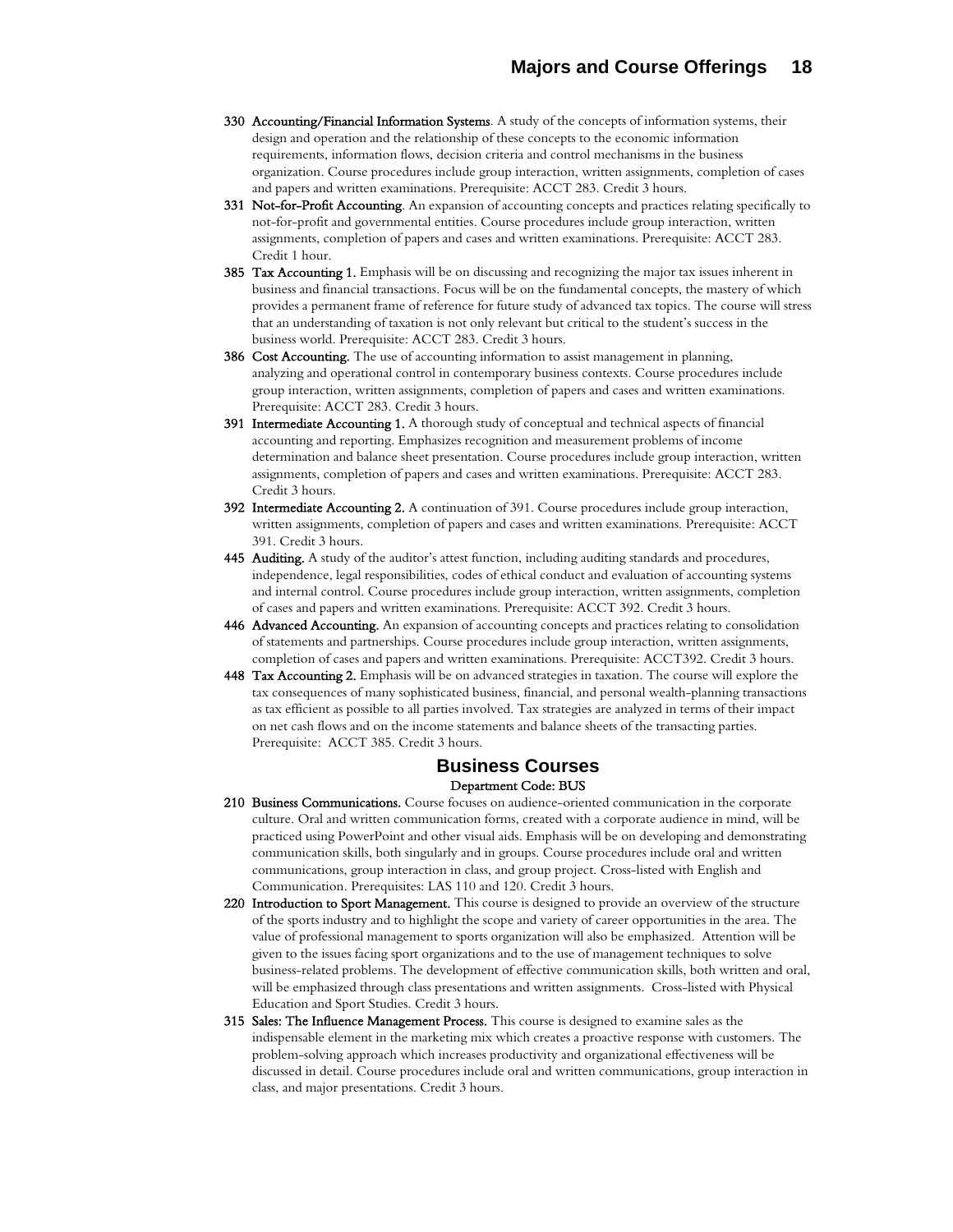- 318 Quantitative Methods for Business. An introduction to the quantitative reasoning required in business and economics. The course includes the study of basic algebraic functions, differential calculus, descriptive measures, sampling distributions, estimation and hypothesis testing with emphasis on applied problems in business and economics. Additional topics may include linear programming techniques, linear and multiple regression analyses and the introduction of structural modeling techniques in the solution of business problems. The coursework requires extensive research, case studies, oral and written presentations and group interaction. Prerequisites: MATH 110 and 215. Credit 3 hours.
- 320 SIFE (Students in Free Enterprise). Students will meet weekly in a common class to generate and define free enterprise educational outreach projects. Students will work outside of class to develop and implement these projects within the community. Projects must fall into one of four categories: Business and Professional Ethics, Personal Financial Success Skills, Entrepreneurship, Free Market Economics Principles. Through these project activities students will learn and apply the fundamental principles of the free enterprise system in a service learning environment. Students will have the opportunity to travel and present the effectiveness of their projects in competition against other colleges and universities. Credit 1 hour. May be repeated for credit.
- **322 Management.** Course is designed to establish a foundation of sound management skills for future business leaders. Managing communication, people, quality, and economic change will highlight this human resource development process. Course procedures include oral and written communication, group interaction, and major presentations. Credit 3 hours.
- 326 Investments. The course covers the principles of securities analysis and valuation from the perspectives of the individual and institutional investor. Emphasis is placed on portfolio theory and modern philosophies of portfolio analysis and selection. Topics include stocks, bonds, mutual funds, derivatives, international trading, and the organization and functions of the securities markets and the SEC. Prerequisites: BUS 318 and 395. Credit 3 hours.
- 327 Consumer Behavior. A study of the buyer's information acquisition, evaluation, purchasing and postpurchasing evaluation process. Emphasis is placed upon social psychological theories and their implications on the understanding and prediction of consumers' behavior. The student will apply behavioral science concepts to the problems of planning, pricing and promotion decision. Prerequisites: BUS 318 and 394. Credit 3 hours.
- 328 Organizational Behavior. Individual and work group behavior in organizations. Exercises in the dynamics of power, developing leadership, facilitating quality and change, and interpersonal communication skills will be emphasized. Course procedures include oral and written communications, group interaction in class, and a major presentation. Cross-listed with Psychology. Credit 3 hours.
- 329 Money and Banking. The course topics include the study of contemporary money and banking concepts including the role of money in the domestic and world economies, government regulation of the money supply, banking systems and the role of the Federal Reserve Bank. The course may include guest speakers, case studies, extensive research and development of oral and written presentations and group interaction. Prerequisites: BUS 395 and ECON 102. Credit 3 hours.
- 330 Real Estate. This is an introductory course in the fundamentals of real estate including property rights, ownership, financing, brokerage, investing and home buying and selling. The course also includes a survey of the various kinds of deeds and conveyances, mortgages, liens, rentals, appraisals and other types of real estate transactions. The course will include guest speakers, extensive research requirements, oral and written presentations and group interaction. Prerequisites: BUS 393, 394, and 395. Credit 3 hours.
- **331 Risk Management.** The course covers the concepts of risk and risk management, what insurance is and how it is distributed to the public, essential insurance terms and concepts, various insurance products, the importance of risk management and insurance to business and society. The course will include guest speakers, a survey of career opportunities in risk management, case studies, oral and written presentations and group interaction. Prerequisite: BUS 318. Credit 3 hours.
- 332 Project Management. An introductory course in project management including quantitative techniques such as PERT/CPM, simulations, decision trees as well as the development of project proposals, project monitoring and project evaluation. The course requirements include substantial use of computerized planning and scheduling modules, case studies, oral and group presentations, and group interaction. Prerequisite: BUS 318. Credit 3 hours.
- 333 Advertising. The course will deal with the use of advertising and public relations elements in a promotional program. The emphasis will be on the efficient use of an organization's resources to accomplish communication goals through effective promotional strategy. The student will study the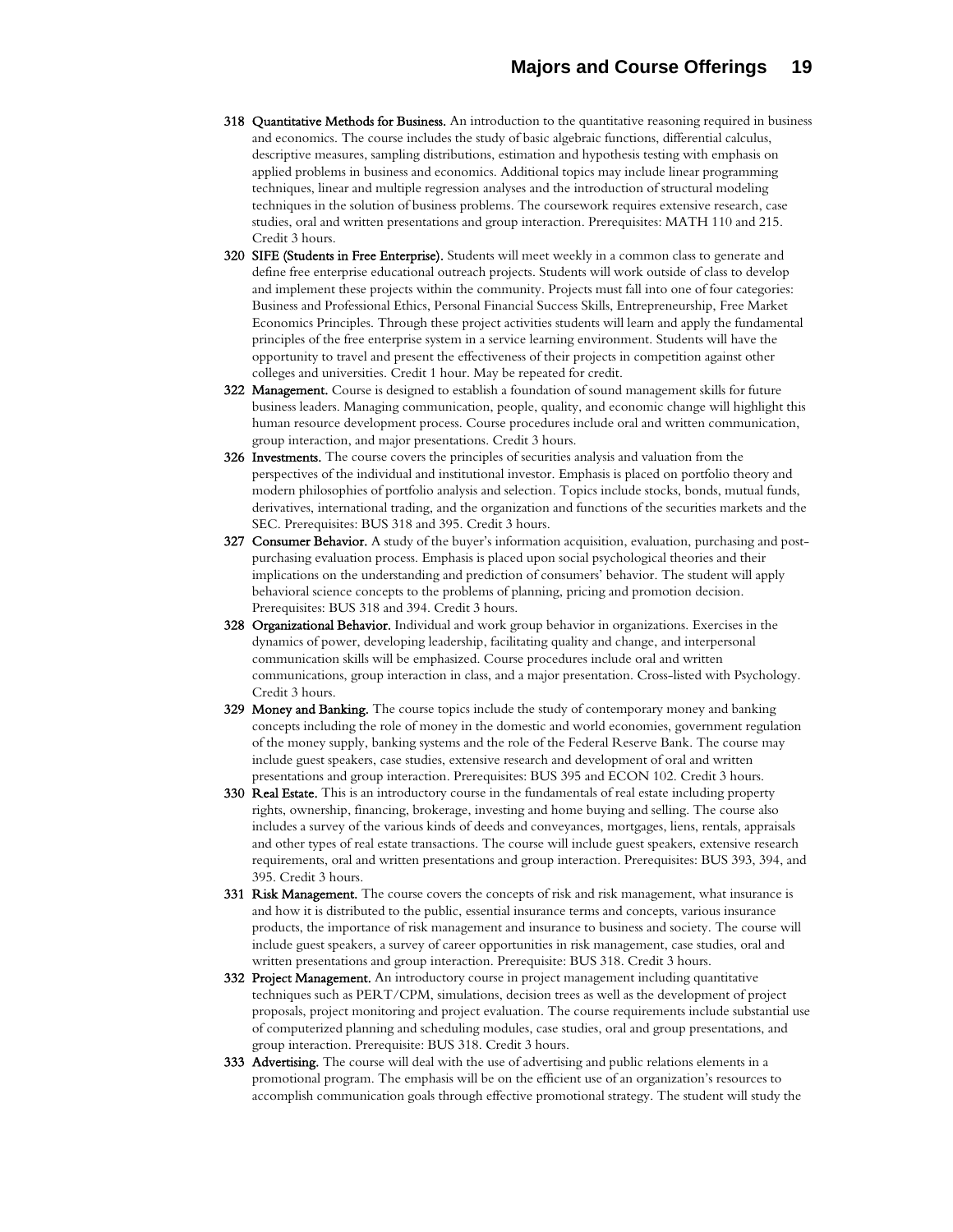communication process and how information is processed by the receiver, determination of promotional objectives, promotional budgets, media decisions, measuring the effectiveness of promotional campaigns. The ultimate goal of the course is to provide students the tools necessary to devise and evaluate advertising and marketing communications programs for any given product, service or idea. Prerequisites: BUS 318 and 394. Credit 3 hours.

- **344 Sport Marketing.** Course is designed to develop an understanding and appreciation of the unique aspects of marketing as related to sport. Cross-listed with Physical Education and Sport Studies. Credit 3 hours.
- 390 Operations Management. The use of quantitative methods in the decision-making process. Topics include regression analysis, forecasting, linear programming, quality control and continuous improvement, and scheduling. Course procedures include quantitative methods. Prerequisites: MATH 110 and 215, or consent of instructor. Credit 3 hours.
- 393 Legal and Ethical Environment of Business. A course designed to explore the legal and ethical aspects of business and the interaction of these entities. Contracts, the uniform commercial code, liability of businesses, Federal RICO, and mail fraud statutes will be covered. Ethical issues of business will be studied using economic measures in addition to traditional ethical tools. Course procedures include oral and written communications, group interaction in class, and major presentations. Credit 3 hours.
- **394 Marketing.** Product concepts, from idea to delivery to the ultimate consumer, will be examined. Also included will be pricing, promotion, distribution, and planning for the marketing effort. Emphasis on being an informed consumer included. Course procedures include oral and written communications, group interaction in class, and group project. Cross-listed with Communication. Credit 3 hours.
- 395 Corporate Finance. An introduction to the long-term and short-term investing and financing decisions required in the financial management of a business. Course procedures include quantitative methods, oral and written communications, group interaction in class, and a major presentation. Prerequisite: ACCT 281 or consent of instructor. Credit 3 hours.
- 398 Creativity in the Workplace. Historical, biographical, and cinematic examinations of the issue of creativity. Fundamental questions posed: What is creativity? Why do we need to be creative? Are there ways to master creative responses to problems within life planning as well as for academic work? In what way can creativity enhance productivity, interpersonal relations, and professional development in the workplace? Credit 3 hours.
- 420 Business and Administrative Communication. The study and writing of technical reports, letters, memos, resumes, progress reports, and proposals. The course will also include various functions associated with writing: organization, sentence structure, and grammar in conjunction with rhetorical theory. Cross-listed with English. Credit 3 hours.
- 425 International Business. An overview of business practices worldwide. Focus on how U.S. managers can effectively manage a business enterprise outside the U.S. Course procedures include oral and written communications, group project, and major presentation. Prerequisite: BUS 322. Credit 3 hours.
- 432 Marketing Strategy. The emphasis in this course is on strategic marketing analysis and planning and integration of marketing concepts into a strategic planning framework. Concepts and methods for the strategic analysis of product-market definition, segmentation, product positioning and new product planning are examples of individual subjects that are covered. The students will apply concepts to realistic marketing problems through marketing simulations and/or case studies that capture the dynamics of the marketing environment. Students will learn how to identify markets, assess company strengths and weaknesses, target market segments, analyze competition and develop specific functional strategies in such areas as product development, pricing, distribution and promotion. Prerequisites: BUS 322, 394, and 395. Credit 3 hours.
- 437 Professional and Business Ethics. An approach to the ethical challenges of a modern business society. The course will utilize the expertise of professionals working in the various areas of business as well as the moral reasoning of ethicists. Course procedures include oral and written communications, group interaction in class, group project, and a major presentation. Cross-listed with Philosophy. Credit 3 hours.
- 444 Supply Chain Management. This course examines the integration of business processes from end users to original suppliers. It focuses on identifying, selecting, and evaluating suppliers to enhance the quality and timely delivery of supplies needed within an organization. Other topics include understanding the nature of demand for goods and services within business markets and the process of building relationships with suppliers. Prerequisites: BUS 394 and 318. Credit 3 hours.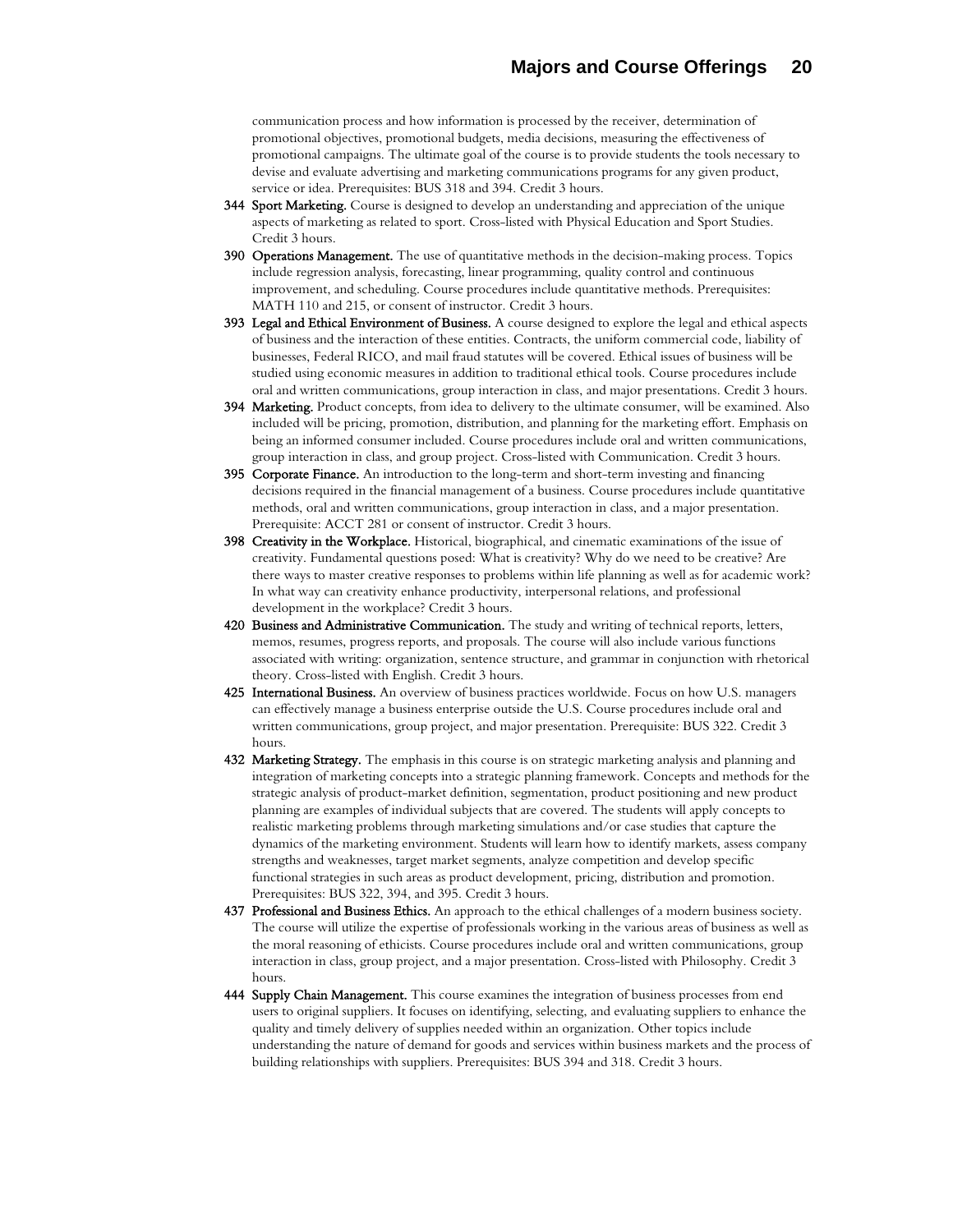- 445 Management Decision Making. This course introduces the student to statistical methods using quality improvement tools and techniques, and Microsoft Excel applications in a variety of process control functions. Fundamental statistical concepts and techniques are used as the foundation for the development and interpretation of attributes and variables, and as data sources for the purpose of improving processes in business and production environments. Process capability and graphical methods for data presentation are also discussed. Credit 3 hours.
- 450 International Trade Policy. The course topics include theories of international trade, tariffs and nontariff trade barriers, arguments for free-trade versus protectionism, the role of money, balance of payments, foreign exchange rates and their determination and regional economic alliances. The course will include extensive research, case studies, readings, oral and written presentations and group interaction. Credit 3 hours.
- 456 International Finance. The course is an introductory course in international finance. Topics are studied from the perspective of a global corporation. Topics include exchange rate theory, the foreign exchange markets, management of exchange rate risk, country risk assessment, and global mobilization of financial resources. The course will include extensive research, case studies, oral and written presentations and group interaction. Prerequisite: BUS 395. Credit 3 hours.
- **495 Entrepreneurship.** Students will prepare a complete business plan for an organization they may wish to start. There will be emphasis on the structural, legal, and financial aspects of entrepreneurship. The course explores sources of information, common start-up problems and methods for analyzing situations for profitable entry. The course will include guest speakers, visits to existing small businesses and start-ups, case studies, and class discussions. Students will prepare oral and written presentations and engage in group activities. Extensive outside research and networking required. This class is designed to help students jump-start their careers and put their education into practice. Class should be taken within the student's final two semesters prior to graduation. Prerequisite: BUS 334. Credit 3 hours.
- 497 Business Strategy and Policy/Capstone. Focus on problem-solving, creative solutions, and brainstorming, using guided intuitive processes to reach group conclusions on given entrepreneurial dilemmas. Course procedures include quantitative methods, oral and written communications, group interaction in class, group project, and major presentation. Prerequisites: BUS 322, 394, 395, ACCT 281 and 283 (exceptions allowed with consent of instructor). Credit 3 hours.

## **Economics Courses**  Department Code: ECON

- 101 Principles of Microeconomics. A theory and issues-oriented approach to the study of economics. Basic economic principles and tools introduced and developed through study of important social issues including inflation, unemployment, poverty, discrimination, crime, environmental quality and other contemporary topics. Develops the economist's approach to social problems and evaluates the contribution of economics to their solution. Course procedures include quantitative methods, oral and written communications, and group interaction in class. Credit 3 hours.
- 102 Principles of Macroeconomics. A theory and issues-oriented approach to economics. Systematically develops the elementary principles of the determination of income, employment, output, economic growth, government spending, taxation, and international trade. Course procedures include quantitative methods, oral and written communications, and group interaction in class. Credit 3 hours.
- 317 Economic History and Economic/Business Systems. Focuses on economic history and on the institutions and practices—largely business—affecting the output and distribution of goods and services (including social services) and affecting where and how people live and work and related values, while taking into account historical, philosophical, legal, and administrative perspectives. Course procedures include oral and written communications and group interaction in class. Credit 3 hours.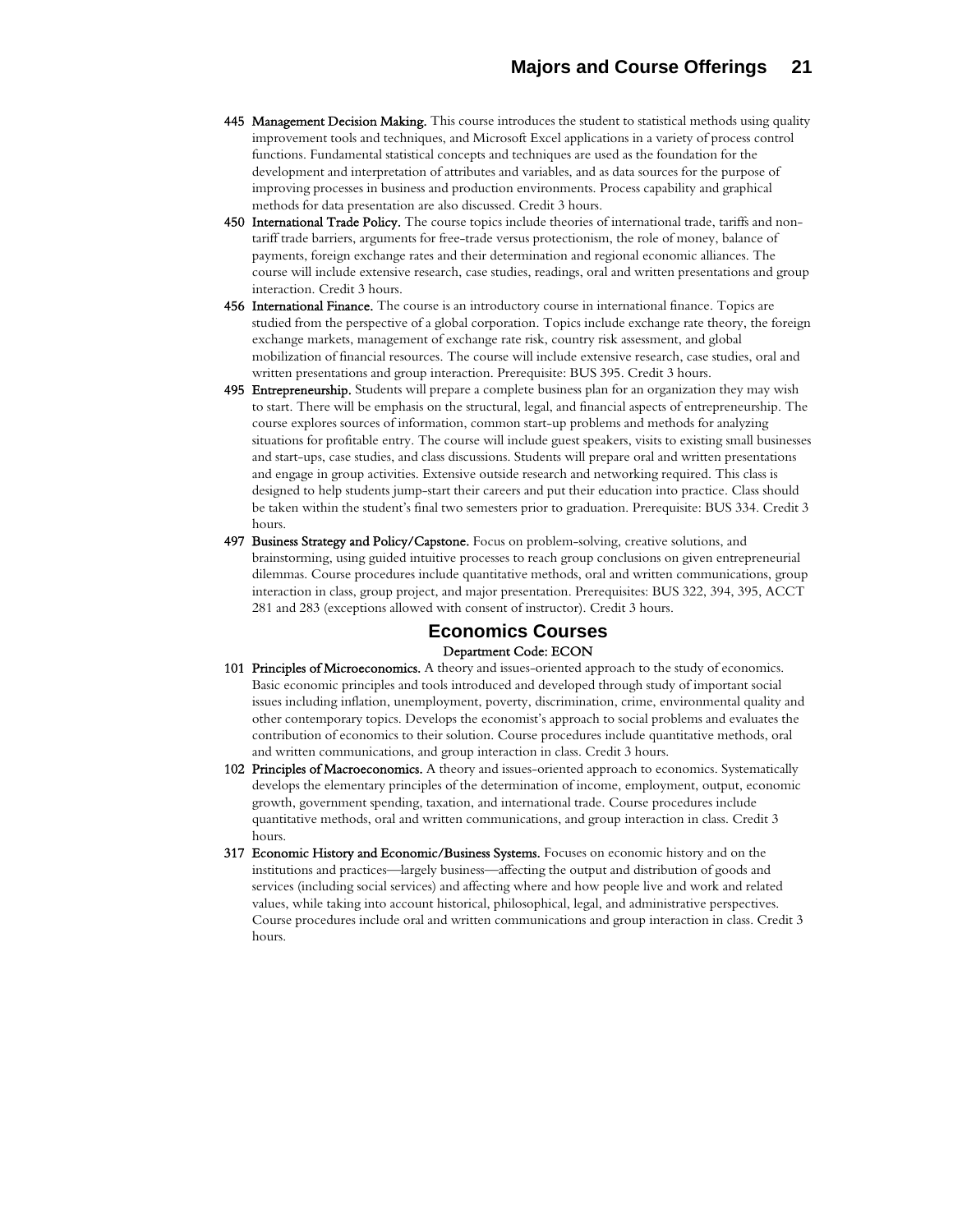# **Chemistry**

Chemists study the composition, structure, and properties of substances and the interactions between them. They search for new information about materials and look for ways to put this knowledge into practice. Southwestern College chemistry students learn chemistry by performing hands-on experiments, using modern instrumentation, and even designing their own experiments.

The major branches of chemistry are organic, inorganic, physical, analytical, and biological. The chemistry program at Southwestern College exposes students to these areas and prepares students for a number of career options. Recent graduates have accepted positions in the chemical and pharmaceutical industries, attended graduate school, and attended professional schools such as medical, dental, and pharmacy.

Employers seek motivated employees who have the ability to work independently yet can also work effectively in a group. Chemistry and biochemistry majors learn to work with other students and have the opportunity for independent study in advanced laboratories and independent research.

# **B.A., Major in Chemistry**

#### Major requirements:

In Chemistry:

- 111 General Chemistry 1
- 112 General Chemistry 2
- 221 Organic Chemistry 1
- 222 Organic Chemistry 2
- 461 Seminar in Chemistry

Two additional courses from the following:

- 324 Analytical Chemistry
- 345 Biophysical Chemistry
- 430 Biochemistry

#### Cognate requirements:

In Mathematics:

222 Calculus 1

In Physics:

201 College Physics 1 or 211 General Physics 1

Additional courses in Biology, Physics, and Mathematics may be recommended by advisor, depending upon academic goals of student.

## **B.S., Major in Biochemistry**

#### Major requirements:

In Chemistry:

- 111 General Chemistry 1
- 112 General Chemistry 2
- 221 Organic Chemistry 1
- 222 Organic Chemistry 2
- 324 Analytical Chemistry
- 345 Biophysical Chemistry
- 430 Biochemistry
- 461 Seminar in Chemistry

#### Cognate requirements:

In Biology:

- 111 Biology 1
- 230 Genetics and Evolution
- In Mathematics:

222 Calculus 1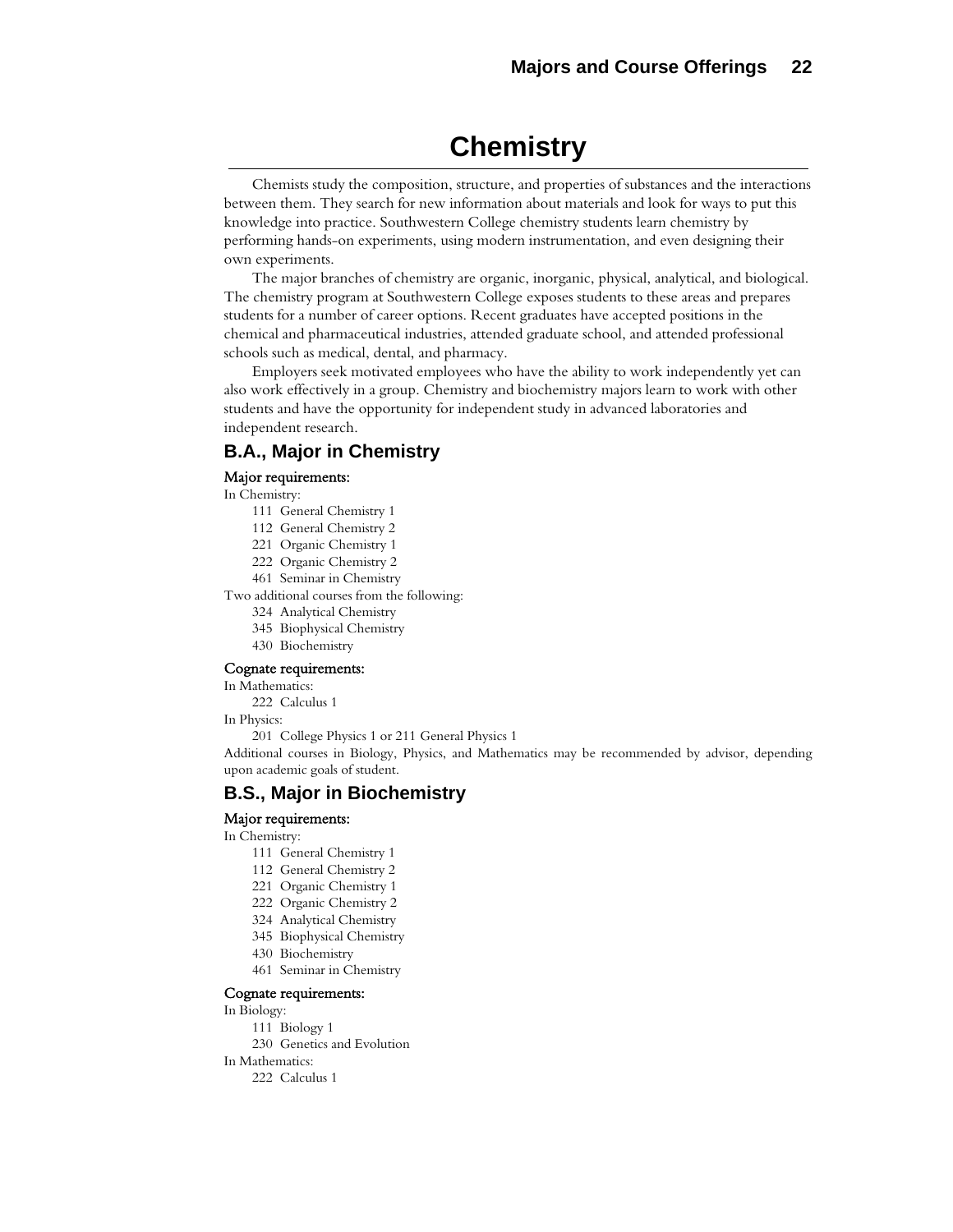In Physics:

211 General Physics 1

212 General Physics 2

### **Secondary Licensure in Chemistry**

 Completion of the major requirements for the B.A. in Chemistry with CHEM 324 and CHEM 430 as the advanced electives, NSCI 280 History of Science, and completion of all requirements for Kansas teacher licensure as listed in the Education section of this catalog.

#### **Chemistry Courses**  Department Code: CHEM

- 101 Introduction to Chemistry. Topics to be studied include measurements, stoichiometry, electrolytes, chemical reactions, the periodic table, and acid-base chemistry. Recommended for students requiring a terminal course in chemistry or for those requiring a preparatory course for CHEM 111. This course is not open to students who have already completed 111. Credit 4 hours.
- 111 General Chemistry 1. Stoichiometry, periodic properties of representative elements, structure of atoms and molecules, thermal chemistry, gas laws, and properties of gases, liquids, and solids. Lecture and laboratory. Prerequisite or corequisite: MATH 110, higher math course, or consent of instructor. Credit 4 hours.
- 112 General Chemistry 2. Acid base chemistry, solutions, chemical equilibrium, kinetics, and aqueous equilibria. Lecture and laboratory. Prerequisite: CHEM 111 or equivalent. Credit 4 hours.
- 221 Organic Chemistry 1. The functional groups found in organic chemistry, with emphasis on their structures, physical properties, and reactions (selected). Lecture and laboratory. Prerequisite: CHEM 112 or consent of instructor. Credit 5 hours.
- 222 Organic Chemistry 2. Mechanisms of chemical reactions, emphasizing synthesis. Introduction of instrumental analysis such as NMR, IR, and mass spectroscopy. Lecture and laboratory. Prerequisite: CHEM 221. Credit 5 hours.
- 324 Analytical Chemistry. A survey of modern methods of chemical analysis including titrations, equilibrium techniques, electrochemistry, spectroscopy, and separation procedures. Emphasis is given to analytical calculations. Two lecture hours and 6 laboratory hours per week. Prerequisite: CHEM 112. Credit 4 hours.
- 345 Biophysical Chemistry. Theoretical treatment of gases, solids, liquids and solutions, using thermodynamics, electrochemistry and reaction kinetics will be discussed. Problems will have a biochemical emphasis. Prerequisites: CHEM 112, MATH 222, and PHYS 201 or 211. Credit 3 hours.
- 421 Advanced Organic Chemistry. The functional groups found in Organic Chemistry are discussed with emphasis on their structures, physical properties and reactions. Mechanisms of chemical reactions emphasizing synthesis will be discussed. Use of instrumental analysis such as NMR, IR, and mass spectroscopy will be presented. Prerequisites: CHEM 221 and 222. Credit 3 hours.
- 430 Biochemistry. An introduction to the structure and function of biomolecules. Emphasis on proteins and carbohydrates. Protein structure, enzyme kinetics, and regulation are studied as are carbohydrates and their metabolism. Structure of lipids, steroids, and nucleic acids are taught; a brief time is given to their synthesis and reactions within the cell. Includes one laboratory per week. Prerequisites: CHEM 111, 112, 221, and either 222 or consent of instructor. Cross-listed with Biology. Credit 5 hours.
- 461 Seminar in Chemistry. The class will focus on the presentation of papers on current topics in chemistry. The student will develop the skills needed for researching and delivering a technical seminar. Prerequisite: Junior standing in the biochemistry major or consent of the instructor. Credit 1 hour.
- **464 Senior Research.** Senior projects will include a literature review, development of methodologies, data collection, data analysis, and a written report. Prerequisite: Consent of instructor. Credit 3 hours.

# **Communication**

The communication major includes coursework in radio and television, journalism, new media, speech, and communication. It is also closely allied with elements in the computer science and digital arts major. As a point of distinction, both majors include the study of content and communication principles now demanded by the field, plus a strong hands-on component. As a second point of distinction, each of these majors goes beyond simply listing coursework required for entry and success in the field. The curriculum at Southwestern College also takes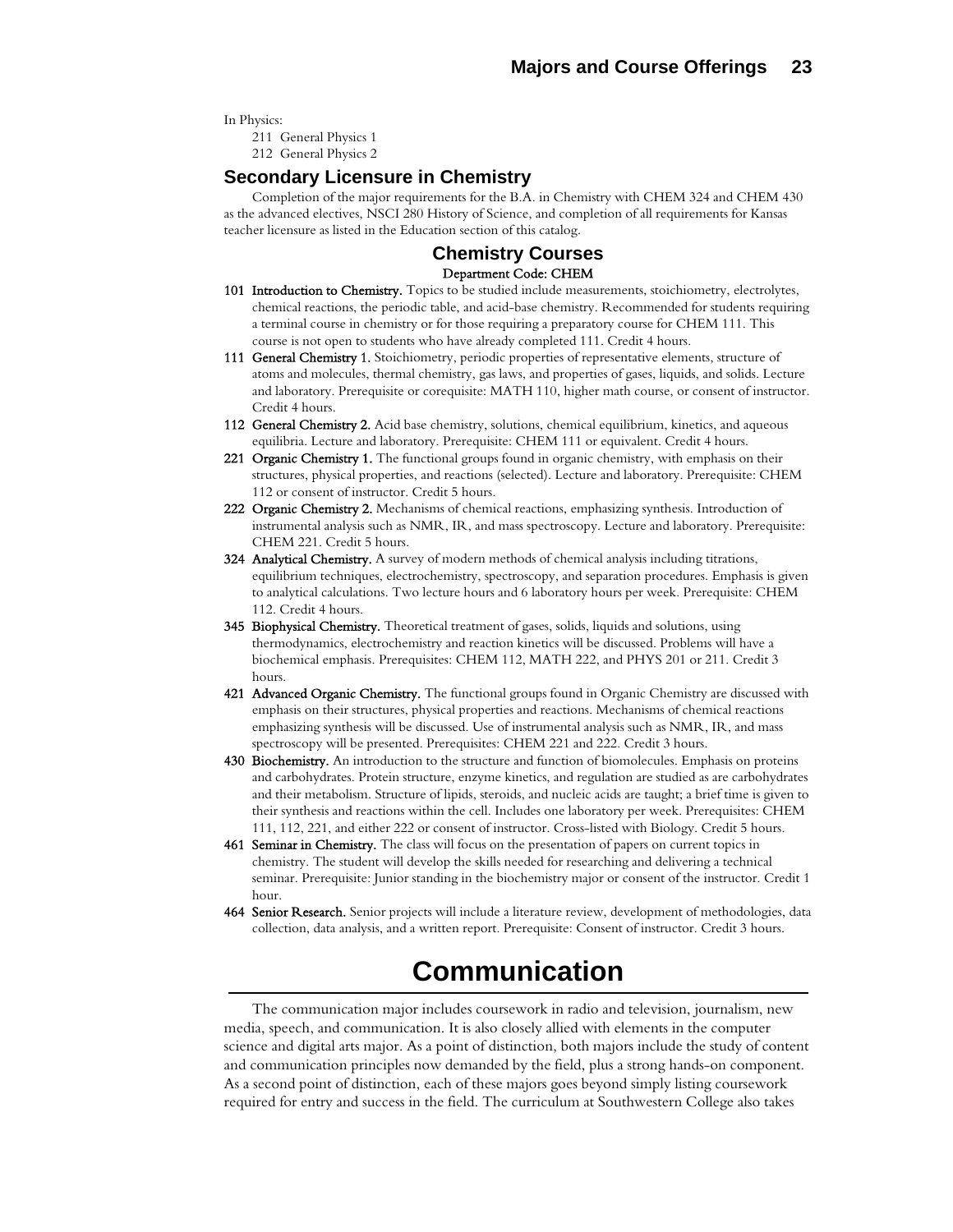into consideration the abilities and skills each student brings to the program, and offers coursework avenues uniquely suited to students with those varying skills. These avenues are referred to as emphasis areas. There are nine areas of emphasis from which to choose between the communication and computer science and digital arts majors.

Students also have the option of not selecting an emphasis area, working instead with their advisor to select a unique combination of courses. No one with genuine interest need be left out of this multifaceted field. With a strong focus on goals and the guidance of our faculty, students can find in the communication and new media or computer science and digital arts fields a career path most suited to them.

# **B.A., Major in Communication**

#### Major requirements:

#### In Communication:

- 101 Survey of Mass Communications
- 103 Graphic Design
- 110 Media Writing 1
- 250 Media Law and Ethics
- 315 Persuasion
- 410 Theories of Human Communication

# All requirements of one emphasis area below:

## **Emphasis in Communication Studies**

#### Requirements:

- In Communication:
	- 203 Interpersonal Communication
	- 215 Intercultural Communication
	- 317 Advanced Presentational Speaking

Students must also complete a minimum two hours practicum

- Twelve hours from the following courses:
	- 202 Oral Storytelling
	- 208 Critical Thinking and Argumentation
	- 328 American Public Address
	- 355 Special Topics in Communication (3 hours)
	- 417 Organizational Communication

#### Cognate requirements:

- In English:
	- 360 Advanced Composition
- In History:

132 American History Since 1865

In Psychology:

112 General Psychology

### **Emphasis in Convergent Journalism**

#### Requirements:

In Communication:

- 111 Radio Production
- 114 Video Field Production
- 201 Media Writing 2
- 205 Introduction to Photography
- 206 Digital Photography
- 214 Video News Production
- 221 Newspaper Experience (minimum 2 hours)
- 223 Yearbook Experience (minimum 2 hours)
- 231 Radio Experience (minimum 1 hour)
- 233 Television Experience (minimum 1 hour)
- 312 Visual Storytelling
- 321 Convergent News Experience (minimum 4 hours)
- 345 Desktop Publishing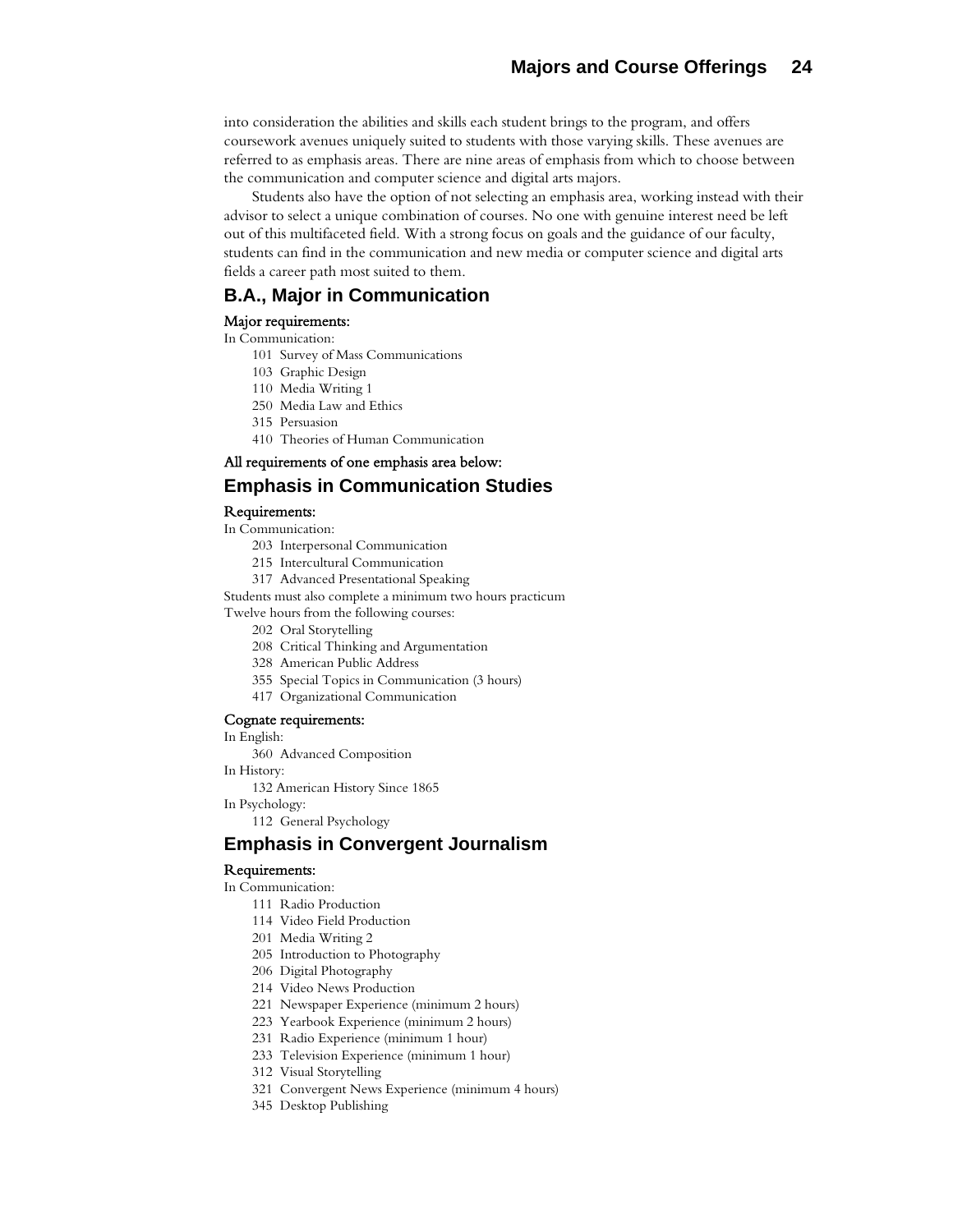# **Emphasis in General Communication**

#### Requirements:

Twenty-seven credit hours selected from within the division in coordination with a communication/computer representative.

Six additional hours from within the communication/computer science division or external to the division with advisor approval.

# **Emphasis in New Media**

#### Requirements:

- In Communication:
	- 114 Video Field Production
	- 201 Media Writing 2
	- 206 Digital Photography
	- 345 Desktop Publishing
	- 346 Multimedia Authoring for CD ROM and the Web

In Computer Science and Digital Arts:

211 Basic Information and Web Site Design

Choose one of the following:

In Communication:

320 Advanced Web Site Design: Graphic Techniques or

In Computer Science and Digital Arts:

321 Advanced Web Site Design: Dynamic Sites; Interactivity

An additional six hours from within the communication/computer science division or external to the division with advisor approval. See the other emphases and suggested coursework.

#### Cognate requirements:

In English:

- 340 Language: Structure and Meaning
- 360 Advanced Composition

# **Emphasis in Radio and Television Production and Performance**

#### Requirements:

In Communication:

- 111 Radio Production
- 114 Video Field Production
- 201 Media Writing 2
- 202 Oral Storytelling
- 214 Video News Production
- 231 Radio Experience (minimum three hours)
- 233 TV Experience (minimum three hours)
- 246 History of Television
- 248 History of the Cinema or 211 Introduction to the Cinema
- 312 Visual Storytelling

An additional three hours from within the communication/computer science division or external to the division with advisor approval. See the other emphases and suggested coursework.

Suggested additional coursework for all emphasis areas:

In Communication:

- 104 Software Lab
- 123 Discussion
- 125 Forensics
- 210 Business Communications
- 211 Introduction to the Cinema
- 213 Journalism Projects
- 294 Public Relations
- 341 Radio Management
- 343 Television Management
- 348 International Cinema: Western Culture
- 349 International Cinema: Asian Culture
- 394 Marketing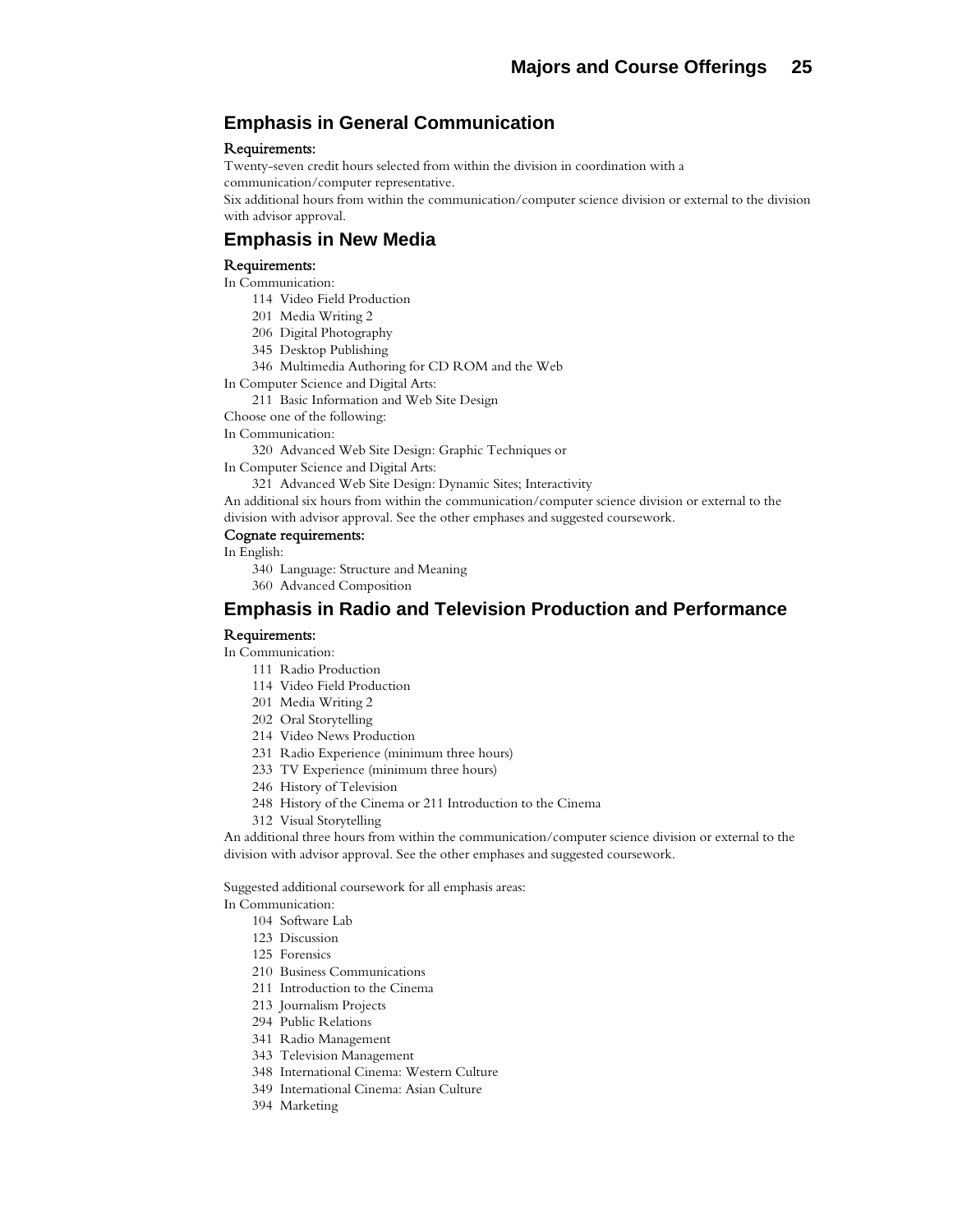421 Journalism Management In English:

420 Business and Administrative Communication

- In History:
	- 132 American History since 1865
	- 331 19th Century U.S. History
- In Psychology:
	- 219 Social Psychology
	- 328 Organizational Behavior
- In Theatre:

234 The Expressive Voice

# **B.A., Major in Speech and Theatre Education**

#### Major requirements:

- In Communication:
	- 110 Media Writing 1
	- 203 Interpersonal Communication
	- 208 Critical Thinking and Argumentation
	- 215 Intercultural Communication
	- 250 Media Law and Ethics
	- 315 Persuasion
	- 317 Advanced Presentational Speaking
	- 401 Debate Question Analysis and Case Construction
	- 410 Theories of Human Communication

Completion of Speech experience checklist

#### Cognate requirements:

In Theatre:

- 111 The Theatre Experience
- 115, 116, 215, 216, 315, 316, 415, 416 Goal and Career Development (min 2 credits, max 8 credits)
- 224 Stagecraft
- 226 Acting 1
- 234 The Expressive Voice
- 333 Theatre History 2
- 424 Directing 1
- 425 Directing 2
- 454 Senior Project

Completion of Theatre experience checklist

In Education:

438C Teaching and Directing Forensics and Debate in the Secondary Schools

438T Teaching and Directing Theatre in the Secondary Schools

In addition to course obligations in the communication and theatre content areas, students have additional Kansas teacher licensure requirements. Consult the Education section of this catalog for information about those specific requirements. The speech and theatre education major is listed in both the communication and theatre sections of the catalog. Please look in both major areas for course descriptions specific to the major.

Note: Students majoring in communication may not take the following minors. Students majoring in computer science with an emphasis in digital arts may not minor in new media.

## **Minor in Broadcasting**

#### Minor requirements:

In Communication:

- 101 Survey of Mass Communications
- 110 Media Writing 1
- 111 Radio Production
- 114 Video Field Production
- 214 Video News Production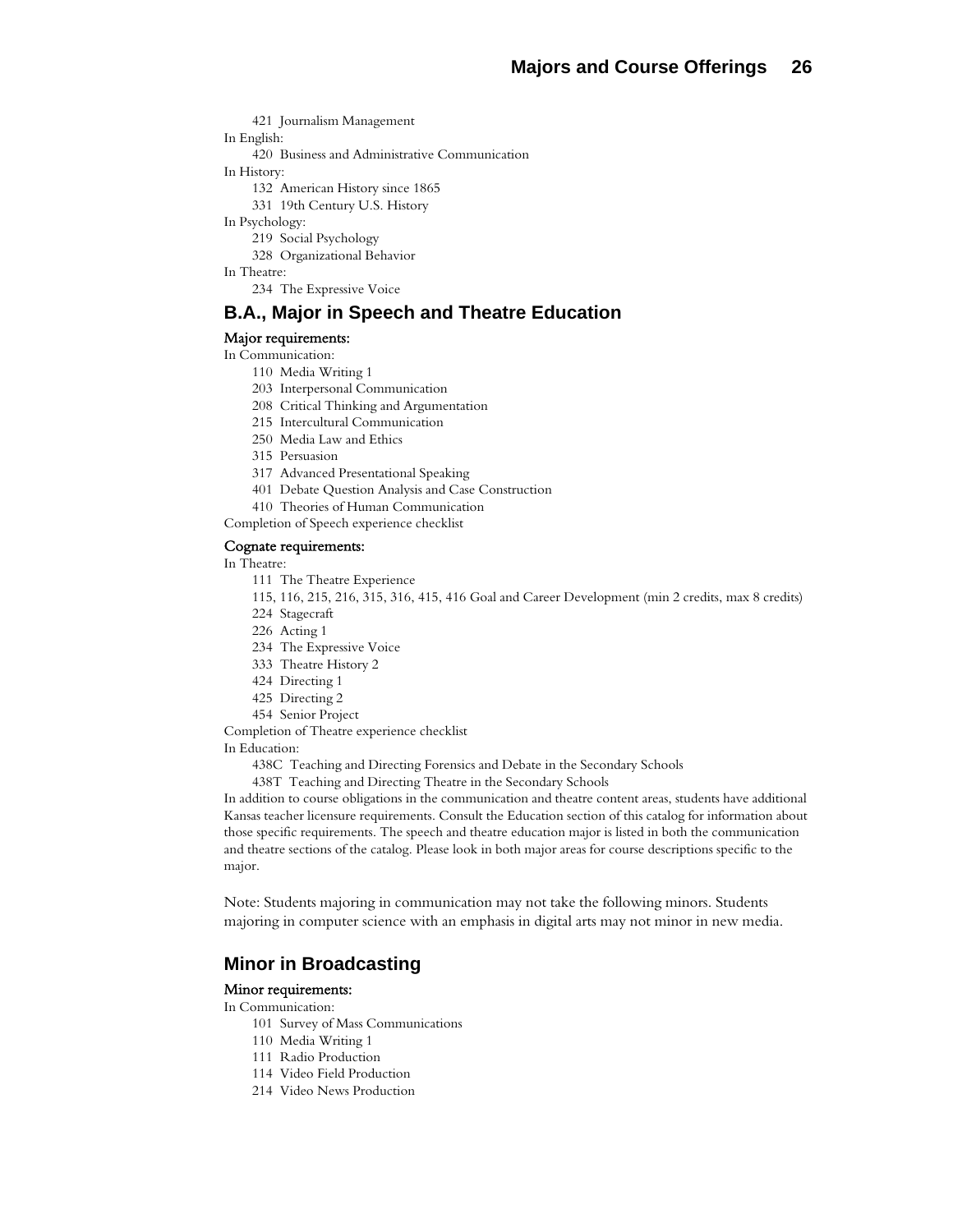An additional two courses selected from the following: In Communication:

- 201 Media Writing 2
- 246 History of Television
- 312 Visual Storytelling

# **Minor in Communication Studies**

#### Minor requirements:

In Communication:

- 102 Elements of Oral Communication
- 315 Persuasion
- 410 Theories of Human Communication
- An additional 15 hours with approval of division advisor

# **Minor in Film and Television Theory, Criticism and Production**

#### Minor requirements:

In Communication:

- 114 Video Field Production
- 211 Introduction to the Cinema
- 214 Video News Production
- 246 History of Television
- 248 History of the Cinema
- 312 Visual Storytelling
- Choose one of the following international cinema courses:
	- 348 International Cinema: Western Culture
	- 349 International Cinema: Asian Culture

## **Minor in Journalism**

#### Minor requirements:

#### In Communication:

- 101 Survey of Mass Communications
- 110 Media Writing 1
- 221 Newspaper Experience (3 semesters) or
- 221 Newspaper Experience (2 semesters) and
- 223 Yearbook Experience (1 semester)

An additional 12 hours selected from the following:

In Communication:

- 111 Radio Production
- 114 Video Field Production
- 201 Media Writing 2
- 205 Introduction to Photography
- 206 Digital Photography
- 214 Video News Production
- 312 Visual Storytelling
- 345 Desktop Publishing

### **Minor in New Media**

#### Minor requirements:

- In Communication:
	- 101 Survey of Mass Communications
	- 103 Graphic Design
	- 234 Digital Media Experience (3 semesters)
- An additional 12 hours selected from the following:
	- 114 Video Field Production
	- 206 Digital Photography
	- 216 Composing with Paint & Draw Programs 1
	- 320 Advanced Web Site Design: Graphic Techniques or CPTR 321 Advanced Web Site Design: Dynamic Sites; Interactivity
	- 345 Desktop Publishing
	- 346 Multimedia Authoring for CD-ROM and the Web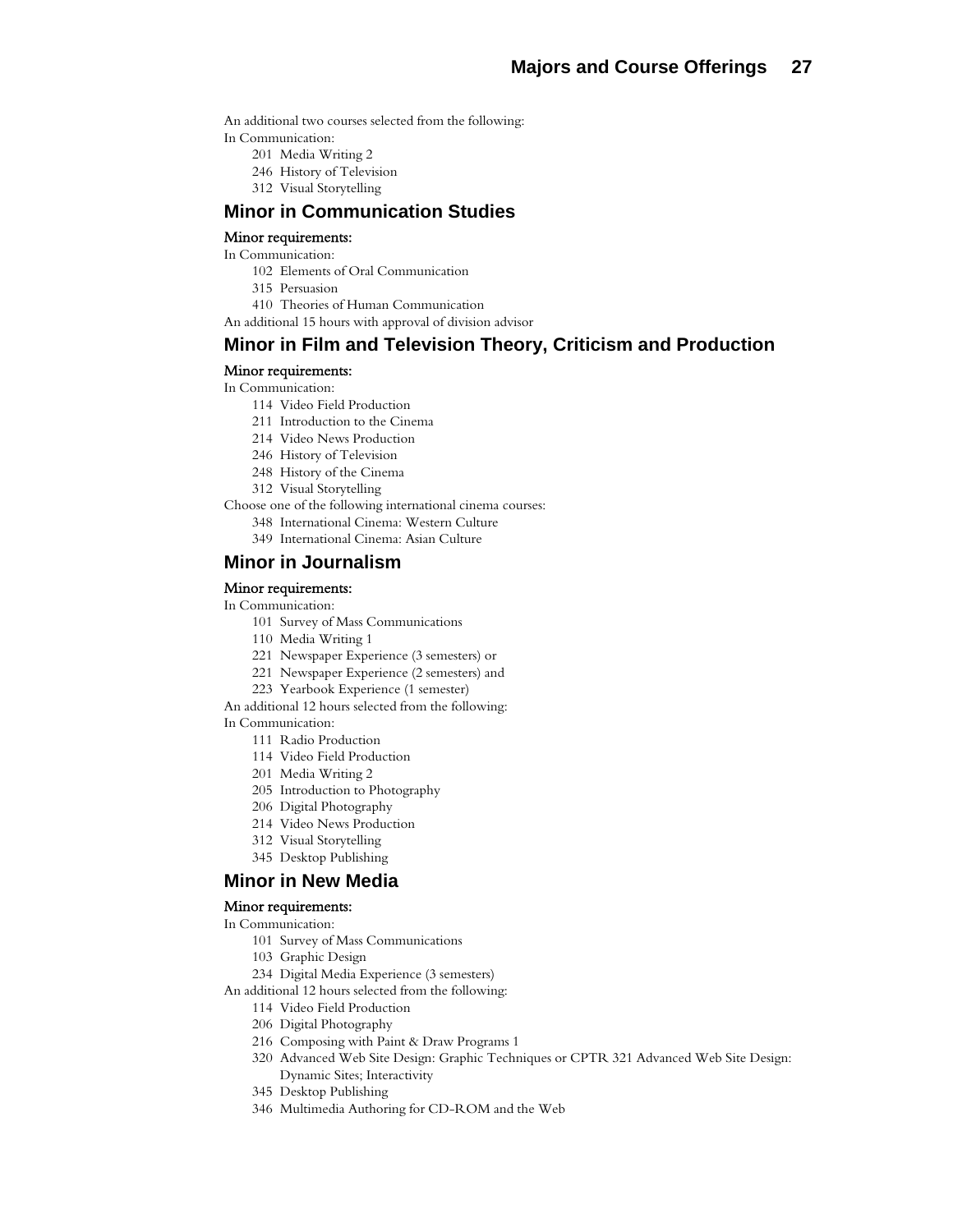In Computer Science:

211 Basic Information and Web Site Design

A one-course substitution for one of the elected courses above may be made with approval of division advisor.

# **Communication Courses**  Department Code: COMM

- 101 Survey of Mass Communications. A course designed to develop the student's ability to appreciate and evaluate the aesthetic, societal, and cultural functions of newspapers, magazines, advertising, film, radio and television. It will examine the nature, development, contemporary structure and influence of the mass media. Credit 3 hours.
- 102 Elements of Oral Communication. This course offers students an introduction to the theoretical and practical performance of effective oral communication skills. Students will learn rhetorical strategies and opportunities to aid them in improving their interpersonal, intercultural, public, and group communication skills. Credit 3 hours.
- 103 Graphic Design. The course will cover the basic design principles of layout, color, and typography. Class time will be spent on discussions, lectures, critiques, individual meetings, and work sessions. Cross-listed with Art. Credit 3 hours.
- 104 Software Lab. Hands-on learning experience with graphic, communication and code-writing software. Students are expected to be familiar and adept at all software used in the various courses they intend to take before enrolling in those courses. The software laboratory is a collegial learning opportunity in which to accomplish this. Cross-listed with Computer Science and Digital Arts. Credit 1 hour. May be repeated up to 4 credits.
- 110 Media Writing 1. The study of basic news gathering techniques and principles of news writing. Students will learn to write for a variety of media, purposes, and audiences. Emphasis will be on style, ethics, and accuracy. Credit 3 hours.
- 111 Radio Production. Academic base for students interested in broadcasting. Study of principles of production, mass media theory, FCC regulations, and the equipment at station KSWC with required participation in station programs. Credit 3 hours.
- 114 Video Field Production. This course focuses on the video techniques, field production principles, and story organization needed for commercial production and visual storytelling. Students work in teams on a number of video projects that address specific topics to include lighting, framing, shot selection, and non-linear editing decisions as they influence content and clarity. The course also features special effects usage. Two-dimensional animation is a learning option. Credit 3 hours.
- 123 Discussion. Students who enroll in this course will develop skills in research, organization, and presentation of ideas by discussing current event issues that pertain to their particular interest and major field of study. These discussions will help students understand and value the opinions of others while learning how to present their own ideas effectively. Students will have opportunities to travel to regional and national discussion events. Prerequisite: Consent of instructor. Credit 1 hour. May be repeated for credit.
- 125 Forensics. Students who are enrolled in this course will participate on the SC intercollegiate forensics squad. This experience is an extension of the communication classroom to develop public speaking and performance skills through competitive and public performances. Prerequisite: Consent of instructor. Course graded S/U. Credit 1 hour. May be repeated for credit.
- 201 Media Writing 2. Advanced approach to news gathering, reporting, and writing techniques, including feature, editorial/op-ed, reviews, and investigative writing. Course will also examine legal issues affecting news reporters as well as situations requiring ethical decisions leading students to the development of a Professional Code of Standards and Ethics. Prerequisite: COMM 110 or consent of instructor. Credit 3 hours.
- 202 Oral Storytelling. A course designed for students in disciplines where they are required to regularly read material (prose, poetry or non-fiction) before individuals, groups or the mass media. It is ideal for broadcasting majors, writers and teachers. Students will learn the basics of textual analysis (understanding that almost everything written contains a story) and how they can best communicate that experience to an audience. Credit 3 hours.
- 203 Interpersonal Communication. Introductory study of communication between people and in relationships. Stresses awareness of how one's communication behavior influences and is influenced by others and provides methods of improving interpersonal interactions. Credit 3 hours.
- 205 Introduction to Photography. A study of camera, film, composition, light and lighting, flash and the principles of photojournalism as it relates to storytelling. Building a portfolio is included. Cross-listed with Art. Credit 3 hours.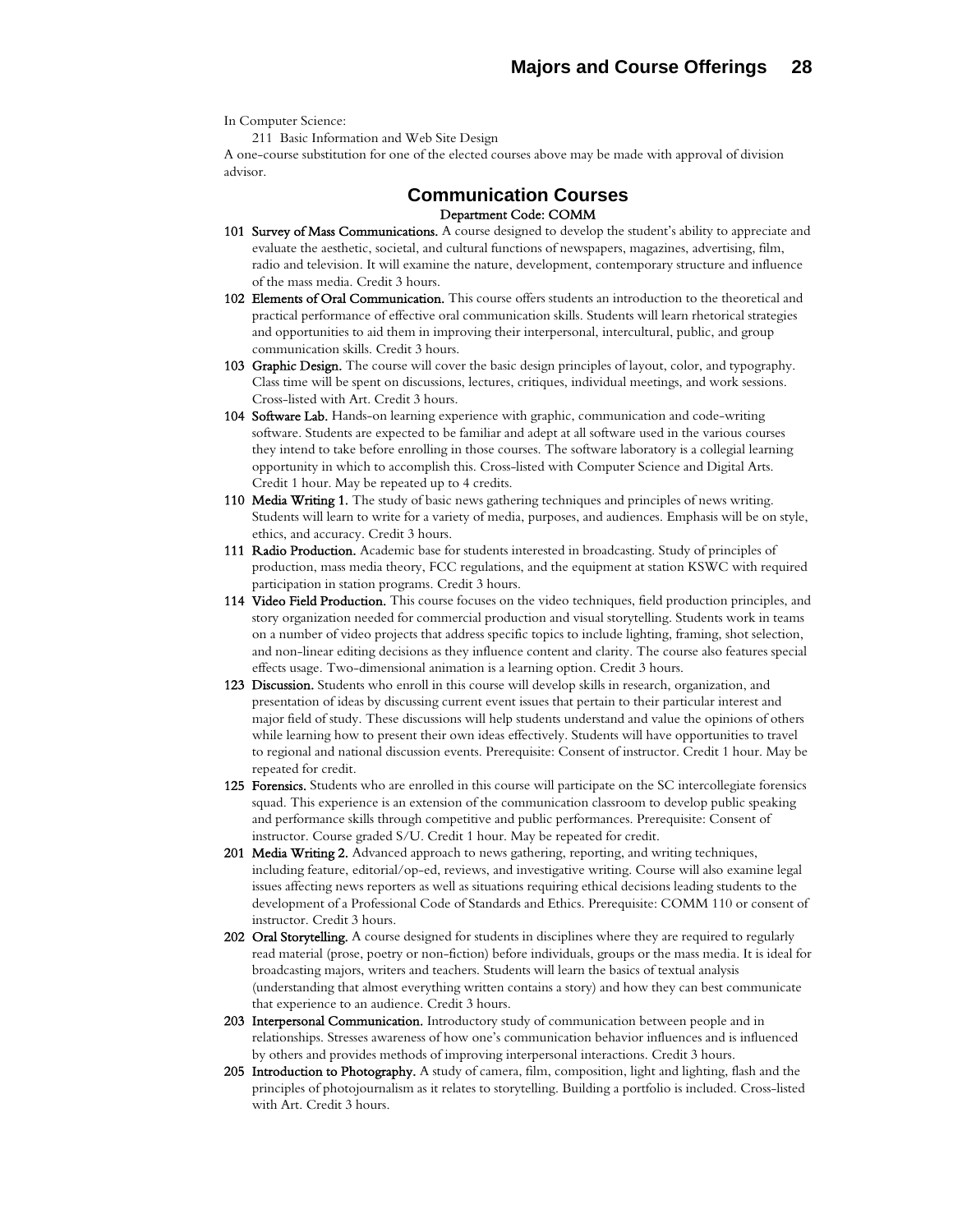- 206 Digital Photography. An overview of digital photography and how it works. Among the topics covered will be features of digital cameras, managing and editing digital images, and making the transition from analog to digital. Credit 3 hours.
- 208 Critical Thinking and Argumentation. Students enrolled in this course will learn the theoretical principles of critical thinking and argument as they apply to interpersonal, organizational, public and political concerns. Students will be guided in subject analysis, data gathering, evidence building, and evaluation of critical arguments. Credit 3 hours.
- 210 Business Communications. Course focuses on audience-oriented communication in the corporate culture. Oral and written communication forms, created with a corporate audience in mind, will be practiced using PowerPoint and other visual aids. Emphasis will be on developing and demonstrating communication skills, both singularly and in groups. Course procedures include oral and written communications, group interaction in class, and group project. Cross-listed with Business and English. Prerequisites: LAS 110 and 120. Credit 3 hours.
- 211 Introduction to the Cinema. A study of the five technical elements that are involved in film: cinematography and visual editing, sound acquisition and music insertion, scriptwriting, performance, and the role of the director in pulling all this together. The course examines motion picture themes as a rhetorical communication medium, artistic expression, as well as a reflection of social and cultural thought. In each area of study, students will practice and improve their skills in creative and critical viewing. Credit 3 hours.
- 213 Journalism Projects. Participation in production of newspaper or yearbook. The student will become proficient in a particular aspect of print publication such as layout, feature writing, or photography. Prerequisite: Consent of instructor. Credit 2 hours. May be repeated for credit.
- 214 Video News Production. This course focuses on the video techniques, field production principles, and story organization needed for televised journalism. Students work in teams on a number of campus news stories. Convergence with print and other journalism venues on campus is stressed. Specific topics include lighting, framing, shot selection, and non-linear editing decisions as they influence content and clarity. Prerequisite: COMM 114 or consent of instructor. Credit 3 hours.
- 215 Intercultural Communication. An investigation of the similarities and differences of communication patterns of various cultures. Examination of the values and cultural norms that inform and influence a culture's communication. Credit 3 hours.
- 216 Composing With Paint & Draw Programs 1. The application of art, illustration and graphic design principles using paint and draw programs such as Adobe Photoshop, Adobe Illustrator and Macromedia Flash. Focus on art work for screen-based and print-based media. Cross-listed with Art. Credit 3 hours.
- 220 Interactive Story Telling. This course explores "live" story creation and oral delivery for interaction with live audiences, or as a model for interactive media such as computer games. Particular emphasis will be placed upon character-based (as opposed to plot-based) story creation and identifying parallels to the theory and practice of written stories. Traditional and emerging means for accomplishing successful interactivity will be explored. Cross-listed with English. Credit 3 hours.
- 221 Newspaper Experience. Practical experience in working on staff of campus newspaper. Prerequisite: 2.0 GPA. Course graded S/U. Credit 1 hour. May be repeated for credit.
- 223 Yearbook Experience. Practical experience in working on staff of campus yearbook. Prerequisite: 2.0 GPA. Course graded S/U. Credit 1 hour. May be repeated for credit.
- 231 Radio Experience. Practical experience on air at KSWC-FM. Enrollment contingent on shift availability. Prerequisite: 2.0 GPA and consent of instructor. Course graded S/U. Credit 1 hour. May be repeated for credit.
- 233 Television Experience. Practical emphasis for communication majors in television production with experience in preparing videotaped shows and features. Prerequisite: 2.0 GPA and consent of instructor. Course graded S/U. Credit 1 hour. May be repeated for credit.
- 234 Digital Media Experience. Practical application of New Media/Digital Arts knowledge and skills. Projects include but are not limited to video features, Web sites, CD-ROMS, computer games. Cross-listed with Computer Science and Digital Arts. Prerequisite: 2.0 GPA and consent of instructor. Course graded S/U. Credit 1 hour. May be repeated for credit.
- 246 History of Television. An examination of social issues as explored through various television genres. Course may also explore news coverage of events and contemporary problems with television programming. Intended for non-majors as well as Communication majors. Credit 3 hours.
- 248 History of the Cinema. The history of visual storytelling. This course examines the development of cinematography technology (camera, film, lighting, editing, sound) with an emphasis on techniques of video-only storytelling by such masters as the Lumiere Brothers (cinematography), Georges Melies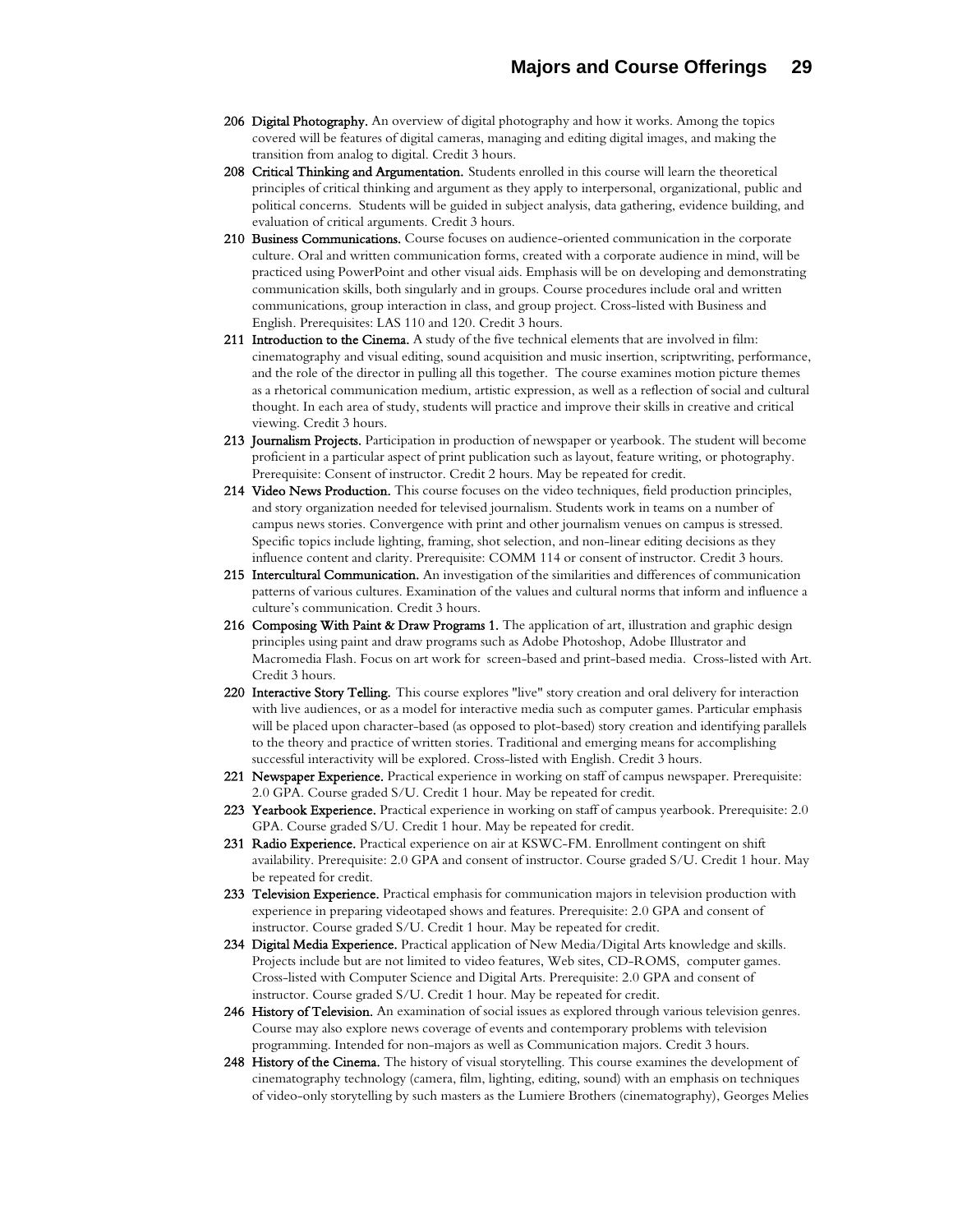(special effects), Sergei Eisenstein (montage), D.W. Griffith, Charles Chaplin, and Buster Keaton. The course also examines early attempts at sound acquisition and editing. It will culminate in a comprehensive analysis of what is critically considered to be the greatest American film: Citizen Kane. Credit 3 hours.

- 250 Media Law and Ethics. This course will introduce students to the major legal, ethical, and policy issues related to the mass media. This will be done by exposing students to primary documents and cases as well as to methods of analysis. Upon completion, students should be able to explain in broad context existing media law and policy and be able to critique and analyze future laws and policies. Students should also be able to articulate the ethical issues that are relevant to media conduct. Credit 3 hours.
- 294 Public Relations. Students will explore the major concepts and strategies of public relations for business and other organizations. Credit 3 hours.
- 312 Visual Storytelling. This course focuses on visual storytelling with strong production values using state-of-the art shooting and editing stations. Students will create a project in one of the following areas: Video Essay, Still Photography, Animation (cartoon or stop motion), Original Short Fictional Feature, Short News Documentary, or Video Profile, with a view toward entry in regional or national competitions. Prerequisite: COMM 114 or consent of instructor. Credit 3 hours.
- **315 Persuasion.** A study of persuasive communication and the techniques that motivate persons to act or believe in a particular way. A variety of persuasive rhetorical theories will be discussed as tools for persuasion. Credit 3 hours.
- 316 Composing With Paint & Draw Programs 2. A continuation of COMM 216. Cross-listed with Art. Prerequisite: COMM 216. Credit 3 hours.
- 317 Advanced Presentational Speaking. This is an advanced course in the theory and application of public speaking in a variety of contexts and situations. Students will demonstrate an advanced level of understanding of how to engage audiences more effectively by using critical thinking, audience analysis, organization, technological and delivery skills. Prerequisite: COMM 102 or consent of instructor. Credit 3 hours.
- 320 Advanced Web Site Design: Graphic Techniques. This course builds upon the planning and design principles in CPTR 211, extending site effectiveness through the use of advanced graphic techniques. Prerequisite: CPTR 211. Credit 3 hours.
- 321 Convergent Journalism Experience. Practical experience in working on staff of campus newspaper, television news, and radio news. Prerequisite: Consent of instructor. Course graded S/U. Credit 2 hours. May be repeated for credit.
- 325 Convergent Media News. Through repeated enrollments, students will learn to consult among the whole editorial staff of all media to assist in productions in Audio, Video, Print, and Web, that, while perhaps strongest in a given medium, can be modified to fit various other media. Students will learn to work with and profit by the insights of other students in other media. Prerequisite: Consent of instructor. Credit 1 to 2 hours. May be repeated for credit.
- 328 American Public Address. This course offers students a historical perspective on how public discourse has shaped and changed our social constructs and consciousness. Students discuss the theoretical principles and persuasive techniques of effective speakers. The course will focus on students employing the techniques in their own persuasive presentations. Prerequisite: COMM 102. Credit 3 hours.
- 341 Radio Management. Learning and practical application of management and supervisory skills for KSWC. Available only to radio management staff. Prerequisite: Consent of instructor. Graded S/U. Credit 2 hours. May be repeated for credit.
- 343 Television Management. Learning and practical application of management and supervisory skills for television production. Available only to television management staff. Prerequisite: Consent of instructor. Course graded S/U. Credit 2 hours. May be repeated for credit.
- **345 Desktop Publishing.** A course in the creation of print media communication products using industrystandard software such as Quark Express. Focus will be on professional standards, consistency of design with theme/objective, and creativity in communication. Students will create flyers, brochures, newsletters, advertising layouts, and other printed products. Credit 3 hours.
- 346 Multimedia Authoring for CD- ROM and the Web. A course in the creation of interactive productions for CD-ROM using Macromedia Director. Students learn to create gaming, informational, and presentational interactivity without the bandwidth restrictions imposed by the Internet. Certain of these same productions are then revised for use on the Internet through Director's Shockwave software. Cross-listed with Computer Science and Digital Arts. Credit 3 hours.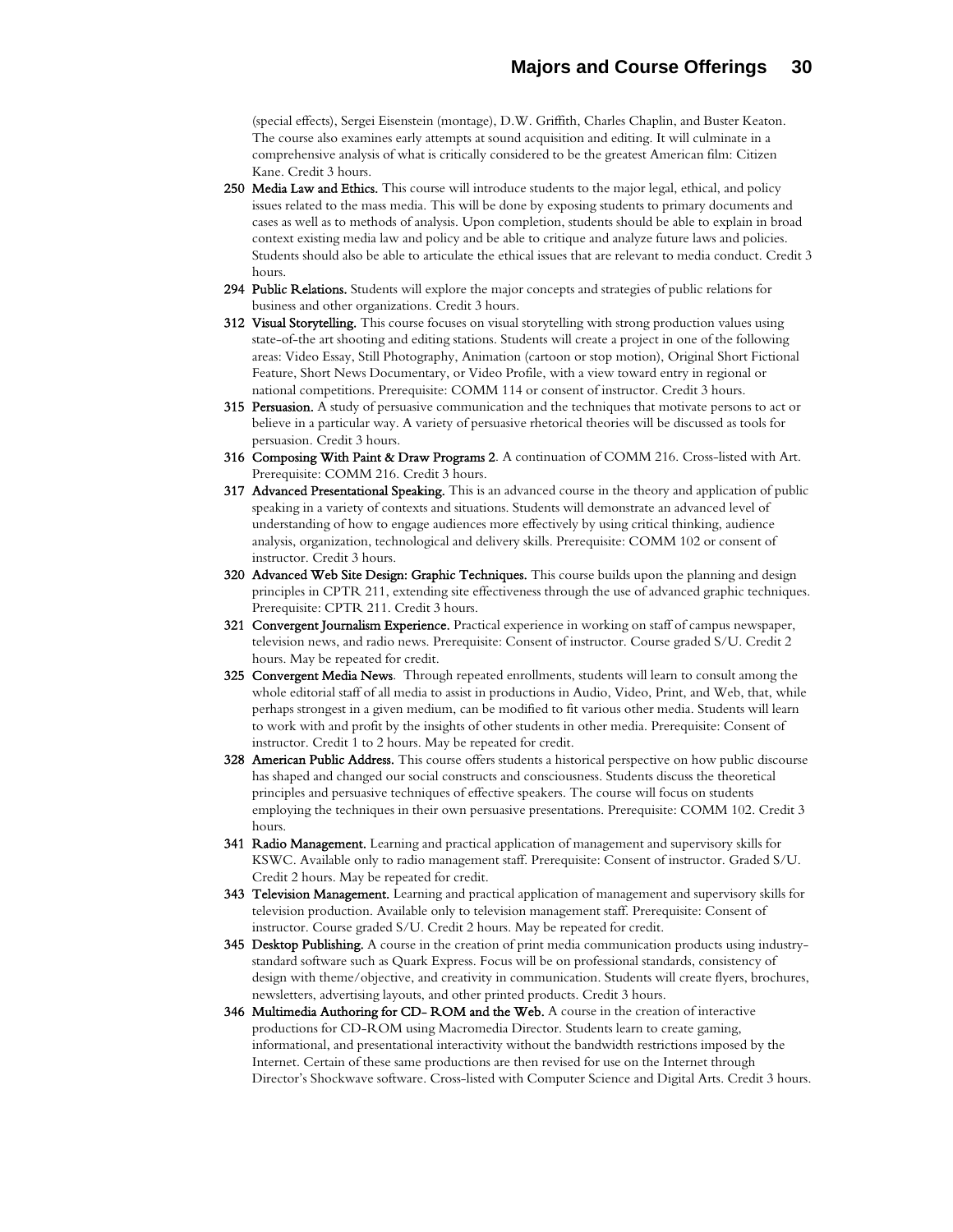- 348 International Cinema: Western Culture. An examination of the foreign film from traditional western cultures to include, among others, France, Spain, Mexico, Scandinavia, Italy, Greece, Germany, Russia, Australia, and New Zealand. Students will study the major trends and styles of cinema and how national identity and customs are reflected in those films. Course is designed to give global perspective to non-majors as well as majors. Credit 3 hours.
- 349 International Cinema: Asian Culture. An examination of the foreign film from traditional eastern cultures to include, among others, Japan, China, Hong Kong, India, Korea, Vietnam, and Taiwan. Students will study the major trends and styles of cinema and how national identity and customs are reflected in those films. Course is designed to give global perspective to non-majors as well as majors. Credit 3 hours.
- 362 Experience in Public Relations. A practical, hands-on experience with the Southwestern College Communications Office, under the supervision of the office staff. Prerequisite: Consent of instructor. Credit 3 hours.
- 394 Marketing. Product concepts, from idea to delivery to the ultimate consumer, will be examined. Also included will be pricing, promotion, distribution, and planning for the marketing effort. Emphasis on being an informed consumer included. Course procedures include oral and written communications, group interaction in class, and group project. Cross-listed with Business. Credit 3 hours.
- 401 Debate Question Analysis and Case Construction. This course is designed to acquaint students with critical analysis and case construction of debate questions including high school and intercollegiate organizations. Special emphasis is placed on case construction and analysis in a workshop setting. Prerequisite: COMM 102, 208, or consent of instructor. Credit 3 hours.
- 410 Theories of Human Communication. The focus of this course includes an overview of current and historical theories and research in the major sub-fields of human communication. Prerequisite: COMM 102 or consent of instructor. Credit 3 hours.
- 417 Organizational Communication. Comprehensive study of communication processes in situations commonly encountered in organizational settings. Intensive analysis of simulated and real life situations will aid the student in understanding the communication dynamics of organizations. Credit 3 hours.
- 421-422 Journalism Management. Available only to chief editors of The Collegian and The Moundbuilder. Course graded S/U. Credit 2 hours. May be repeated for credit.

# **Computer Science and Digital Arts**

The computer science and digital arts major includes coursework in computer science, digital arts, and computer game development. It is also closely allied with elements in the communication major such as traditional media, journalism, new media, speech, and communication arts. As a point of distinction, both majors include the study of content and communication principles now demanded by the field, plus a strong hands-on component. As a second point of distinction, each of these majors goes beyond simply listing coursework required for entry and success in the field. The curriculum at Southwestern College also takes into consideration the abilities and skills each student brings to the program, and offers coursework avenues uniquely suited to students with those varying skills. These avenues are referred to as emphasis areas. There are nine areas of emphasis from which to choose between the computer science and digital arts and communication majors.

No one with genuine interest need be left out of this multifaceted field. With a strong focus on goals and the guidance of our faculty, students can find in the computer science and digital arts or communication and new media fields a career path most suited to them.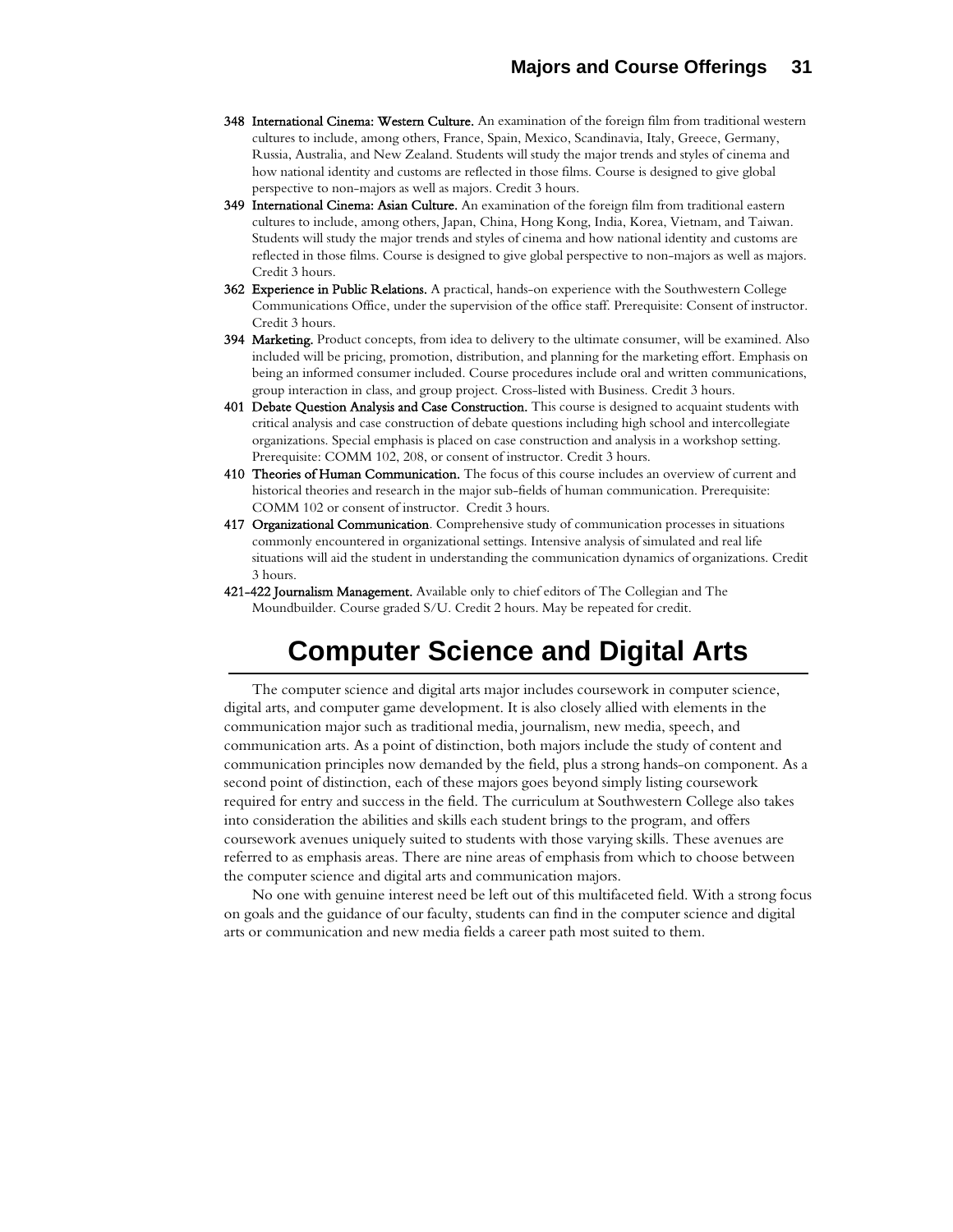# **B.S., Major in Computer Science and Digital Arts**

#### Major requirements:

In Computer Science and Digital Arts:

110 Introduction to Computer Systems

#### Cognate requirements:

#### In Communication:

315 Persuasion

- In English/Business:
	- 210 Business Communications, or
	- 420 Business and Administrative Communication

### All requirements of one emphasis area below:

# **Emphasis in Computer Game Development**

#### Requirements:

In Computer Science and Digital Arts:

- 200 Computer Game Concepts (minimum six hours)
- 205 Computer Game Planning and Production (minimum 12 hours)

Completion of the courses under one of the following:

Game/Level Design: In Computer Science and Digital Arts/Communication: 346 Multimedia Authoring for CD-ROM and the Web In Business: 322 Management 394 Marketing In English/Communication: 220 Interactive Story Telling In Psychology: 112 General Psychology 219 Social Psychology In Theatre Arts: Two hours in 112/113/212 and/or 117/118/217 Image and Sound Design: In Computer Science and Digital Arts: 220 Digital Sound 240 3D Modeling and Animation 1 250 3D Modeling and Animation 2 350 3D Modeling and Animation 3 In Communication/Art: 103 Graphic Design 216 Composing With Paint & Draw Programs 1 In Music: 111 Foundations in Music Software Design: In Computer Science and Digital Arts: 112 Programming 1

212 Programming 2

In Computer Science and Digital Arts/Communication:

346 Multimedia Authoring for CD-ROM and the Web

#### In Mathematics:

- 110 College Algebra
- 112 Trigonometry
- 319 Linear Algebra

#### In Physics:

201 College Physics 1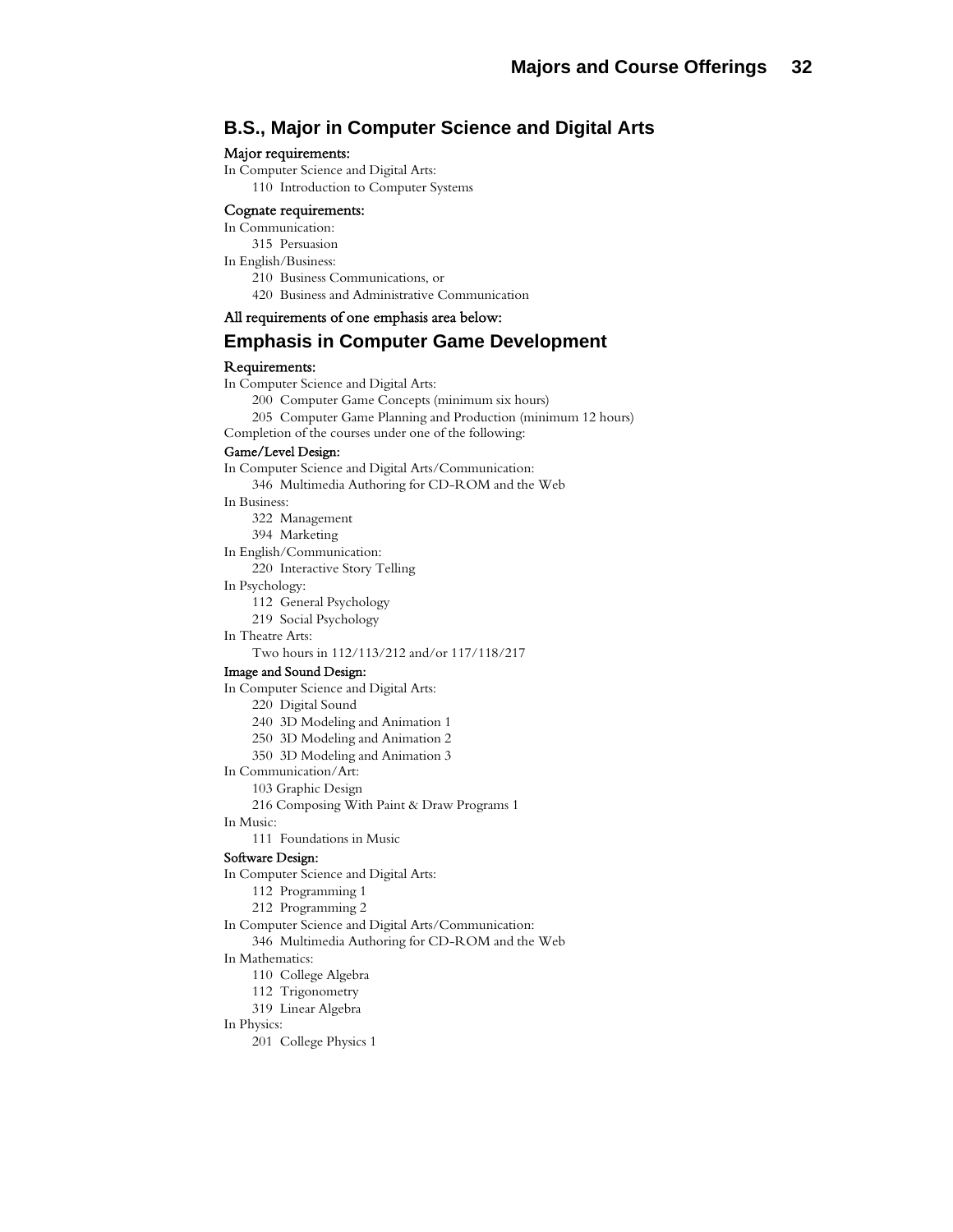# **Emphasis in Computer Science**

#### Requirements:

- In Computer Science and Digital Arts:
	- 112 Programming 1
	- 212 Programming 2
	- 310 Theory of Programming Languages
	- 320 Database Management Systems 1
	- 324 Computer Networks & Concepts
	- 341 Operating Systems
	- 345 Software Engineering or 453 Analysis of Algorithm (graduate school intention)
	- 452 Automata Theory
	- 454 Senior Project and Seminar

#### Cognate Requirements:

- In Mathematics:
	- 222 Calculus 1
	- 223 Calculus 2
	- 319 Linear Algebra
	- 320 Introduction to Advanced Mathematics

#### Suggested Electives:

In Computer Science and Digital Arts:

- 211 Basic Information and Web Site Design
- 306 Visual Basic Programming
- 315 Java Programming
- 321 Advanced Web Site Design: Dynamic Sites; Interactivity
- 334 Management Information Systems
- 415 Systems Architecture
- 430 Introduction to Artificial Intelligence
- 475 Database Management Systems 2
- 440 Decision Support Systems

# **Emphasis in Digital Arts**

#### Requirements:

- In Computer Science and Digital Arts:
	- 211 Basic Information and Web Site Design
	- 345 Desktop Publishing

#### In Art:

- 103 Graphic Design
- 123 Basic Drawing
- 215 Painting Studio 1
- 216 Composing With Paint & Draw Programs 1
- 316 Composing With Paint & Draw Programs 2
- In Communication:
	- 206 Digital Photography
	- 346 Multimedia Authoring for CD-ROM and the Web
- Choose one of the following:

In Communication:

320 Advanced Web Site Design: Graphic Techniques

In Computer Science and Digital Arts:

- 321 Advanced Web Site Design: Dynamic Sites; Interactivity
- Choose one of the following:
- In Communication:
	- 214 Video News Production
- In Computer Science and Digital Arts:
	- 240 3D Modeling & Animation 1
- Choose one of the following:

#### In Communication:

114 Video Field Production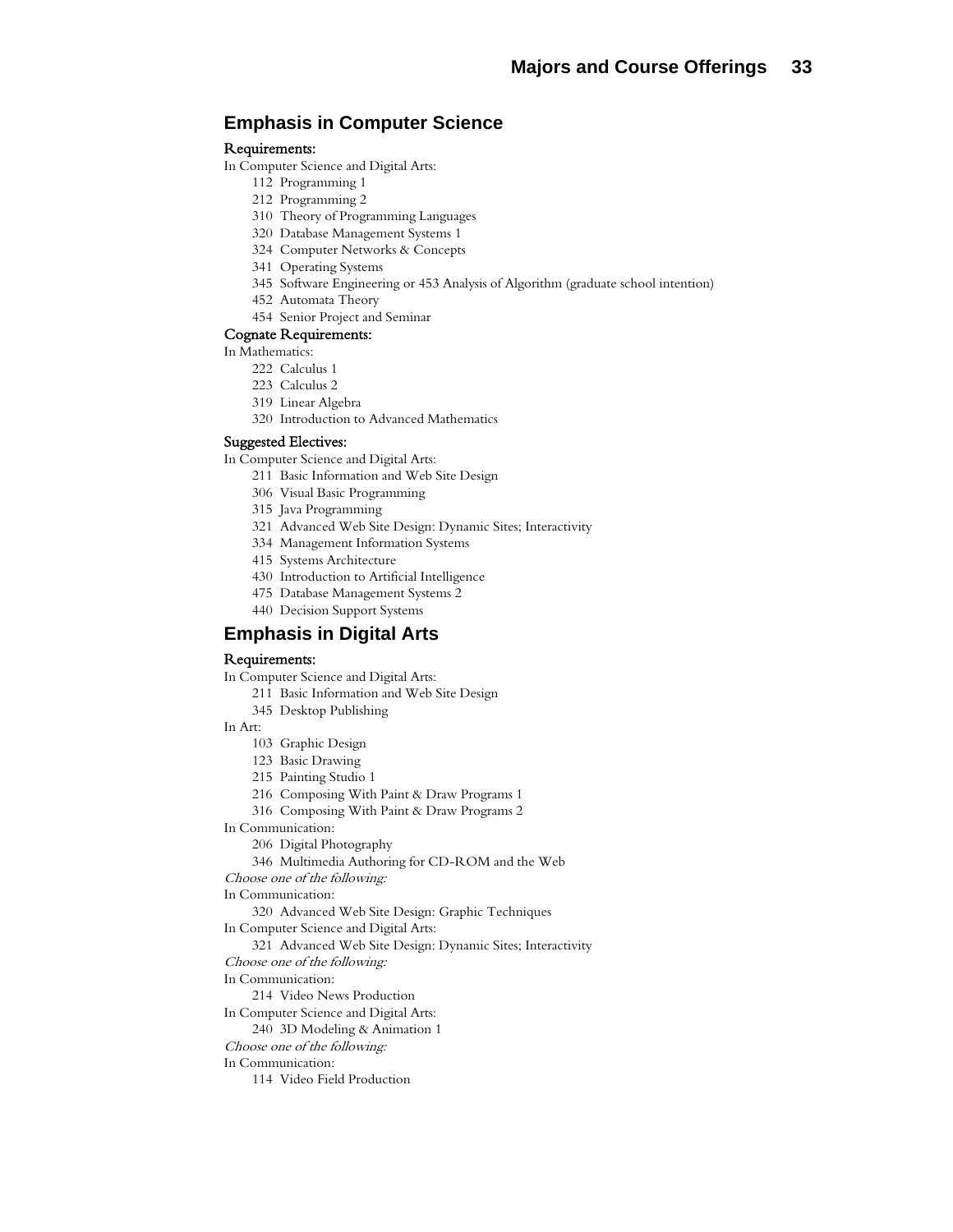In Computer Science and Digital Arts:

250 3D Modeling & Animation 2

Students majoring in computer science with an emphasis in digital arts may not minor in new media (a communication area of study).

## **Minor in Computer Game Development**

#### Minor requirements:

In Computer Science and Digital Arts:

200 Computer Game Concepts (minimum three hours)

- 205 Computer Game Planning and Production (minimum six hours)
- Completion of the courses under one of the following:

#### Image and Sound Design:

In Computer Science and Digital Arts:

220 Digital sound

- 240 3D Modeling and Animation 1
- 250 3D Modeling and Animation 2
- In Communication/Art:

103 Graphic Design

#### Game/Level Design:

In Computer Science and Digital Arts/Communication:

346 Multimedia Authoring for CD ROM and the Web

In Business:

394 Marketing

In English/Communication:

220 Interactive Story Telling

In Psychology:

112 General Psychology

#### Software Design:

In Computer Science and Digital Arts:

- 112 Programming 1
- 212 Programming 2 or
- 346 Multimedia Authoring for CD ROM and the Web
- In Mathematics:

110 College Algebra

#### In Physics:

201 College Physics 1

#### **Minor in Computer Science**

#### Minor requirements:

In Computer Science and Digital Arts:

- 110 Introduction to Computer Systems
- 112 Programming 1
- 212 Programming 2

324 Computer Networks & Concepts

Two additional three-credit computer courses

## **Computer Science and Digital Arts Courses**  Department Code: CPTR

- 104 Software Lab. Hands-on learning experience with graphic, communication and code-writing software. Students are expected to be familiar and adept at all software used in the various courses they intend to take before enrolling in those courses. The software laboratory is a collegial learning opportunity in which to accomplish this. Cross-listed with Communication. Credit 1 hour. May be repeated up to 4 credits.
- 110 Introduction to Computer Systems. An introduction to the core functions of computer systems and Computer Science as a field and career. Course will cover data representation and management in computer systems, operating systems, networks, programming, databases, and artificial intelligence. Students will also be introduced to applications of and cutting-edge developments in those areas. Credit 3 hours.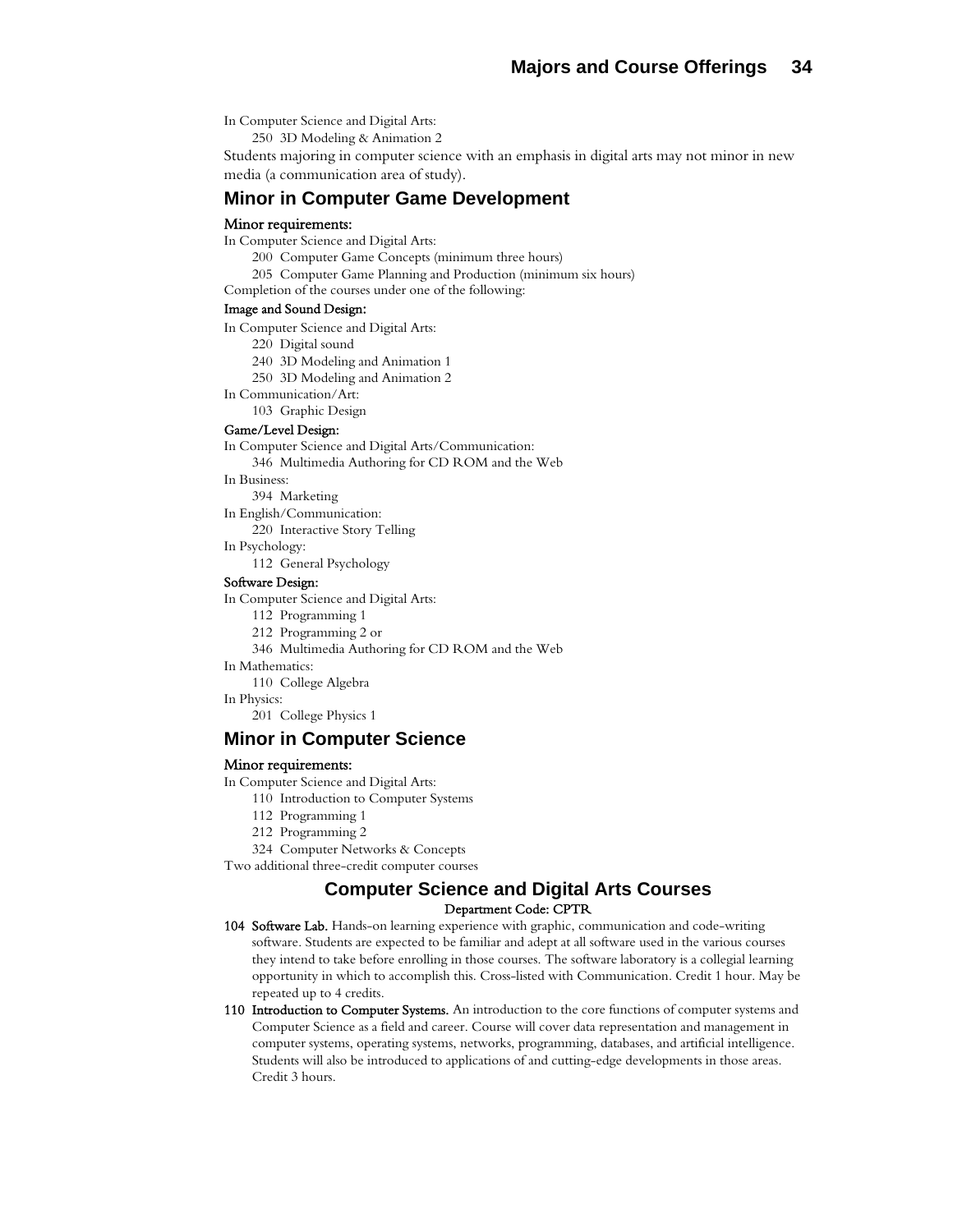- 112 Programming 1. Introduces students to the use of computers as a problem-solving tool. Programming techniques and methodologies are covered. This includes the design, coding, and execution of structured and object-oriented programming. The primary language used for instruction is C++. The topics covered: C++ basics, procedural abstraction, functions, I/O streams, objects and classes. Prerequisite: MATH 110. Credit 3 hours.
- 200 Computer Game Concepts. A forum in which the topics are free-ranging. Periodically students will sift through the topics discussed to see if anything presents fertile ground for a game premise. Participation needs to be based upon simple opinion/observation in some cases and upon research and structured brainstorming in others. Credit 1 hour. May be repeated for credit.
- 205 Computer Game Planning and Production. Students in this course study games and the game development process. They also evaluate the premises presented to them by the Game Concepts class and select one or more to prototype and playtest. Credit 2 hours. May be repeated for credit.
- 211 Basic Information and Web Site Design. An introduction to Web site creation. Students will learn the planning process, to include information design, and the creation of sites using WYSIWYG editors such as Dreamweaver, and HTML. Prerequisite: COMM or ART 103 or consent of instructor. Credit 3 hours.
- 212 Programming 2. Object-oriented programming (OOP), data structures (list, stack, queue, tree, graph), and fundamental algorithms will be covered in this class. The primary language used for instruction is C++. Prerequisites: CPTR 110 and 112. Credit 3 hours.
- 220 Digital Sound. This course will explore the use of computer software to create digital music and sound effects. Software such as Cakewalk Project 5 will enable students to create and use audio synthesizing workstations. Prerequisite: Consent of instructor. Credit 3 hours.
- 234 Digital Media Experience. Practical application of New Media/Digital Arts knowledge and skills. Projects include but are not limited to video features, Web sites, CD-ROMs, and computer games. Cross-listed with Communication. Prerequisite: 2.0 GPA and consent of instructor. Course is graded S/U. Credit 1 hour. May be repeated for credit.
- 240 3D Modeling and Animation 1. Probable topics for this course include the 3DMax interface layout, creation tools with primitives and 2D shapes, lofting, and basic modifiers along with scene set up. Simple lighting, camera and materials will enhance student renders and animations. Prerequisite: Consent of instructor. Credit 3 hours.
- 250 3D Modeling and Animation 2. Probable areas of study include in-depth renders and animations using complex modifiers, lofting, space wars, and particle systems; creating low-polygon characters and objects for gaming; advanced lighting, camera and material creation methods along with detailed rendering options for enhanced realism. Prerequisite: CPTR 240. Credit 3 hours.
- 306 Visual Basic Programming. An introduction to interactive computing and the high-level language capability of the personal computer. Development of the user interface, OOP and event driven programming techniques, and program design. Prerequisite: CPTR 212. Credit 3 hours.
- 310 Theory of Programming Languages. History and overview of programming languages, virtual machines, and representation of data types; sequence control; data control, sharing and type checking; run-time storage management; language translation systems; programming language semantics; programming paradigms. Prerequisite: CPTR 212. Credit 3 hours.
- 315 Java Programming. This course is an extensive exposure to object-oriented programming using Java programming language. Course will focus on Java-specific syntax, object oriented analysis and design, stand alone applications, as well as programs that run over the Internet. Upon completing the course students should be able to develop Java applications and applets, have the ability to use core libraries, and meet the requirement of Sun Java Certification. Prerequisite: CPTR 212. Credit 3 hours.
- 320 Database Management Systems 1. This will cover the concepts of successful commercial-level database design. It will include the topics: data models, three schema architecture, entity-relationship model, enhanced ER diagram, relational model concepts, relational algebra and calculus, SQL, functional dependencies. Prerequisites: CPTR 212; MATH 223 or consent of instructor. Credit 3 hours.
- 321 Advanced Web Site Design: Dynamic Sites; Interactivity. This course builds upon the planning and design principles in CPTR 211, extending site effectiveness through the use of databases and other methods of interactivity. Prerequisite: CPTR 211. Credit 3 hours.
- 324 Computer Networks & Concepts. This course will introduce computer network concepts. It will include communication models, signals, digital transmission systems, packet switching, multiplexing, TCP/IP protocol suite, Internet application protocols. Prerequisites: CPTR 212; MATH 223 or consent of instructor. Credit 3 hours.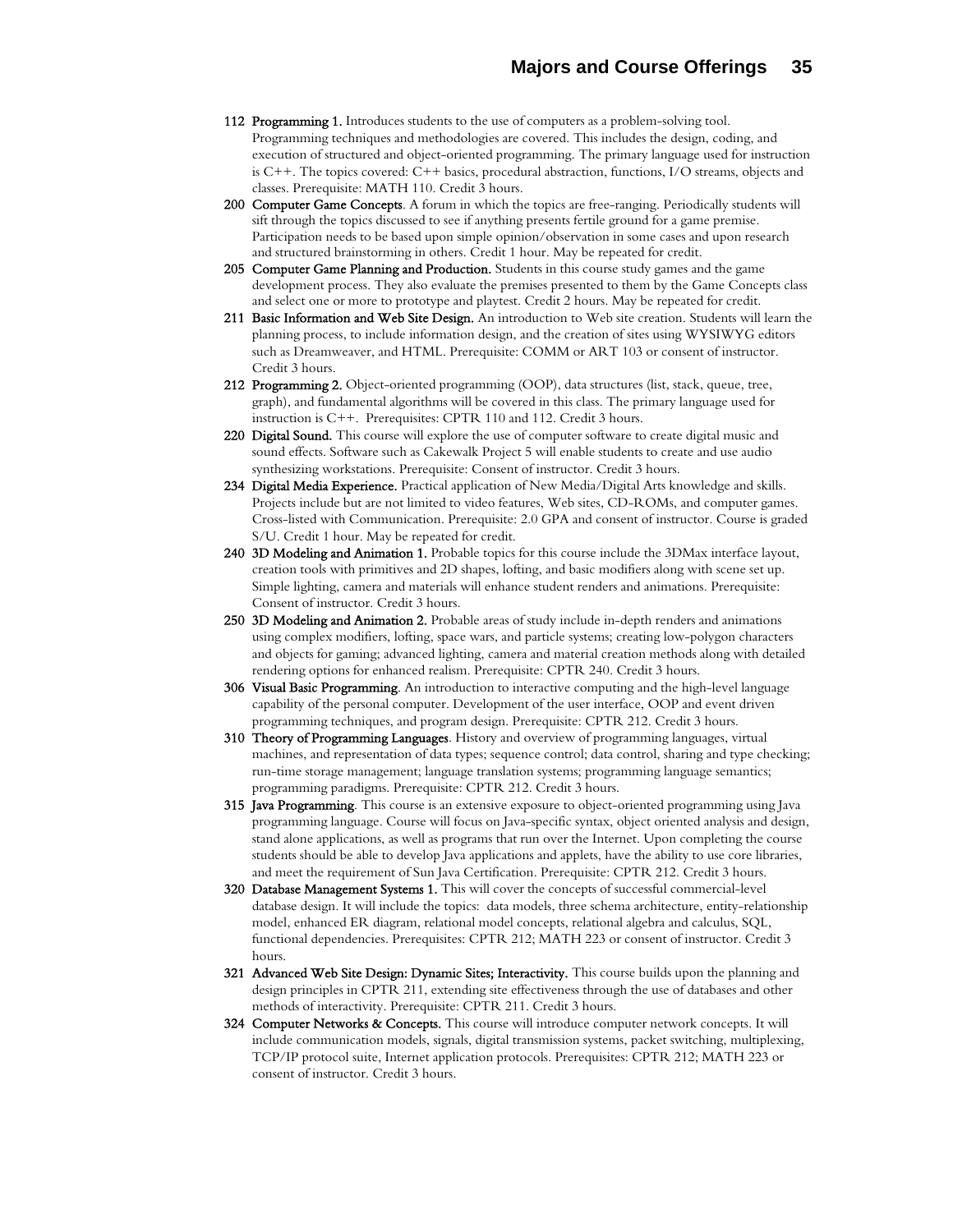- 334 Management Information Systems. Evaluation of different types of software and their application in organizations. Emphasis on practical skills, spreadsheet modeling, and database design. Techniques for developing systems responsive to managerial needs. Credit 3 hours.
- 341 Operating Systems. This course will cover the concepts, structures, and functionalities of operating systems. It will include process management, memory management, scheduling, file management, multiprocessor scheduling, threads, deadlocks, and starvation. Prerequisites: CPTR 212 and MATH 319. Credit 3 hours.
- 345 Software Engineering. This course will study systems development life cycles through project implementation and evaluation, and life cycle models such as waterfall. Prerequisite: CPTR 212. Credit 3 hours.
- 346 Multimedia Authoring for CD-ROM and the Web. A course in the creation of interactive productions for CD-ROM using Macromedia Director. Students learn to create gaming, informational, and presentational interactivity without the bandwidth restrictions imposed by the Internet. Certain of these same productions are then revised for use on the Internet through Director's Shockwave software. Cross-listed with Communication. Credit 3 hours.
- 350 3D Modeling and Animation 3. A continuation of CPTR 250. Prerequisite: CPTR 250. Credit 3 hours.
- 415 Systems Architecture. Covers concepts involved in computer hardware and software design including data representation, processor technology, data storage technology, system performance, operating systems, file management systems and system administration. Prerequisite: CPTR 110. Credit 3 hours.
- 430 Introduction to Artificial Intelligence. Basic concepts about Artificial Intelligence. Topics include: recursive problem solving, knowledge representation using semantic networks and frames, state space search methods, planning and problem solving, game playing and adversarial search methods, rules and production system, constraint satisfaction techniques and applications, optimization algorithms including genetic algorithms, and logic programming. Prerequisite: CPTR 310. Credit 3 hours.
- 440 Decision Support Systems. A study of how systems can be used to support executive, non-structured, non-repetitive decisions. The emphasis will be to provide the right data, in the correct form, with executive execution potential. This course extends databases into data warehousing, suitable for mining by non-technical personnel. The study will be supported by a broad-based study of decisionmaking methods and its importance in both organizations and society. Credit 3 hours.
- 452 Automata Theory. Introduction to finite automata and regular expressions, context-free grammars, pushdown automata, Turing machines, hierarchy of formal languages and automata, and computability and decidability. Prerequisites: CPTR 212 and MATH 320. Credit 3 hours.
- 453 Analysis of Algorithm. This course focuses on running time of algorithms, recurrences, sorting, binary search trees, hash tables, and dynamic programming. Prerequisites: CPTR 212 and MATH 320. Credit 3 hours.
- 454 Senior Project and Seminar. Working with a professional mentor, the student will design, execute and manage a project involving computer technology. This project may include hardware, software and assessing the impact upon people and systems. The goal of this course is to provide students with professional experience. Three main objectives of this course are technical accomplishment, execution of a commercial-level project, and effective communication. Credit 3 hours.
- 459 Practicum in Computer Science. An intensive applied learning experience that involves the analyzing and solving of a significant practical problem, and providing appropriate documentation of the work done. Prerequisite: Submission of required paperwork to registrar's office. Credit 1 to 5 hours.
- 475 Database Management Systems 2. Functional dependencies, normalization, query optimization, concurrency control, object-oriented database, and database security. Prerequisite: CPTR 320. Credit 3 hours.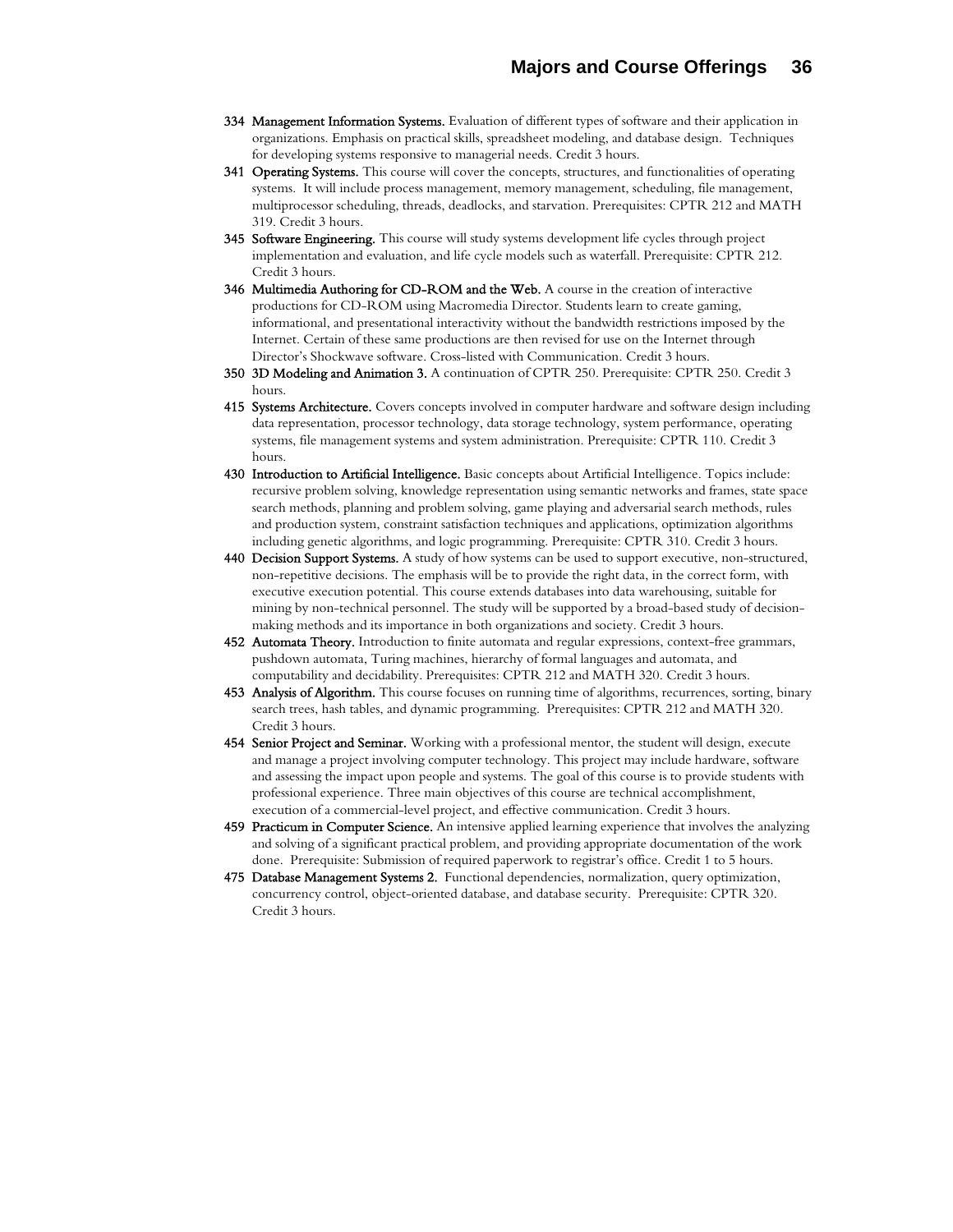# **Education**

The Southwestern College teacher education program is a student-centered learning community dedicated to optimal intellectual growth, preparation for leadership in the field of education, personal development, ethical values, and lifelong service in a world beyond cultural boundaries. The goals of teacher education program are in the Conceptual Framework. This states that the professional educator will:

- 1. possess wisdom of practice;
- 2. have the ability to facilitate student learning;
- 3. have the ability to interact effectively;
- 4. have the ability to reflect.

The teacher education program has an undergraduate curriculum with the following components: the elementary education major, the early childhood major, professional course sequence for both elementary and secondary education majors, and the clinical field experience sequence for early childhood, elementary, and secondary education majors.

## **Admission to the Teacher Education Program**

Students seeking admission to the teacher education program must first demonstrate their readiness by completing the following requirements:

- 1. PSYC 112 General Psychology with grade of "C" or better.
- 2. EDUC 218 Developmental Psychology with grade of "C" or better.
- 3. Sophomore standing with a GPA of at least 2.5.
- 4. Demonstration of communication skills by completion of LAS 110 College English 1, LAS 120 College English 2, and COMM 102 Elements of Oral Communication with at least a 2.5 cumulative GPA in the three courses.
- 5. Successful completion of Pre-Professional Skills Test (PPST) with scores that meet or exceed program requirements in the Reading (173), Math (172), and Writing (172) sections.
- 6. EDUC 150 Introduction to Education with grade of "C" or better.
- 7. EDUC 215 Foundations of Education with grade of "C" or better.
- 8. Submission of formal application to Education Committee.
- 9. Submission and approval of a writing sample.
- 10. Submission and approval of a video presentation.
- 11. Successful completion of peer jury.

## **Admission for Transfer Students**

- 1. Transfer credit that meets the requirements and standards above, including GPA requirements. All transfer credits must be a "C" or better.
- 2. Successful completion of Pre-Professional Skills Tests (PPST) with scores that meet or exceed program requirements in the Reading (173), Math (172), and Writing (172) sections.
- 3. Articulation of additional pre-professional credit as determined by the director of teacher education and the registrar.
- 4. Submission of formal application to Education Committee.
- 5. Submission and approval of a writing sample.
- 6. Submission and approval of a video presentation.
- 7. Successful completion of peer jury.

## **Teacher Education Handbook**

For additional information concerning the Southwestern College teacher education program, students should refer to the Teacher Education Handbook, available in the education department.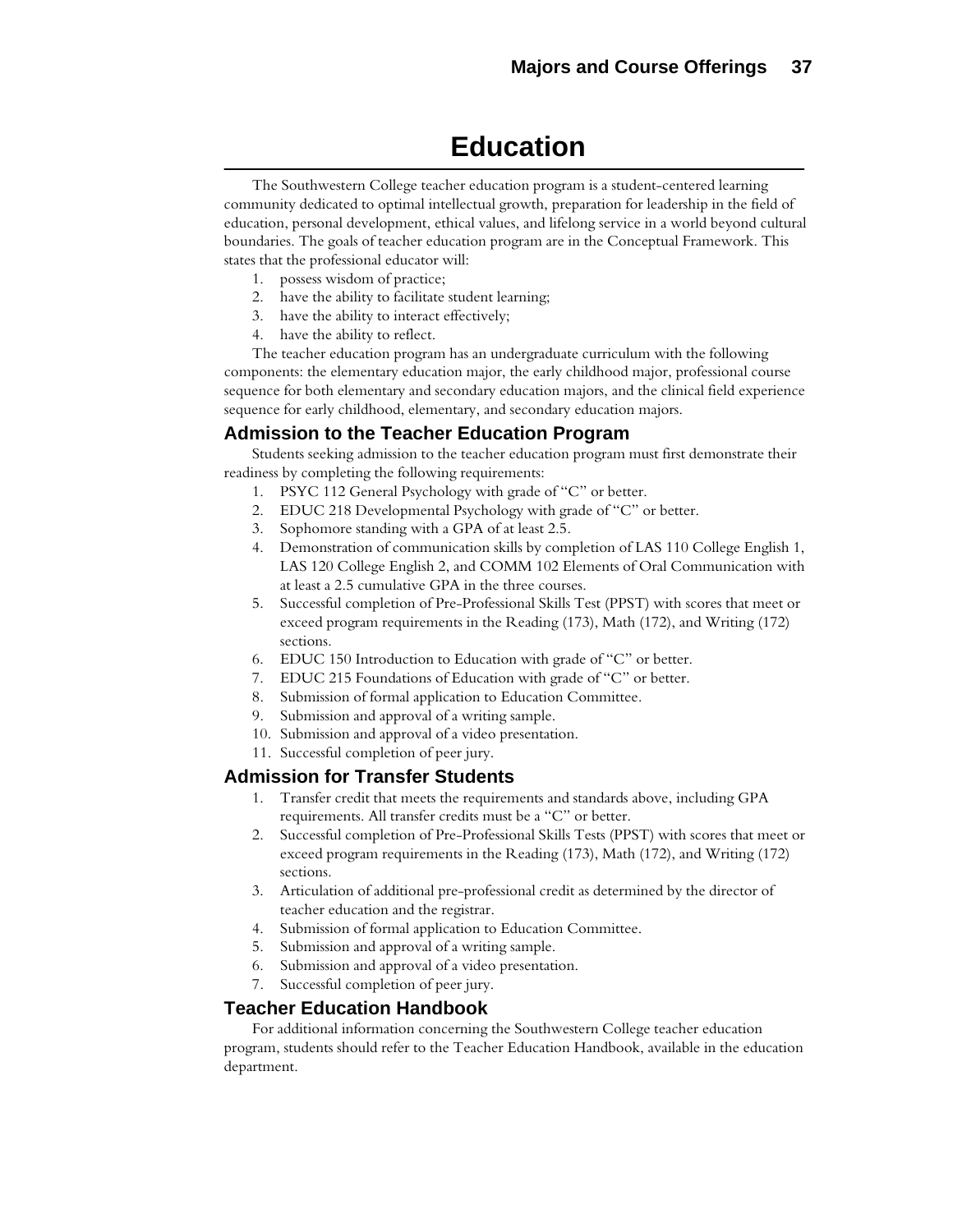## **Kansas Teacher Competency Test**

The Kansas Legislature has mandated that all teacher licensure candidates demonstrate competency prior to Kansas Teacher Licensure. Students must pass the Principles of Learning and Teaching test (PLT) with a score of 161 or higher. This test is given periodically at various Kansas testing centers. Students are responsible for arranging to be tested before applying for state licensure.

Effective July 1, 2003, all teacher candidates are also required to take a nationally-normed content test in the area they will teach.

### **Secondary Education Licensure**

Kansas teacher licensure at the secondary level is available in the following subject areas:

- 1. American History, World History, and Political Science (see requirements under History)
- 2. Biology (see requirements under Biology)
- 3. Business (see requirements under Business)
- 4. Chemistry (see requirements under Chemistry)
- 5. English (see requirements under English)
- 6. Mathematics (secondary, middle level; see requirements under Mathematics)
- 7. Music (K-12; see requirements under Music)
- 8. Physical Education (K-12; see requirements under Physical Education and Sport Studies)
- 9. Physics (see requirements under Physics)
- 10. Speech/Theatre (see requirements under Communication or Theatre)

#### **General Requirements for Licensure**

The program requires 33 semester hours of general education courses, including In Mathematics:

- 103 Foundations of Basic Mathematics
- 110 College Algebra, or higher

Students may either complete MATH 103 or earn validation of credit by examination.

### **Professional Requirements for Licensure**

The professional course sequence is designed developmentally and each course has at minimum a 20-hour clinical experience component. Students should plan accordingly when designing their program.

With the exception of EDUC 150, 215, 216, 311, 336, and 341, these courses are open only to students who have been admitted to the teacher education program.

#### Required of all students:

In Education:

- 150 Introduction to Education
- 215 Foundations of Education
- 216 Foundations of Education Laboratory
- 322 Educational Psychology
- 323 Introduction to Exceptionalities
- 440 Student Teaching Seminar

#### Required of early childhood majors:

In Education:

- 437 Elementary School Methods and Management
- 446 Observation and Supervised Teaching in Early Childhood Programs

### Required of elementary majors:

In Education:

- 336 Introduction to the Reading Process
- 437 Elementary School Methods and Management
- 447 Observation and Supervised Teaching in the Elementary School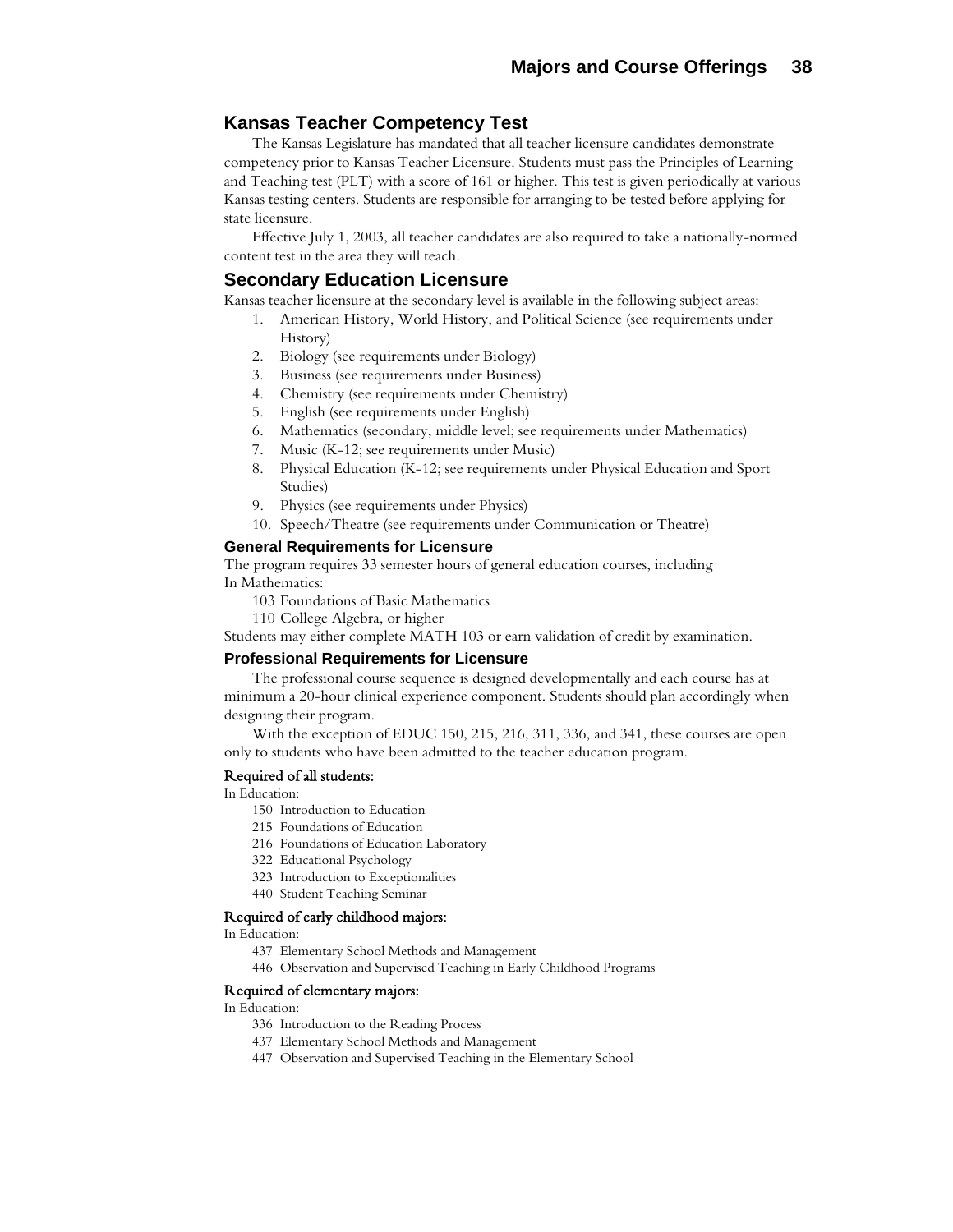#### Required if seeking secondary licensure:

In Education:

- 348 Reading for Secondary Teachers
- 352 Principles of Effective Secondary Instruction
- 438 Teaching (subject) in the Secondary Schools
- 439 Secondary School Methods and Management
- 449 Observation and Supervised Teaching in the Secondary School

#### **Subject Area Requirements for Licensure**

Requirements of each subject area are listed in that subject's section of the catalog.

## **B.A. Major in Early Childhood Education**

The early childhood education program of study at Southwestern College combines early childhood education and early childhood special education into one license for birth through age eight (third grade.)

This innovative program provides two semesters of field-based experiences where students work together with professionals in the field gaining practical experiences with young children.

#### Professional requirements:

Eight professional courses as specified in Professional Requirements section above.

#### Major requirements:

In Education:

- 311 Introduction to Early Childhood Education
- 325 Motor Development, Expressive Arts, Social Studies
- 329 Children's and Adolescents' Literature
- 333 Teaching Young Children with Disabilities
- 335 Infant Development
- 339 Assessment Strategies in Early Childhood
- 341 Reading in the Elementary School
- 343 Home, School, and Community
- 420 Oral Language Development
- 425 Administration, Guidance, and Behavior
- 429 Assessment in Early Childhood Intervention
- 432 Technology in Special Education
- 435 Science and Math

#### Cognate requirements:

In Mathematics:

- 103 Foundations of Basic Mathematics
- 105 Intermediate Algebra
- 110 College Algebra, or higher

Students may either complete MATH 103 or earn validation of credit by examination.

## **B.A., Major in Elementary Education**

#### Professional requirements:

Nine professional courses as specified in Professional Requirements section above.

Major requirements (these courses are open to students who have not yet applied for admission to the

teacher education program):

In Education:

- 328 Instructional Strategies in Physical Education for the Elementary Classroom Teacher
- 329 Children's and Adolescents' Literature
- 337 Science in the Elementary School
- 338 Mathematics in the Elementary School
- 341 Reading in the Elementary School
- 342 Language Arts in the Elementary School
- 345 Social Science in the Elementary School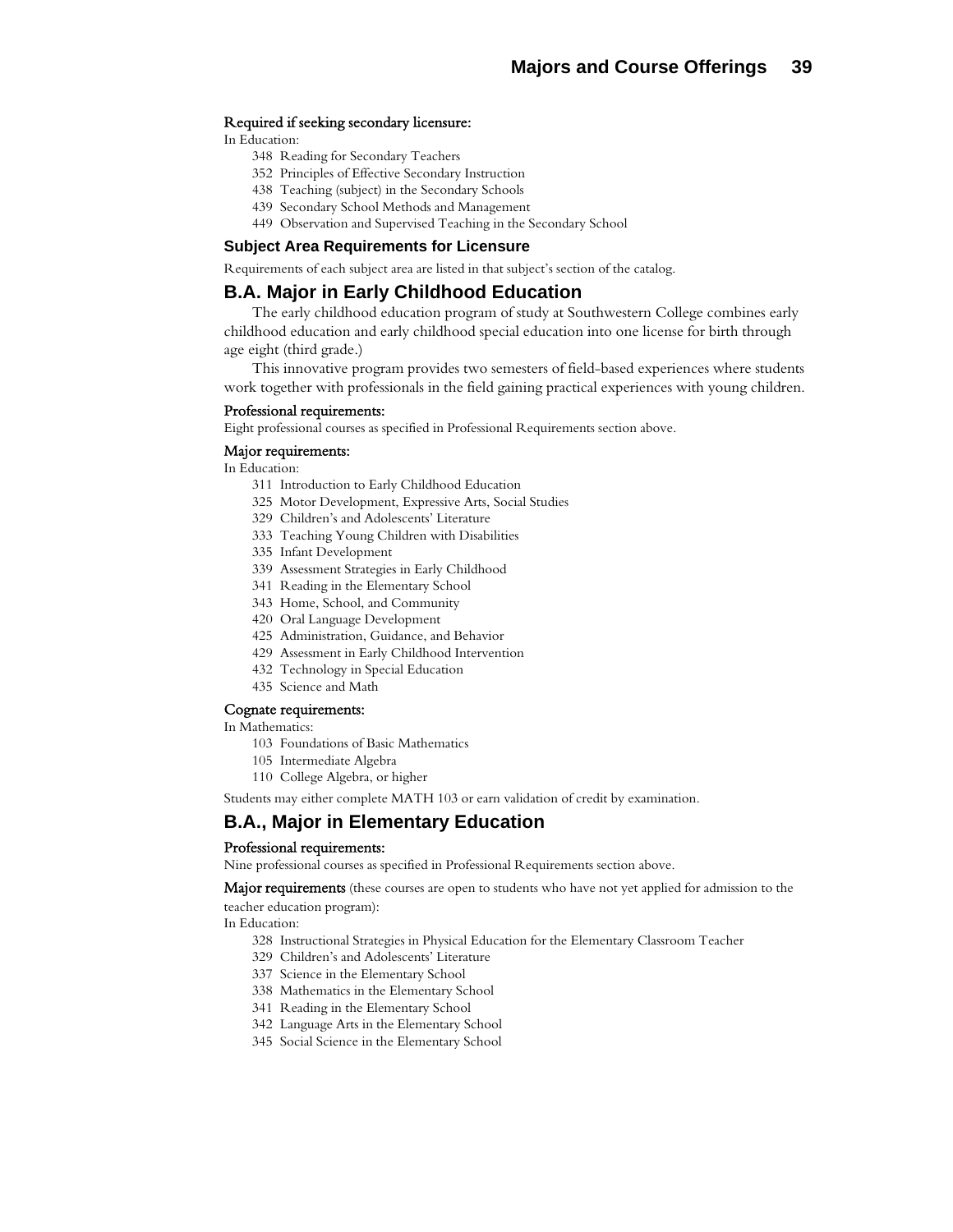#### Cognate requirements:

In Art:

- 223 Art in the Elementary School
- In Music:
	- 223 Music in the Elementary School
- In Mathematics:
	- 103 Foundations of Basic Mathematics
	- 105 Intermediate Algebra
	- 110 College Algebra, or higher

Students may either complete MATH 103 or earn validation of credit by examination.

## **Minor in Early Childhood Education**

#### Minor requirements:

In Education:

- 311 Introduction to Early Childhood Education
- An additional 12 hours selected from the following:
	- 325 Motor Development, Expressive Arts, Social Studies
	- 335 Infant Development
	- 339 Assessment Strategies in Early Childhood
	- 343 Home, School, and Community
	- 420 Oral Language Development

#### **Education Courses**  Department Code: EDUC

- 150 Introduction to Education. An introductory and exploratory course for those considering education as a career. The course is designed to assist each prospective teacher in gaining a valid and comprehensive knowledge of what is involved in a teaching career. Emphasis is placed upon inquiry and personal involvement in planning an effective and successful career in education. Opportunities for school visits will be provided, and all students will participate in the mentoring programs in area schools. Credit 2 hours.
- 215 Foundations of Education. This course explores the theories and applications of educational philosophies for students' use in both the classroom and their personal and professional lives. Additionally, educational institutions will be examined from historical, economic, sociological, and political perspectives. Credit 3 hours.
- 216 Foundations of Education Laboratory. This course provides an opportunity for prospective teachers to observe, tutor, or mentor students in a school where there is a diverse population. Students must complete at least 20 hours of work in a school with a diverse population. Prerequisites: EDUC 215 (or concurrent enrollment.) Credit 1 hour.
- 218 Developmental Psychology. The development of behavior from infancy through adulthood. Emphasis is placed on learning and environmental factors in the socialization of children and adolescents. Prerequisite: PSYC 112. Cross-listed with Psychology. Credit 3 hours.
- 311 Introduction to Early Childhood Education. An introductory course for those preparing for licensure to teach in the early childhood area. This course is designed to assist each prospective teacher in gaining a valid and comprehensive knowledge of what is involved in early childhood education. Emphasis is placed upon reflection, inquiry and personal involvement in planning an effective and successful career in early childhood, and developing an understanding of how children develop and learn successfully. Current trends, issues, developmental theories, and research findings related to the education of young children will be explored. Credit 3 hours.
- 322 Educational Psychology. A course designed specifically to study the behavior of individuals and groups in educational settings. Emphases are placed upon development, motivation, assessment, individual differences, teaching modalities and learning preferences. Attention is also given to character education and attitudes. Directed observation and participation in the public schools provide practical application of course theory. Twenty hours of observation/participation in a public school classroom required. Prerequisite: Admission to Teacher Education. Cross-listed with Psychology. Credit 3 hours.
- **323 Introduction to Exceptionalities.** A course designed to prepare prospective elementary and secondary teachers in the understanding and appreciation of students with exceptionalities. Emphases are placed upon characteristics and categories of exceptionality, processes of referral, assessment, and placement of exceptional students. Effective teaching practices and observation in the public schools provide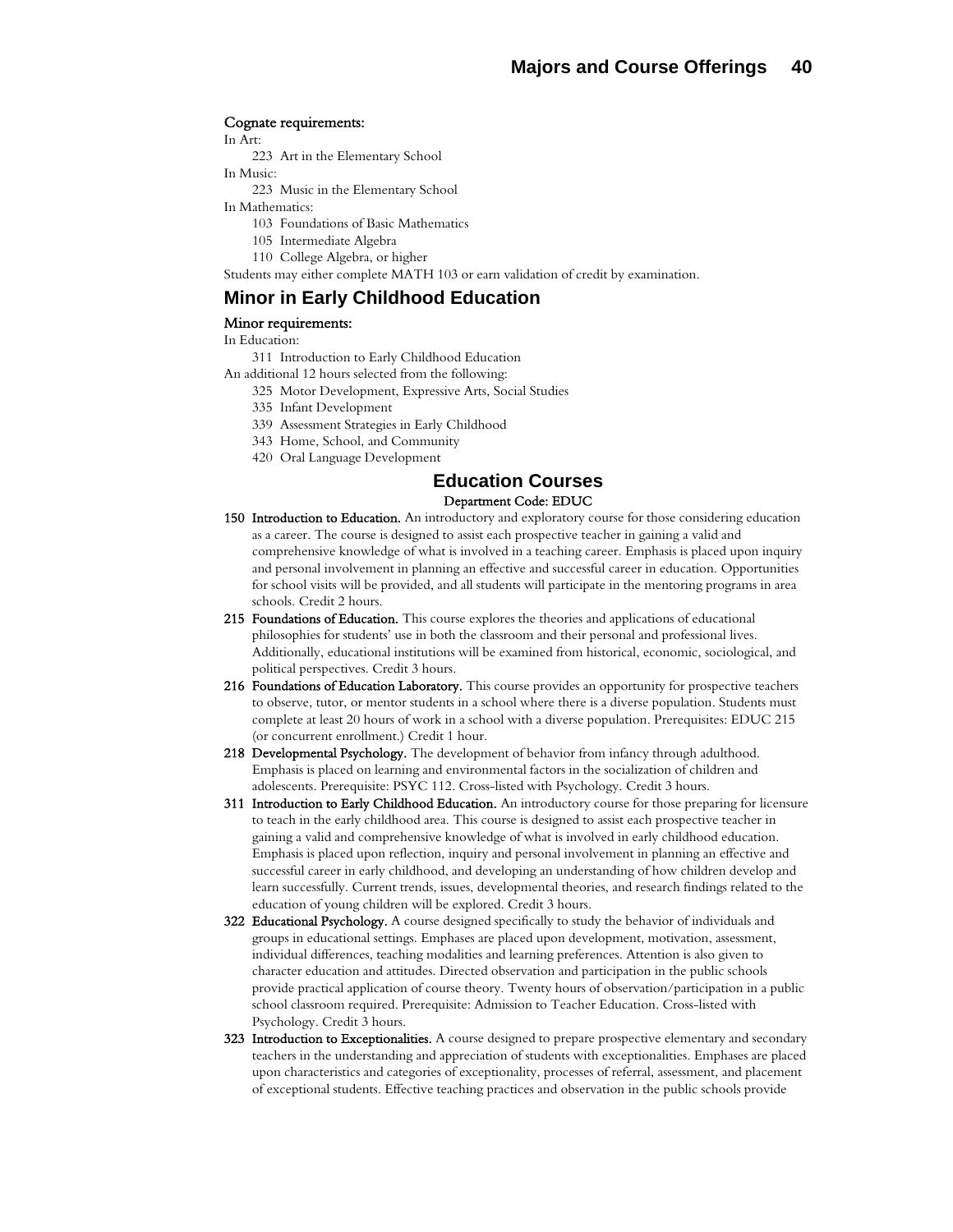practical application of course theory. Twenty hours of observation/participation in a public school classroom required. Prerequisite: Admission to Teacher Education. Credit 3 hours.

- 325 Motor Development, Expressive Arts, Social Studies. This course will examine the curricula, instructional strategies, and classroom organization for motor development, expressive arts, and social studies relevant to children ages birth through 8. Emphasis will be placed on the uniqueness as well as interrelatedness of the content areas, teaching methodology, and their successful implementation in the classroom environment. The course is designed as lecture with a co-requisite 45 hours lab practice with children in an early childhood setting. Credit 3 hours.
- 328 Instructional Strategies in Physical Education for the Elementary Classroom Teacher. Designed for K-5 classroom teacher, this course addresses the major concepts of health education, human movement, and physical activity as essential elements which foster a healthy lifestyle. Content includes health, nutrition, safety, impact of movement on brain development and learning, and integrates movement learning theories and practice across all curricular areas and instruction. Credit 2 hours.
- 329 Children's and Adolescents' Literature. Survey of literature K-12. Exploration of literature and relevant contemporary issues regarding literary works and pedagogy pre-K through 12th grade. Cross-listed with English. Credit 3 hours.
- 333 Teaching Young Children with Disabilities. This course is designed to prepare prospective early childhood teachers in the understanding and appreciation of young children with exceptionalities. It will provide an overview of early childhood special education including service delivery models, atypical infant/toddler development, the effects of early intervention, and characteristics and etiologies of disabilities in young children. Appropriate delivery systems, assessment, curriculum, and intervention strategies will be considered. Credit 4 hours.
- 335 Infant Development. The purpose of this course is to introduce students to growth and development issues related to infants and toddlers and to provide experiences with the organization and management of high quality environments for infants. Appropriate play activities will be introduced. Credit 3 hours.
- 336 Introduction to the Reading Process. This course introduces prospective early childhood and elementary teachers to children's speech and language development, the recognition and development of emergent literacy, and the foundational knowledge of the reading process. This will include an understanding of basic literacy development and the cultural and linguistic diversity issues related to this development, knowledge of the major components of reading, appropriate methodologies for building an effective balanced reading program, and a variety of assessment tools and practices used to plan and evaluate effective reading instruction. Credit 3 hours.
- 337 Science in the Elementary School. A course that focuses on methods of science instruction, organizing and presenting science materials for instruction, observation of classroom science presentation, familiarization with current trends in science education, and the development of a background in the content areas of science. Credit 3 hours.
- 338 Math in the Elementary School. A course focusing on principles and methods of mathematics instruction at the elementary level organized around the 13 math standards of the Kansas State Board of Education (adapted from NCTM guidelines). Development and presentation of math materials and units of instruction, familiarization with current trends in math curriculum and instructional methodology, and attention to evaluating and adapting instructional materials and delivery methods to the needs and learning styles of students are components of this course. Credit 3 hours.
- 339 Assessment Strategies in Early Childhood. This course is designed to prepare teachers to conduct reliable and valid assessments of children's growth and development in the early childhood arena. Students are introduced to and have an opportunity to practice developing formal and informal assessment devices. Practice in developing and evaluating both open and closed assessment format is also provided. Special attention is given to performance-based assessments, particularly in the context of instruction that is developmentally appropriate. Credit 3 hours.
- 341 Reading in the Elementary School. Will emphasize the various methods of teaching and assessing reading in the elementary. It will prepare prospective teachers to develop programs to strengthen vocabulary and comprehension skills, assess growth in reading skills, diagnose reading problems, and adapt instructional materials and delivery methods to meet the special needs and learning styles of students. In conjunction with regular course work, the prospective teacher will gain experience through practical application with a required 20 hour practicum in the public schools. Prerequisite: Admission to Teacher Education. Credit 3 hours.
- 342 Language Arts in the Elementary School. A study of developing language skills in children, with an emphasis on oral language, viewing, listening, writing, and spelling. Content includes cooperative learning strategies, effective group strategies, and a survey of current trends in language arts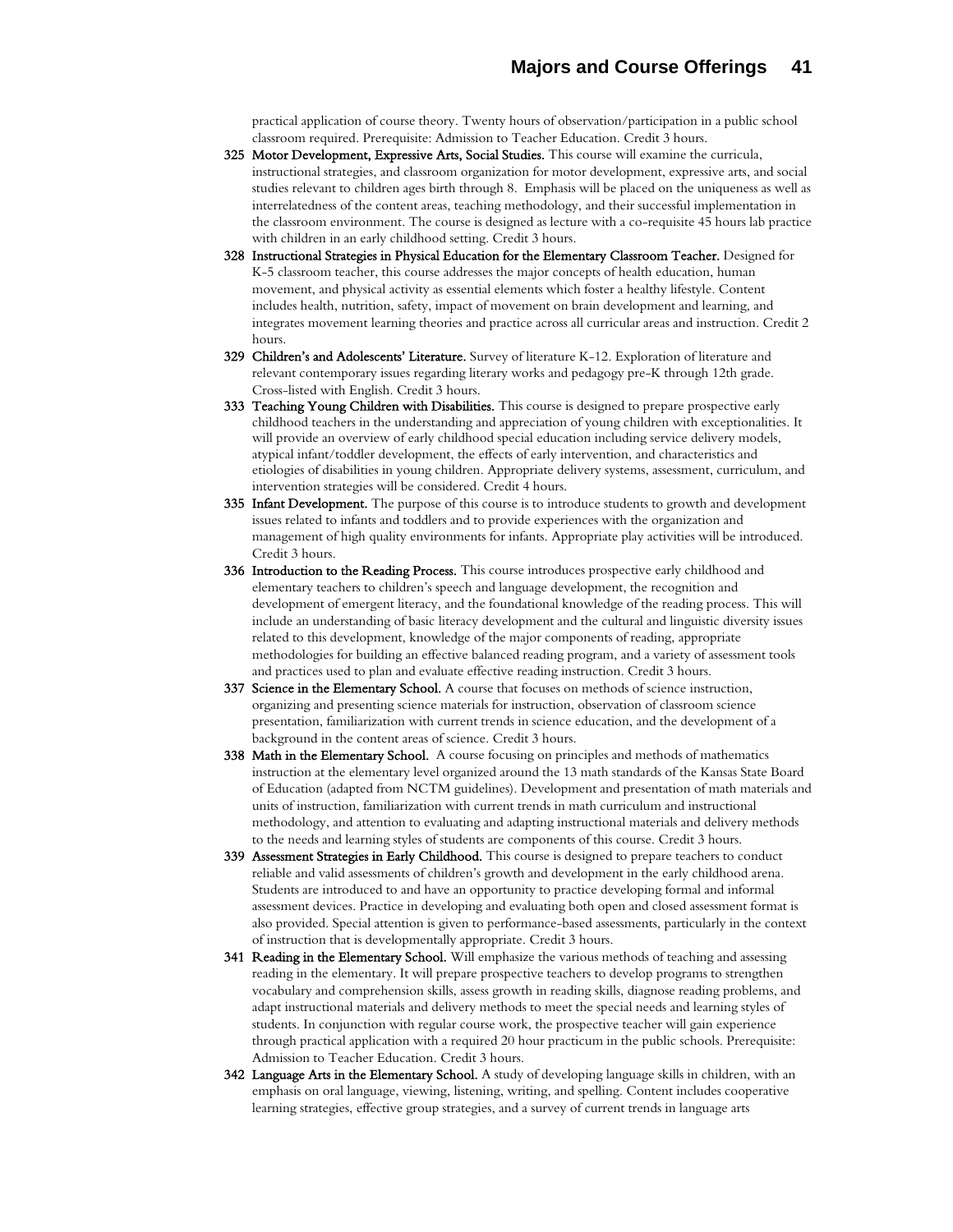instruction, as well as the development of a whole language curriculum, multicultural language arts units, and interdisciplinary units. Credit 3 hours.

- 343 Home, School, and Community. The purpose of this class is to promote the understanding that quality services for young children and their families are best ensured by establishing collaborative relationships between the home, school, program, and community. A portion of the course focuses on techniques for establishing collaborative relationships with parents and involving family members in the growth and development of the young child. Health, nutrition, and safety issues also will be explored. Credit 3 hours.
- 345 Social Science in the Elementary School. A course that emphasizes the relationship of the various social science areas and the elementary school curriculum. Content includes unit and instructional material development and presentation, familiarization with current trends in social studies instruction. Emphases include multicultural instruction, interdisciplinary unit development, and the methodology of content delivery. Credit 3 hours.
- 348 Reading for Secondary Teachers. This course helps prospective secondary teachers design and develop methods and materials to foster successful reading skills in all content areas. Students also practice adapting teaching strategies and content for special needs or learning styles. In conjunction with regular course work, students gain experience through practical application with a required reading practicum in the public schools. Credit 3 hours.
- 352 Principles of Effective Secondary Instruction. This introductory course is designed to provide an overview of essential elements of planning and implementing effective instruction at the secondary level. Emphasis will be given to integrating fundamental concepts and processes of curriculum development with select instructional strategies and models that can best be employed to enhance student learning. Prerequisite: Admission to Teacher Education. Credit 3 hours.
- 362 Professional Development School Seminar A. This seminar focus includes acquaintance with PDS site, explorations of "specials" (art, music, library) and their relation to the educational process of the school program, observations, curricular review, and presentations in the content areas of math, social studies, children's literature, art, and music, and lesson design, planning, and methodology. This seminar is taken during the first PDS Module. Open only to and required for students accepted into the Professional Development School program for Elementary Education majors. Credit 1 hour.
- 363 Professional Development School Seminar B. This seminar focus includes exploration of effective teaching practices, observation, curricular review, and presentation in the content areas of science, language arts, and physical education, familiarization with the state and local testing programs, acquaintance with food service and transportation resources and the particulars associated with the planning and implementation of classroom field trips. This seminar is taken during the second PDS Module. Open only to and required for students accepted into the Professional Development School program for Elementary Education majors. Credit 1 hour.
- 420 Oral Language Development. This course introduces prospective educators to children's speech and language development, recognition and development of readiness skills, and appropriate methodologies for developing the communications skills of young children. Credit 3 hours.
- 425 Administration, Guidance, and Behavior. This course will provide an overview of the responsibilities of administrators, directors, and teachers in school and program management. Legal and financial issues also will be covered, as well as ethical aspects of early childhood programs. Additionally, students will be introduced to successful classroom management strategies. Credit 3 hours.
- 429 Assessment in Early Childhood Intervention. This course will focus upon the administration and interpretation of test instruments including screening tests, formal and informal tests, norm and criterion-referenced tests, and diagnostic and achievement tests. Individual assessment of developmental skills, academic achievement, adaptive behavior, and processes will be included. Credit 3 hours.
- 432 Technology in Special Education. The goal of this course is to provide an overview of technology, specifically, assistive technology and what it can do for learners with special needs. In addition, students will be able to implement a framework for identifying student needs and determining desired outcomes when choosing technological solutions. Credit 3 hours.
- 435 Science and Math. This course will prepare prospective teachers to teach science and mathematics in the early childhood (birth through eight) setting. Theories and methodologies will be explored. Special attention will be given to developmentally appropriate activities, with significant emphasis placed on integrating subject matter. Technology issues also will be covered. Credit 3 hours.
- 437 Elementary School Methods and Management. This course focuses on the development of professional teaching skills for the elementary and middle school teacher, including: a personal philosophy of education; classroom management procedures; a discipline plan; instructional methods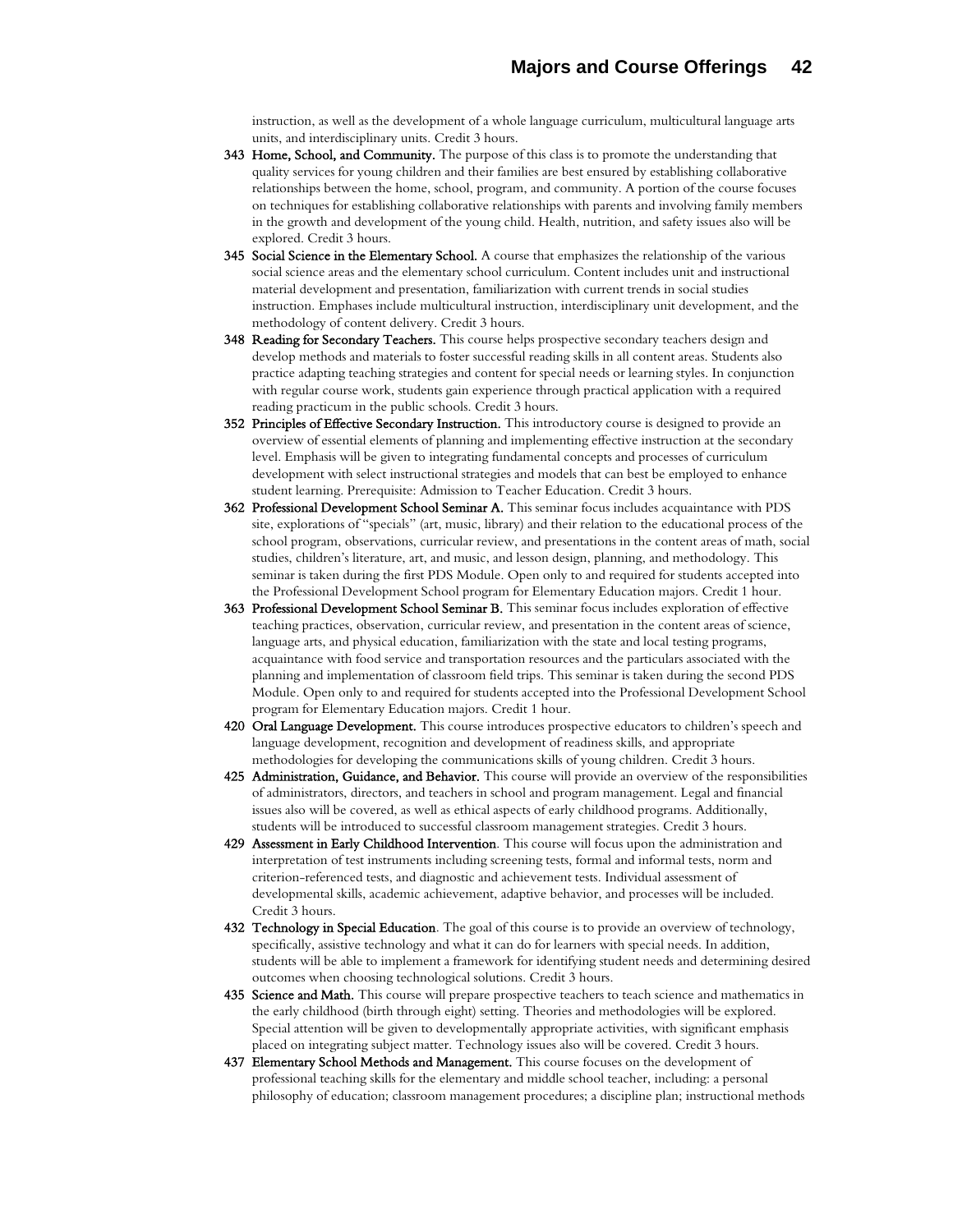and strategies; program, course, unit, and lesson planning; awareness of current trends in education; and assessment/evaluation strategies. During this semester, students complete their professional portfolio and make application for student teaching placement. This course is taken immediately prior to the professional block. Prerequisites: Admission to Teacher Education and senior standing. Credit 3 hours.

- 438 Teaching (subject) in the Secondary Schools. This course provides secondary education candidates with instructional strategies, methods and familiarity with current trends in their content area. Students are involved in a mentoring triad with public school teachers, subject area faculty, and the secondary education director. In conjunction with his or her mentor partners, each student develops a plan for study, observation, and practice in the public schools and on campus. Students seeking History and Government licensure must pass the Comprehensive Content Exam covering social science disciplines. Prerequisites: concurrent enrollment in EDUC 439 and successful completion or concurrent enrollment in EDUC 348, or consent of instructor. Credit 3 hours.
	- 438C Teaching and Directing Forensics and Debate in the Secondary Schools.
	- 438E Teaching English in the Secondary Schools.
	- 438H Teaching History and Government in the Secondary Schools.
	- 438M Teaching Math in the Secondary Schools.
	- 438P Teaching Health and Physical Education in the Secondary Schools.
	- 438S Teaching and Directing Music in the Secondary Schools.
	- 438T Teaching and Directing Theatre in the Secondary Schools.
	- 438Y Teaching Physics in the Secondary Schools.
- 439 Secondary School Methods and Management. This course focuses on the development of professional teaching skills for the secondary and middle school teacher, including: a personal philosophy of education; classroom management procedures; a discipline plan; instructional methods and strategies; program, course, unit, and lesson planning; awareness of current trends in education; and assessment/evaluation strategies. During this semester, students complete their professional portfolio and make application for student teaching placement. This course is taken immediately prior to the professional block. Prerequisites: Admission to Teacher Education, and senior standing. Credit 3 hours.
- 440 Student Teaching Seminar. A seminar course designed to be taken in conjunction with the student teaching block. This course focuses on the theory and application of educational philosophies for the student's use in both classroom and personal professional life. Candidates practice reflection and problem solving of professional issues and tasks which may be encountered by the beginning teacher. Students are also prepared to seek professional positions. Prerequisites: Unconditional admission into student teaching. Concurrent enrollment with either EDUC 446, 447, 448, or 449. Credit 1 hour.
- 446 Observation and Supervised Teaching in Early Childhood Programs. Clinical experiences in kindergarten through third grade public school classrooms for teacher licensure candidates. Concurrent enrollment with EDUC 440. Prerequisites: Unconditional admission into student teaching. Credit 12 hours.
- 447 Observation and Supervised Teaching in the Elementary School. Clinical experiences in the public schools for teacher licensure candidates. Concurrent enrollment with EDUC 440. Prerequisites: Unconditional admission into student teaching. Credit 12 hours.
- 448 Observation and Supervised Teaching in the Middle School. Clinical experiences in the public schools for teacher licensure candidates. Concurrent with EDUC 440. Prerequisites: Unconditional admission into student teaching. Credit 12 hours.
- 449 Observation and Supervised Teaching in the Secondary School. Clinical experiences in the public schools for teacher licensure candidates. Concurrent enrollment with EDUC 440. Prerequisites: Unconditional admission into student teaching. Credit 12 hours.
- 459 Restricted Licensure Program Practicum. This course provides restricted licensure students with supervised practica throughout the teacher education program until they obtain their initial license. Restricted licensure students are required to enroll in the practicum fall and spring semesters until the initial license is granted. Credit 1 hour. May be repeated for credit six times.
- 462 Professional Development School Seminar C. This seminar focus includes assessment procedures at the classroom and building levels including grades; record keeping and reporting processes; working with parents, including parent/teacher conferences; roles and responsibilities of the home-school specialist, DARE officer, and custodial staff; extended lesson/unit planning and presentation; classroom celebrations; school demographics with implications for program planning, and reading curriculum. This seminar is taken during the third PDS module which immediately precedes the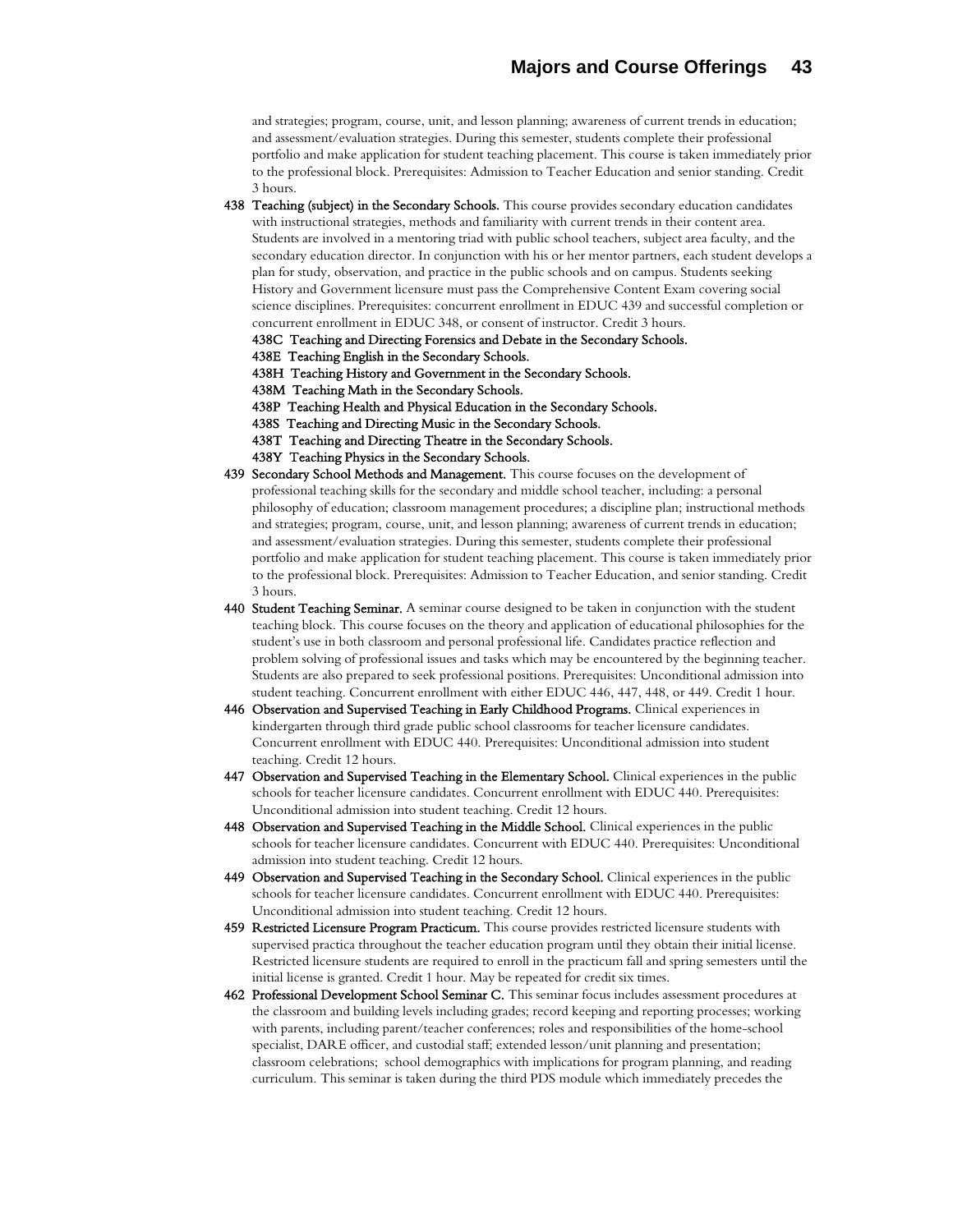student teaching semester. Open only to and required for students accepted into the Professional Development School program for Elementary Education majors. Credit 1 hour.

463 Professional Development School Seminar D. This seminar focus is Action Research. Students in consultation with PDS liaison, mentors, and site managers design, explore, and implement an action research project within their classroom/building reflective of previous on-site experiences and course work. This seminar is taken during the fourth PDS module which is the student teaching semester. Open only to and required for students accepted into the Professional Development School program for Elementary Education majors. Credit 1 hour.

# **Engineering**

Southwestern College offers a dual-degree program in electrical engineering in cooperation with the University of Texas at El Paso. For more information about this program, please see the Physics section of this catalog.

# **English**

The major in English prepares students for graduate study within the field of English or within related fields and for all professional study that relies on preparation, analysis, or interpretation of texts.

## **B.A., Major in English**

#### Major requirements:

In English:

- 115 Introduction to Literary Approaches
- 211 Survey of English Literature 1
- 212 Survey of English Literature 2
- 225 Survey of American Literature 1
- 226 Survey of American Literature 2
- 335 World Literature
- 360 Advanced Composition
- 380 Multicultural Literature
- 454 Senior Project (3 hours)

## All requirements of one emphasis area below:

## **Emphasis in Literature**

### Requirements:

In English:

499 Literary Theory and Criticism

- Four additional courses from the following:
	- 314 Shakespeare
	- 325 The Renaissance
	- 340 Language: Structure and Meaning
	- 346 Colonial and Post Colonial Literature in English
	- 347 Mythology and Literature
	- 349 20th and 21st Century Literature

Two additional courses from the following:

- 425 Genre: Short Story
- 427 Genre: Poetry
- 429 Genre: Novella
- 430 Genre: Drama
- 440 Major Authors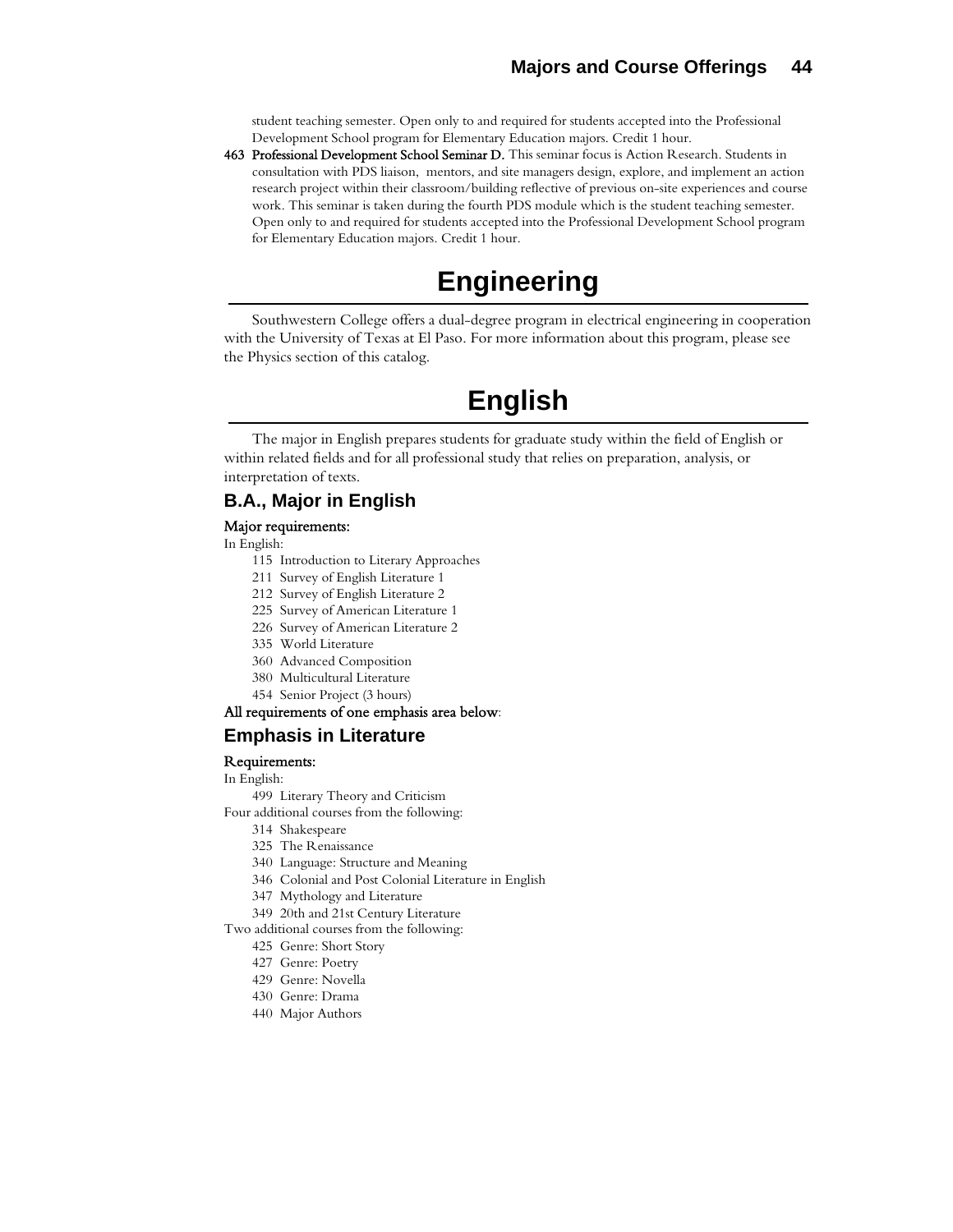## **Emphasis in Writing**

#### Requirements:

In English:

- 330 Creative Writing: Short Story
- 337 Creative Writing: Poetry
- 348 Creative Writing: Novella
- Four additional courses from the following:
	- 314 Shakespeare
	- 325 The Renaissance
	- 340 Language: Structure and Meaning
	- 346 Colonial and Post Colonial Literature in English
	- 347 Mythology and Literature
	- 349 20th and 21st Century Literature
	- 425 Genre: Short Story
	- 427 Genre: Poetry
	- 429 Genre: Novella
	- 430 Genre: Drama
	- 440 Major Authors
	- 499 Literary Theory and Criticism

### **Emphasis in Secondary Education**

#### Requirements:

- In English:
	- 328 Young Adult Literature
	- 340 Language: Structure and Meaning
	- 499 Literary Theory and Criticism

Four additional courses from the following:

- 314 Shakespeare
- 325 The Renaissance
- 346 Colonial and Post Colonial Literature in English
- 347 Mythology and Literature
- 349 20th and 21st Century Literature
- 425 Genre: Short Story
- 427 Genre: Poetry
- 429 Genre: Novella
- 430 Genre: Drama
- 440 Major Authors

All requirements for Kansas teacher licensure as listed in the Education section of this catalog

## **Minor in English**

#### Minor requirements:

#### In English:

Two survey courses Four additional courses

## **English Courses**  Department Code: ENG

- 115 Introduction to Literary Approaches. The course will introduce students to literary genres and the critical tools of literary analysis. Course will focus on application of traditional critical theory, with particular emphasis on analytical reading and the techniques of writing about literature. This course is required for English majors and minors of all emphases. The course is designed to introduce students to the fundamentals of college-level literary study. Credit 3 hours.
- 202 Language, Literature, and Humanity. Emphasizes literature as a source of pleasure and knowledge about human experience while investigating and practicing techniques of reading, responding to, writing about and enjoying stories. Examines some of the best works in English, American, and World literature and considers imagery, characterization, narration, and patterns in sound and sense. This course considers stories in all narrative forms. Credit 3 hours.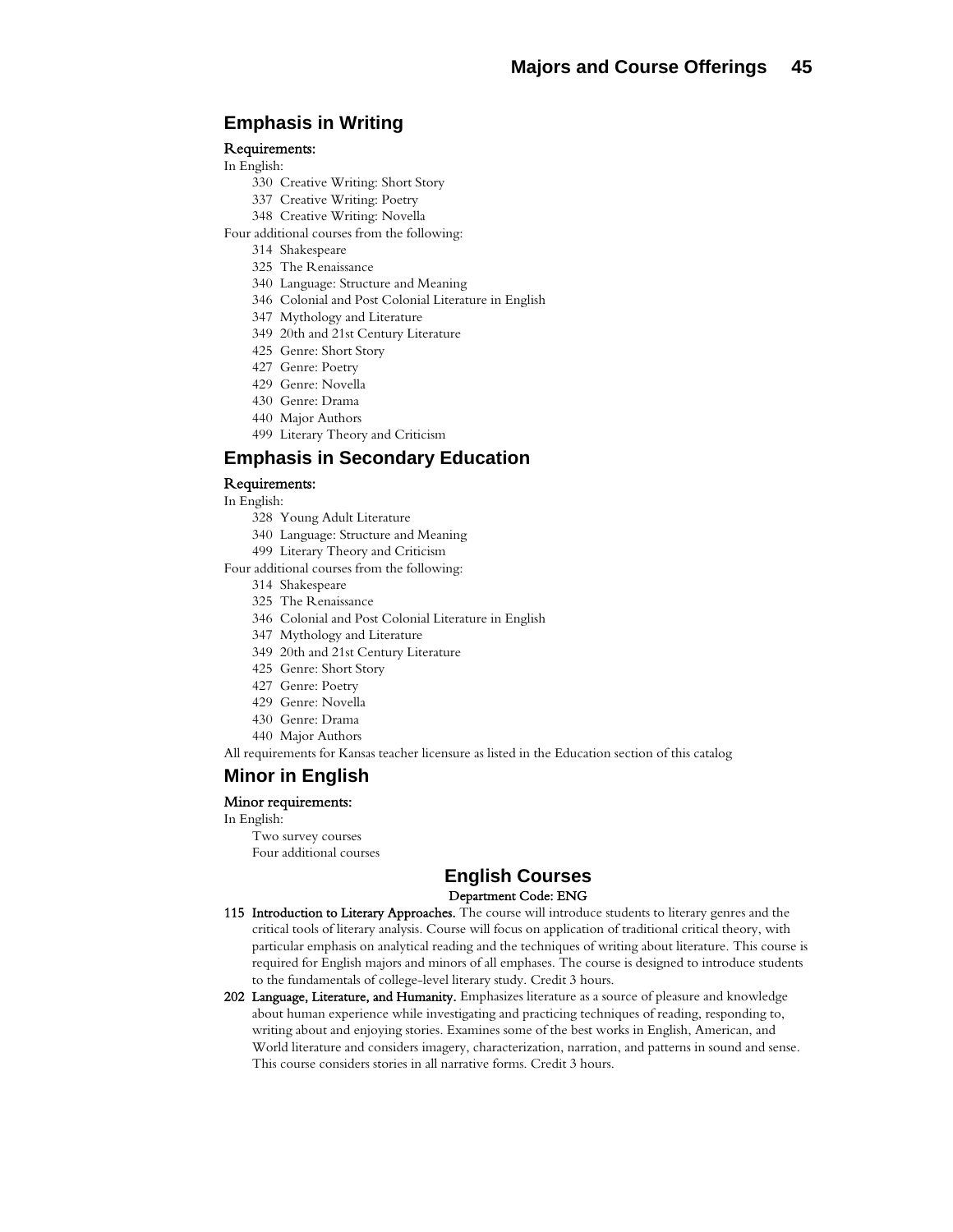- 210 Business Communications. Course focuses on audience-oriented communication in the corporate culture. Oral and written communication forms, created with a corporate audience in mind, will be practiced using PowerPoint and other visual aids. Emphasis will be on developing and demonstrating communication skills, both singularly and in groups. Course procedures include oral and written communications, group interaction in class, and group project. Cross-listed with Business and Communication. Prerequisites: LAS 110 and 120. Credit 3 hours.
- 211 Survey of English Literature 1. Study of major English texts from the beginnings of English literature through the neo-classical period in the eighteenth century. Credit 3 hours.
- 212 Survey of English Literature 2. Study of representative English texts from the Romantic era to the present. Credit 3 hours.
- 220 Interactive Story Telling. This course explores "live" story creation and oral delivery for interaction with live audiences, or as a model for interactive media such as computer games. Particular emphasis will be placed upon character-based (as opposed to plot-based) story creation and identifying parallels to the theory and practice of written stories. Traditional and emerging means for accomplishing successful interactivity will be explored. Cross-listed with Communication. Credit 3 hours
- 225 Survey of American Literature 1. Readings in American literature from the Colonial era through the age of Romanticism. Selections read in the course will include histories, journals, essays, Native American stories and legends, poetry, excerpts from novels, short fiction, and narratives. Credit 3 hours.
- 226 Survey of American Literature 2. Readings in American literature from 1865 to the present. Readings will include poetry, short fiction, novels, drama, and reflect the cultural and intellectual diversity of American literature from the 1800s to the 20th and 21st centuries. Credit 3 hours.
- 314 Shakespeare. Introduction to Shakespearean study through the histories, comedies, and tragedies. Credit 3 hours.
- **325 The Renaissance.** An examination of representative documents reflecting the origin and spread of Renaissance practices and ideals from Italy through England and into Northern Europe. Credit 3 hours.
- 328 Young Adult Literature. Study of literature for grades 6-12 with overall focus on literary analysis and interpretation. Literary themes and social issues pertinent to this age group will be considered, with a particular emphasis on the selection and evaluation of literature for upper-elementary and middle school grades. Study will also focus on the integration of literature and writing as a part of the secondary English curriculum through the middle grades and beyond. Credit 3 hours.
- 329 Children's and Adolescents' Literature. Survey of literature K-12. Exploration of literature and relevant contemporary issues regarding literary works and pedagogy pre-K through 12th grade. Cross-listed with Education. Credit 3 hours.
- 330-337-348 Creative Writing Sequence. Includes 330 Short Story, 337 Poetry, and 348 Novella. Emphasis is placed on writing, editing, and evaluating the student's own prose or poetry. Courses may also include reading of traditional, contemporary, and experimental forms of fiction and poetry. Credit 3 hours per course.
- 335 World Literature. A Study of European and non-European literature in translation. Will focus on classical as well as contemporary texts in translation. The traditional genres of drama, poetry, short story, and novel will be examined. Credit 3 hours.
- 340 Language: Structure and Meaning. Basic information about analysis and description of human languages and ways in which human beings use their languages to communicate with one another. Cross-listed with Anthropology. Credit 3 hours.
- 346 Colonial and Post Colonial Literature in English. A critical exploration of how literature participates in the making of a colonial and post colonial national culture. This course will either focus exclusively on the literature of one of the following: British India, Africa, or the West Indies; or it will focus on a combination of these. Credit 3 hours.
- **347 Mythology and Literature.** A critical study of the structure and function of mythology in various cultures of the world. Credit 3 hours.
- 349 20th and 21st Century Literature. A critical study of the development of new literary forms during the twentieth century and those emerging in the 21st century. Credit 3 hours.
- 360 Advanced Composition. Rhetorical principles of persuasive writing reviewed and practiced. Prerequisites: LAS 110 and 120. Credit 3 hours.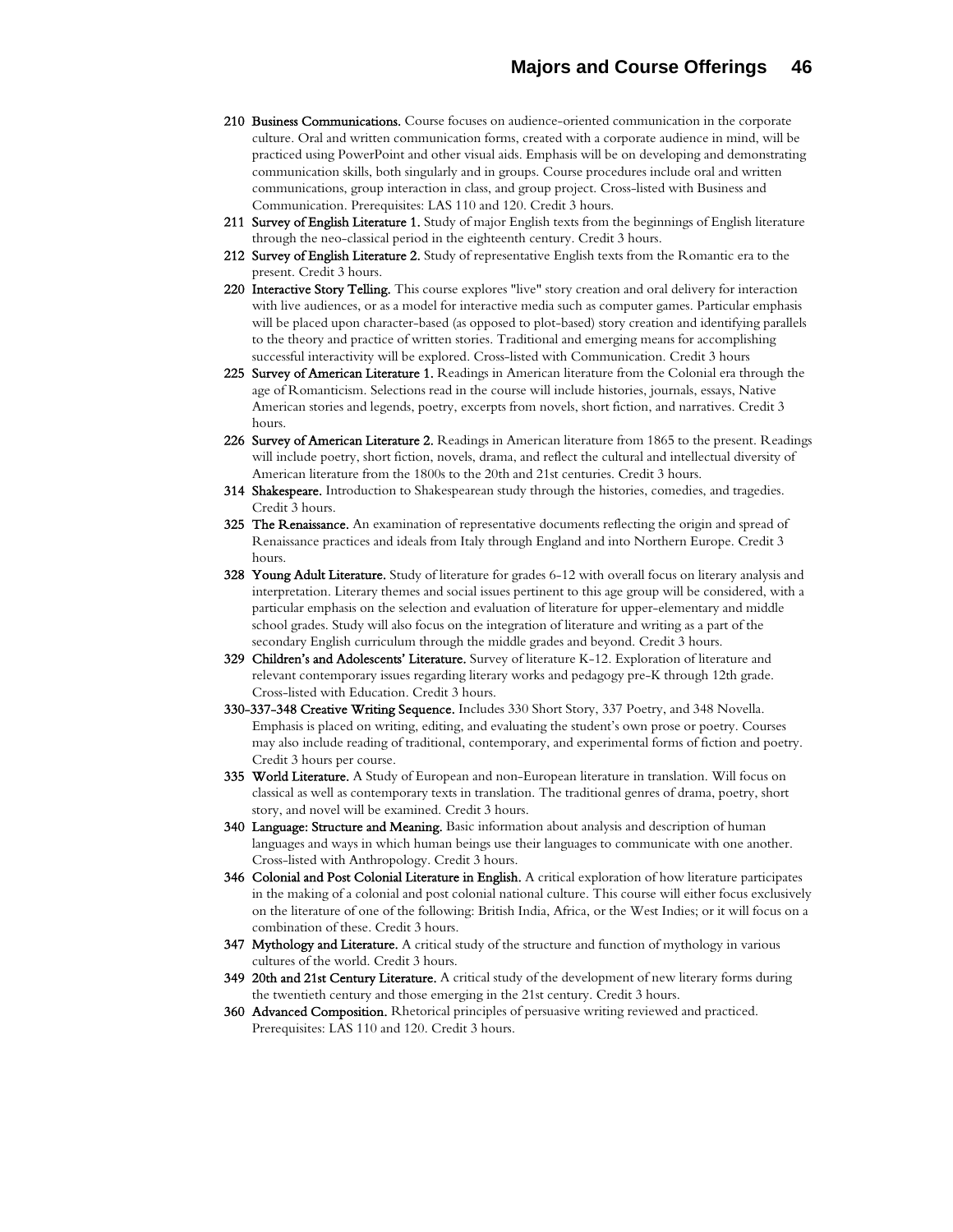- 380 Multicultural Literature. From the barrios of Los Angeles, the fields of Yoder, Kansas, the orchards of Brownsville, Texas, the reservations of the Southwest, the ghettos of New York, and the bayous of Louisiana, America has become not a melting pot but a mosaic or a symphony of ethnic voices and experiences. This course examines some of the brilliant expressions of these experiences in the United States. Credit 3 hours.
- 420 Business and Administrative Communication. The study and writing of technical reports, letters, memos, resumes, progress reports, and proposals. The course will also include various functions associated with writing: organization, sentence structure, and grammar in conjunction with rhetorical theory. Cross-listed with Business. Credit 3 hours.
- 425-427-429-430 Literary Genre Block. Includes 425 Short Story, 427 Genre: Poetry, 429 The Novella, and 430 Drama. One course in a literary genre is taught each semester. Credit 3 hours per course.
- 440 Major Authors and Movements Block. Each semester a major author or a literary movement will be studied in depth. Examples are: Hemingway or Fitzgerald; Tolstoi, Dostoievski, Faulkner, or Welty; Chaucer or Milton; the Transcendental or the Romantic Movement. Credit 3 hours per course.
- 454 Senior Project in English. Subject area chosen by student and instructor in conference. Extensive reading and discussion culminating in a paper of depth. Oral examination will be required. Credit 3 hours.
- 499 Literary Theory and Criticism. Introduction to a variety of theoretical approaches, including classical and contemporary texts. Considers the historical conflicts and issues of theory. Credit 3 hours.

# **Essential Skills**

This course is designed to monitor students on academic probation or students who have been conditionally admitted to Southwestern College, and help those students develop strategies for success in college. Probational and conditionally admitted students will be automatically enrolled; other students are admitted to Essential Skills only by consent of the associate academic vice president for advising and student success.

## **Essential Skills Courses**  Department Code: ESKL

079 Essential Skills. A course designed to strengthen student skills and monitor student success developing practical skills and building on student strengths. The curriculum will be adapted to address each individual student's needs. Required for students who are admitted conditionally, or placed on probation by academic affairs committee. The course counts for institutional credit only (it counts for financial aid and full-time status, but not toward degree completion, graduation, or grade point average.) A grade of "D" or "F" in Essential Skills may be grounds for suspension. Credit 3 hours. Repeatable.

# **General Studies (B.G.S.)**

Students may pursue a bachelor of general studies degree in lieu of any other baccalaureate degree. B.G.S candidates must complete a minimum of 36 upper-division credit hours in at least five different disciplines. This degree considers the breadth of course work, and students must, in consultation with an advisor, submit a proposal to the academic dean for approval.

# **Geography**

### **Geography Course**  Department Code: GEOG

201 World Geography. An introduction to geography structured around major world regions. Physical environment, political, social and economic geography. Credit 3 hours.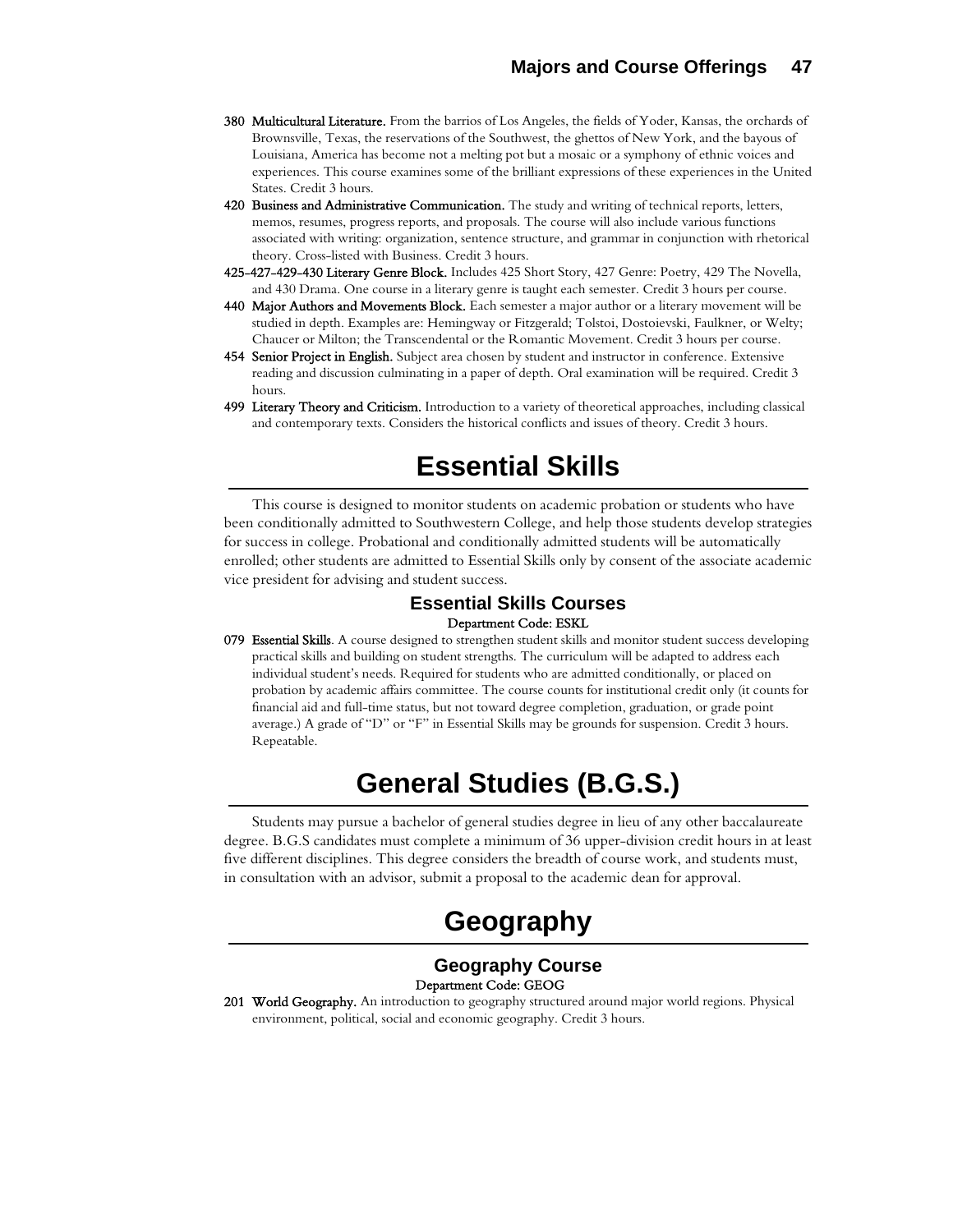# **History**

Students majoring in history develop a critical consciousness of self, society, and the world while enriching their understanding of the history of various societies around the world as well as the political, social, and economic history of the U.S. Students will also develop the critical thinking skills necessary to think historically, or to view ideas, individuals, and events in their proper context, by practicing these skills with a wide variety of subjects. It is important to understand history not only as a content area, but as a craft. Thus, history majors will also learn to generate historical knowledge by conducting original research. Throughout this program of study, history majors will develop research, writing, and communication skills suitable for a variety of career possibilities.

## **B.A., Major in History**

### Major requirements:

In History:

364 Junior Research Methods

464 Senior Research Seminar

Nine credit hours selected from:

121 World History to 1500

122 World History since 1500

131 American History to 1865

132 American History since 1865

Fifteen additional hours in History electives as approved by the History faculty but no more than six hours of 352 or 452 Readings courses, for a total of 30 credit hours in History.

#### Cognate requirements:

In Political Science:

205 Public Policy

213 American Politics

In Mathematics:

215 Introduction to Statistics and Probability

In Geography:

201 World Geography

In Anthropology:

219 Cultural Anthropology

## **Minor in History**

#### Minor requirements:

In History:

Nine hours selected from:

- 121 World History to 1500
- 122 World History since 1500
- 131 American History to 1865
- 132 American History since 1865

Nine additional hours in History electives but no more than three hours of 352 or 452 Readings courses, for a total of 18 credit hours in History.

## **Secondary Licensure in History**

Completion of this program is required for secondary licensure in American history, world history, and political science.

#### Requirements:

In History:

- 121 World History to 1500
- 122 World History since 1500
- 131 American History to 1865
- 132 American History since 1865
- 332 Kansas History
- 364 Junior Research Methods
- 464 Senior Research Seminar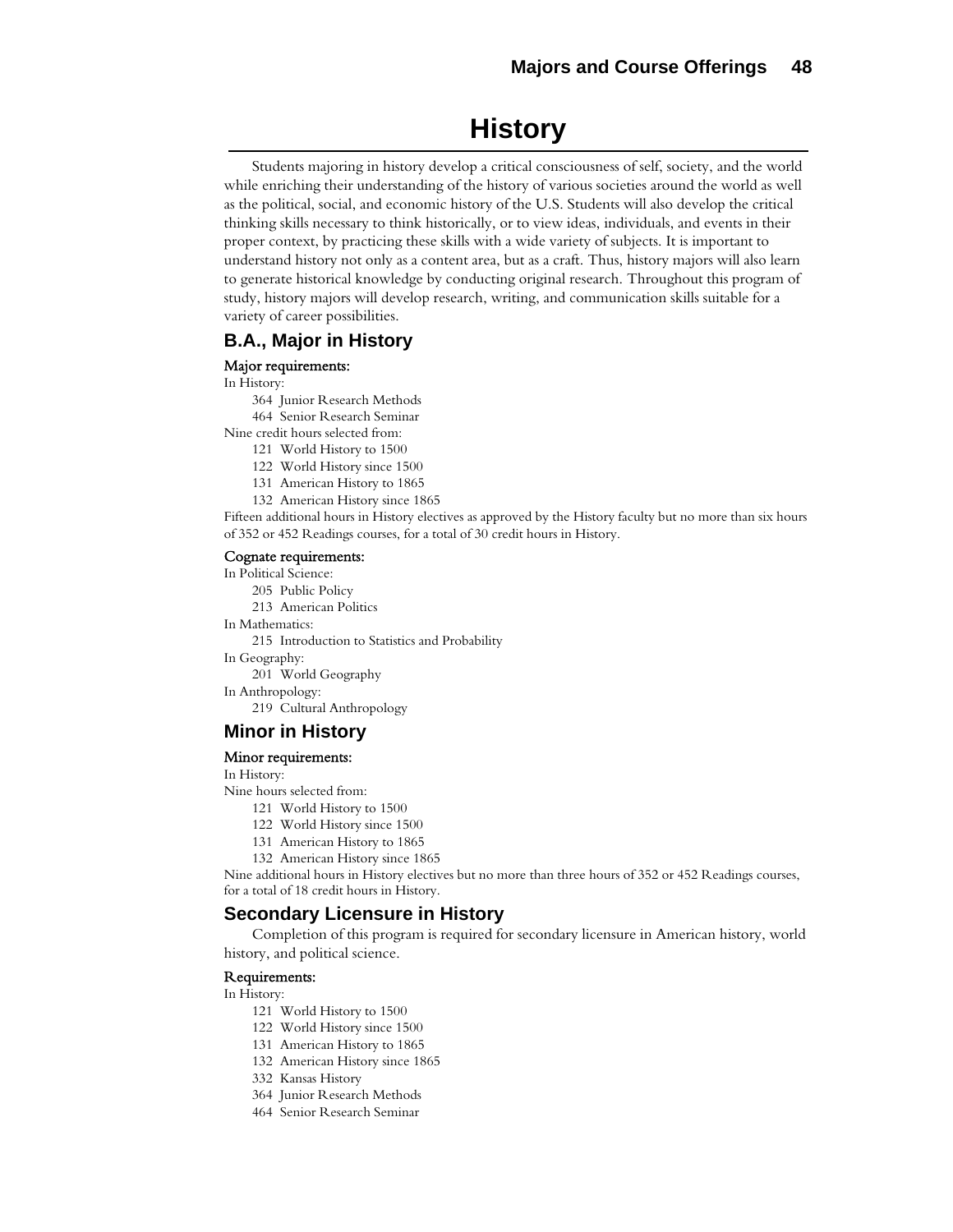(In addition, nine or more credit hours of History electives will be necessary to complete History major requirements.)

In Political Science: 205 Public Policy 213 American Politics In Geography:

201 World Geography In Economics: 101 Principles of Microeconomics

In Anthropology:

219 Cultural Anthropology

In Education:

438H Teaching History and Government in the Secondary Schools

All requirements for Kansas teacher licensure as listed in the Education section of this catalog.

## **History Courses**  Department Code: HIST

- 121 World History to 1500. An introduction to the history of the major civilization centers of the ancient and medieval world, from the Middle East to Asia and Africa, Europe, and the Americas. Credit 3 hours.
- 122 World History since 1500. An introduction to the history of the major states and regions of the world in modern times, from the discovery of the New World to the present. Credit 3 hours.
- 131 American History to 1865. A survey of the history of North America from colonial times through the founding of the United States, to the close of the Civil War. Credit 3 hours.
- 132 American History since 1865. A survey of the history of the United States from the Reconstruction to the present, with an emphasis on the changing domestic developments and emerging international role of the U.S. Credit 3 hours.
- 222 North American Indian Cultures. An ethnology course covering the culture areas and selected tribes of Native Americans at the time of first contact with Europeans. Some consideration of problems of acculturation is included. Cultural Anthropology recommended but not required as a prerequisite. Cross-listed with Anthropology. Credit 3 hours.
- 325 Modern China and Japan. A study of the history of China and Japan in modern times and the impact of the West, emphasizing China's disintegration and Japan's successful modernization in the face of foreign pressure. Credit 3 hours.
- 331 19th Century U.S. History. An in-depth examination of American history from the 1780s through the Jeffersonian-Jacksonian period to the Civil War, followed by Reconstruction and the industrialization of the economy, focusing on political, economic, and social developments. Credit 3 hours.
- 332 Kansas History. A detailed investigation of the land, peoples, cultures, and socioeconomic development. Credit 3 hours.
- 335 History of American Christianity. A survey of people, places, and events of American Christianity set in the larger context of world history. It invites students to explore the role Christianity has played in North America in shaping (as well as being shaped by) cultural characteristics of the United States. Cross-listed with Religion. Credit 3 hours.
- 337 History of Methodism. An introduction to the general characteristics of Methodism, focusing on the United Methodist Church in the United States. Beginning with John Wesley, it moves to the history of American Methodism, considers doctrinal controversies and changes, surveys denominational structures and touches upon contemporary issues. The course provides an overall introduction to the history, doctrine, and polity courses required for seminary students planning to enter United Methodist ministry, but is accessible to all students interested in gaining familiarity with this denomination. Cross-listed with Religion. Credit 3 hours.
- 342 Russian History. A broad examination of Russian politics and society from the origins of Russia in the ninth century, to its rebirth under Moscow after the Mongol occupation, with special emphasis on the nineteenth and twentieth centuries. Credit 3 hours.
- 343 Russian Cultural History. A survey of Russian culture from medieval to modern times, with special attention to music, visual arts, the literature of the nineteenth and twentieth centuries, and Soviet/post-Soviet cinema. Credit 3 hours.
- 345 The Medieval World. An in-depth examination of the major new empires in medieval times—Islam, Christian Europe, and the Mongols—and how their interactions of warfare, colonization, travel, and trade constituted the medieval "world." Credit 3 hours.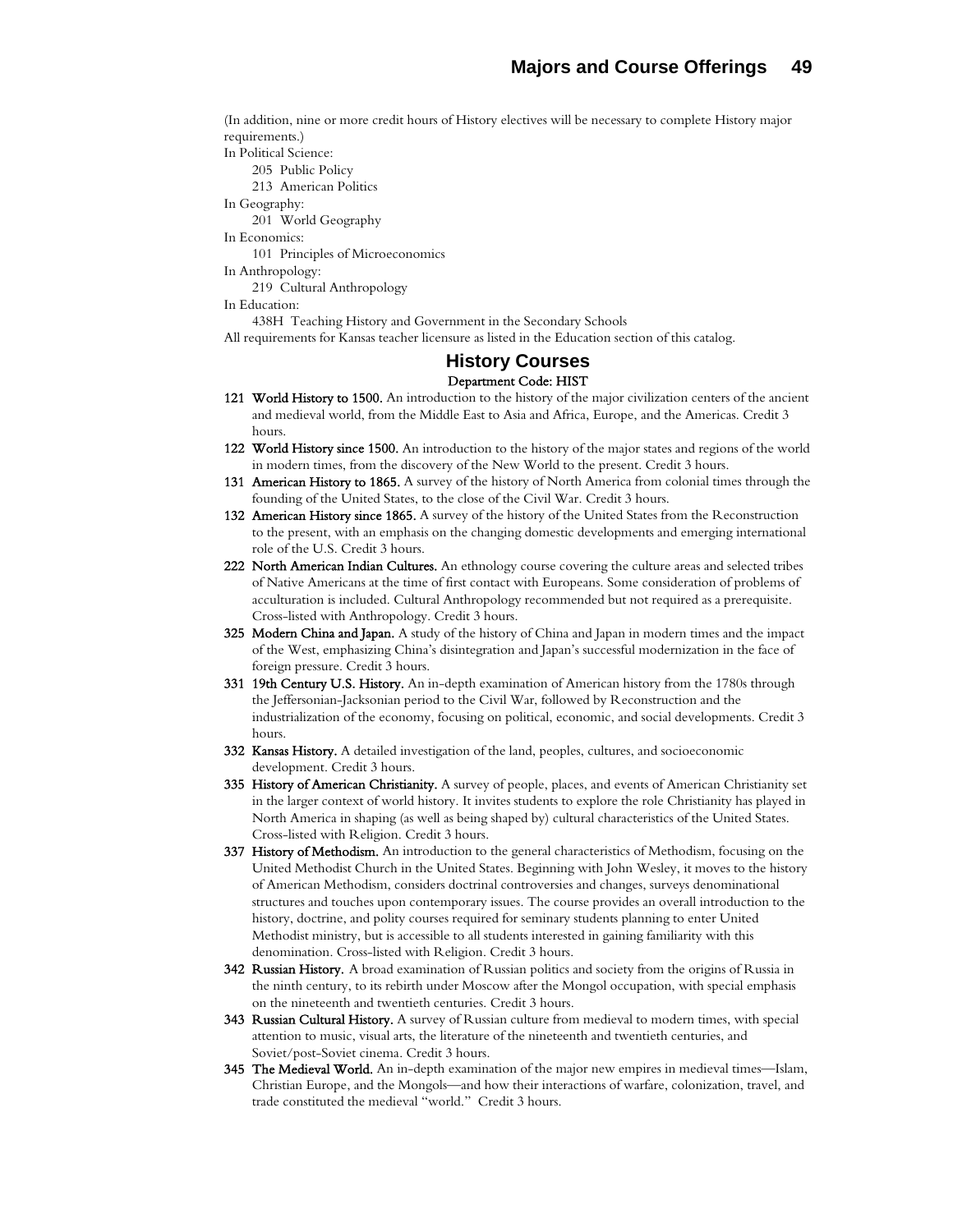- 352 Readings in History. To be arranged with instructor. Limited availability. Credit 1 to 3 hours.
- 355 Advanced Topics in History. An in-depth analysis of a particular historical problem or theme. Topics are dependent upon the interests of the history faculty but will address a specific period, region, thematic area, or historiographical approach. Credit 3 hours.
- 364 Junior Research Methods. An introduction to critical issues of history as a professional craft, designed to provide hands-on experience with research topic selection, historical source collection, primary source interpretation, and attendant issues of historiography and theory. Required of all junior history majors. Graded S/U. Credit 3 hours.
- 383 Revolutionary Europe. A broad examination of the idea of revolution and the era of political, scientific, and industrial revolutions in Europe, from 1688 to 1917, with special attention to their impact on the twentieth century and contemporary world. Credit 3 hours.
- 385 Revolutionary World. A comparative examination of several of the major revolutions of the twentieth century, including the communist, nationalist, and religious influences that helped bring them about. Credit 3 hours.
- 388 Critical Issues of History and Film. An examination of the pros and cons of film as an increasingly popular and frequently inaccurate medium for historical subjects. Recommended for future secondary educators. Credit 3 hours.
- 422 20th Century World History. An overview of major global trends and events in the twentieth century, with emphasis on the interaction between the U.S., other nations, and international organizations in a global context. Credit 3 hours.
- 452 Readings in History. To be arranged with instructor. Limited availability. Credit 1 to 3 hours.
- 459 Practicum in History. Designed to give the student experience in museum or historical archives work. Prerequisite: Submission of required paperwork to the registrar's office. Credit 1 to 5 hours.
- 464 Senior Research Seminar in History. A consideration of historiography as the philosophy of history and the methodology of historical research and writing. Students will read and discuss texts on the practice of history and as the main component of the course grade, will develop a topic to research, write, and present in a senior thesis for both peer and faculty review. Required of all senior history majors. Prerequisite: HIST 364 and consent of instructor. Credit 3 hours.

# **Integrative Studies**

## **B.A., Major in Liberal Arts and Sciences**

This major provides students with a holistic view of education and life as well as a recognition that they are part of a greater global whole. These students must have at least a rudimentary awareness of the natural sciences, social sciences, arts, and communication.

#### Major requirements:

In Integrative Studies:

- 297 Quantum Renaissance: My Big T.O.E. (Theory of Everything)
- 352 Readings in Integrative Studies (3 hours)

Twelve additional hours taken beyond the college requirements

#### Cognate requirements:

In English:

325 The Renaissance

Twenty-one hours of electives from different majors to be approved by the director of general education. Completion of at least one minor in another discipline.

## **Minor in Environmental Studies**

#### Minor requirements:

In Natural Science: 201 Environmental Issues In Chemistry: 111 General Chemistry 1 In Biology: 336 Ecology In Political Science: 222 International Relations In Economics: 101 Principles of Microeconomics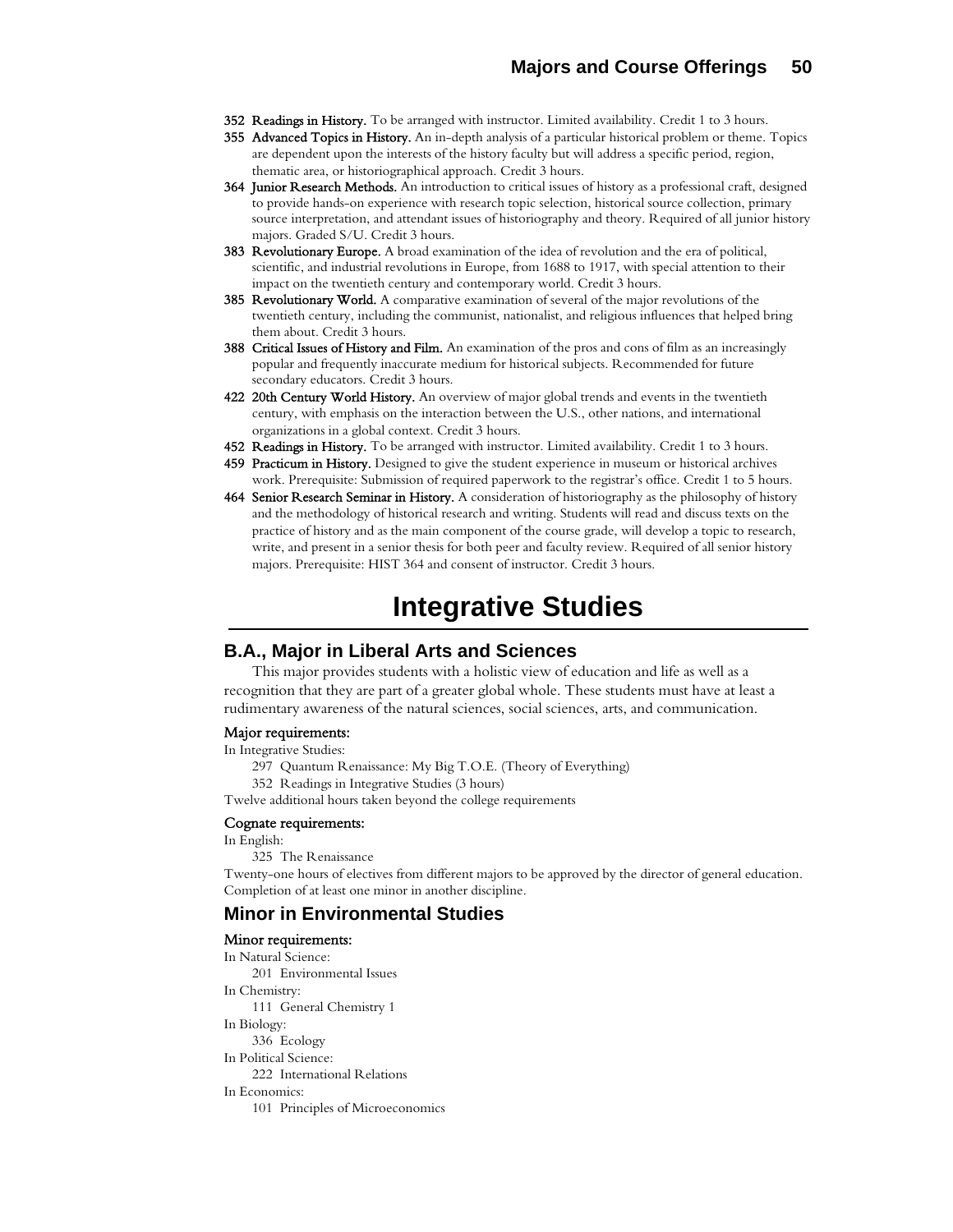## **Minor in Leadership**

#### Minor requirements:

- In Social Science:
	- 201 Introduction to Leadership
	- 206 Leadership and Ethical Worldviews
	- 307 Leadership Research
	- 408 Leadership Practices
- In Communication:

One course selected from:

- 102 Elements of Oral Communication
- 210 Business Communication

At least three additional hours selected from SOCS 330 Service-Learning Travel, a practicum or internship in the student's major field of study (approval required from director of leadership), or study abroad.

### **Integrative Studies Courses**  Department Code: LAS

- 110 College Writing 1. A writing intensive course that considers the rhetorical strategies and issues of the different disciplines. Integration of varied modes of communication: oral, written, and technological. Credit 3 hours.
- 120 College Writing 2. A writing intensive course stressing research methods across the disciplines. Emphasis on different methodologies used in a variety of fields, including social sciences, humanities, and natural sciences. Prerequisite: Successful completion of LAS 110. Credit 3 hours.
- 121 French Language and Culture 1. Designed to impart a basic knowledge of French language. The class will emphasize the relationship among the skills of listening, speaking, reading and writing French as it is spoken in France, Quebec and Francophone West Africa. Students will also gain insight into the culture of French-speaking countries, and the interrelationship of language and society as it shapes the culture. Credit 3 hours.
- 131 Spanish Language and Culture 1. Designed to impart a basic knowledge of Spanish language. The class will emphasize the relationship among the skills of listening, speaking, reading and writing Spanish as it is spoken in Spain and Latin America. Students will also gain insight into the culture of Spanish-speaking countries, and the interrelationship of language and society as it shapes the culture. Credit 3 hours.
- 141 Italian Language and Culture 1. Designed to impart a basic knowledge of Italian language. The class will emphasize the relationship among the skills of listening, speaking, reading and writing Italian as it is spoken. Students will also gain insight into the culture of Spanish-speaking countries, and the interrelationship of language and society as it shapes the culture. Credit 3 hours.
- 150 Creativity in the Arts. What is art? What is creativity? How are the two related? The study, application, and expression of art and its dependency on creativity and the creative process will be examined from contemporary as well as original, historical, and theoretical perspectives. From the classroom to the auditorium to the gallery and beyond, students will have real life exposure to and examination of many of the fine and applied arts. Credit 3 hours.
- 151 Chinese Language and Culture 1. Designed to impart a basic knowledge of Chinese language. The class will emphasize the relationship among the skills of listening, speaking, reading and writing in Chinese Mandarin. Students will also gain insight into the culture of China and Chinese-speaking cultures, and the interrelationship of language and society as it shapes the culture. Credit 3 hours.
- 297 Quantum Renaissance: My Big T.O.E. (Theory of Everything). Students will develop four to five "life-changing or vexing" questions that they expect to be important to them throughout their lives. They will acquire resources on those topics (research, books, interviews, videos, etc.), write preliminary position papers, and present symposium discussions on each topic. Credit 3 hours.
- 352 Readings in Integrative Studies. Students will take this independent study with faculty members of their choice who will suggest a book that "changed their life." The student will read the book, discuss it with the faculty member, and turn in a final critical or experiential paper for grade. LAS majors must complete three of these readings. Credit 1 hour. May be repeated for credit.
- 499 Responsibility for the Future. Seniors with various majors will share learnings and approaches from their different disciplines toward dealing holistically with issues that shape the future, seeking to integrate disciplines and to synthesize knowing, caring, and doing. Credit 3 hours.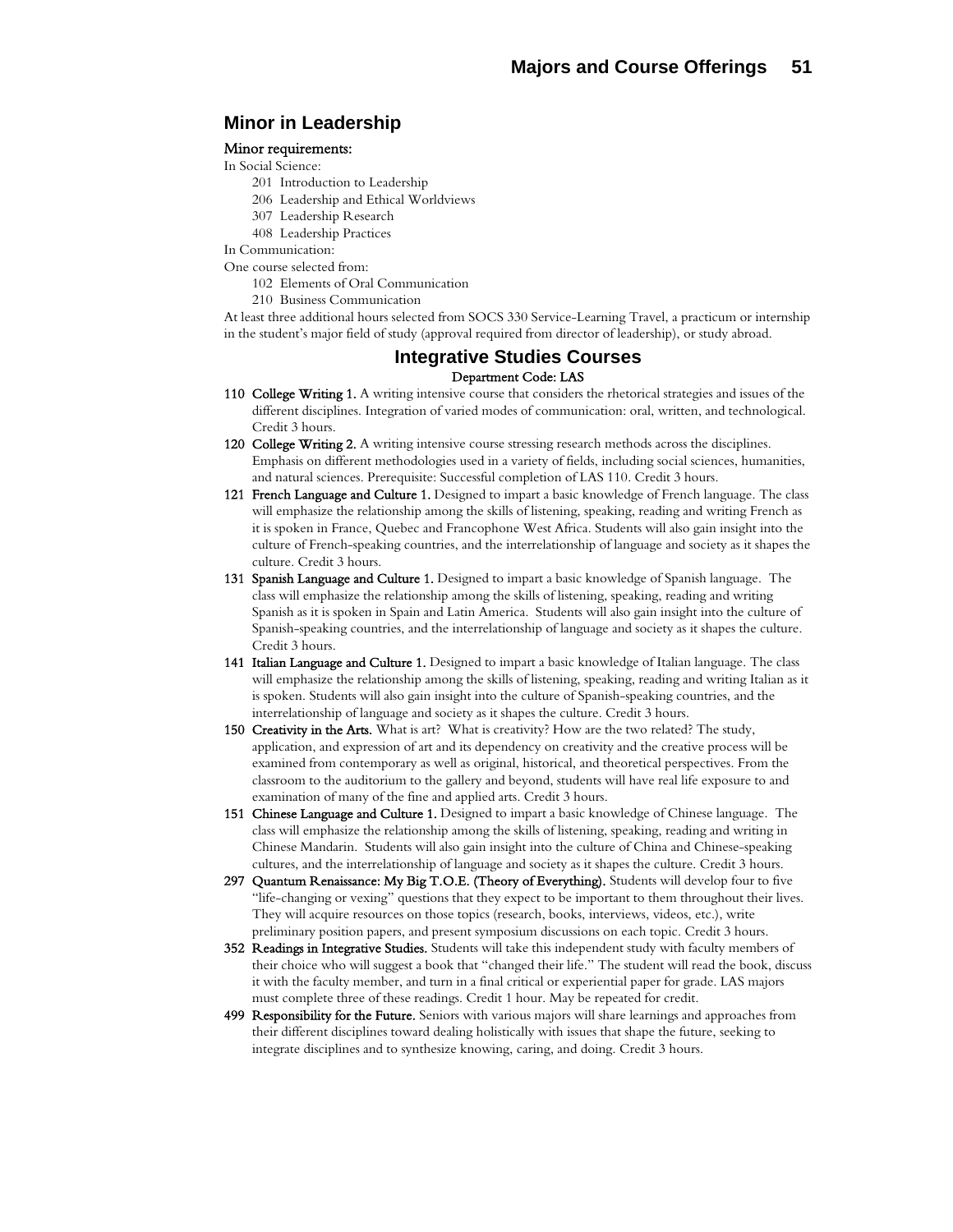## **Languages**

The program in modern languages prepares students for graduate study, for professional study, for teaching, or for a wide range of occupations. In addition to on-campus major requirements, students in this major are required to earn a minimum of 15 credits through study outside the U.S. with a program offering credits through an accredited U.S. university. The Modern Language Program is currently under review. For up-to-date information, contact the director of general education.

## **Spanish Track**

## **Intensive Foreign Language Program (Spanish)**

Students in this program study language intensively (the equivalent of 10 traditional semester hours) during the first semester of their freshman year in an immersion model focusing on speaking and listening. In the second semester they study abroad as a cohort in a carefully selected program with a focus on language acquisition as well as coursework comparable to the integrative studies curriculum. On return to campus these students complete additional modern language courses and engage in service-learning internships and programs that will enable them to demonstrate proficiency in the language.

Successful completion of 131 and 132 plus LAS 110 College Writing 1 satisfies the freshman year general education requirements.

This program does not lead to a major. Rather, the goal is to provide students with proficiency in a second language leading to American Council on the Teaching of Foreign Languages licensure at the advanced level.

#### Program requirements:

In Spanish:

131 Intensive Spanish Block 1

132 Intensive Spanish Block 2

Fifteen additional hours in advanced Spanish courses

### **Spanish Courses**  Department Code: SPAN

- 131 Intensive Spanish Block 1. Instruction will focus primarily on immersion in listening and speaking, secondarily on reading and writing, in the context of Latin American culture, using the ACTFL guidelines. In addition, students will complete a service-learning component or internship in major related setting. Credit 10 to 12 hours.
- 132 Intensive Spanish Block 2. This block consists of a semester study in Central or Latin America, focusing on immersion in listening, speaking, reading, and writing as well as coursework selected to meet the goals of the integrative studies curriculum. Credit 15 hours.
- 321 Conversation and Composition 1. An advanced course designed to progress toward fluency in the oral use of the language, ability to read with understanding, and to write with clarity. Topics for conversation and composition will be selected from contemporary culture and Spanish-language literature adapted to the needs of those enrolled. Prerequisite: SPAN 132 or equivalent. Credit 3 hours.
- 322 Conversation and Composition 2. An advanced course allowing a student to consolidate the foundation in understanding, speaking, reading, and writing the language. Skills developed by application to topics of general interest. Prerequisite: SPAN 321 or equivalent. Credit 3 hours.
- 328 Spanish and Latin American Culture. A panoramic view of the political, social, and economic development. Prerequisite: SPAN 132. Credit 3 hours.
- 329 Latin American Culture in the United States. Study of problems confronted by the Spanish-speaking population in the United States and how these problems affect the process of learning in children belonging to that segment of the American population. Prerequisite: SPAN 132. Credit 3 hours.
- 330 Contrastive Phonetics. Practical phonetics, with exercises stressing individual sounds, sound patterns, intonation, and rhythm, in Spanish, contrasted with English. Prerequisite: SPAN 132. Credit 3 hours.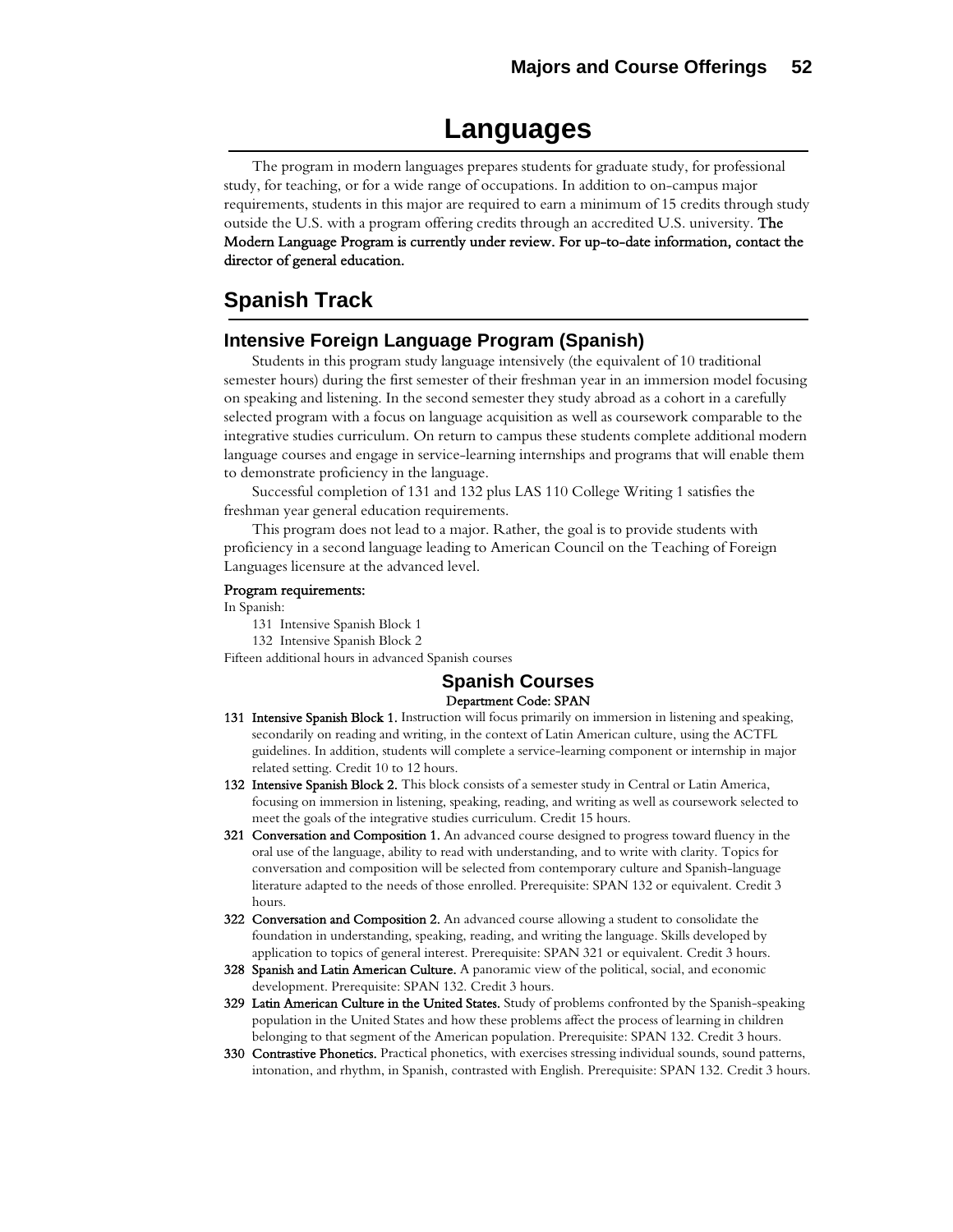- 428 Latin American Literature. A study of Latin American literature in Spanish, covering the works of the most representative writers, emphasizing the twentieth century, giving attention to the various genres of literature from a historical perspective. Prerequisite: SPAN 132. Credit 3 hours.
- 429 Spanish Literature. A survey of classical literature and contemporary writers of Spain in selected represented works. Prerequisite: SPAN 132. Credit 3 hours.

# **Marine Biology**

See also Biology.

## **B.S., Major in Marine Biology**

#### Major requirements:

In Biology:

- 111 Biology 1
- 112 Biology 2
- 216 Cell Biology
- 230 Genetics and Evolution
- 305 Marine Biology
- 461 Seminar in Biology

A full semester of course work (12-15 credit hours) in marine biology will be taken at a marine biological field station. Both the course work and field station must receive prior approval in order to be considered for fulfillment of degree requirements. These courses count as courses taken on the campus of Southwestern College in fulfilling graduation requirements.

#### Cognate Requirements:

In Chemistry:

- 111 General Chemistry 1
- 112 General Chemistry 2
- 221 Organic Chemistry 1

In Mathematics:

215 Introduction to Statistics and Probability

# **Mathematics**

Mathematics classes at Southwestern College are small, encouraging vital interpersonal relationships between faculty and students. The mathematics department offers the bachelor of arts and bachelor of science degrees in mathematics, and assists students in meeting the Kansas State Board of Education requirements for secondary school licensure in mathematics. The department also serves education students who plan to teach mathematics at the middle school level.

## **B.A., Major in Mathematics**

#### Major requirements:

In Mathematics:

- 215 Introduction to Statistics and Probability
- 222 Calculus 1
- 223 Calculus 2
- 224 Calculus 3
- 319 Linear Algebra
- 320 Introduction to Advanced Mathematics
- 321 Ordinary Differential Equations
- 331 Foundations of Geometry
- 444 Abstract Algebra

### Cognate requirements:

In Computer Science and Digital Arts:

112 Programming 1 (or any other high-level programming language)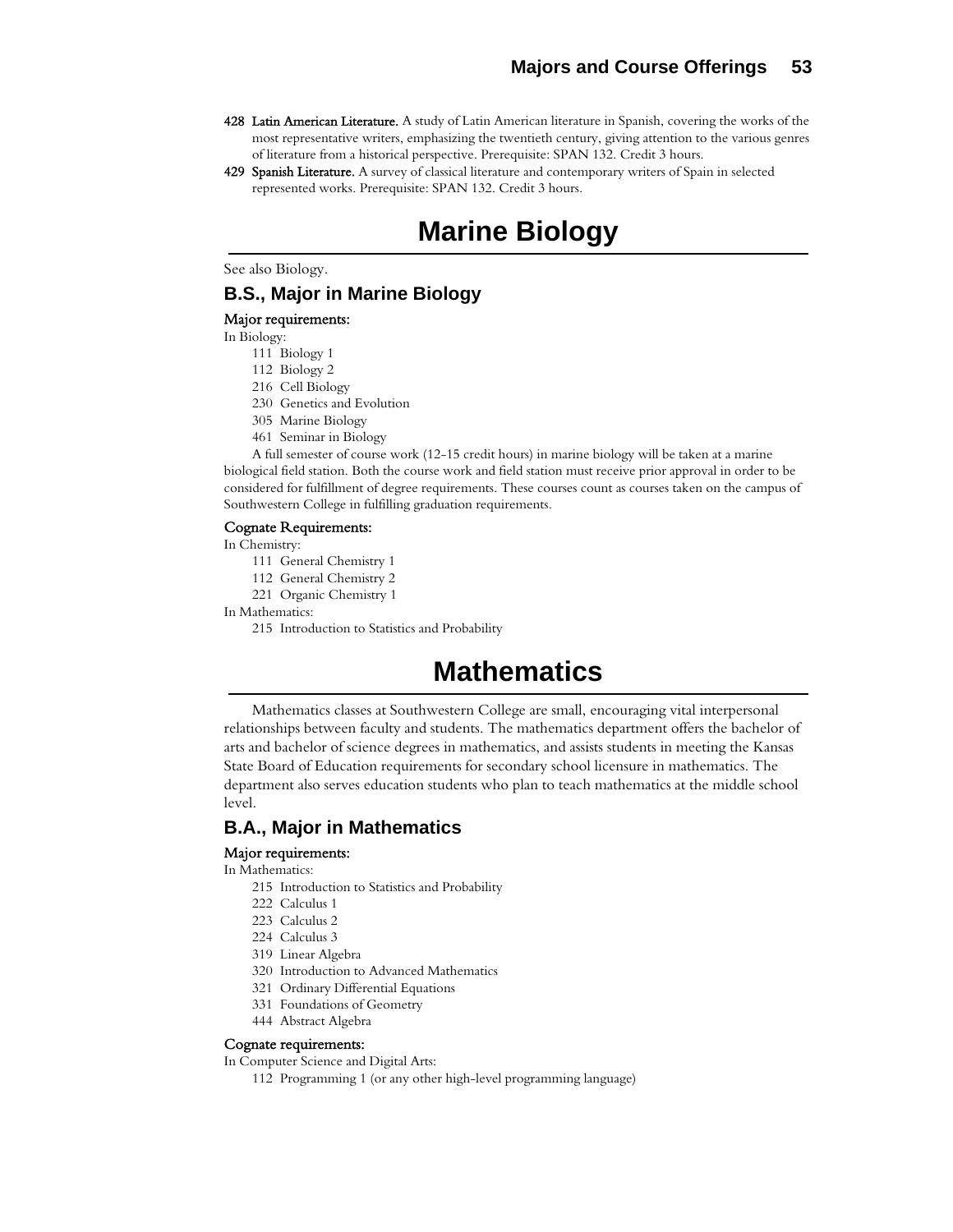In Physics:

- 211 General Physics 1
- 212 General Physics 2

## **B.S., Major in Mathematics**

### Major requirements:

- In Mathematics:
	- 215 Introduction to Statistics and Probability
	- 222 Calculus 1
	- 223 Calculus 2
	- 224 Calculus 3
	- 319 Linear Algebra
	- 320 Introduction to Advanced Mathematics
	- 321 Ordinary Differential Equations
	- 331 Foundations of Geometry
	- 444 Abstract Algebra
	- 445 Mathematical Analysis
	- 447 Complex Variables

#### Cognate requirements:

In Computer Science and Digital Arts:

112 Programming 1 (or any other high-level programming language)

- In Physics:
	- 211 General Physics 1
	- 212 General Physics 2

## **Minor in Mathematics**

#### Minor requirements:

- 215 Introduction to Statistics and Probability
- 222 Calculus 1
- 223 Calculus 2

Nine additional hours of math courses of 200-level or above

### **Licensure in Middle Level Mathematics**

#### Requirements:

- In Mathematics:
	- 110 College Algebra
	- 215 Introduction to Statistics and Probability
	- 222 Calculus 1
	- 320 Introduction to Advanced Mathematics
	- 331 Foundations of Geometry

In Computer Science and Digital Arts:

112 Programming 1 (or any other high-level programming language)

In Education:

438M Teaching Mathematics in the Secondary Schools

All requirements for Kansas teacher licensure as listed in the Education section of this catalog.

## **Licensure in Secondary Mathematics**

#### Requirements:

In Mathematics:

- 215 Introduction to Statistics and Probability
- 222 Calculus 1
- 223 Calculus 2
- 224 Calculus 3
- 319 Linear Algebra
- 320 Introduction to Advanced Mathematics
- 321 Ordinary Differential Equations
- 331 Foundations of Geometry
- 444 Abstract Algebra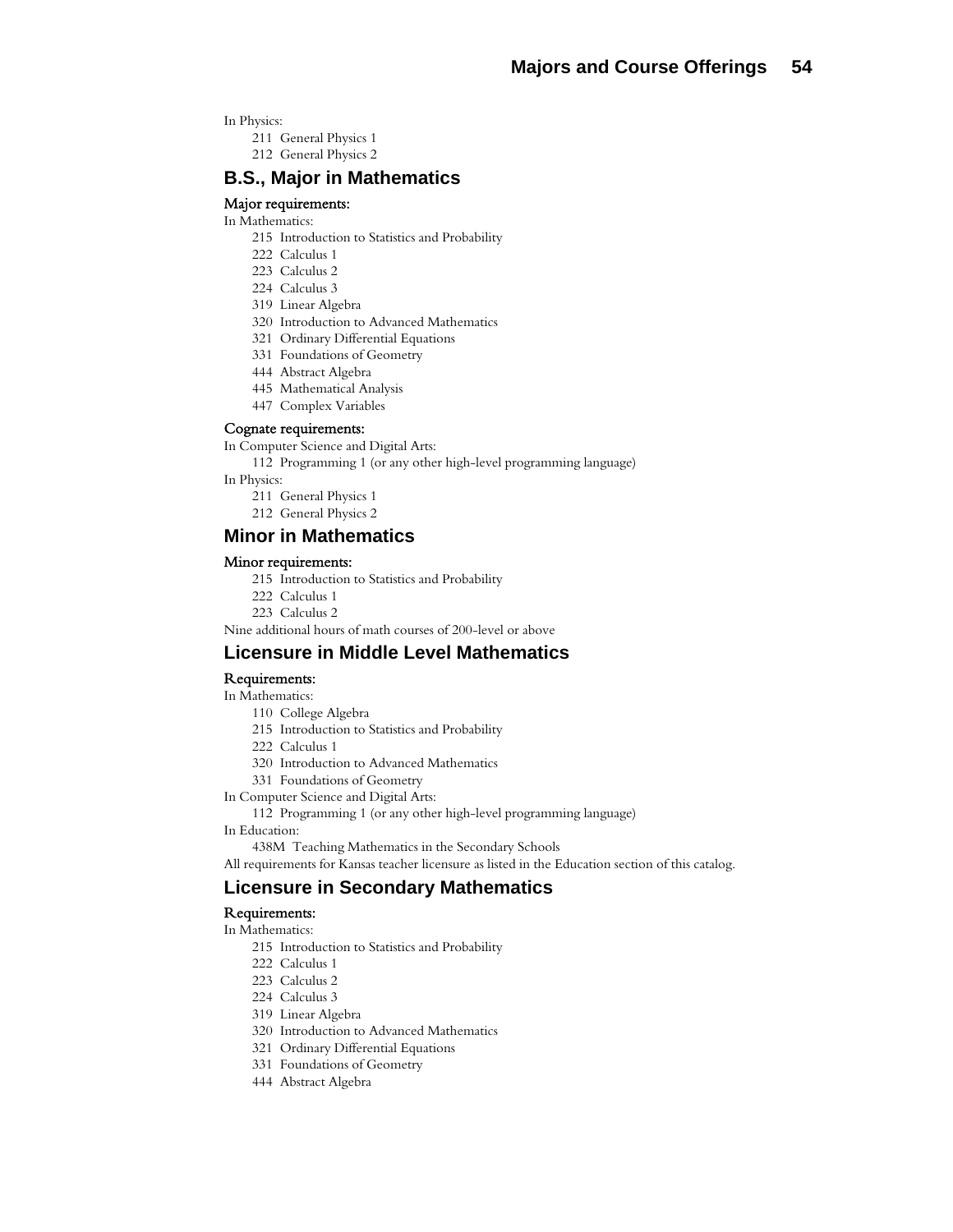In Computer Science and Digital Arts:

112 Programming 1 (or any other high-level programming language)

In Physics:

211 General Physics 1

212 General Physics 2

In Education:

438M Teaching Mathematics in the Secondary Schools

All requirements for Kansas teacher licensure as listed in the Education section of this catalog.

## **Mathematics Courses**  Department Code: MATH

- 103 Foundations of Basic Mathematics. Numbers and operations, fractions and operations, decimals, ratio, proportion and percent, introduction to algebra, geometry, measurement, statistics, and problemsolving techniques, including the use of technology. Credit 3 hours.
- 105 Intermediate Algebra. Fundamental operations, factoring, fractions, positive, negative, zero, and fractional exponents, linear and quadratic equations, systems of linear equations. Students wanting to enroll in this course should normally have successfully completed one year of high school algebra. Questions concerning the adequacy of a student's preparation for this course should be directed to a member of the mathematics department. Credit 3 hours.
- 110 College Algebra. A review of Intermediate Algebra with more depth in the topics. Also logarithmic and exponential functions, the binomial theorem, systems of quadratic equations, and matrices and determinants. Prerequisites: MATH 105 or consent of instructor. Credit 3 hours.
- 112 Trigonometry. A basic course in plane trigonometry. Prerequisite: MATH 110 or consent of instructor. Credit 3 hours.
- 215 Introduction to Statistics and Probability. An introduction to statistics and probability with emphasis on applications. Topics include numerical and graphical displays of data, linear regression, hypothesis testing, and elementary probability, including counting methods, conditional probabilities, and probability distributions. Prerequisite: MATH 105 or consent of instructor. Credit 3 hours.
- 222 Calculus 1. Limits, differentiation, integration of elementary functions with applications. Prerequisite: MATH 110 or consent of instructor. Credit 4 hours.
- 223 Calculus 2. Differentiation, integration of trigonometric, exponential, logarithmic, inverse trigonometric, and hyperbolic functions, techniques of integration, and L'Hospital's rule. Prerequisites: MATH 222 and 112 or consent of instructor. Credit 4 hours.
- 224 Calculus 3. Iterative integrals, partial differentiation, infinite series, with applications. Prerequisite: MATH 223 or consent of instructor. Credit 4 hours.
- 319 Linear Algebra. A study of matrices, determinants, vector spaces, changes in bases, and linear transformations with applications. Maple computer applications in different topics. Prerequisite: MATH 110 or consent of instructor. Credit 3 hours.
- 320 Introduction to Advanced Mathematics. Develops the concept of theorem proving. Covers induction, fundamentals of set theory and logic, cardinal numbers, partially ordered sets, relations, and functions. Introduction to basic structures, to algebra and analysis, and to the history of their development. Prerequisite: MATH 222. Credit 3 hours.
- 321 Ordinary Differential Equations. Solution methods for ordinary differential equations, including series techniques and Laplace transforms, with applications. Prerequisite: MATH 224. Credit 3 hours.
- 331 Foundations of Geometry. A study of axiomatic systems, Euclidean geometry (with emphasis on what should be taught in high school), non-Euclidean geometries, and the history of mathematics. Prerequisite: MATH 320. Credit 3 hours.
- **353 Problems in Mathematical Science.** Students who have demonstrated superior achievement in mathematics, by approval of the mathematics program, may enroll for independent study under the supervision of a faculty in this program. Prerequisite: MATH 320. Credit 1 to 3 hours.
- 444 Abstract Algebra. Study of the classical algebraic systems. Topics include groups, symmetric groups, rings, ideals, quotient rings, and fields. Prerequisite: MATH 320. Credit 3 hours.
- 445 Mathematical Analysis. Introduction to the topology of the real line, and to open and closed sets. It includes results concerning functions of one variable, limits of sequences, completeness, compactness, and continuity. Prerequisite: MATH 320. Credit 3 hours.
- 447 Complex Variables. Study of the algebraic properties of complex numbers, complex functions, analytic and harmonic functions, complex integration, and series representations. Prerequisite: MATH 320. Credit 3 hours.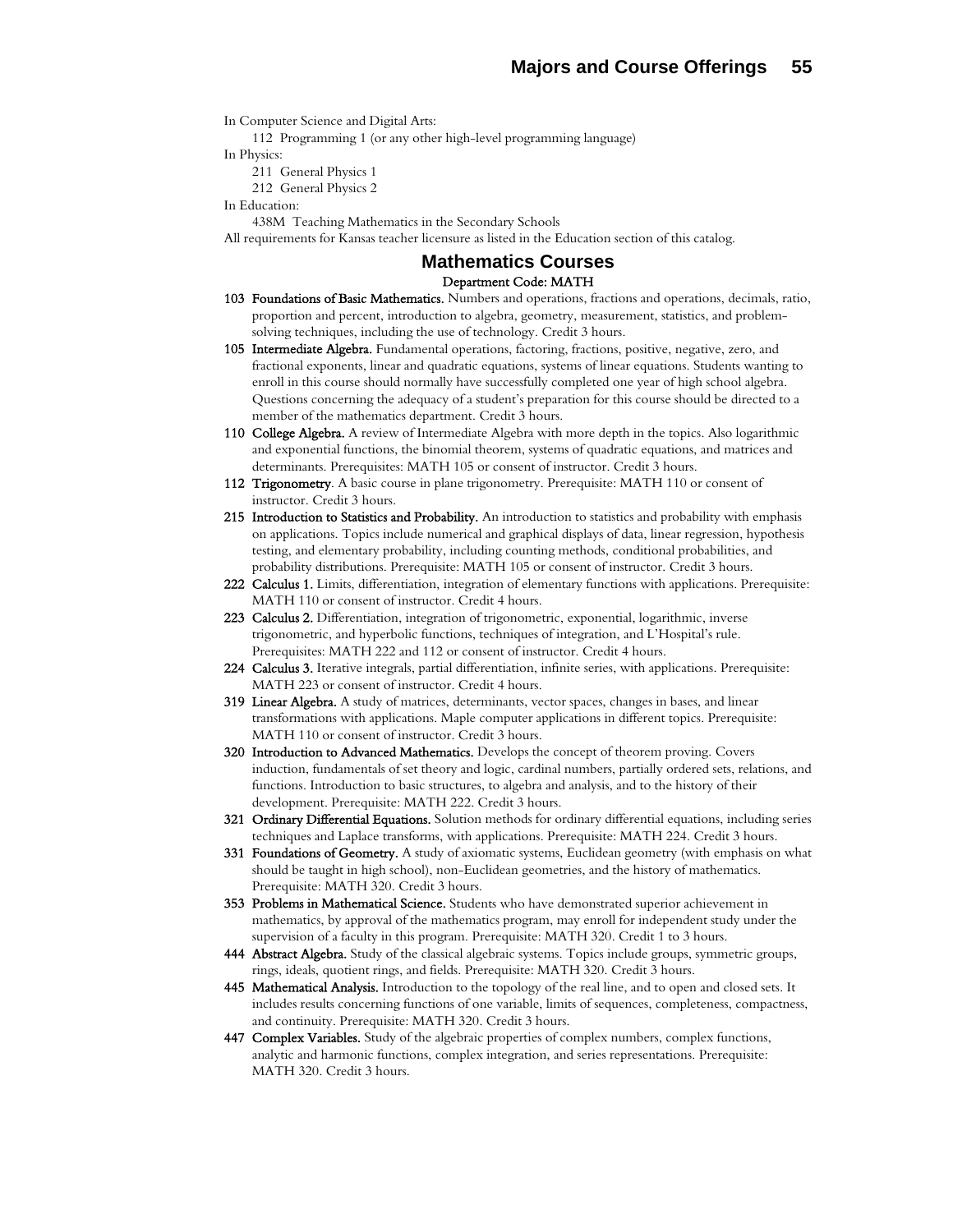## **Music**

The music department at Southwestern College is dedicated to helping all students who participate in its programs reach their maximum potential. Toward that end the music department makes a strong commitment to the liberal arts by providing all students with varied and significant classroom experiences and performance opportunities; prepares music students with the knowledge, skill, attitude, and appreciation necessary for them to be successful as professional music educators and performers; provides each music student with a wide range of educational and musical experiences which encourage continued professional growth; and serves as a center of musical excellence to its constituency—the school, the church, and the surrounding community.

## **General Requirements of Music Majors**

- Concert Attendance, Music 099, is required each semester, except during student teaching semester.
- Ensemble participation is required each semester. Pianists may accompany for this requirement.
- A sight singing proficiency and a piano proficiency are requirements for music degrees. Completion of these proficiencies must be satisfied prior to student teaching and graduation.
- All music majors, unless excused by faculty, must be enrolled in private music lessons each semester in school.
- A senior recital is required of all students seeking the B.Mus., major in music education degree. B.A., major in music candidates must complete a senior recital or optional requirements outlined in the Music Handbook.
- The senior project, although recommended, is not required in every case. It may be combined with the senior recital.

## **Private Music Lessons**

Private lessons are offered in increments of one, two, or three hours of credit. Students enrolling for one hour of credit receive a half-hour lesson each week and are expected to practice a minimum of six hours a week. Instruction is offered in the following areas: organ, piano, harpsichord, voice, strings, brass, woodwinds, guitar, percussion, and composition.

## **B.A., Major in Music**

#### Major requirements:

At least 30 hours in Music to include:

- 111 Foundations in Music
- 112 Music Theory 1
- 211 Music Theory 2
- 212 Music Theory 3
- 311 Music Theory 4
- 313 Music History 1
- 314 Music History 2

At least 10 hours of private music lessons to include two hours of keyboard unless exempted by proficiency examination.

Participation in an ensemble is required each semester.

The maximum number of hours in music which may be credited toward this degree is 51; no more than 16 of these hours may be in private lessons.

## **B.Mus., Major in Music Education**

## Major Requirements:

In Music:

- 111 Foundations in Music
- 112 Music Theory 1
- 115 Beginning Guitar
- 117 String Methods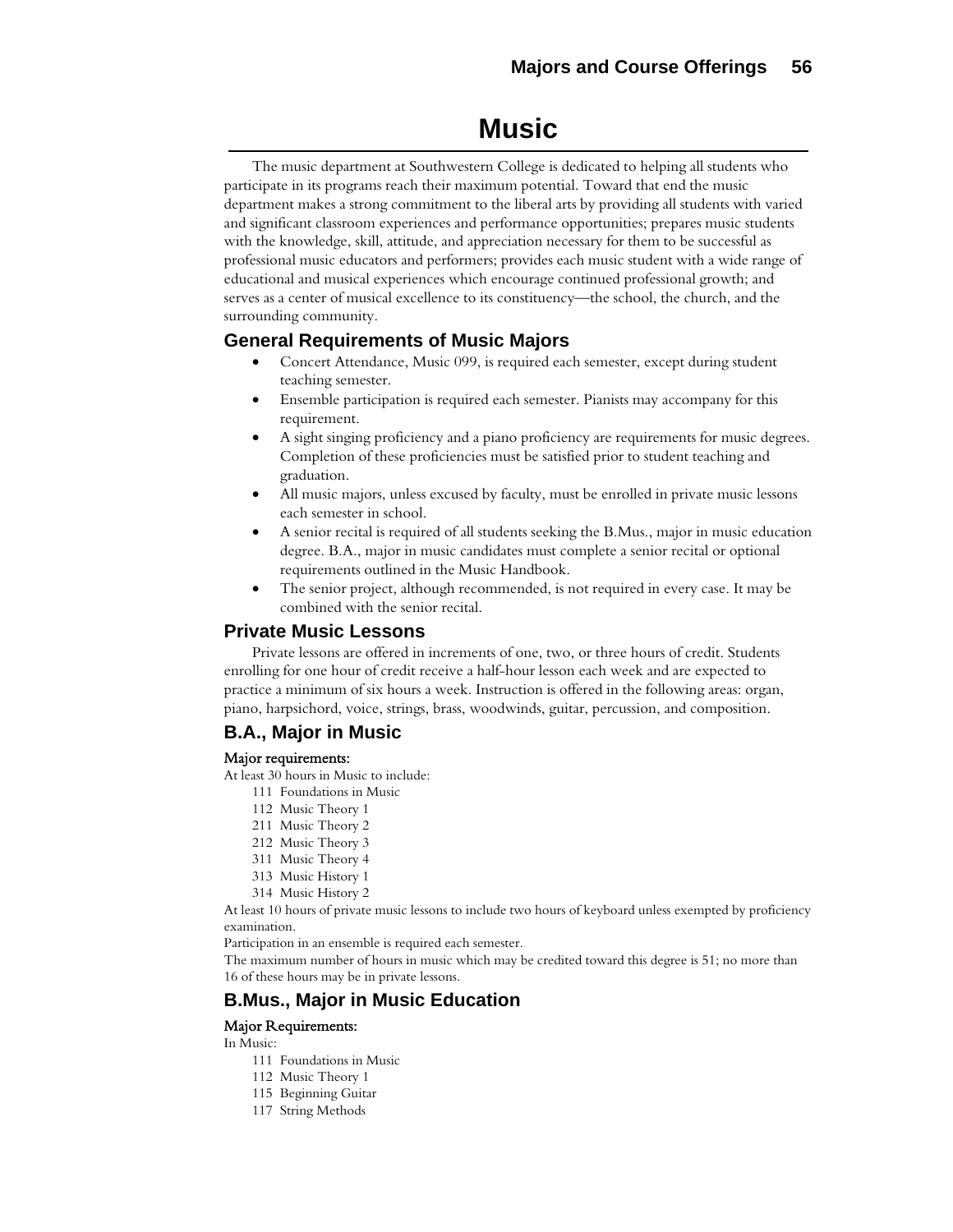- 118 Vocal Methods
- 211 Music Theory 2
- 212 Music Theory 3
- 215 Beginning Conducting
- 217 Woodwind Methods
- 219 Brass Methods
- 224 Elementary School Music Methods
- 311 Music Theory 4
- 313 Music History 1
- 314 Music History 2
- 315 Advanced Conducting
- 317 Percussion
- 321 Orchestration
- 325 Marching Band Methods or 328 Vocal Diction

Seven hours of private music lessons

Seven hours of ensemble participation

### Cognate requirements:

In Education:

438S Teaching and Directing Music in the Secondary Schools

All requirements for Kansas teacher licensure as listed in the education department section of this catalog.

## **Minor in Music**

#### Minor requirements:

At least 18 hours in Music to include:

- 111 Foundations in Music
- 313 Music History 1 or 314 Music History 2

Four hours of private music lessons

Four semesters of ensemble participation

The remaining three hours can be selected from:

- 112 Music Theory 1
- 118 Vocal Methods
- 215 Beginning Conducting
- 313 Music History 1
- 314 Music History 2
- Any one-hour credit course, ensemble, or applied lesson.

099 Concert attendance required four semesters.

Students selecting a minor in music must have their program approved in advance of registration by the Music Minor Advisor.

#### **Music Courses** Department Code: MUS

- \*Only the music courses marked with an asterisk meet state requirements as courses in the liberal arts. Students taking music courses to fulfill the liberal arts requirements for teacher licensure must choose from them.
- 099 Concert Attendance. A required course for all music majors in concert attendance. This course is required each semester of residence up to a maximum of eight semesters (not required during the student teacher semester). Credit 0 hours.
- 110 Music Fundamentals. A course designed for music majors and minors. Introduction to music theory through developing the ability to read notes and the writing of intervals, scales, triads, and key signatures. Introduction to aural comprehension through sight singing and dictation. Required concurrent enrollment in MUS 111. Credit 1 hour.
- 111 **\*Foundations in Music.** Emphasis on examining the ways in which sound is organized into musical structures. Topics include the physical properties of sound; introduction to the basic vocabulary of Western Music (intervals, scales, triads, key signatures, rhythm, and meter); music in non-western cultures; and basic musical form and analysis. Includes an introduction to aural comprehension through sight singing, dictation, critical listening, creation of original works and improvisation. Credit 3 hours.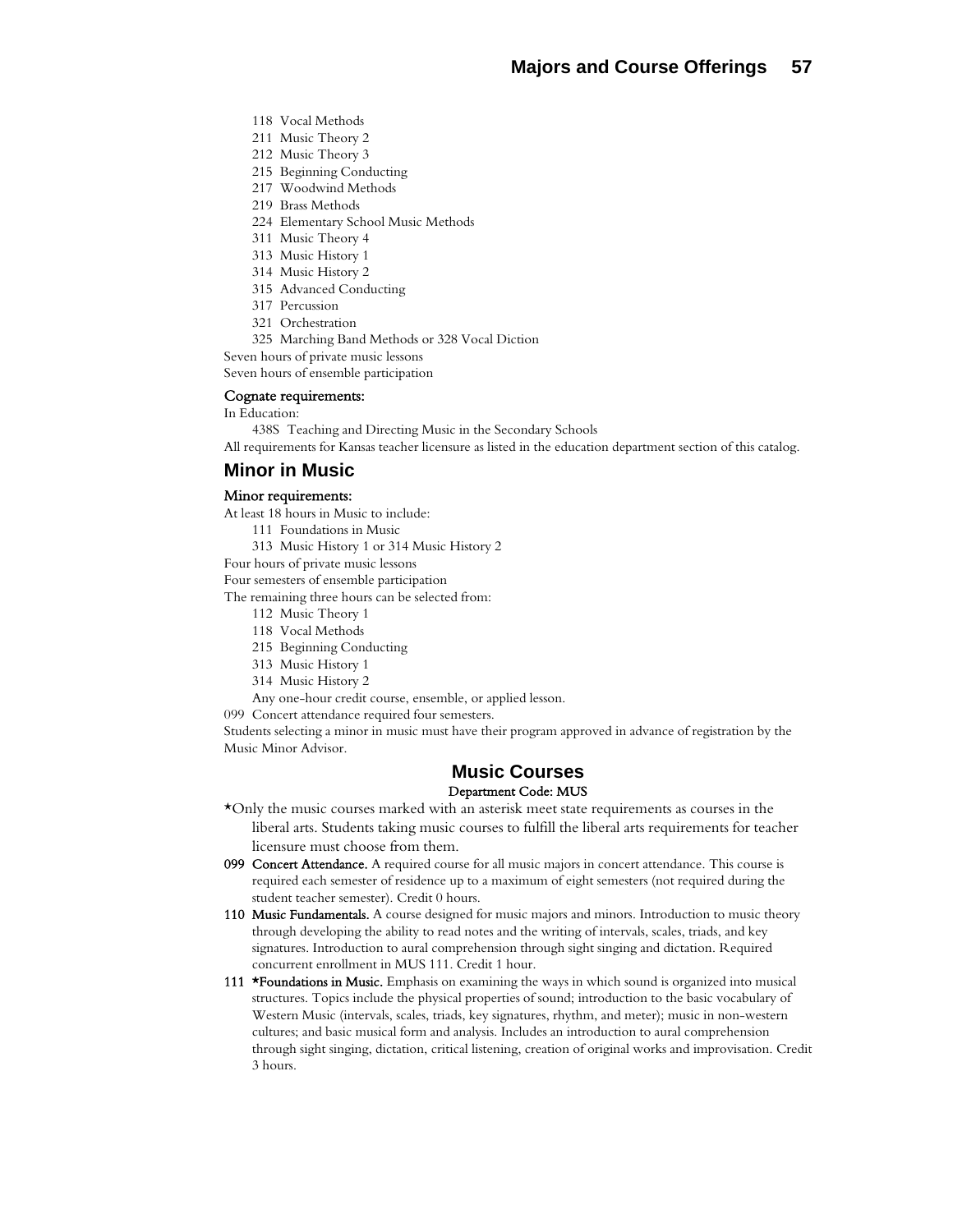- 112 Music Theory 1. A compendium of musical construction including the study of melody and two-and three-voice combinations. Aural comprehension is correlated throughout, and aural application of all elements of study is tressed. The development of keyboard skills and music reading is emphasized. Prerequisite: MUS 111 or consent of instructor. Credit 4 hours.
- 115 Beginning Guitar. Introduction to guitar which includes folk and classical styles, various picking and strumming combinations, and an emphasis on solo and ensemble playing. Credit 1 hour.
- 117 String Methods. An introduction to strings. Designed to prepare the prospective music instructor to teach violin, viola, cello, and bass in the public schools. Topics include instructional materials, teaching techniques, solo and ensemble repertoire, instrument brands, care and minor repair. Credit 1 hour.
- 118 Vocal Methods. The study of singing techniques such as vocal production, breathing, diction, etc. in an atmosphere of the group dynamic. Introduction to basic techniques of vocal pedagogy. Six to seven students in a class with repertoire requirements commensurate with private study. Credit 1 hour.
- 150 Concert Band. Credit 1 hour. May be repeated for credit.
- 151 Ensembles. Various ensembles are available to students as laboratory groups, with or without credit, and open to student participation with consent of the instructor. Credit 0 to 1 hour. May be repeated for credit.
- 152 College Chorus. Credit 0 to 1 hour. May be repeated for credit.
- 153 Pep Band. Credit 0 to 1 hour. May be repeated for credit.
- 160 Orchestra. Credit 0 to 1 hour. May be repeated for credit.
- 211 Music Theory 2. A continuation of MUS 112 with an emphasis on harmonic vocabulary and chordal relationships along with a continuation of aural applications, keyboard, and music reading skills. An introduction to musical form through the study of binary, ternary, and through-composed forms. Lecture and laboratory. Prerequisite: MUS 112. Credit 3 hours.
- 212 Music Theory 3. A continuation of MUS 211 involving the broadening of harmonic concepts to include seventh chords and chromatic chords. This course also includes a more intensive study of homophonic and contrapuntal forms. A continuation of aural applications, keyboard, and music reading skills. Lecture and laboratory. Prerequisite: MUS 211. Credit 3 hours.
- 213 Band Instrument Repair. Designed to give the prospective public school instrumental director and music store employee a basic knowledge about the mechanisms of musical instruments and the performance of minor and emergency repairs. Credit 3 hours.
- 214-414 Musical Theatre Productions. The Division of Performing Arts offers the opportunity to students to participate in extra musical productions of high quality. Participation in these activities will be by tryout and consent of instructor. Credit 1 to 2 hours.
- 215 Beginning Conducting. Introductory conducting techniques of the baton: gestures, signs, and cues as used in instrumental and choral organizations. Includes the essentials of score reading, technique, and interpretation. Prerequisite: Consent of instructor. Credit 2 hours.
- 217 Woodwind Methods. Designed to prepare the prospective music instructor to teach woodwinds in the public school setting. Topics covered include instructional materials, teaching techniques, solo and ensemble repertoire, instrument brands, care and minor repair, as well as the development of sufficient playing skill. Credit 1 hour.
- 219 Brass Methods. An introduction to brass instruments. Designed to prepare the prospective music instructor to teach trumpet, French horn, baritone, trombone and tuba in the public schools. Topics covered include: basic embouchure, breathing, fingering, instructional materials, teaching techniques, solo and ensemble repertoire, instrument brands, care and minor repair. Credit 1 hour.
- 223 Music in the Elementary School. A course designed for the elementary classroom teacher. Credit 3 hours.
- 224 Elementary School Music Methods. A course for the music education major with a survey of techniques and methods for teaching in grades K-6. Credit 3 hours.
- 226-227 Class Piano. Beginning piano for music majors. Credit 1 hour.
- 230 Private Lessons. Private vocal, instrumental, and composition study. Credit 1 to 3 hours. May be repeated for credit.
- 233 A Cappella Choir. Credit 0 to 1 hour. May be repeated for credit.
- 234 Jazz Band. Credit 0 to 1 hour. May be repeated for credit.
- 311 Music Theory 4. This course provides an introduction to music since 1900, integrating history, theory and analysis. It begins with the study of 9th, 11th, and 13th chords, continues through the deterioration of tonality under Schoenberg to the developments in the work of today's composers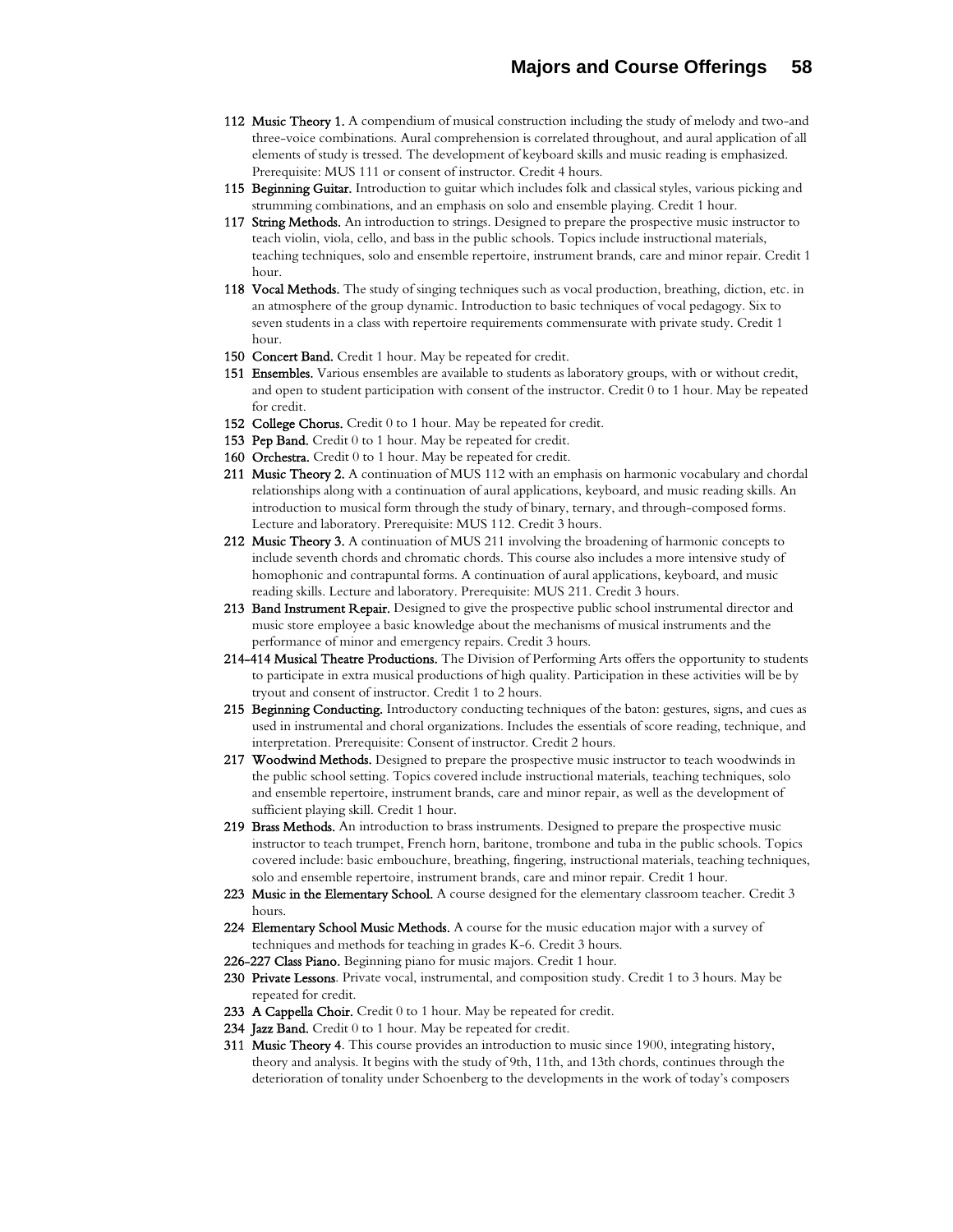including contemporary tonalities and rhythms, twelve-tone technique and serialism. Lecture and laboratory. Prerequisite: MUS 212. Credit 3 hours.

- 313 \*Music History 1. A survey of music from the Christian era to the Pre-Classic. A study of accompanying literature, historical and social background, principal figures, both political and musical. Credit 3 hours.
- 314 \*Music History 2. A survey of music from the Pre-Classic era through the leading trends of today. A study of accompanying literature, historical and social background, principal figures, both political and musical. Credit 3 hours.
- 315 Advanced Conducting. Advanced conducting techniques of the baton: gestures, signs, and cues as used in instrumental and choral organizations. Includes advanced work in score reading, technique, and interpretation. Credit 2 hours.
- 317 Percussion. An introduction to the basic rudiments. Methods of presentation and techniques of teaching percussion to students. Credit 1 hour.
- 321 Orchestration. The study of instrumentation, emphasizing scoring for various instrumental and choral combinations, with an approach to the specific problems of orchestra, band, and choir. Credit 2 hours.
- 325 Marching Band Methods. The organization and charting techniques necessary for the operation of the secondary school marching band. Credit 2 hours.
- 328 Vocal Diction. A study of particular speech problems as they relate to the pronunciation of French, German, Italian, and the English languages. A review of problems as they apply to the singing of choral literature as well as to the solo song. Prerequisite: Consent of the instructor. Credit 2 hours.
- 428 Advanced Methods and Pedagogy. Methods and materials for teaching in the several applied areas. Vocal majors taking this course will study with vocal teachers. Instrumental students will study with instrumental teachers. Course designed to help prepare a graduating student to teach in the several applied areas. Credit 3 hours.
- 458 \*Special Literature Study. An independent study course in literature for specific fields of applied study. Prerequisite: Consent of instructor. Credit 2 or 3 hours.

## **Natural Science**

### **Natural Science Courses**  Department Code: NSCI

- 170 Elements of Descriptive Astronomy. An introduction to the solar system, stars, galaxies, Newton's laws, Einstein's theories of relativity, black holes, and the origin, evolution, and structure of the Universe. Includes a brief history of astronomy and an examination of the nature of science and the differences between science and religion. Additional topics at the discretion of the instructor. Credit 3 hours.
- 180 Science, Society, and the Environment. This course examines human impacts on the environment and the relationship between society, politics, and the environment. There is an emphasis on scientific inquiry and the course includes an outdoor field laboratory component. Potential topics include global climate change, water pollution, and energy-related issues. Credit 3 hours.
- 201 Environmental Issues. A research-based course that examines the relationship between science and society in which students investigate the ecological, historical, political, and socio-economic aspects of specific environmental topics. Credit 3 hours.
- 230 Drugs: Research & Reward. This course provides an introduction to how drugs affect our lives and bodies. Topics include a historical perspective on medicine and how drugs are developed, how specific diseases are treated, and the effects of illegal drugs on the individual and society. Credit 3 hours.
- 280 History of Science. An overview of the emergence of science from the early stirrings in pre-Christian cultures through its flowering in the twentieth century. Time-lines developed. Within this context, major theoretical and experimental contributions within science and technology examined. Attention to the philosophy of science an integral element. Primary source material is used to look at specific examples in each of the following areas of science: biology, chemistry, physics, astronomy, and mathematics. Credit 3 hours.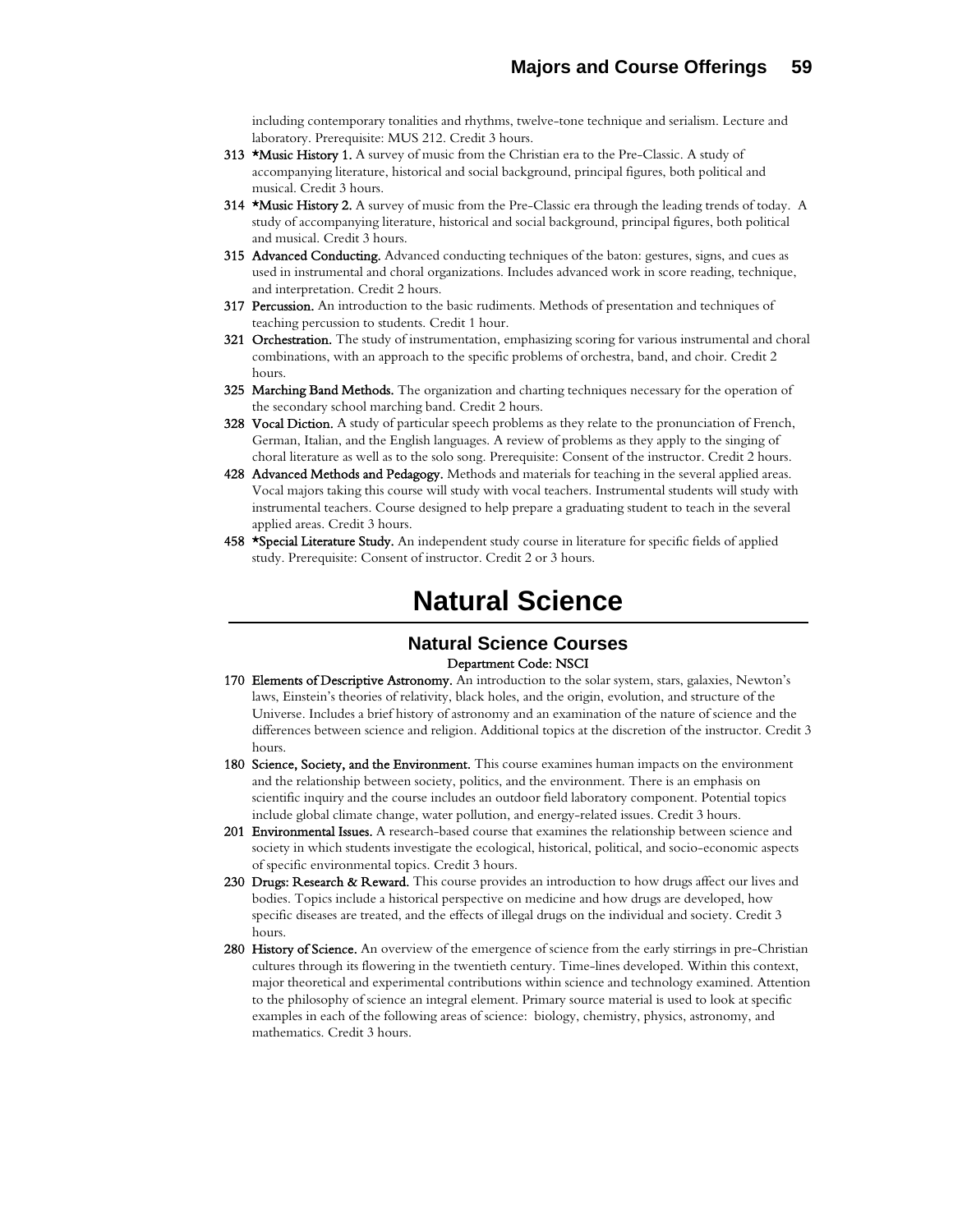# **Nursing**

The department of nursing exists to facilitate:

- 1. Baccalaureate education of professional nurses capable of leadership in an ever-changing health care system;
- 2. Caring through encouraging health promotion for individuals and populations in a diverse society;
- 3. Evidence-based care for individuals throughout the lifespan;
- 4. Development of students to think critically, to be personally accountable, and to participate in life-long learning.

Graduate nurses are prepared through integration of knowledge based in the liberal arts and sciences, professional therapeutic nursing concepts, and the exploration of personal and professional values to practice in diverse settings.

Additional information about admission to the nursing program, as well as all policies and procedures, is found in the department's Program Information handbook. Students are expected to adhere to all policies stated in the handbook.

Successful completion of the nursing curriculum qualifies the graduate to sit for the National Council of State Boards of Nursing Licensure Examination.

Students who major in nursing must earn a grade of "C" or better in each course required for the program.

## **B.S.N., Major in Nursing**

#### Major requirements:

#### In Nursing:

- 305 The Profession of Nursing: Caring, History, & Leadership
- 306 Health Promotion: A Caring Paradigm
- 307 Caring Practicum 1
- 308 Holistic Assessment
- 311 Caring With the Community
- 312 Health Promotion of Families
- 316 Caring Practicum 2
- 318 Culture and Caring
- 324 Scholarly Inquiry 1
- 403 Nursing Perspectives on Drug Therapy
- 412 Caring for Individuals in Times of Crisis
- 413 Ethical Caring
- 414 Supportive Care in Chronicity
- 415 Management and Professionalism
- 417 Nursing Care Seminar
- 418 Scholarly Inquiry 2
- 420 Senior Caring Practicum
- 421 Political Advocacy and Policy 1
- 422 Political Advocacy and Policy 2
- 490 Pathophysiologic Applications in Nursing Practice

#### Cognate requirements:

#### In Biology:

- 221 Human Anatomy and Physiology
- 331 Principles of Nutrition
- 390 Pathophysiology

In Chemistry:

111 General Chemistry 1 or 101 Introduction to Chemistry

- In Economics:
	- 101 Principles of Microeconomics or 102 Principles of Macroeconomics

#### In Mathematics:

215 Introduction to Statistics and Probability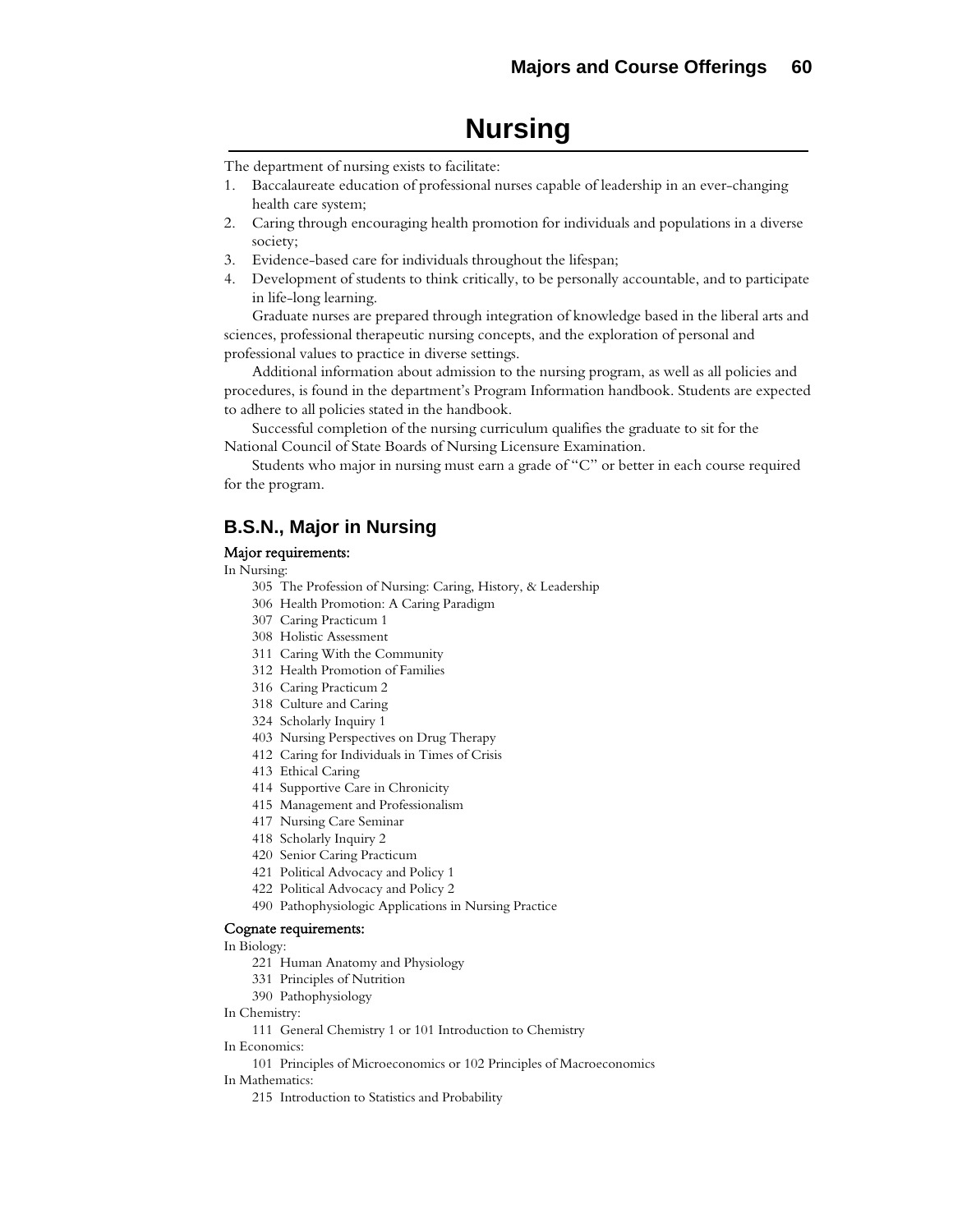In Psychology:

- 112 General Psychology
- 218 Developmental Psychology
- 320 Abnormal Psychology

## **Nursing Courses**  Department Code: NURS

- 305 The Profession of Nursing: Caring, History, and Leadership. History, trends, and issues of contemporary nursing. Caring theory, relationships, influences, and behaviors will be examined with emphasis on the development of caring for self and others. Leadership skills will be introduced. Classroom and online experience. Credit 2 hours.
- 306 Health Promotion: A Caring Paradigm. Health promotion and disease prevention from a theoretical, philosophical, and historical perspective. Consideration of clients as individuals with health issues is approached from a positive orientation. Prerequisite: Consent of instructor. Credit 2 hours.
- 307 Caring Practicum 1. Focus on caring qualities, competence, and confidence while developing technical skills. Students develop professional approaches to implementing nursing care founded in the caring philosophy in acute care facilities. Opportunity for learning through self-guided study, demonstration, visual aids, simulated and actual laboratory experiences. Classroom, laboratory, and practicum experience. Prerequisite: Admission to the nursing program. Course graded S/U. Credit 4 hours.
- 308 Holistic Assessment. Practice and application of assessment and analysis of data for individuals within the context of life. Classroom and laboratory experience. Prerequisite: Consent of instructor. Credit 3 hours.
- 311 Caring With the Community. Development of assessment and analysis to identify potentially vulnerable populations and the identification of and application of effective caring and health promotion concepts. Completion of a community assessment and interaction within and among sectors of the community and the health care system. Classroom and practicum experience. Prerequisite: Consent of instructor. Credit 4 hours.
- 312 Health Promotion of Families. Focus on the well family, specifically exploration of family dynamics and growth and development across the life span with application of effective health promotion and caring behavior during developmental crises. Classroom and practicum experience. Prerequisite: NURS 308. Credit 5 hours.
- 316 Caring Practicum 2. Novice experience in acute settings. Students demonstrate caring behaviors to meet the needs of individuals and families faced with health problems which require inpatient nursing care. Students continue to focus on caring behaviors of confidence and competence. Classroom, laboratory, and practicum experience. Prerequisite: NURS 307. Course graded S/U. Credit 4 hours.
- 318 Culture and Caring. Exploration of knowledge and skills needed by nurses to give culturally congruent care to people of diverse cultural groups. Comparison of beliefs, values, and practices related to health, illness, and health care of selected ethnic and cultural groups using theory and research references. Prerequisite: Consent of instructor. Credit 2 hours.
- 324 Scholarly Inquiry 1. Introduction to nursing inquiry processes and beginning exploration of relationships between inquiry, theory, and practice. Development of a nursing practice issue for study. Prerequisite: Consent of instructor. Credit 1 hour.
- 403 Nursing Perspectives on Drug Therapy. Provides for the study of general mechanisms of drug action. Drug classifications and their common actions, indications, and side effects are analyzed. The role of the nurse in developing a comprehensive approach to the clinical application of drug therapy will be explored. Prerequisite: Consent of instructor. Credit 2 hours.
- 412 Caring for Individuals in Times of Crisis. Nursing concepts related to care of individuals and families with acute and critical health care issues across the life span. Application and analysis of nursing interventions to meet the holistic needs of individuals and families experiencing acute and critical health crises. Classroom and practicum experience. Prerequisite: Consent of instructor. Credit 6 hours.
- 413 Ethical Caring. Students are empowered to apply standards of ethical and legal thought to the practice of nursing and to their personal lives. Personal introspection and self-understanding are emphasized as ethical theory, principles, and rules are explored along with laws regulating the health care system. Prerequisite: Consent of instructor. Credit 2 hours.
- 414 Supportive Care in Chronicity. Application of nursing concepts and caring behaviors to increase independence, maximize competence and psychological well being, and prevent social isolation in individuals and families with chronic health issues. Classroom and practicum experience. Prerequisite: Consent of instructor. Credit 3 hours.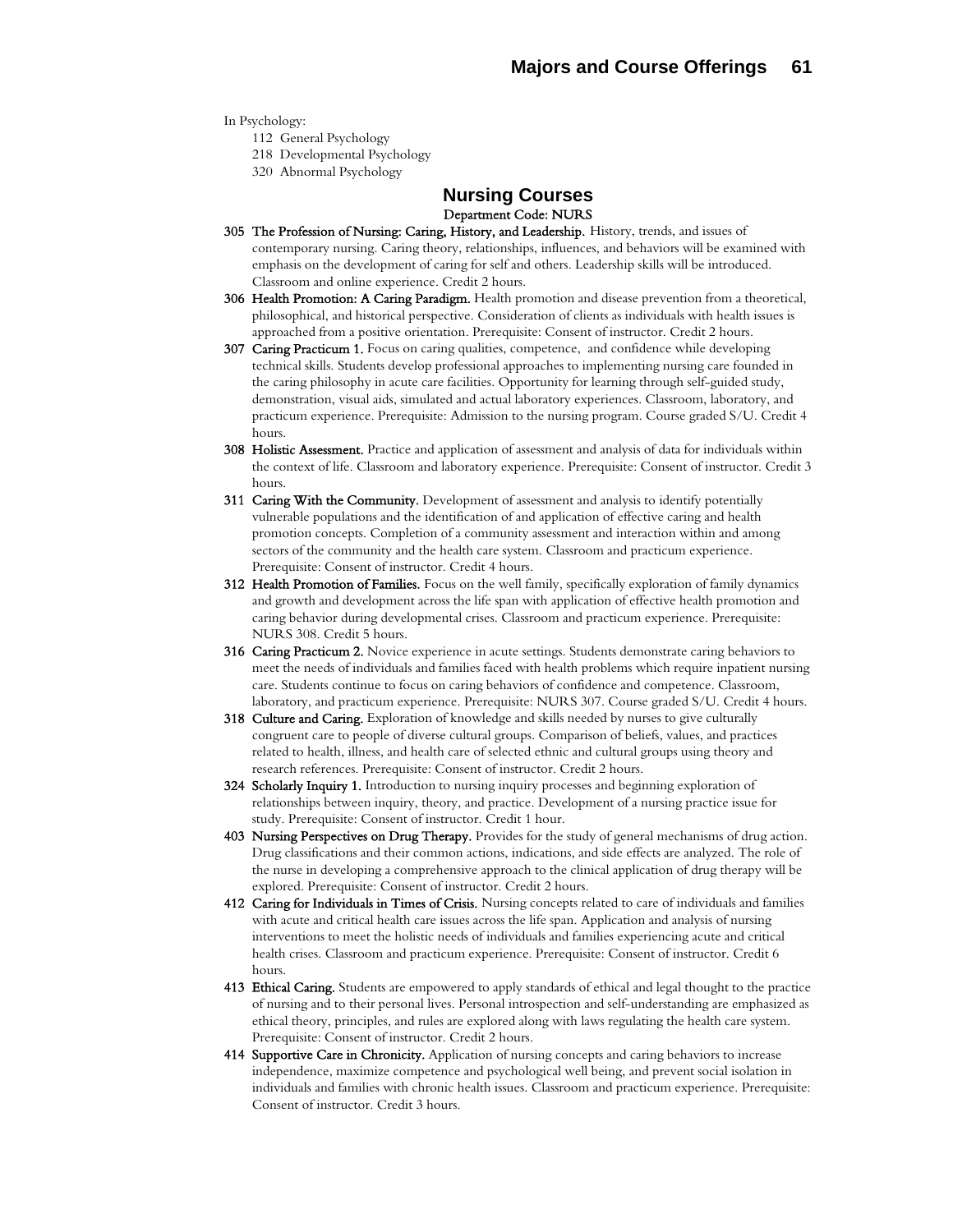- 415 Management and Professionalism. Exploration of principles of organizational behavior and resource management, and analysis of management experiences and leadership behaviors in a health-care setting. Classroom and practicum experience. Prerequisite: Consent of instructor. Credit 3 hours.
- 417 Nursing Care Seminar. Students engage in high-order thought about the care of individuals and groups through review and exploration of concepts, principles, and facts. Prerequisite: Consent of instructor. Credit 2 hours.
- 418 Scholarly Inquiry 2. Exploration of the impact of inquiry on nursing practice and the role of inquiry processes and practice in theory development. Experience developing and writing a beginning level research proposal and exploration of the use of research results. Prerequisite: NURS 324. Credit 3 hours.
- 420 Senior Caring Practicum. Opportunity to implement the nursing process and engage in the practice of professional nursing in an acute care environment. Assists in the transition from the student role to graduate nurse. Practicum experience only. Prerequisite: Consent of instructor. Course graded S/U. Credit 3 hours.
- 421 Political Advocacy and Policy 1. Introduction to health care policy and political implications related to health care costs, quality, and access. Prerequisite: Consent of instructor. Credit 1 hour.
- 422 Political Advocacy and Policy 2. Active political involvement in relation to an aspect of a specific health care policy. Analysis of the impact of political activities on health outcomes. Prerequisite: Consent of instructor. Credit 1 hour.
- 490 Pathophysiologic Applications in Nursing Practice. Pathophysiologic concepts are explored using a body systems approach. Theories relating etiology, pathogenesis, clinical manifestations, and pharmacology are used to study common disease processes as they relate to nursing practice. Concepts from anatomy and physiology and pathophysiology provide a foundation for exploring human dysfunction. Classroom and online experience. Prerequisite: BIOL 390. Credit 2 hours.

# **Philosophy (B.Phil.)**

The bachelor of philosophy degree is based on an individually-designed program of study that satisfactorily demonstrates a student's specific goals. The student develops the program of study in consultation with his or her advisor and the academic dean, and must submit it to the Academic Affairs Committee for approval. The program proposal must include an explanation of what courses are included and why a B.Phil. degree is needed. Students must have a grade point average of 3.0 or higher, receive approval from the Academic Affairs Committee prior to the first semester of the academic year in which the student intends to graduate, and earn 31 or more credits after the proposal is approved.

# **Philosophy and Religious Studies**

The major in philosophy and religious studies provides students with preparation for graduate study, for professional study, or for a wide range of occupations. Students concerned with values and with major meanings and directions in life are welcome to consider courses in philosophy and religious studies as important electives or as an attractive second major.

## **B.A., Major in Philosophy and Religious Studies**

#### Major requirements:

In Philosophy:

- 219 History of Philosophy 1
- 220 History of Philosophy 2
- 227 Logic

In Religion:

- 130 Introduction to the Church
- 215 Understanding the Old Testament
- 216 Understanding the New Testament
- 220 Introduction to Christian Theology

Twelve additional hours in philosophy or religious studies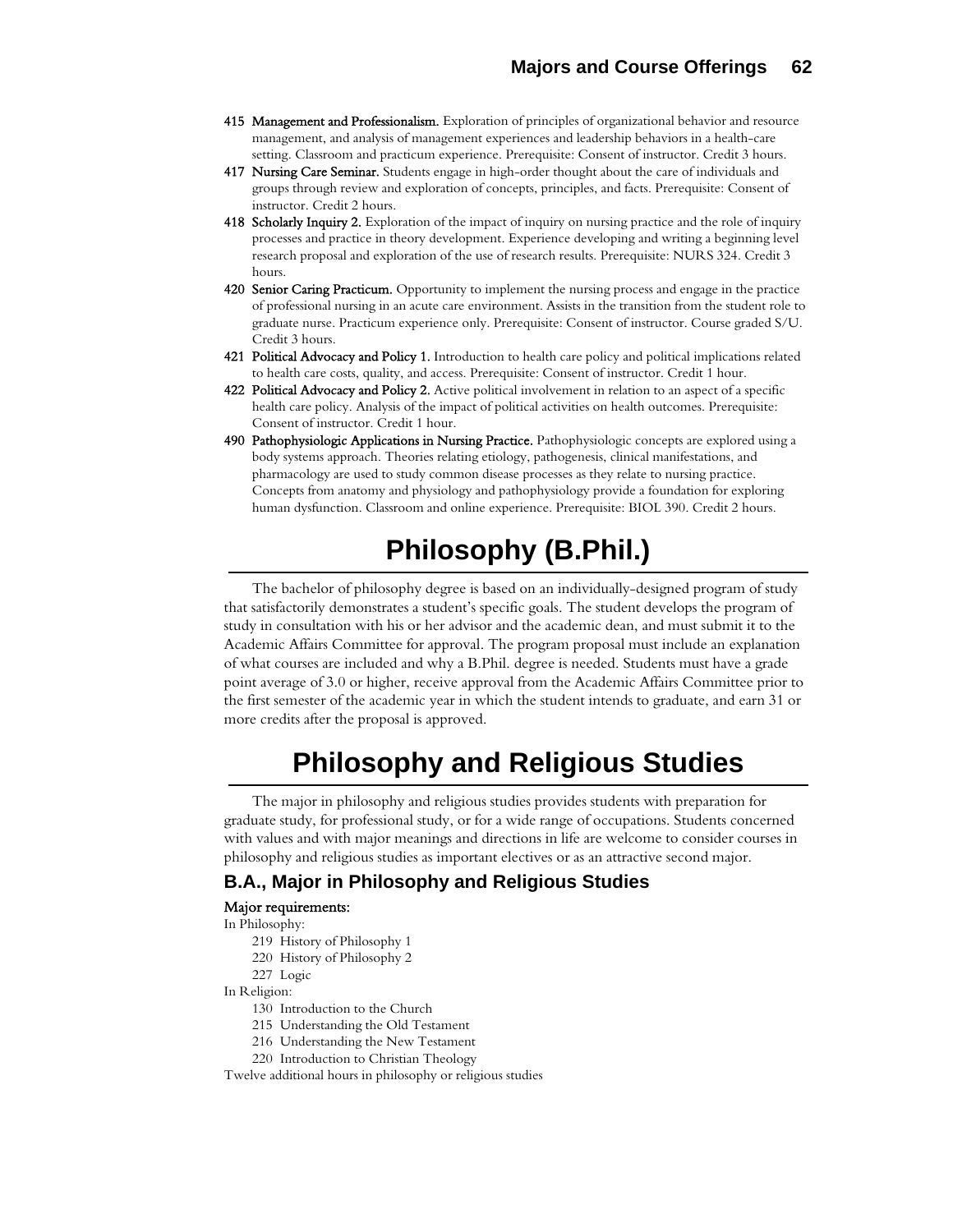#### Cognate requirements:

Twelve hours of foreign language studies

## **Minor in Christian Discipleship Studies**

#### Minor requirements:

In Religion:

- 130 Introduction to the Church
- 142 Disciple Bible Study 1
- 143 Disciple Bible Study 2
- 220 Introduction to Christian Theology
- 242 Discipleship
- 243 Discipleship
- 342 Discipleship
- 343 Discipleship
- 442 Discipleship
- 443 Discipleship

#### Cognate requirements:

In Social Science:

- 101 Introduction to Leadership
- 330 Service Learning Travel

## **Minor in Music in Worship**

#### Minor requirements:

In Religion:

- 201 Judeo-Christian Tradition
- 220 Introduction to Christian Theology
- 307 Worship Planning
- 359 Practicum in Music Worship

#### Cognate requirements:

In Music:

- 115 Beginning Guitar
- 215 Beginning Conducting
- 226 Class Piano or 227 Class Piano
- Two hours of private music lessons

Two hours of ensemble participation

## **Minor in Philosophy and Religious Studies**

#### Minor requirements:

This is an 18-hour program consisting of any three of the courses listed under the major requirements plus elective courses in philosophy or religion to be selected in consultation with the department.

## **Minor in Youth Ministry**

#### Minor requirements:

In Religion:

- 124 Introduction to Youth Ministry
- 130 Introduction to the Church
- 215 Understanding the Old Testament
- 216 Understanding the New Testament
- 220 Introduction to Christian Theology
- 224 Adolescent Spirituality
- 324 Teaching Methods in Youth Ministry
- 424 Applications in Youth Ministry

## **Philosophy Courses**

#### Department Code: PHIL

101 Introduction to Philosophy. An introduction to the issues and methods of philosophy. Topics to be covered may include the nature of morality, arguments concerning the existence of God, free will and determinism, and knowledge and the challenge of skepticism. Credit 3 hours.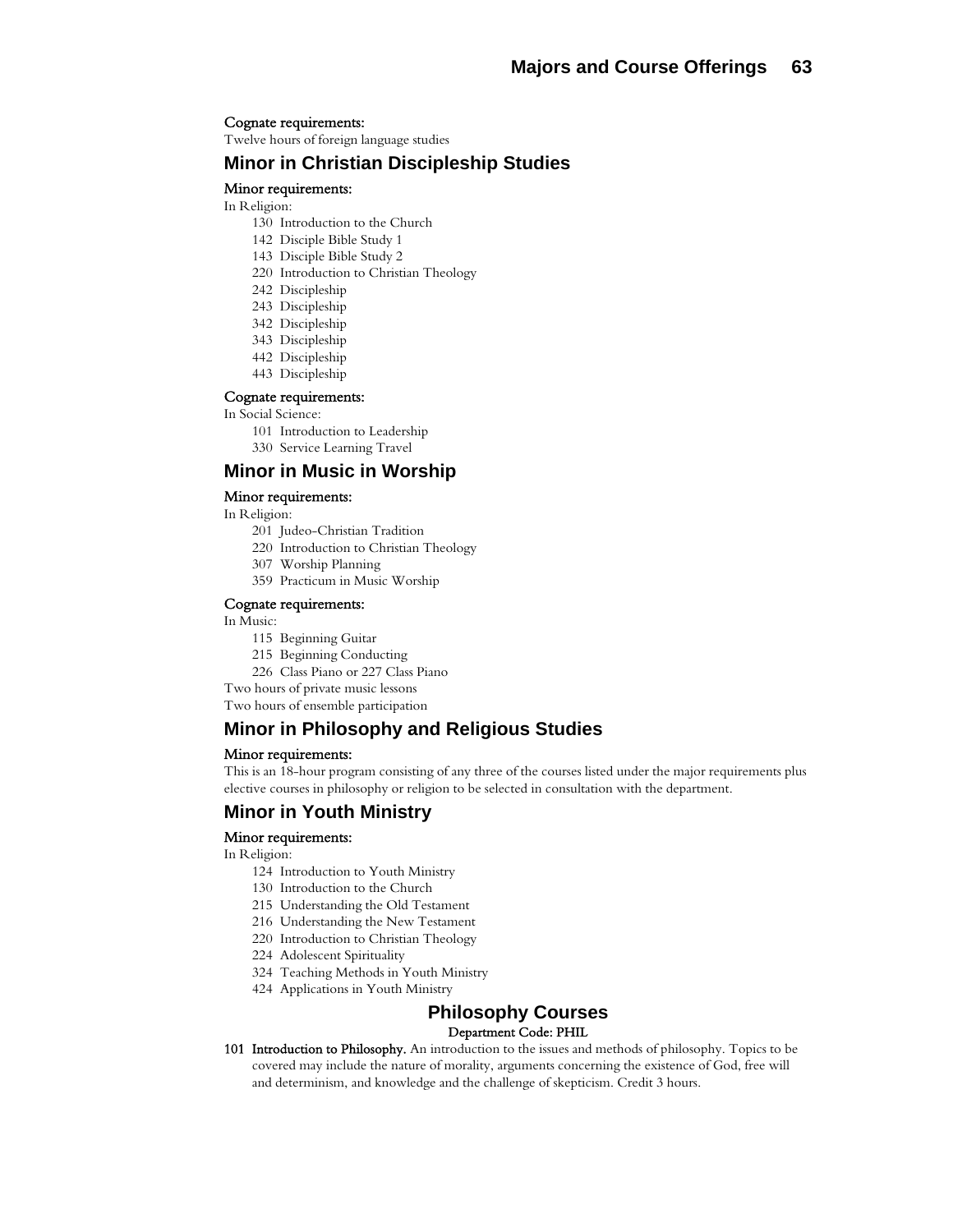- 219 History of Philosophy 1. A survey of basic concepts and arguments of the major western philosophical systems, from the Pre-Socratics, Plato, and Aristotle, through the Schoolmen of the late Middle Ages. Attention will be given to the historical and cultural contexts. Credit 3 hours.
- 220 History of Philosophy 2. A survey of basic concepts and arguments of the major western philosophical systems from the early modern period to the present, including the Renaissance, Cartesian rationalism, empiricism, the Enlightenment, romanticism, existentialism, and pragmatism. Attention will be given to the historical context of each system of thought. Credit 3 hours.
- 227 Logic. Methods of language analysis and deductive inference. Credit 3 hours.
- 320 Philosophy of Religion. An inquiry into the general subject of religion from the philosophical point of view. Among the specific questions considered are: the nature, function and value of religion; the validity of the claims of religious knowledge; the nature of evil; and the existence and character of deity. Credit 3 hours.
- 331 Political Philosophy. This course deals with the essence, origin, and value of the state. The justification of governmental authority, the social sources of power, and the competing conceptions of human nature are among the issues considered. Students will be exposed to several classical sources, including Machiavelli, Locke, Hobbes, and Rousseau. Credit 3 hours.
- 437 Professional and Business Ethics. An approach to the ethical challenges of a modern business society. The course will utilize case studies and the expertise of professionals working in the various area of business as well as the moral reasoning of ethicists. Course procedures include oral and written communications, group interaction in class, group project, and a major presentation. Cross-listed with Business. Credit 3 hours.

### **Religion Courses**  Department Code: REL

- 124 Introduction to Youth Ministry. An exploratory course that introduces students to the necessary concepts and skills related to youth ministry. The course includes observation in local church and/or para-church youth ministry settings. Credit 3 hours.
- 130 Introduction to the Church. An introduction to the history of Christianity from the New Testament period to the present. A balance is struck between doctrinal and institutional aspects of the church. Attention will be given to broader contexts so that students get a sense of Christianity's relationship to culture, particularly in the West. Credit 3 hours.
- 142 DISCIPLE Bible Study 1. A survey of the Old Testament with individual and group exercises in Christian formation. Students must be members of the Discipleship Southwestern team to enroll in this class. Credit 1 hour.
- 143 DISCIPLE Bible Study 2. A survey of the New Testament with individual and group exercises in Christian formation. Students must be members of the Discipleship Southwestern team to enroll in this class. Credit 1 hour.
- 201 Judeo-Christian Tradition. A study of the biblical faith of Jews and Christians in its cultural and historical context, as well as in its impact on contemporary society. Credit 3 hours.
- 215 Understanding the Old Testament. A study of the Hebrew scriptures seeking to understand them in their original context and thus their significance for today. Credit 3 hours.
- 216 Understanding the New Testament. The origin and development of the Christian religion as expressed in the New Testament. We will seek to understand the Christian scriptures in their original context and thus their significance for today. Credit 3 hours.
- 220 Introduction to Christian Theology. An investigation of the unity and diversity of religions in light of the relevance of religion in general and Christianity in particular to human needs and problems. Prerequisite: REL 130. Credit 3 hours.
- 221 Hebrew 1. This course comprises the first half of a two semester study regimen and has been designed to provide an introduction to Biblical Hebrew. The range of topics will extend from learning the alphabet to beginning to master the first few paradigms of the verbal system. Credit 3 hours.
- 222 Greek 1 This course comprises the first half of a two semester study regimen designed to provide an introduction to Biblical (Koine) Greek. Tasks will include learning the alphabet, several grammatical paradigms and vocabulary. Credit 3 hours.
- 223 Latin 1 This course comprises the first half of a two semester study regimen and has been designed to provide an introduction to Classical Latin. The range of topics will extend from learning introductory grammar to reading and translating paragraphs. Credit 3 hours.
- 224 Adolescent Spirituality. A course exploring age-relevant existential questions concerning belief in God, religious experience, and young people's relationships to the church and to each other. It includes an introduction to spiritual disciplines associated with the Christian faith. Credit 3 hours.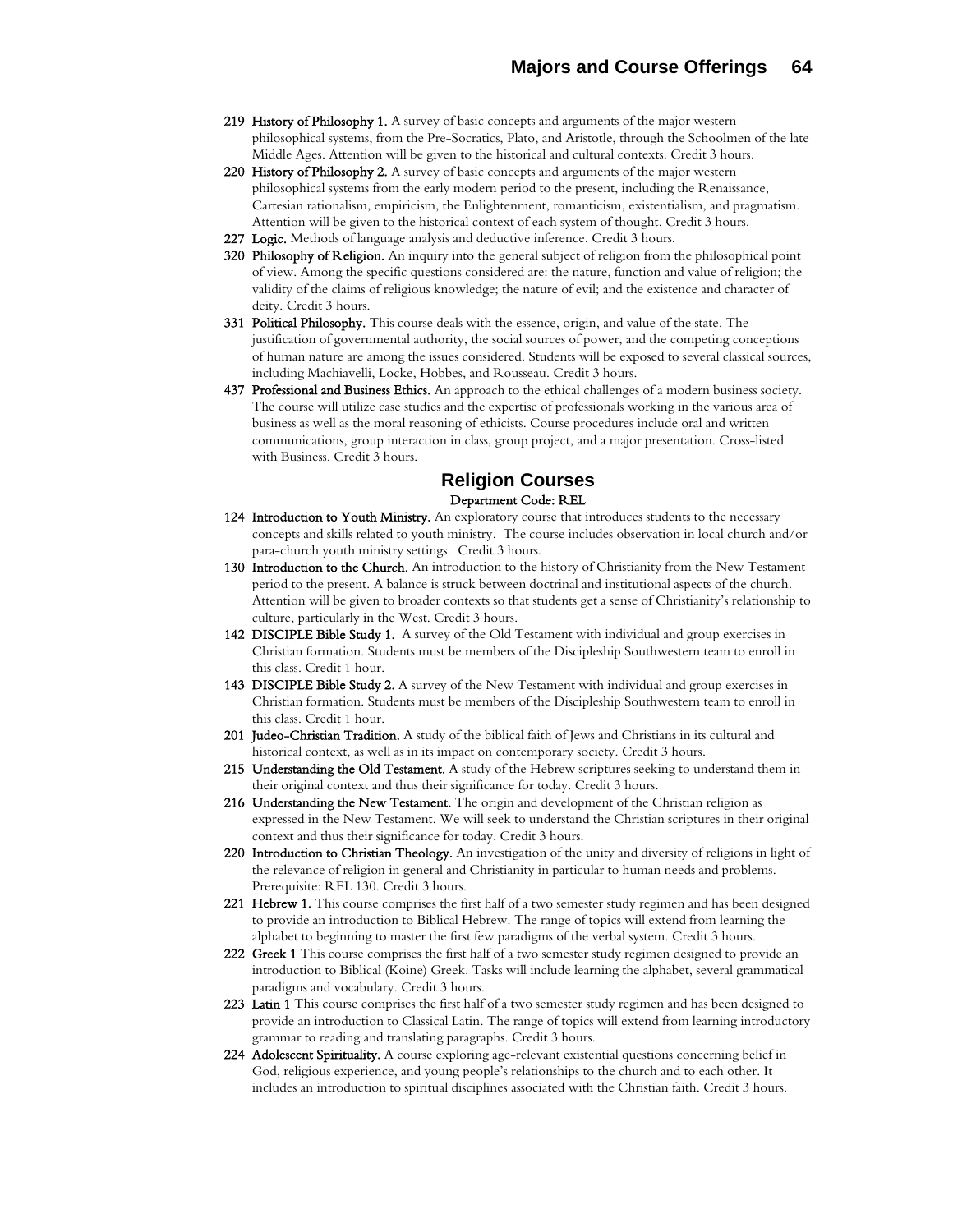- 225 Comparative Religions. An introduction to the major world religions (Hinduism, Buddhism, Confucianism, Taoism, Islam, Baha'i, Judaism, Christianity), their major teachings and practices, and their demographic make-up in the contemporary world. Credit 3 hours.
- 242-243-343-442-443 Discipleship. This course is a reading and spiritual formation activity through covenant groups related to the Discipleship program. Enrolled students must be members of the Discipleship Southwestern team. Credit 1 hour.
- 307 Worship Planning. An investigation of the many facets of worship, with a special emphasis on the role of integration in the worship planning process. Credit 3 hours.
- 321 Hebrew 2. A continuation of REL 221, focus will center on vocabulary development, grammar and reading pointed (Masoretic) Biblical Hebrew. Prerequisite: REL 221 or consent of instructor. Credit 3 hours.
- 322 Greek 2. A continuation of REL 222, focus will fall on building vocabulary, grammar, and the translation of New Testament texts. Prerequisite: REL 222 or consent of instructor. Credit 3 hours.
- 323 Latin 2. A continuation of REL 223, this course has been designed to provide opportunities for additional vocabulary building as well as further work with grammar and translation. Prerequisite: REL 223 or consent of instructor. Credit 3 hours.
- 324 Teaching Methods in Youth Ministry. This course builds on prior learning in youth ministry courses by combining that learning with educational theory, to develop a knowledge base and skill in teaching in youth ministry settings. It includes teaching in groups and one-to-one. Credit 3 hours.
- 335 History of American Christianity. A survey of American Christianity set in the larger context of world history. It invites students to explore the role Christianity has played in North America in shaping (as well as being shaped by) cultural characteristics of the United States. Cross-listed with History. Credit 3 hours.
- 337 History of Methodism. An introduction to the general characteristics of Methodism, focusing on the United Methodist Church in the United States. Beginning with John Wesley, it moves to the history of American Methodism, considers doctrinal controversies and changes, surveys denominational structures and touches upon contemporary issues. The course provides an overall introduction to the history, doctrine, and polity courses required for seminary students planning to enter United Methodist ministry, but is accessible to all students interested in gaining familiarity with this denomination. Cross-listed with History. Credit 3 hours.
- 340 Hermeneutics. An introduction to the basic principles involved in interpreting and understanding texts. The course will look at such questions as the relationship between author, the text, the reader(s), and the community in which these materials come together. Prerequisites: PHIL 219 and 220. Credit 3 hours.
- 359 Practicum in Music Worship. Students gain experience in planning and leading worship. Prerequisite: Submission of required paperwork to the registrar's office. Credit 1 to 5 hours.
- 424 Applications in Youth Ministry. Comprehensive youth ministry foundational to local church work. Emphasis on equipping students to practice youth ministry in the local church by exploring a variety of theories, techniques, and resources. Credit 3 hours.

# **Physical Education and Sport Studies**

The physical education and sport studies department (PESS) is a learning community dedicated to:

- 1. Emphasizing a broadly-based, value centered liberal arts curriculum as the core of intellectual life, professional development and personal growth.
- 2. Challenging each person to become a physically, mentally, socially, and emotionally fit individual through physical and intellectual learning and activity.
- 3. Encouraging lifetime fitness and health in pursuit of a productive life through the development of healthful skills and attitudes.

The PESS department's objectives are to:

- 1. Provide quality undergraduate preparation for students planning professional careers in physical education, coaching, and recreation, and for those planning to pursue graduate study.
- 2. Provide instruction and opportunities for activity for all Southwestern students through elective activity courses.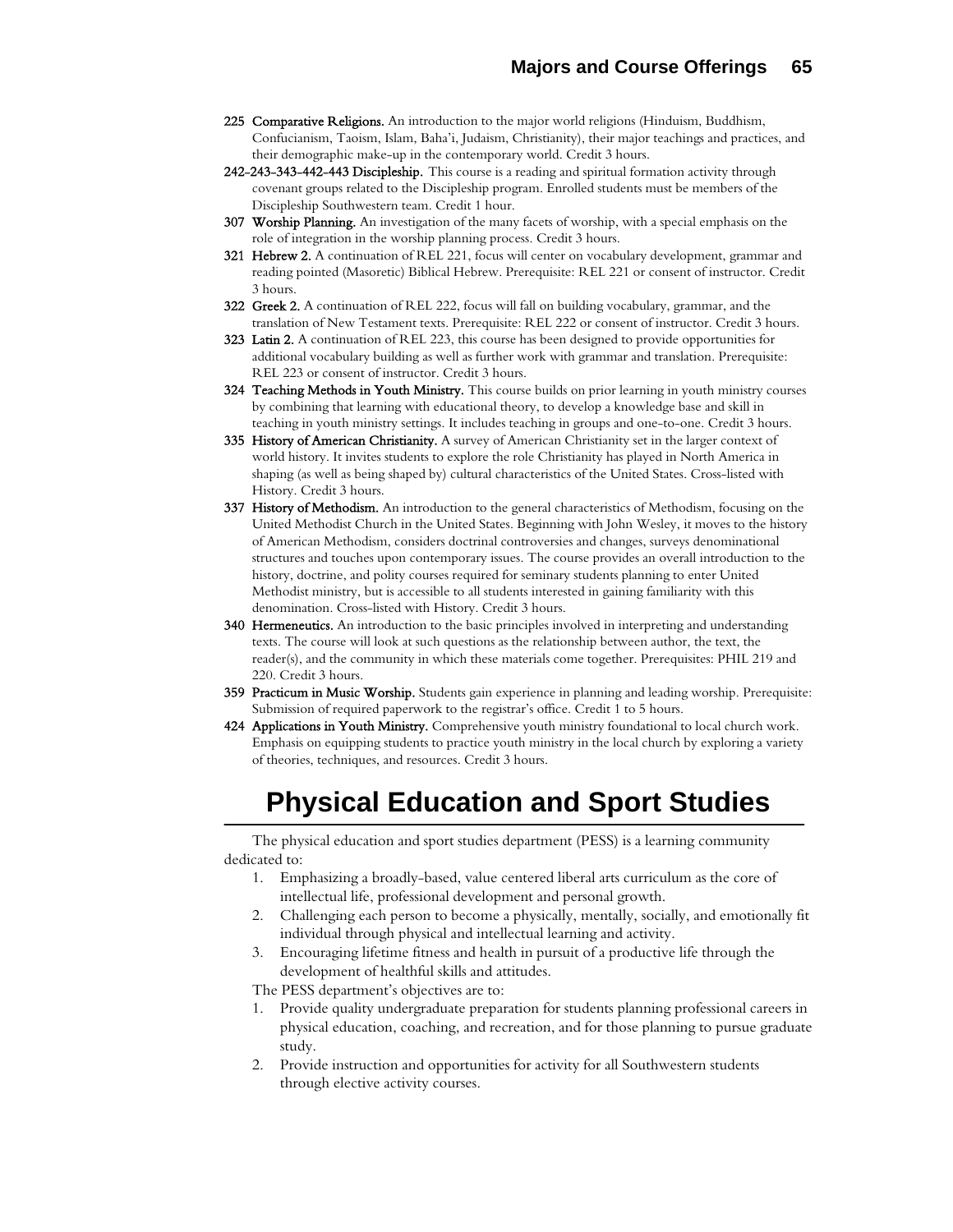3. Provide recreational opportunities and facilities for the entire Southwestern community.

## **B.S., Major in Athletic Training**

A certified athletic trainer (ATC) is a highly educated and trained professional who specializes in the prevention, recognition, management, and rehabilitation of athletic injuries. An ATC works closely with physicians and other health care professionals in the total health care of the athlete. Certified athletic trainers are employed in secondary schools, colleges and universities, professional sports, sports medicine clinics, industrial settings and several other health care environments.

Southwestern College has received formal accreditation by the Commission on Accreditation of Athletic Training Education (CAATE). The undergraduate athletic training education curriculum prepares students to take the Board of Certification (BOC) exam.

The curriculum is structured as a three-year program with an additional application year for freshmen. Students will be involved in the clinical setting during their sophomore (level one), junior (level two), and senior (level three) years while completing academic course requirements. This allows students to learn the skills and techniques necessary in the care, prevention, recognition, and rehabilitation of athletic injuries as well as the organization and administration of an athletic training facility and program.

Student clinical assignments will be in traditional, clinical, and high school settings, observing under an assigned clinical instructor. Students will gain experience with collision, contact, and non-contact sports as well as through a wide variety of clinical settings. Students will observe team physicians as they evaluate and perform surgical procedures on injured athletes.

The athletic training education program is an excellent combination for those students interested in post-graduate studies in other allied health professions, such as physical therapy, physician assistant, and medical school.

For the most updated information refer to the athletic training web site at www.sckans.edu/athletictraining or contact the director of athletic training education.

### Criteria for Admission to the Athletic Training Education Program

Prospective students must meet all the criteria below to be considered for admission. Completion of the application criteria does not guarantee admission to the program. Admission is competitive and is based on a point system assessed to each student's application. Students can obtain the necessary application forms from the director of athletic training education.

- 1. Completed application with one letter of recommendation.
- 2. Cumulative GPA of 2.5 on a 4.0 scale with a grade of "C" or better in PESS 230 Introduction to Athletic Training, and BIOL 111 Biology 1.
- 3. Enrollment in PESS 126 First Aid and Safety (or current CPR for the Professional Rescuer certification).
- 4. Completion of at least 100 clinical observation hours (documented) under the direct supervision of a certified athletic trainer.
- 5. Submission of the Athletic Training Education Program physical examination as well as proof of Hepatitis B vaccination (or sign waiver) and TB skin test.
- 6. Submission of signed Technical Standards form.
- 7. Successful interview with the curriculum staff and an athletic training student representative.
- 8. Maintenance of NATA membership and professional liability insurance throughout Level 1, 2, and 3 of the ATEP.

#### Transfer Students

- 1. Must meet above mentioned criteria.
- 2. Must have completed or be in the process of successfully completing the equivalent of PESS 230, BIOL 111, and PESS 126 and submit course descriptions of each of these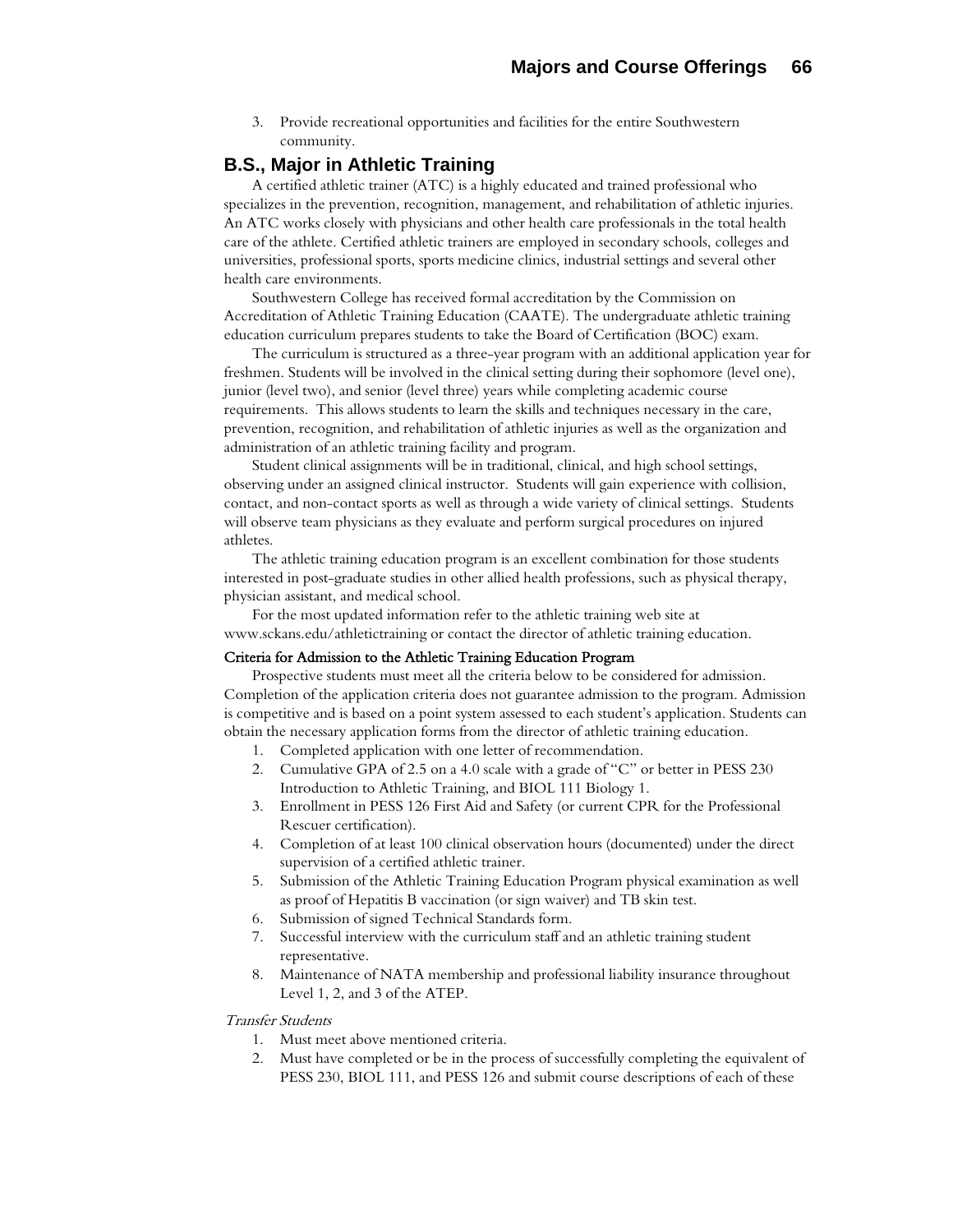courses along with a copy of transcript to the director of athletic training education for review.

Admitted students must immediately declare as an athletic training major. Students who are not admitted may elect to apply again the following year or may declare another major. Admission to the program is very competitive and the number admitted is based on graduation and attrition rates.

#### Major requirements:

In Physical Education and Sports Studies:

- 126 First Aid and Safety
- 230 Introduction to Athletic Training
- 232 Practical Applications in Athletic Training
- 234 Athletic Training Clinical Experience 1
- 235 Athletic Training Clinical Experience 2
- 236 Care and Prevention of Athletic Injuries
- 323 Exercise Physiology
- 332 Kinesiology
- 335 Psychology of Sport
- 337 Athletic Training Clinical Experience 3
- 338 Athletic Injury Assessment 1
- 339 Athletic Injury Assessment 2
- 340 Athletic Training Clinical Experience 4
- 347 Therapeutic Exercise
- 440 Therapeutic Modalities
- 442 Pharmacology in Athletic Training
- 443 Organization and Administration of Athletic Training
- 444 Athletic Training Clinical Experience 5
- 445 Athletic Training Clinical Experience 6
- 459 Practicum in Athletic Training
- 462 Seminar in Athletic Training

### Cognate requirements:

In Biology:

- 111 Biology 1
- 221 Human Anatomy and Physiology
- 331 Principles of Nutrition
- In Nursing:
	- 308 Holistic Assessment
- In Psychology:
	- 112 General Psychology

## **B.S., Major in Health and Physical Education**

Important note: While this major addresses both health and physical education, it leads to Kansas secondary teacher licensure only in physical education.

#### Major requirements:

Swimming proficiency

In Physical Education and Sports Studies:

- 114 Activity Fundamentals 1
- 118 Activity Fundamentals 2
- 126 First Aid and Safety
- 213 Principles of Physical Education
- 215 Applied Motor Learning
- 225 Fitness Assessment
- 230 Introduction to Athletic Training
- 314 Measurement and Evaluation in Physical Education
- 323 Exercise Physiology
- 325 Teaching Physical Education in the Elementary School
- 326 Adapted Physical Education
- 332 Kinesiology
- 335 Psychology of Sport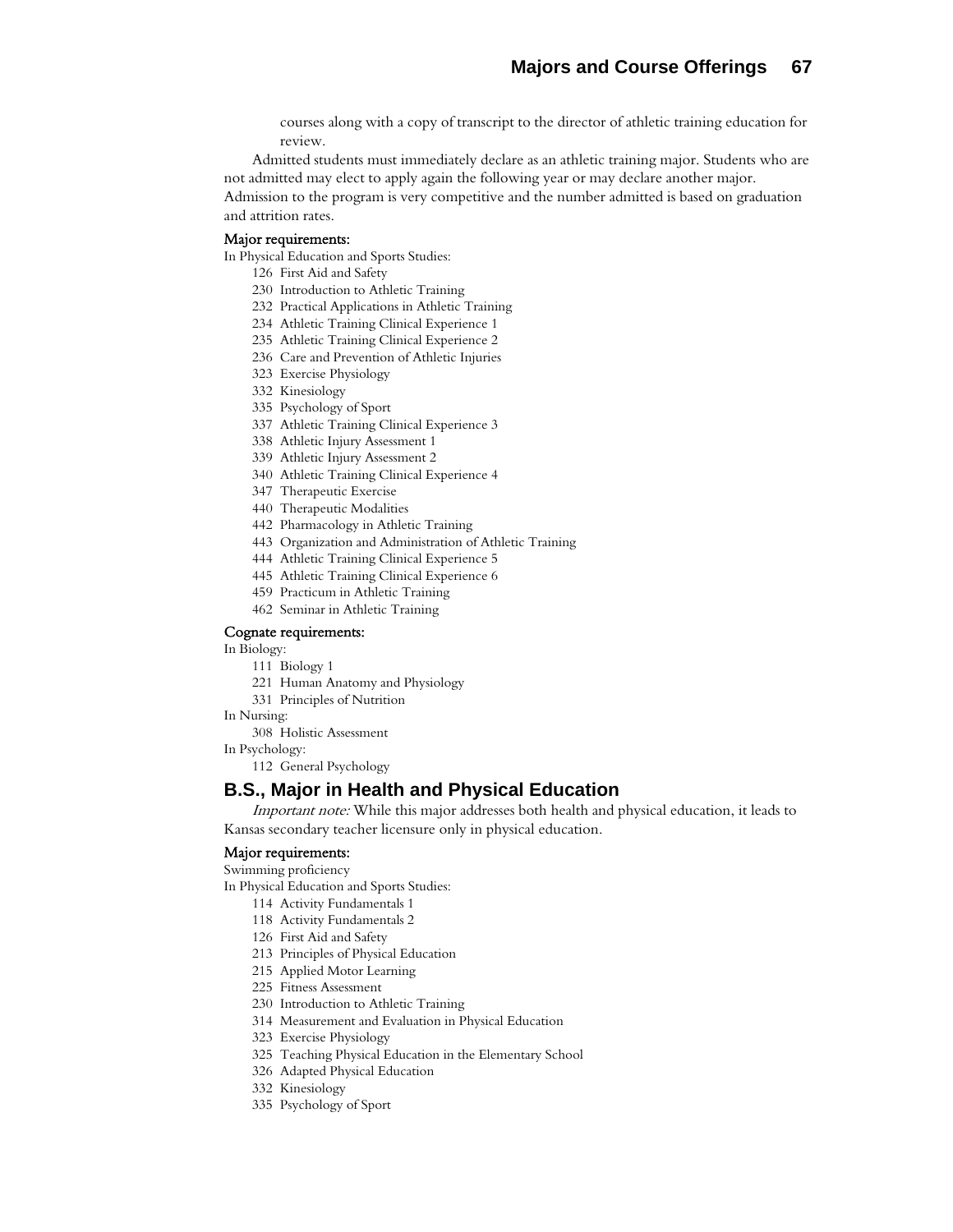435 Organization and Administration of Physical Education

#### Cognate requirements:

In Education:

438P Teaching Health and Physical Education in the Secondary Schools All requirements for teacher licensure as listed in the Education section of this catalog.

## **B.S., Major in Sport Management**

#### Major requirements:

In Physical Education and Sports Studies:

- 220 Introduction to Sport Management
- 335 Sport Psychology
- 344 Sport Marketing
- 421 Sport Management Capstone

#### Cognate requirements:

In Accounting:

- 281 Financial Accounting
- 283 Managerial Accounting
- In Business:
	- 210 Business Communications
	- 322 Management
	- 328 Organizational Behavior
	- 393 Legal/Ethical Environment of Business
	- 437 Business and Professional Ethics
- In Communication:
- 294 Public Relations
- In Economics:
	- 101 Principles of Microeconomics
	- 102 Principles of Macroeconomics

### **Physical Education and Sports Studies Courses**  Department Code: PESS

- 102 Fundamentals of Bowling. Credit .5 hour
- 104 Fundamentals of Gymnastics. Credit .5 hour
- 105 Fundamentals of Golf. Credit .5 hour
- 106 Fundamentals of Archery. Credit .5 hour
- 107 Fundamentals of Badminton. Credit .5 hour
- 108 Fundamentals of Tennis. Credit .5 hour
- 109 Fundamentals of Volleyball. Credit .5 hour
- 110 Fundamentals of Soccer. Credit .5 hour
- 111 Fundamentals of Basketball. Credit .5 hour

All fundamentals courses will cover skills, techniques, strategy, and rules pertaining to the specific sport.

- 114 Activity Fundamentals 1. Tennis, archery, volleyball, and badminton fundamentals. Credit 1.5 hours.
- 118 Activity Fundamentals 2. Tumbling/gymnastics, bowling, soccer, and golf fundamentals. Credit 1.5 hours.
- 119 Beginning Swimming. A course for nonswimmers, aiming to equip individuals with basic water skills and knowledge in order to make them reasonably safe while in, on, or about the water. Credit 1 hour.
- 126 First Aid and Safety. Cause, prevention, and first aid care of common emergencies as outlined by American Red Cross. Treatment of athletic injuries. Common precautions in safety in the home, school, highways, and recreational areas. Credit 2 hours.
- 131 Dance: Jazz and Tap. Teaches basic dance movements and terminology, providing a foundation for musical theatre jazz and tap dance. Builds repertoire, providing students with audition and performance techniques. For experienced dancers, it provides extended challenges and lays the foundations for choreography. Includes recital performance. Cross-listed with Theatre. Credit 1 hour. May be repeated for credit.
- 132 Dance: Musical Theatre. Teaches basic dance movements and terminology, providing a foundation for musical theatre dance. Builds repertoire, providing students with audition and performance techniques. For experienced dancers, it provides extended challenges and lays the foundation for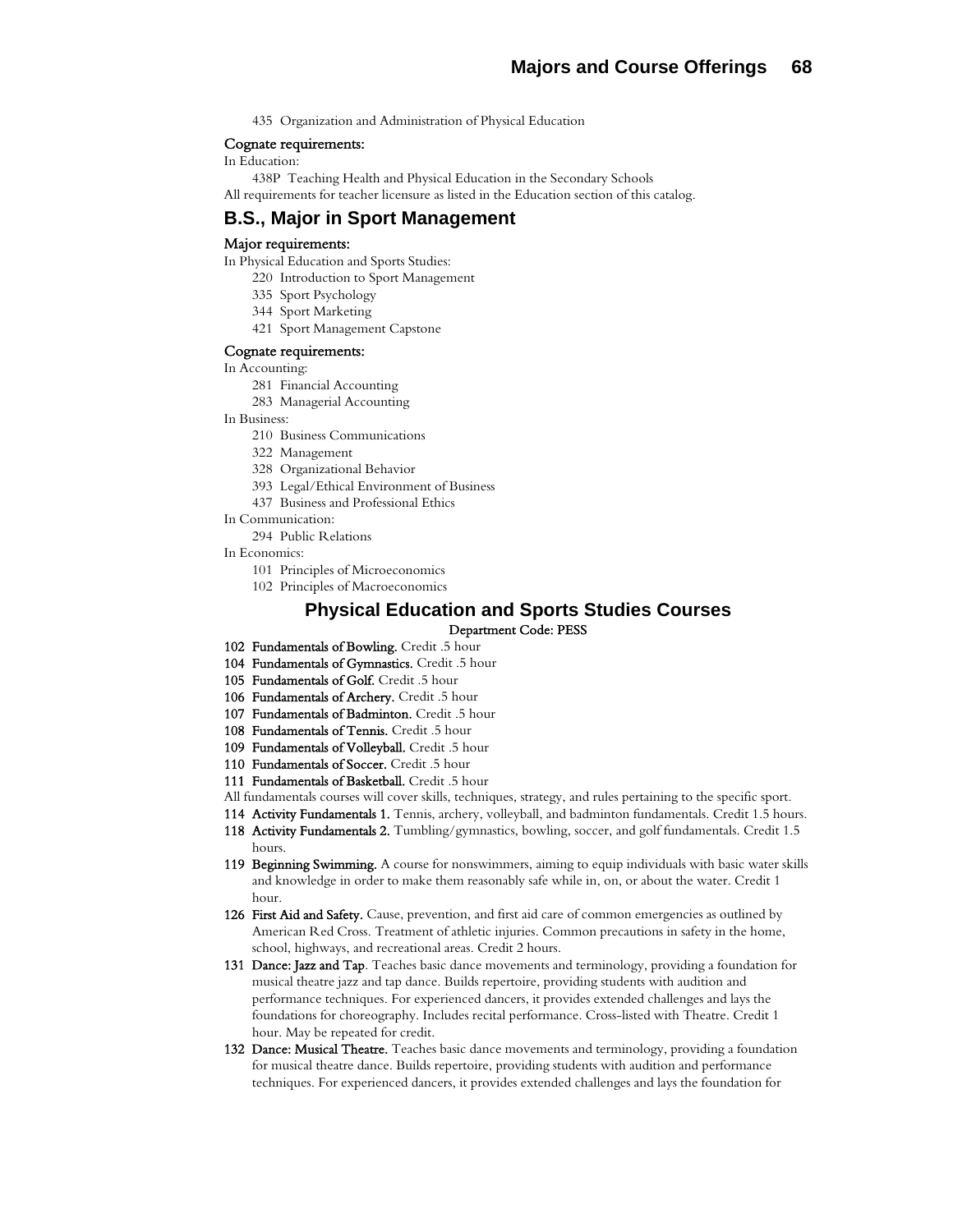choreography. Includes recital performance. Cross-listed with Theatre. Credit 1 hour. May be repeated for credit.

- 133 Dance: Ballet. Teaches basic dance movements and terminology, providing a foundation for all movement and dance. Builds repertoire, providing students with audition and performance techniques. For experienced dancers, it provides extended challenges and lays the foundation for choreography. Includes recital performance. Cross-listed with Theatre. Credit 1 hour. May be repeated for credit.
- 201 Intermediate Swimming. Emphasis on basic strokes, personal safety skills, basic rescue techniques, artificial respiration, and safety information. Credit 1 hour.
- 202 Lifesaving. Lifesaving and artificial respiration, cardiopulmonary resuscitation, and first aid techniques. Preparation for Red Cross certification test in Life Saving and Water Safety. Prerequisite: PESS 126. Credit 1 hour.
- 205 Critical Issues in Health. Analysis of critical health issues, emphasizing personal responsibility for wellness. A holistic approach to mind and body interactions is utilized to facilitate awareness of the impact of health and physical activity on individual and social wellness. Credit 3 hours.
- 210 Advanced Swimming. An evaluation of each student's basic swimming techniques through the profession of advanced swimming strokes, water safety, and conditioning. Credit 1 hour.
- 213 Principles of Physical Education. Basic concepts and theories of physical education. Credit 3 hours.
- 215 Applied Motor Learning. A study of theories and practices dealing with learning as related to motor skill acquisition. Emphasis will be psychomotor and perceptual motor learning. Credit 3 hours.
- 220 Introduction to Sport Management. This course is designed to provide an overview of the structure of the sports industry and to highlight the scope and variety of career opportunities in the area. The value of professional management to sports organization will also be emphasized. Attention will be given to the issues facing sport organizations and to the use of management techniques to solve business-related problems. The development of effective communication skills, both written and oral, will be emphasized through class presentations and written assignments. Cross-listed with Business. Credit 3 hours.
- 225 Fitness Assessment. This course will give the student the experience of administering assessment tests, evaluating results of these tests, and from these tests prescribing health fitness programs. Credit 1 hour.
- 230 Introduction to Athletic Training. An introduction to the history and structure of the athletic training profession as well as the responsibilities and functions of a certified athletic trainer. Credit 2 hours.
- 232 Practical Applications in Athletic Training. Application of common wrapping, taping, bracing, and bandaging techniques in athletic training. Lecture and laboratory. Credit 2 hours.
- 234-235-337-340-444-445 Athletic Training Clinical Experience. These courses provide competency based supervised practical experience in athletic training required for certification by the BOC. Courses graded S/U. Credit 1 hour.
- 236 Care and Prevention of Athletic Injuries. The study of the care and prevention of common athletic injuries and illnesses. Lecture and laboratory. Credit 3 hours.
- 302 Water Safety Instruction. Advanced aquatic course training and preparing students to teach swimming, lifesaving, and other water safety courses. Preparation for Red Cross certification test. Prerequisite: Current Senior Red Cross Lifesaving certificate. Credit 1 hour.
- 314 Measurement and Evaluation in Physical Education. A study of capacity, achievements, knowledge, and skill tests and their application to classification and measurement of progress. Credit 3 hours.
- 323 Exercise Physiology. An introduction to the physiology of the skeletal, muscular, respiratory, nervous, and circulatory systems, with special reference to their adjustments during exercise. A study is made of age, sex, environment, and training in relation to exercise. Credit 4 hours.
- 325 Teaching Physical Education in the Elementary School. Designed for physical educators to enhance their understanding of contemporary elementary physical education. This course is directed to provide them with stimulus material for the implementation of movement activities and approaches to enhance the total development of the elementary school-aged child. Credit 3 hours.
- 326 Adapted Physical Education. The need for an adapted program for the physically handicapped or atypical student; its organization and administration; types of conditions to be found and their symptoms and characteristics; developing a program to meet the needs of the students; resources and references. Credit 3 hours.
- 332 Kinesiology. The mechanical and anatomical analysis of selected activities and their effect on the body; and the physiological adaptation of the body to meet the resultant demands. Credit 3 hours.
- **335 Psychology of Sport.** A study of the psychology of motivation, attitudes, values, social mobility, and status as it relates to athletics. Cross-listed with Psychology. Credit 3 hours.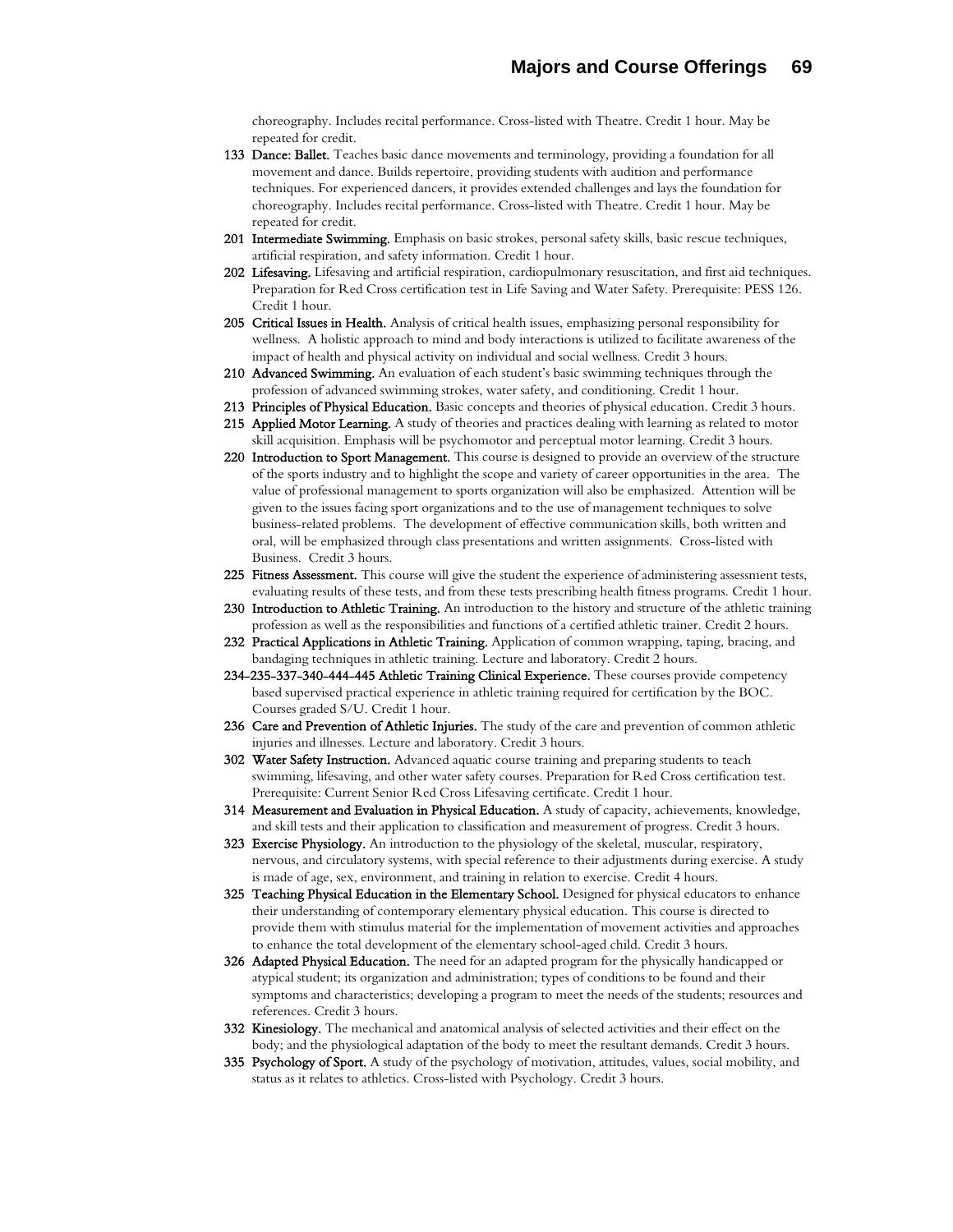- 338 Athletic Injury Assessment 1. Injury assessment of the head and lower extremities as well as gait analysis. Lecture and laboratory. Credit 3 hours.
- 339 Athletic Injury Assessment 2. Injury assessment of the spine and upper extremities as well as posture analysis. Lecture and laboratory. Credit 3 hours.
- 341 Game Rules and Officiating. Study of rules and officiating mechanics for football and basketball. Less detailed study will be given to baseball, track and field, soccer, volleyball, and individual sports. Credit 3 hours.
- 344 Sport Marketing. Course is designed to develop an understanding and appreciation of the unique aspects of marketing as related to sport. Cross-listed with Business. Credit 3 hours.
- 347 Therapeutic Exercise. Development and implementation of specific rehabilitation protocols for various athletic injuries. Lecture and laboratory. Credit 3 hours.
- 415 Theory of Coaching Football. Study of fundamentals, individual and team offense and defense, formations, plays and field generalship. Credit 2 hours.
- 416 Theory of Coaching Volleyball. An analysis of the coaching techniques and strategies of volleyball. Credit 2 hours.
- 417 Theory of Coaching Basketball. Study of the different systems of basketball, individual and team offense and defense. Credit 2 hours.
- 418 Theory of Coaching Track. Form, training, and selection of students for each track and field event. Also includes procedures and organization of track meets. Credit 2 hours.
- 419 Theory of Coaching Baseball/Softball. An analysis of defensive baseball including strategic fielding and pitching. A study of hitting techniques and base running including the coaching techniques of each. Credit 2 hours.
- 421 Sport Management Capstone. This course is designed as the culminating experience in the Sport Management program and may include individual research or an approved internship. Credit 3 hours.
- 435 Organization and Administration of Physical Education. Analysis of the underlying principles of physical education and their application to the organization of a physical education program. The principles of teaching physical education with lesson plan formulation plus actual experience in an activity class. Credit 3 hours.
- 440 Therapeutic Modalities. Scientific principles and applications of various therapeutic modalities in the treatment of athletic injuries. Lecture and laboratory. Credit 3 hours.
- 442 Pharmacology in Athletic Training. Introduction to common prescription and non-prescription medications used in treating various athletic injuries and conditions. Lecture and laboratory. Credit 2 hours.
- 443 Organization and Administration of Athletic Training. Organization and administrative procedures of an athletic training facility and program. Lecture and laboratory. Credit 3 hours.
- 459 Practicum in Athletic Training. Off-campus practicum at an affiliated clinical experience site. Prerequisite: Submission of required paperwork to the registrar's office. Course graded S/U. Credit 1 hour.
- 462 Seminar in Athletic Training. Emphasis placed on preparation for taking the BOC examination and professional development. Capstone course for the athletic training major. Credit 2 hours.

## **Physics**

Physics, the fundamental natural science, provides explanations for a large number of physical phenomena through the use of a small number of general concepts, principles, and theories. The study of physics contributes to an understanding of the physical world and develops the ability to reason analytically. The physics department at Southwestern College provides undergraduate instruction in a broad range of physics courses designed to fulfill the needs and interests of a variety of students. Students who take advantage of all of the physics course offerings are introduced to the core subfields of physics. Physics program graduates have the knowledge and skills needed to pursue careers in physics, engineering, physics education, and related fields.

Physics courses at Southwestern are set in a liberal arts context. As a result, the historical, philosophical, and cultural implications of physics are considered in the program, and physics majors are required to express the concepts of physics in writing and in oral presentations.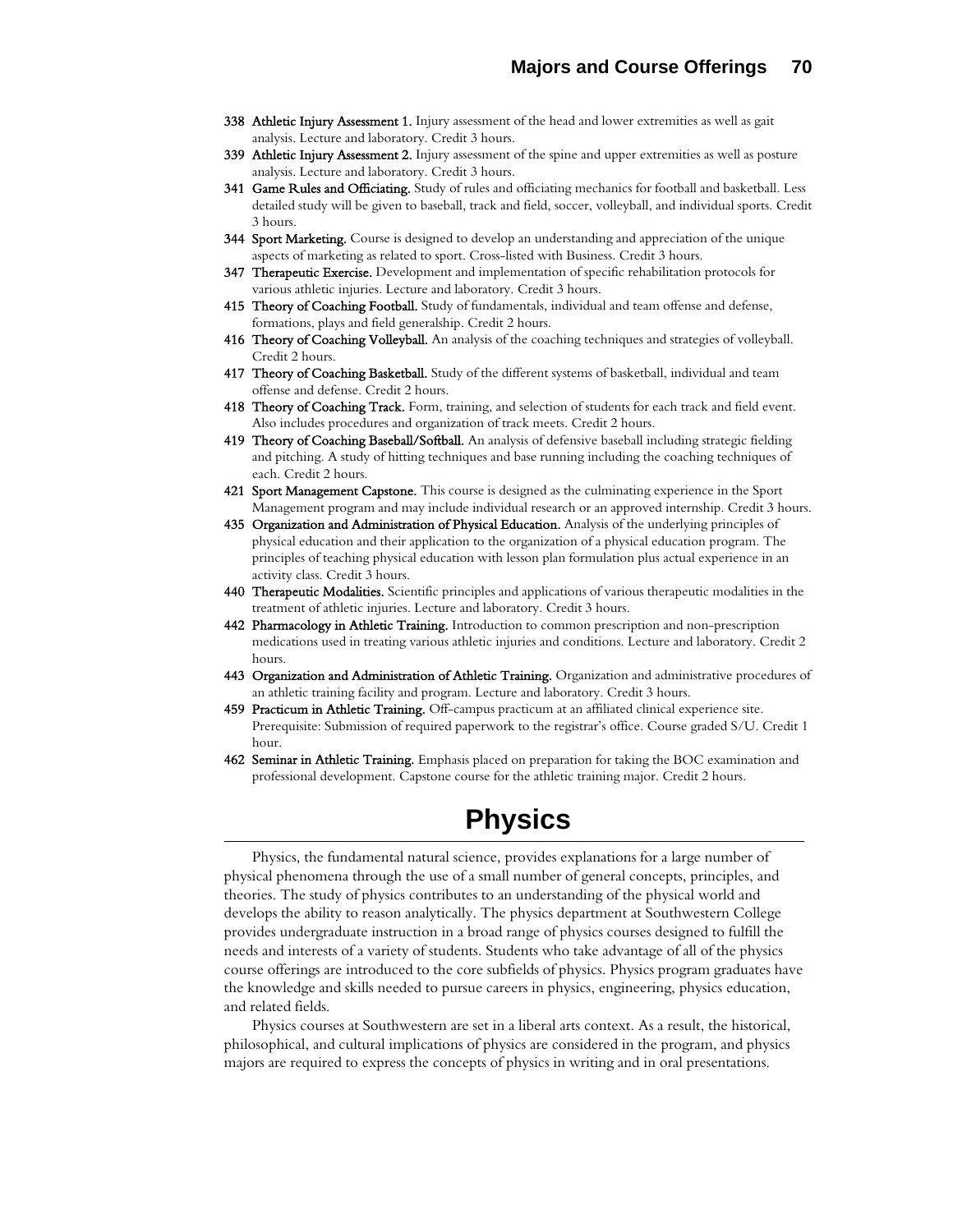## **Dual Degree Program**

Southwestern College offers a dual-degree program in electrical engineering in cooperation with the University of Texas-El Paso. Students who complete the dual-degree program receive an undergraduate degree in engineering physics from Southwestern College and an undergraduate degree or graduate degree in electrical engineering from the University of Texas-El Paso. Participants attend Southwestern College for three years and then transfer to the University of Texas-El Paso for an additional two years (three years for a master's degree) of concentrated engineering study. Dual-degree graduates, who combine technical excellence with strong communication skills and a broad background in the humanities and social sciences, have proven to be highly successful in obtaining positions in industry, government, and graduate schools.

Students interested in the dual-degree program should contact the physics department for additional information.

## **B.A., Major in Engineering Physics**

#### Major requirements:

- 211 General Physics 1
- 212 General Physics 2
- 213 General Physics 3
- 310 Mathematical Physics
- 320 Modern Physics

One of the following laboratory courses:

- 380 Optics
- 470 Electricity and Magnetism

#### Cognate requirements:

In Mathematics:

- 222 Calculus 1
- 223 Calculus 2
- 224 Calculus 3
- 321 Ordinary Differential Equations
- In Chemistry:
	- 111 General Chemistry 1
	- 112 General Chemistry 2

In Computer Science and Digital Arts:

- 112 Programming 1
- In Engineering:

Completion of a two-year electrical engineering program at the University of Texas - El Paso

## **B.A., Major in Physics**

#### Major requirements:

- 211 General Physics 1
- 212 General Physics 2
- 213 General Physics 3
- 310 Mathematical Physics
- 320 Modern Physics

Two of the following laboratory courses:

- 380 Optics
- 440 Classical Mechanics
- 470 Electricity and Magnetism
- One of the following:
	- 410 Thermal and Statistical Physics
	- 480 Quantum Mechanics

#### Cognate requirements:

In Mathematics:

- 222 Calculus 1
- 223 Calculus 2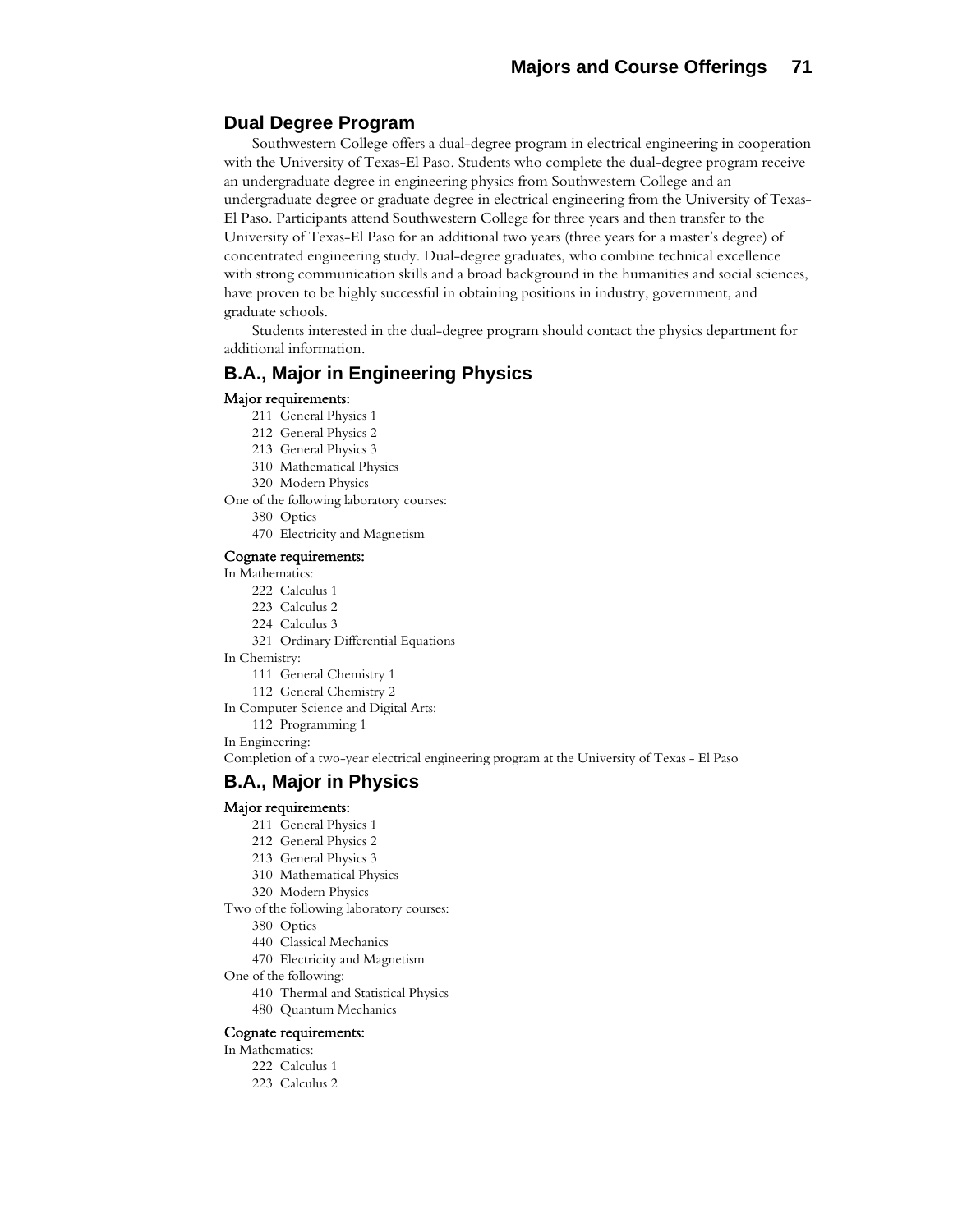- 224 Calculus 3
- 321 Ordinary Differential Equations

## **Minor in Physics**

#### Minor requirements:

- In Physics:
	- 211 General Physics 1
	- 212 General Physics 2
	- 213 General Physics 3
	- 320 Modern Physics

#### Cognate requirements:

In Mathematics:

- 222 Calculus 1
- 223 Calculus 2
- 224 Calculus 3
- 321 Ordinary Differential Equations

## **Secondary Licensure in Physics**

#### Requirements:

In addition to the requirements for the physics major, the student must satisfy all the requirements for Kansas teacher licensure as listed in the Education section of this catalog and complete the following courses:

In Natural Science:

280 History of Science

In Chemistry:

- 111 General Chemistry 1
- 112 General Chemistry 2

#### **Physics Courses**  Department Code: PHYS

- 201 College Physics 1. Algebra-based treatment of the laws of motion, energy, momentum, rotational motion, gravitation, mechanical waves, wave interference, and sound. Lecture and laboratory. Prerequisites: MATH 110 and 112, or consent of instructor. Credit 4 hours.
- 202 College Physics 2. Algebra-based treatment of electricity, direct current circuits, magnetism, geometric optics, and interference. Lecture and laboratory. Prerequisite: PHYS 201. Credit 4 hours.
- 211 General Physics 1. Calculus-based treatment of the laws of motion, energy, momentum, rotational motion, gravitation, mechanical waves, wave interference, and sound. Lecture and laboratory. Prerequisite: MATH 112 and 222, or consent of instructor. Credit 5 hours.
- 212 General Physics 2. Calculus-based treatment of electricity, Gauss's Law, direct current circuits, magnetism, geometric optics and interference. Lecture and laboratory. Prerequisite: PHYS 211. Credit 5 hours.
- 213 General Physics 3. Calculus-based treatment of statics, periodic motion, fluid mechanics, temperature and heat, thermal properties of matter, inductance, and alternating current. Prerequisite: PHYS 212. Credit 3 hours.
- 310 Mathematical Physics. Complex numbers, determinants, matrices, eigenvectors and eigenvalues, vector calculus, Lagrange multipliers, Fourier series, Fourier and Laplace transforms, and probability. Prerequisites: PHYS 212, MATH 224 and 321. Credit 3 hours.
- 320 Modern Physics. Foundations of modern physics including the special theory of relativity, quantum physics, wave mechanics, and the hydrogen atom. Lecture and laboratory. Prerequisites: PHYS 212, MATH 224 and 321. Credit 5 hours.
- 380 Optics. Geometric and physical optics-lenses, mirrors, lens aberrations, optical instruments, interference, and diffraction. Lecture and laboratory. Prerequisites: PHYS 310 and 320. Credit 4 hours.
- 410 Thermal and Statistical Physics. Classical thermodynamics, kinetic theory, and classical and quantum statistical mechanics. Prerequisites: PHYS 310 and 320. Credit 3 hours.
- 440 Classical Mechanics. Newton's Laws, rectilinear motion, oscillations, general motion in three dimensions, noninertial reference systems, central force motion, and the dynamics of a system of particles. Lecture and laboratory. Prerequisite: PHYS 310 (or concurrent enrollment). Credit 4 hours.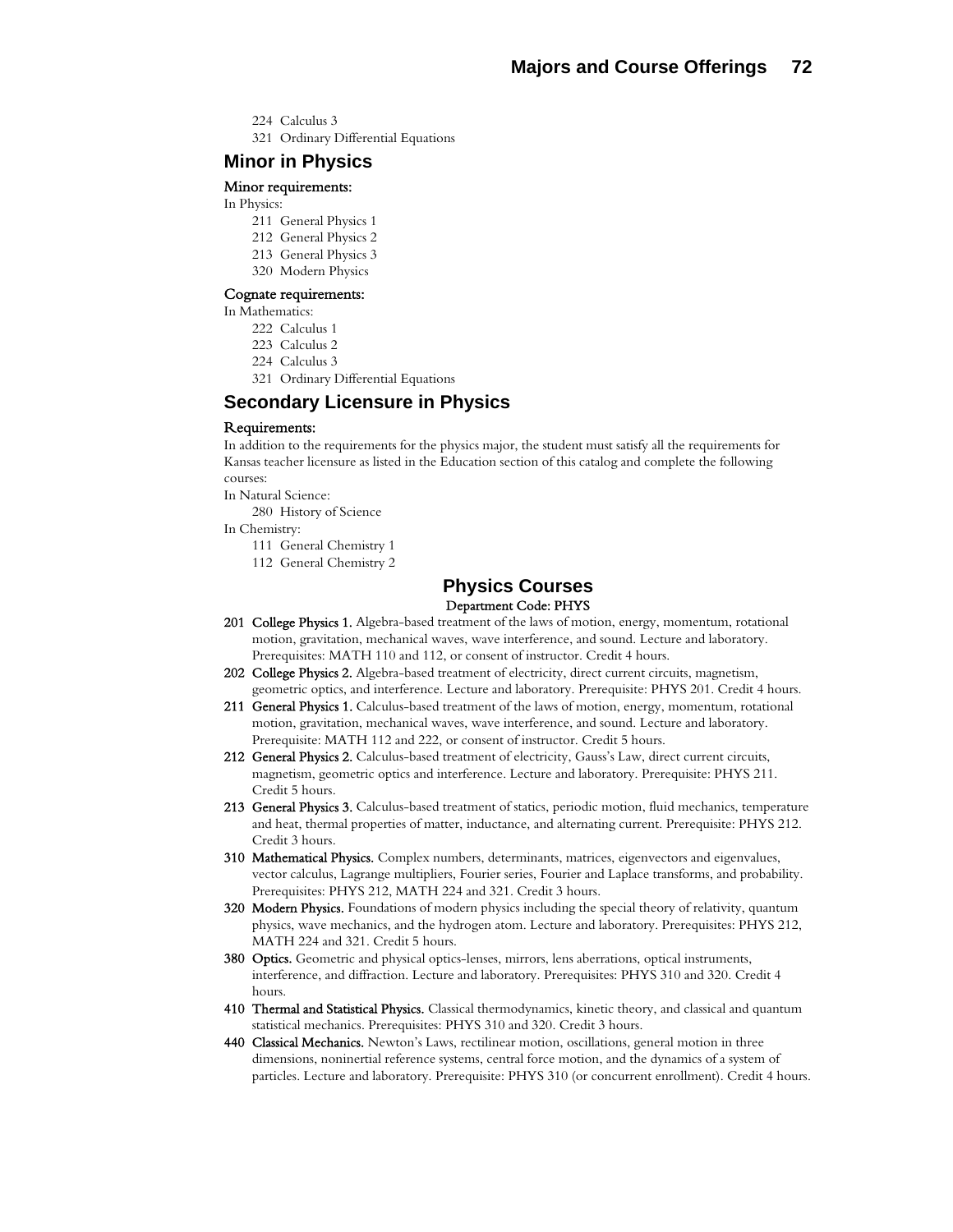- 470 Electricity and Magnetism. Electrostatics, electrostatic fields in matter, magnetostatics, magnetostatic fields in matter, and electrodynamics. Lecture and laboratory. Prerequisites: PHYS 310, 320. Credit 4 hours.
- 480 Quantum Mechanics. The Schrodinger equation, wave packet motion, operator methods, bracket notation, the harmonic oscillator, angular momentum, and spin. Prerequisites: PHYS 310 and 320. Credit 3 hours.

## **Political Science**

 As a discipline, political science is concerned not only with the study of government but also with the nature of power, authority, law, order, and community-building; normative issues of social justice; political behavior; and the dynamics of public policy decision-making at local, national, and international levels. Beyond making students more sophisticated observers of politics, of more practical concern to students are the basic skills and specialized training relevant to career preparation that political science can provide. The political science curriculum provides students with opportunities to develop specific skills of value to a wide variety of prospective employers, including data analysis, communication, decision-making, and research competencies. The political science department offers a minor in political science for students with a special interest in law, government, and politics, but who are majoring in another discipline. This minor, with an emphasis in either American or international studies, is an excellent complement to almost any major at Southwestern College, including business, communication, English, history, and psychology.

## **Minor in Political Science**

A total of 18 credits is required for this minor.

#### Minor requirements:

#### In Political Science:

- 101 Introduction to Political Science
- 325 Research Methods

Twelve hours, with at least one 300-level class, selected from one of the emphasis areas below:

## **Emphasis in American Studies**

#### Requirements:

- In Political Science:
	- 205 Public Policy
	- 213 American Politics
	- 306 Law and the Legal System
	- 315 American Public Opinion
	- 459 Practicum in Political Science

## **Emphasis in International Studies**

## Requirements:

- In Political Science:
	- 222 International Relations
	- 241 Comparative Politics
	- 336 Comparative Political Systems
	- 338 Contemporary International Problems

interests might fit those of the discipline. Credit 3 hours.

459 Practicum in Political Science

A maximum of one Topics in Political Science course (e.g., POLS 255) may also be used toward the 12 hours in an emphasis area.

## **Political Science Courses**  Department Code: POLS

## 101 Introduction to Political Science. An introduction to the theories and practices used in the discipline of political science. This class will map Political Science in various ways to show students where their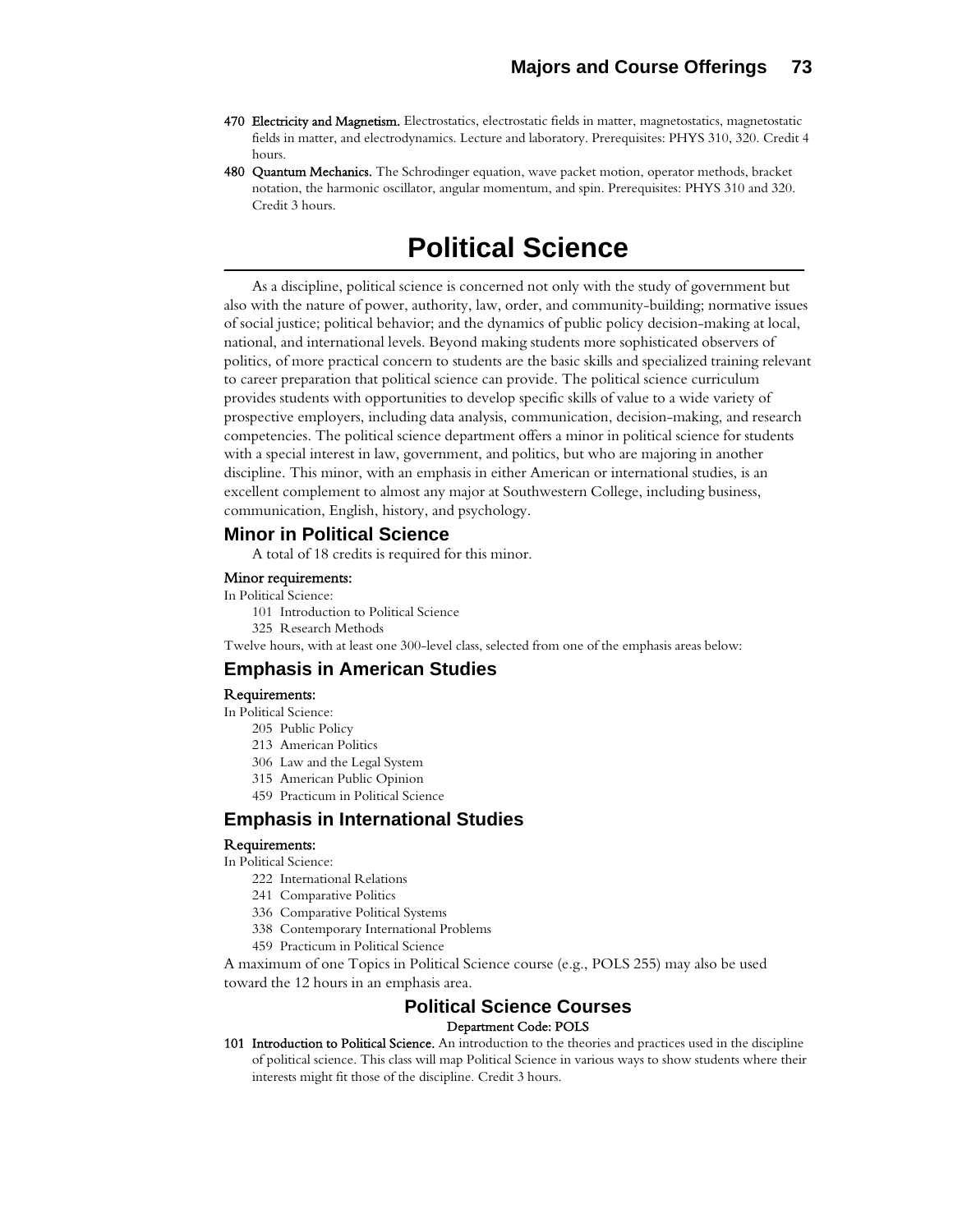- 205 Public Policy. An examination of the nature of public policy and public administration in America as well as the processes of policy formation and administration. The different approaches to evaluating and improving public policies will be fully discussed. Credit 3 hours.
- 213 American Politics. A consideration of the national government in terms of the central ideological basis, its institutional framework, and political actors and processes. This course is an introduction to the study of American politics in the contemporary era and focuses on the process of policymaking in a sociologically diverse, culturally divided, and institutionally fragmented political system. Credit 3 hours.
- 222 International Relations. A study of international politics, its elements, and general nature with emphasis on the struggle for power among nations. This course introduces and compares basic theories of international politics and applies them to current events. Credit 3 hours.
- 241 Comparative Politics. An introduction to political and governmental systems, focusing primarily on the varieties of democracy. The concept of the nation-state, including political culture and history, and interest articulation. Comparison of both structure and function of government through case studies of a wide array of nations. Credit 3 hours.
- 306 Law and the Legal System. An introduction to the law with a primary emphasis on U.S. law and the legal system. Topics include U.S. legal history; law and society; court organization and procedure; lawyers and the legal profession; judicial powers and constraints; constitutional, statutory and common law; criminal and civil law; administrative law; and contemporary legal issues. Credit 3 hours.
- 315 American Public Opinion. An examination of the formation and expression of mass political sentiment within the American political system and the impact of public opinion on policy making. The underlying social, economic, and cultural determinants of voting behavior, and how these have changed over time. Prerequisite: POLS 213. Credit 3 hours.
- 325 Research Methods. An introduction to the theory and methodology of political science research with a special emphasis on experimental design, data collection, statistical analysis, and report writing. Prerequisite: POLS 101. Credit 3 hours.
- 336 Comparative Political Systems. A study of politics and government in selected states, including an indepth examination of the major political forces, traditions, institutions, and ideological bases of societies. Prerequisite: POLS 241. Credit 3 hours.
	- 336A Comparative Political Systems European States
	- 336B Comparative Political Systems Asian States
	- 336C Comparative Political Systems African States
	- 336D Comparative Political Systems Middle-Eastern States
	- 336E Comparative Political Systems Latin American States
	- 336F Comparative Political Systems Western Democracies
- 338 Contemporary International Problems. A survey of the major issues and debates in the study of world politics, such as the study of war and peace, Cold War history, the prospects for stemming environmental degradation, and the causes and consequences of international economic competition. Prerequisite: POLS 222. Credit 3 hours.
- 459 Practicum in Political Science. Field work with academic supervision. Participation in the work of government offices, political campaigns, interest groups, not-for-profit organizations, etc. Prerequisites: Consent of instructor and submission of required paperwork to the registrar's office. Credit 1 to 5 hours.

# **Psychology**

The major in psychology prepares students to evaluate psychological theories and research and to examine ethical issues as well as the biological, social, and cognitive factors that affect the human condition. Majors have the opportunity to learn counseling techniques, develop problem-solving skills, achieve self-awareness, and design research through coursework and individual practica and projects. Students in psychology will learn about career opportunities in psychology and clarify vocational goals as they prepare for graduate study in psychology or other people-oriented careers.

Students who major in psychology must earn a grade of "C" or better in each course required for the program.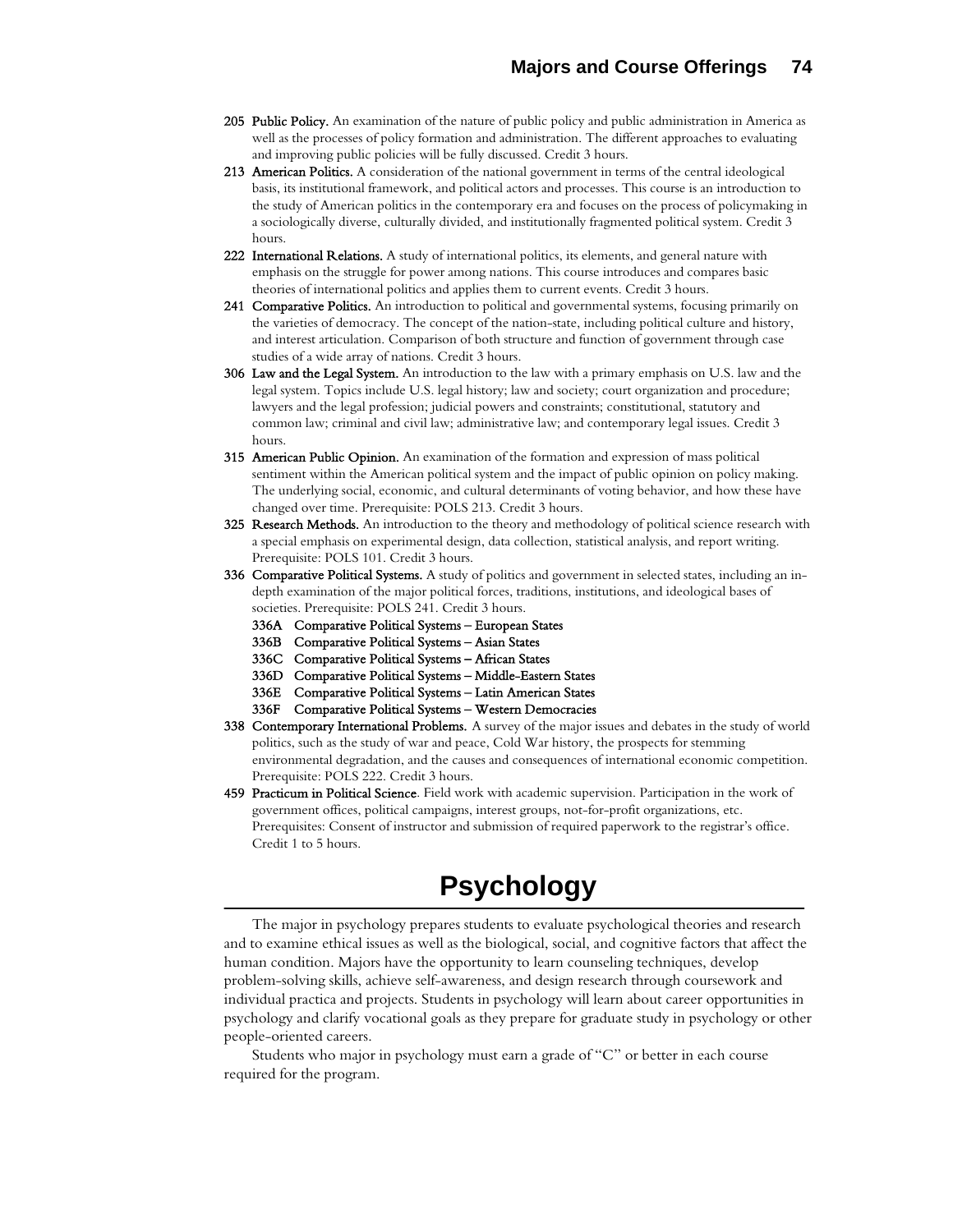## **B.A., Major in Psychology**

## Major requirements:

- In Psychology:
	- 112 General Psychology
	- 218 Developmental Psychology
	- 219 Social Psychology
	- 242 Personality
	- 320 Abnormal Psychology
	- 325 Research Methods
	- 330 Biological Foundations of Psychology
	- 333 Cognition
	- 419 History and Systems of Psychology
- Two courses selected from the following:
	- 301 Human Sexuality
	- 321 Introduction to Clinical, Counseling, and Community Psychology
	- 322 Educational Psychology
	- 328 Organizational Behavior
	- 335 Psychology of Sport
	- 416 Psychological Assessment
	- 421 Emotion
	- 422 Learning
	- 430 Biological Psychology

Six hours selected from the following:

- 454 Research Project
- 455 Topics course(s)
- 459 Practicum
- 460 Internship

#### Cognate requirements:

- In Mathematics:
	- 215 Introduction to Statistics and Probability

## **Minor in Psychology**

## Minor requirements:

#### In Psychology:

112 General Psychology One 200-level course Two 300-level courses (not including 322) Two 400-level (not including 459 or 460)

## **Psychology Courses**

## Department Code: PSYC

- 112 General Psychology. An introduction to the scientific study of behavior and mental processes. Special attention is placed on the scientific method in the exploration of consciousness, learning, motivation, emotion, development, personality, mental disorders, biological factors, social-psychological phenomena, and cognitive processes. Lecture and laboratory. Credit 4 hours.
- 218 Developmental Psychology. The development of behavior from infancy through adulthood. Emphasis is placed on learning and environmental factors in the socialization of children and adolescents. Prerequisite: PSYC 112. Cross-listed with Education. Credit 3 hours.
- 219 Social Psychology. Social factors in behavior of individuals and groups, including attitudes, leadership, and personality and culture. Prerequisite: PSYC 112. Credit 3 hours.
- 242 Personality. Contemporary approaches to the psychological study of personality. Prerequisite: PSYC 112. Credit 3 hours.
- 254-354-454 Research Project. The Research Project is a two-semester course designed to give students an opportunity to design, execute, and present scientific research in psychology. Students are admitted to the course as either Primary Investigators who are in charge of the research projects or as Research Assistants who assist the Primary Investigators with various process tasks. Prerequisites: Permission of the Psychology Program Director and submission of required paperwork to the registrar's office. Credit 1 to 4 hours.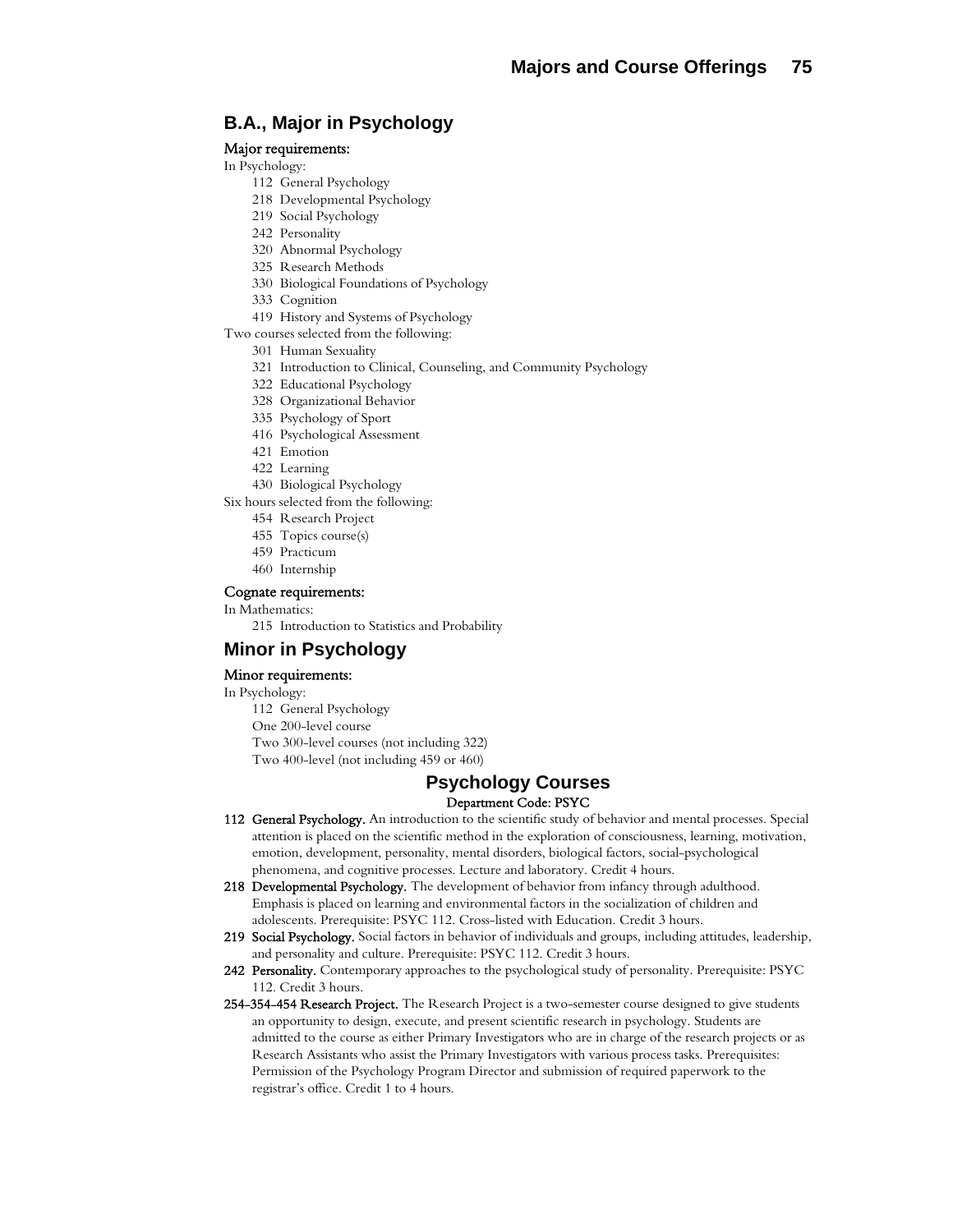- 259-359-459 Practicum in Psychology. A practicum can be designed to explore an area of the student's interest such as (but not limited to) assisting on research projects or working with an agency in the community. Prerequisites: Submission of required paperwork to the registrar's office. Credit 1 to 5 hours.
- 301 Human Sexuality. Course covers the biological aspects of human sexuality, love, aberrant sexual behavior, abortion, contraception, parenthood, sexual orientation, and numerous other sexually related subjects. Credit 3 hours.
- 320 Abnormal Psychology. An introduction to personality disorders. Emphasis on theories of pathology and treatment. Prerequisite: PSYC 112. Credit 3 hours.
- 321 Introduction to Clinical, Counseling, and Community Psychology. A study of major theoretical formulations and practical applications in the history of clinical, counseling, and community psychology, from classical psychoanalysis to contemporary modes of treatment. Emphasis is placed on what clinical and counseling psychologists do, including methods of appraisal, professional roles, and psychotherapeutic approaches to treatment. Prerequisites: Two Psychology courses and junior standing. Credit 3 hours.
- 322 Educational Psychology. A course designed specifically to study the behavior of individuals and groups in educational settings. Emphases are placed upon development, motivation, assessment, individual differences, teaching modalities and learning preferences. Attention is also given to character education and attitudes. Directed observation and participation in the public schools provide practical application of course theory. Twenty hours of observation/participation in a public school classroom required. Prerequisite: Admission to Teacher Education. Cross-listed with Education. Credit 3 hours.
- **325 Research Methods.** An introduction to the theory and methodology of psychological research with emphasis on experimental design, data collection, statistical analysis, and report writing. Each student will actively participate in all four phases of the research process. Lecture and laboratory. Prerequisite: PSYC 112 and MATH 215. Credit 4 hours.
- 328 Organizational Behavior. Individual and work group behavior in organizations. Exercises in the dynamics of power, developing leadership, facilitating quality and change, and interpersonal communication skills will be emphasized. Course procedures include oral and written communications, group interaction in class, and a major presentation. Cross-listed with Business. Credit 3 hours.
- 330 Biological Foundations of Psychology. A study of the anatomy, physiology, and function of the nervous and endocrine systems and their relationship to psychological issues. Prerequisite: PSYC 112. Credit 3 hours.
- 333 Cognition. The psychological study of attention, pattern recognition, memory, language, reasoning, problem solving, and creativity. Prerequisite: PSYC 112. Credit 3 hours.
- 335 Psychology of Sport. A study of the psychology of motivation, attitudes, values, social mobility, and status as it relates to athletics. Cross-listed with Physical Education and Sport Studies. Credit 3 hours.
- 416 Psychological Assessment. An examination of classic and current theories and methods of psychological assessment. Topics will include personality assessment, observation and behavioral techniques, interviewing, self-report inventories and questionnaires, projective techniques, and maximum performance assessment. Prerequisite: Two Psychology courses and junior standing. Credit 3 hours.
- 419 History and Systems of Psychology. A study of the evolution of psychology as a science through an examination of philosophical and physiological antecedents, major systems and schools of thought, and contemporary approaches. Prerequisites: five psychology courses and junior standing. Credit 3 hours.
- **421 Emotion.** A survey of the major historical and contemporary theories of human emotion, including biological, developmental, cognitive, and social perspectives. Prerequisites: Two Psychology courses and junior standing. Credit 3 hours.
- 422 Learning. A survey of current learning theories and research in learning. Prerequisites: Two Psychology courses and junior standing. Credit 3 hours.
- 430 Biological Psychology. The application of anatomical and physiological principles to psychological issues such as sensation and perception, movement, learning and memory, drugs, brain damage, and psychological disorders. Prerequisites: PSYC 112 and either PSYC 330 or BIOL 221. Credit 3 hours.
- 460 Internship in Psychology. Internships are offered in an area of the student's interest such as (but not limited to) working at a mental health center or as a youth attendant for juveniles held by the court system. Prerequisites: Junior standing and submission of required paperwork to the registrar's office. Credit 6 to 14 hours.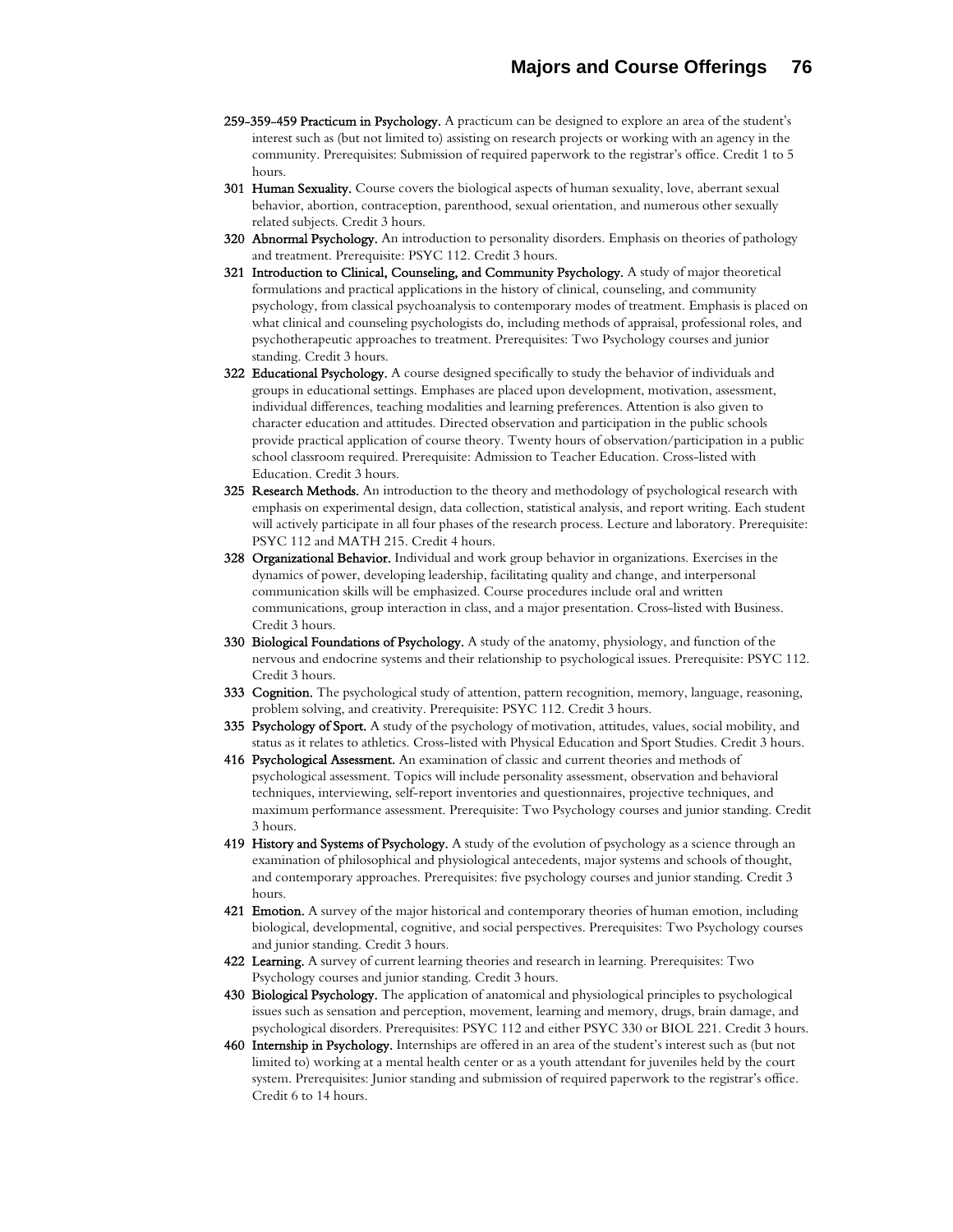# **Social Science**

## **Social Science Courses** Department Code: SOCS

- 101 Introduction to Leadership. An introduction to leadership theory begins the class. Analysis of historical leaders, contemporary leaders, and self as leader follows. Students end the class with a learning experience designed to foster collaboration among a team of students and one that gives opportunity for that team to articulate a shared vision.
- 206 Leadership and Ethical Worldviews. Study of proactive thought, personal and group visioning, ethics, and areas of personal leadership self-assessment will be covered. Facilitating group process and giving and receiving constructive criticism will be emphasized during the class time. Prerequisite: SOCS 101. Credit 3 hours.
- 225 Rebuilding Community. After developing the ability to self-assess, assess the needs of the community, and listen to the people in need, the student will learn the skills for effectively working to meet needs in the community (e.g., grant writing; organizing, recruiting, and motivating volunteers; developing a preventative plan; and serving on boards). Designed for students who are planning a career in the service sector. Credit 3 hours.
- 230 Applied Social Sciences. This course gives students an opportunity to explore ideas from a multitude of academic areas: history, political science, leadership, philosophy, religion, and psychology. One central issue will be the focal point for the entire course. Examination and analysis of the issue will be developed from the material presented in each academic area. The course will be team taught. Credit 3 hours.
- 301 Global Culture. A concentrated study of selected major countries and culture areas outside Western culture. Credit 3 hours.
- 302 Diversity. Twofold emphasis: 1) increasing students' awareness of their own ethnocultural roots and the influence of these roots on their world views and interactions with others, and 2) increasing students' understanding of and sensitivity to the experience of being an ethnic minority in the U.S. today. Credit 3 hours.
- **307 Leadership Research.** Readings, experiential learning activities and reflective writing will help students develop leadership knowledge in four areas: facilitation, conflict resolution, creativity, and written persuasion. After an introduction to all four areas, students will choose one area to study in depth. Prerequisite: SOCS 206. Credit 3 hours.
- 330 Service-Learning Travel. Students will prepare for a cross-cultural experience by reading, participate in the experience by travel and service, and then reflect on the experience through writing. Credit 1 to 3 hours.
- 408 Leadership Practices. Students will envision, design, implement, and evaluate a project as the project leader, in consultation with peers and faculty. All project leaders will meet weekly for consultation. Prerequisite: SOCS 307. Credit 3 hours.

# **Sociology**

## **Sociology Course**  Department Code: SOC

- 201 General Sociology. An intuitive grasp of the sociological perspective and a consistent framework from which to view, understand, and interpret social life. Examination of the major sociological paradigms and concepts; their use in a systematic fashion to analyze American society. Credit 3 hours.
- 460 Internship in Social Science. Internships are offered for experiential learning in social science-related fields. Prerequisites: Permission of a supervising faculty member in the Social Science division and submission of required paperwork to the registrar's office. Credit 6 to 14 hours.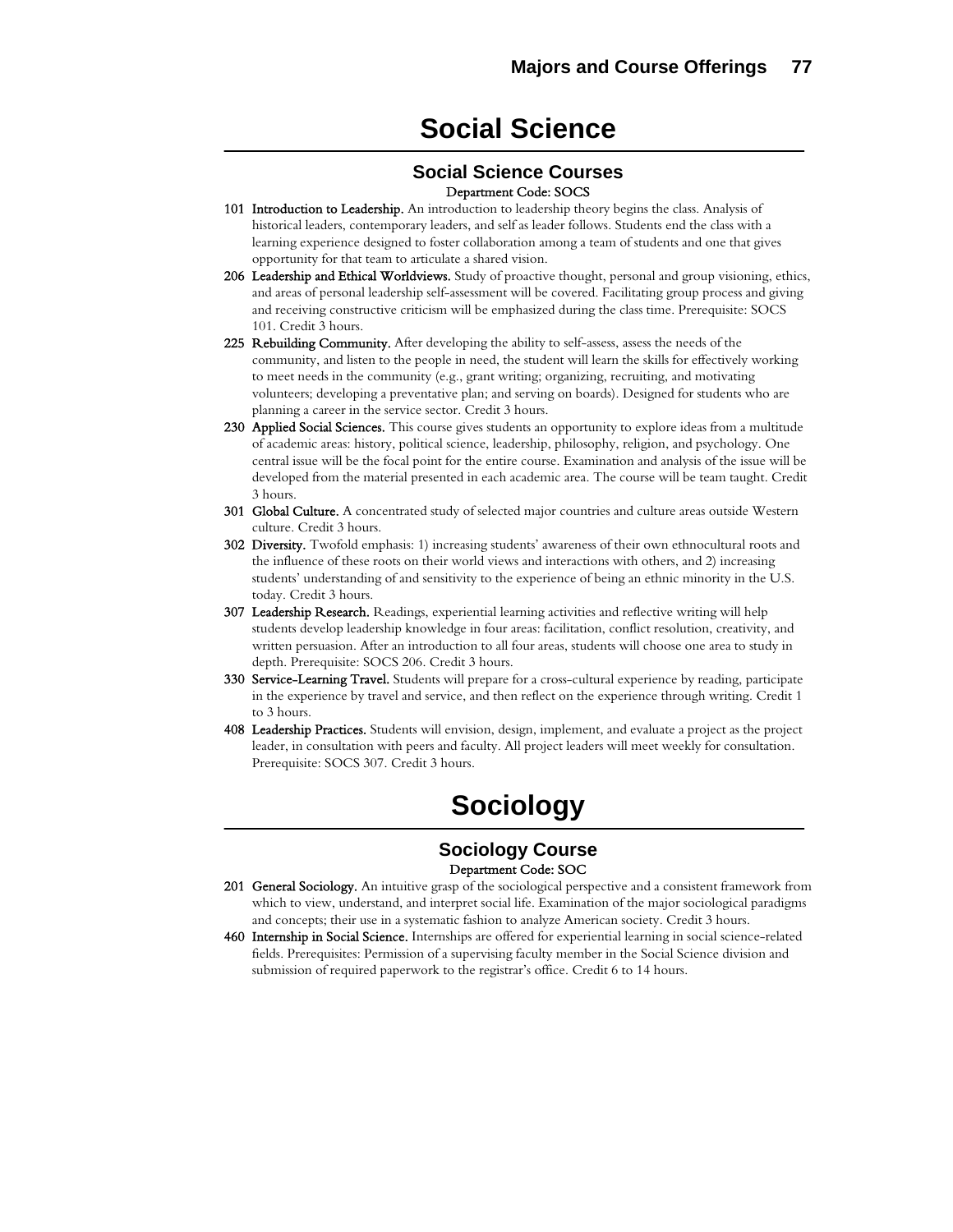## **Theatre Arts**

Higher education has historically had, at its heart, an appreciation of theatre. It has encouraged theatre as a part of students' lives, taught both its literature and art, and worked to develop students' understanding of the need for theatrical expression of our humanness. Southwestern College's theatre arts department is designed to meet the needs of both students in general liberal arts education and majors within the department. The department gives the opportunity to all students to develop skills, confidence and poise in various performance situations. It aims to develop the students' potential through classroom and extracurricular learning experiences, gives a basic knowledge of the theatre and the work and joy that are part of its creation, and stresses the importance of the arts in our lives as they help us to understand ourselves, others and the world we share.

For majors in theatre arts, the department provides an academic program and co- and extracurricular activities. These prepare students for further studies in graduate or professional schools, and for careers in education or in professional theatre. The major aims to develop individuals prepared to live responsibly with concern for others, and to be creative, selfexpressive leaders and citizens.

The theatre arts major provides for emphases in general theatre arts, musical theatre, theatre arts education, theatre arts performance or in technical theatre.

The theatre arts minor is available for students who wish to major in another academic area, but who also want transcript recognition for serious academic study in theatre. The Goal and Career Development course is a requirement for at least one hour each semester that students are declared a major, for a minimum of four hours for graduation. Theatre arts majors must counsel with a departmental advisor to declare an area of emphasis by the beginning of the junior year.

## **B.A., Interdisciplinary Major**

Set up between Theatre Arts and other departments, major requirements will be developed from the student's need with faculty advisement.

## **B.A., Major in Speech and Theatre Education**

### Major requirements:

In Theatre:

111 The Theatre Experience

115, 116, 215, 216, 315, 316, 415, 416 Goal and Career Development (minimum 2 hours, maximum 8 hours)

- 224 Stagecraft
- 226 Acting 1
- 234 The Expressive Voice
- 333 Theatre History 2
- 424 Directing 1
- 425 Directing 2
- 454 Senior Project

Completion of Theatre experience checklist

#### Cognate requirements:

In Communication:

- 110 Media Writing 1
- 203 Interpersonal Communication
- 208 Critical Thinking and Argumentation
- 215 Intercultural Communication
- 250 Media Law and Ethics
- 315 Persuasion
- 317 Advanced Presentational Speaking
- 401 Debate Question Analysis and Case Construction
- 410 Theories of Human Communication

Completion of Speech experience checklist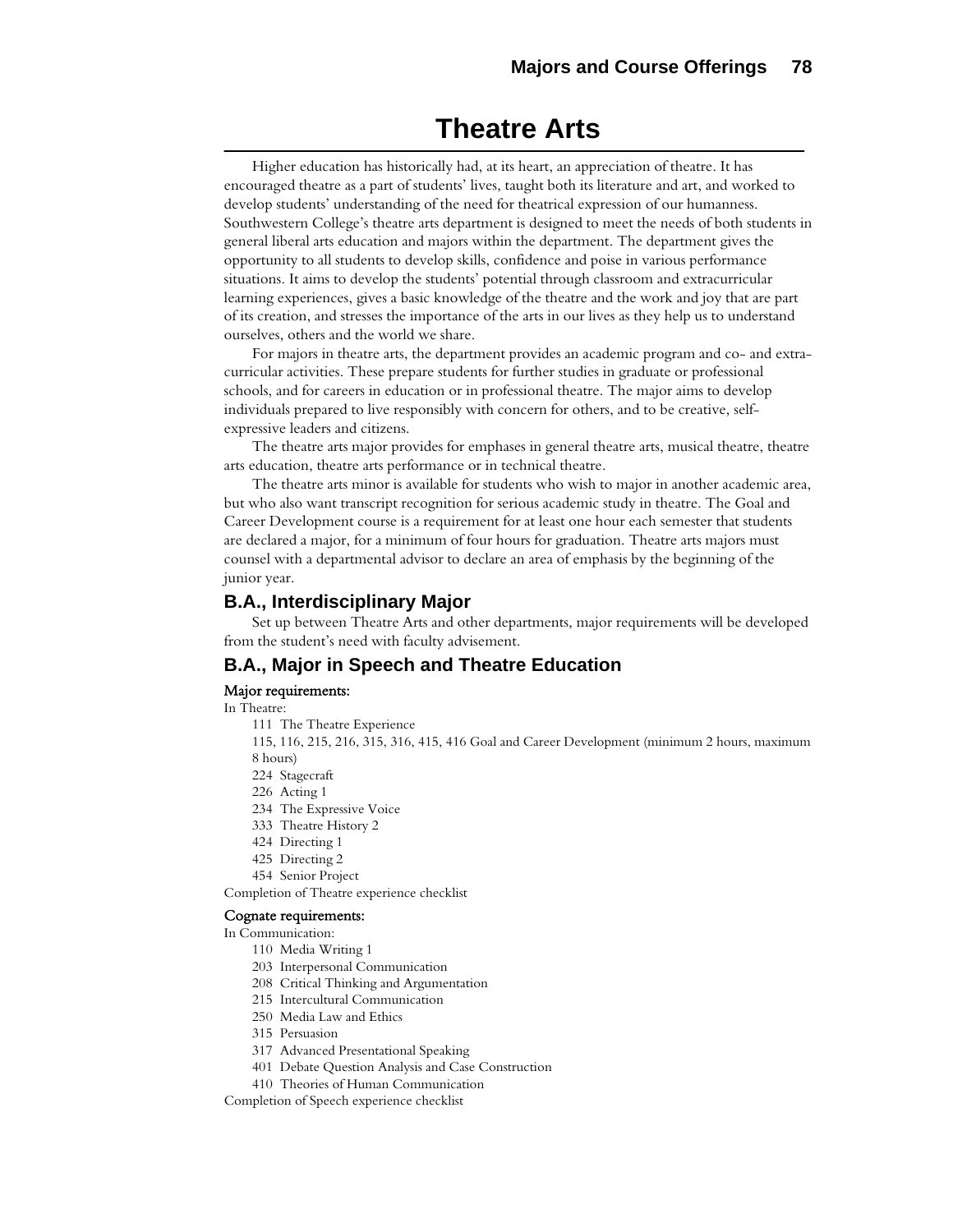In Education:

438C Teaching and Directing Forensics and Debate in the Secondary Schools

438T Teaching and Directing Theatre in the Secondary Schools

In addition to course obligations in the communication and theatre content areas, students have additional Kansas teacher licensure requirements. Consult the Education section of this catalog for information about those specific requirements. The speech and theatre education major is listed in both the communication and theatre sections of the catalog. Please look in both major areas for course descriptions specific to the major.

## **B.A., Major in Theatre Arts**

### Major requirements:

#### In Theatre:

- 111 The Theatre Experience
- 224 Stagecraft
- 226 Acting 1
- 333 Theatre History 2
- 454 Senior Project
- At least four credits in Goal and Career Development

#### Cognate requirements:

In Psychology:

112 General Psychology

## All requirements of one emphasis area below:

#### **Emphasis in General Theatre Studies**

Requirements:

In Theatre:

- 234 The Expressive Voice
- 332 Theatre History 1
- 424 Directing 1

Nine hours of departmental electives

## **Emphasis in Musical Theatre**

#### Requirements:

## In Theatre:

- 131 Dance: Jazz and Tap
- 132 Dance: Musical
- 133 Dance: Ballet
- 234 The Expressive Voice
- 332 Theatre History 1
- 336 Musical Theatre Performance
- 340 Musical Theatre History
- 170 or 270 or 370 or 470 Summer Theatre Workshop

#### Cognate requirements:

In Music:

111 Foundations in Music

 At least four semesters of private voice lessons Demonstration of piano proficiency

## **Emphasis in Technical Theatre**

#### Requirements:

- In Theatre:
	- 227 Make-Up for the Stage
	- 324 Arts Management
	- 325 Design for the Stage
	- 327 Costuming
	- 332 Theatre History 1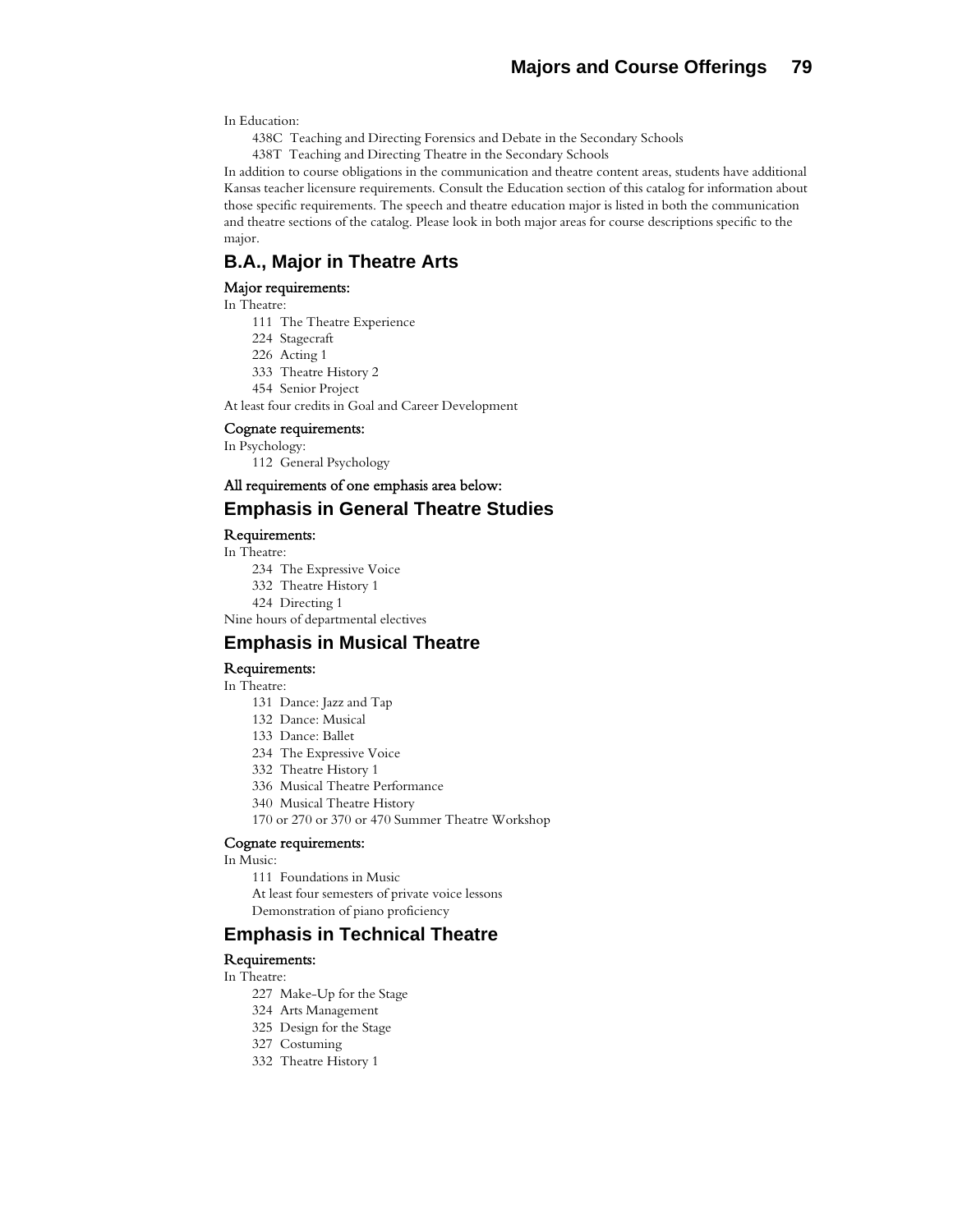#### Cognate requirements:

In Art:

- 123 Basic Drawing
- 215 Painting Studio

## **Emphasis in Theatre Performance**

#### Requirements:

#### In Theatre:

- 131 Dance: Jazz and Tap
- 132 Dance: Musical
- 223 Creative Dramatics
- 234 The Expressive Voice
- 332 Theatre History 1
- 424 Directing 1
- 425 Directing 2 or 426 Acting 2

## **Minor in Theatre Arts**

#### Minor requirements:

#### In Theatre:

- 111 The Theatre Experience
- 224 Stagecraft
- 226 Acting 1
- 234 The Expressive Voice
- 332 Theatre History 1 or 333 Theatre History 2
- 454 Senior Project

Four credits in Goal and Career Development

## **Theatre Courses**

## Department Code: THTR

- 111 The Theatre Experience. Introduction to basic knowledge of the theatre, its origins, development, and the work and joy involved in the creative experience of theatre. Intended to increase the understanding of and appreciation for theatre by non-majors and majors. Laboratory with current productions. Credit 3 hours.
- 112-113-212-213-312-313-412-413 Improvisational Acting. Theory and practice of improvisational acting. Theatre gaming used in process and performance toward development of original characters and scenes. Group managed as an ensemble. Credit 1 hour.
- 115-116-215-216-315-316-415-416 Goal and Career Development. Required every semester for theatre majors. Students and instructor will design a project plan to meet the development level of the individual student. Jury at the end. Prerequisite: 2.0 GPA. Credit 1 to 3 hours
- 117-118-217-218-317-318-417-418 Interpretation Projects. For individual development of goals and skills in oral interpretation of literature. Prerequisite: 2.0 GPA. Credit 1 to 3 hours.
- 121-122-221-222-321-322-421-422 Theatre Participation. Recital experience in theatrical production. Requires work in a major technical aspect of a current production. A maximum of 8 hours may be counted toward degree. Prerequisite: 2.0 GPA. Graded S/U. Credit 1 to 2 hours.
- 131 Dance: Jazz and Tap. Teaches basic dance movements and terminology, providing a foundation for musical theatre jazz and tap dance. Builds repertoire, providing students with audition and performance techniques. For experienced dancers, it provides extended challenges and lays the foundation for choreography. Includes recital performance. Cross-listed with Physical Education and Sports Studies. Credit 1 hour. May be repeated for credit.
- 132 Dance: Musical. Teaches basic dance movements and terminology, providing a foundation for musical theatre dance. Builds repertoire, providing students with audition and performance techniques. For experienced dancers, it provides extended challenges and lays the foundation for choreography. Includes recital performance. Cross-listed with Physical Education and Sports Studies. Credit 1 hour. May be repeated for credit.
- 133 Dance: Ballet. Teaches basic dance movements and terminology, providing a foundation for all movement and dance. Builds repertoire, providing students with audition and performance techniques. For experienced dancers, it provides extended challenges and lays the foundation for choreography. Includes recital performance. Cross-listed with Physical Education and Sports Studies. Credit 1 hour. May be repeated for credit.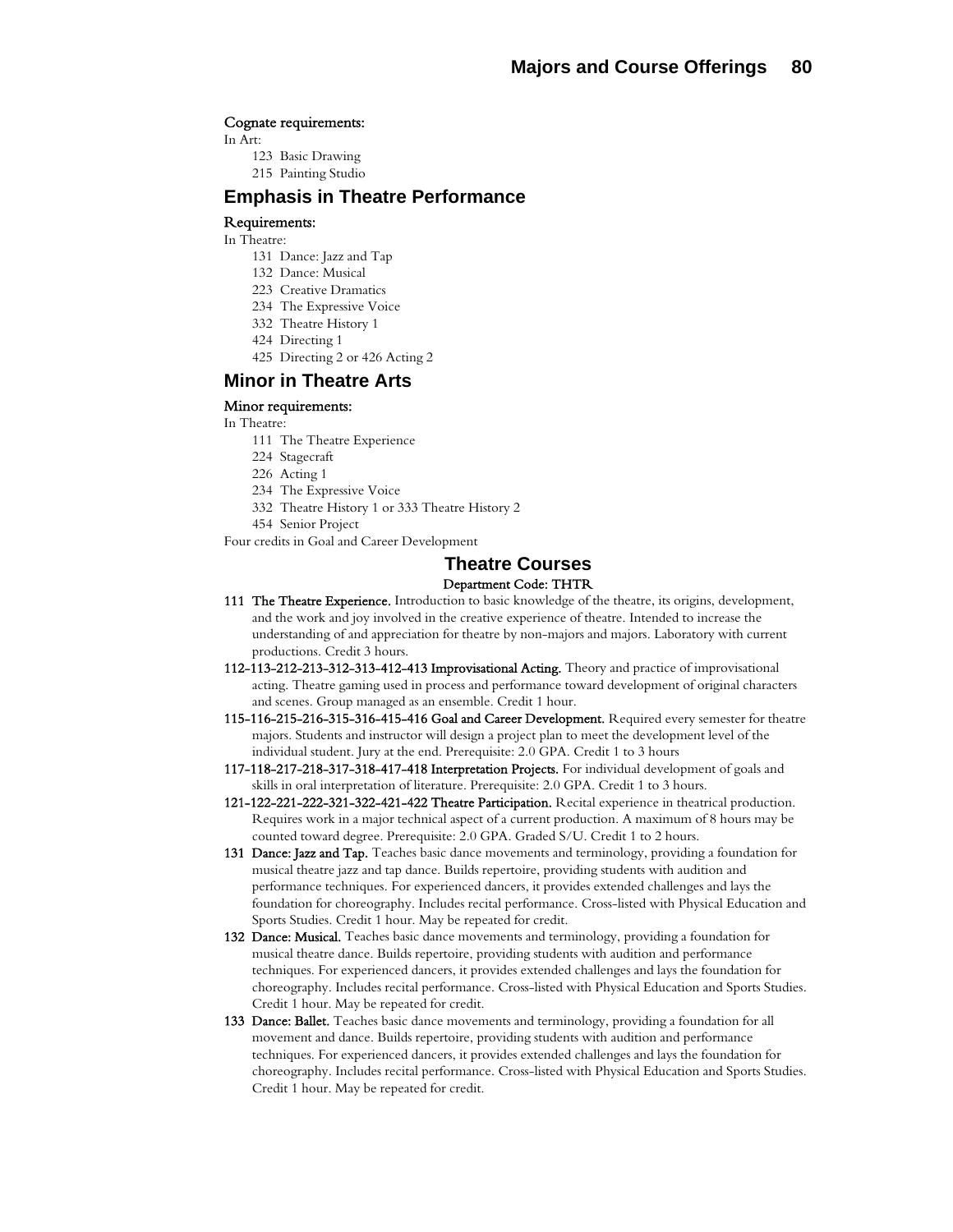- 170-270-370-470 Summer Theatre Workshop. Student participation as members of Southwestern's Horsefeathers and Applesauce Summer Dinner Theatre Program. Credit 1 to 6 hours. May be repeated, but only 6 hours may count toward graduation.
- 223 Creative Dramatics. Designed for theatre performance and elementary education majors. Follows the philosophy that our world/reality is always changing. Improvisation, role playing, and other "theatrical games" for mutual understanding and trust. Credit 3 hours.
- 224 Stagecraft. Theory and practice of technical phases of play production. Study and application of principles of construction and handling of stage scenery, lighting and sound equipment. Laboratory with current productions. Credit 3 hours.
- 226 Acting 1. Theory and practice of acting. Study of dramatic literature and acting theory. Practice of character analysis, rehearsal and performance techniques. Credit 3 hours.
- 227 Make-Up for the Stage. Basic principles and practices of theatre makeup; various assignments to develop skill in theatrical makeup. Laboratory with current productions. Credit 3 hours.
- 234 The Expressive Voice. Development of optimal vocal production, with focus on mastery of standard American dialect and introduction to the use of other stage dialects, with application to the use of the voice in all styles of text performance. Credit 3 hours.
- **324 Arts Management.** An overview of the responsibilities of a director of an artistic organization. Management of personnel and facilities, programming, promotion, and budgeting will be studied in the classroom and in the field. Also includes visits to local arts organizations for firsthand experience. Credit 3 hours.
- **325 Design for the Stage.** Study of stage design as it relates to scenic elements, lighting and sound. Prerequisite: THTR 224. Credit 3 hours.
- 327 Costuming. An examination of the history, development, basic principles of design and construction of stage costumes. Laboratory with current productions. Credit 3 hours.
- 331 Theatre Across the Disciplines 2. This lab-intensive course stresses theatre involvement and methods across the disciplines. Emphasis is placed on communicating with and developing empathy for others in a variety of fields including the humanities, social sciences, and natural sciences. The course seeks to connect learning and sharing among all disciplines through theatre games, creative dramatics, and dramatic literature, and its performance across campus and in the surrounding community. As theatre entertains and teaches, it helps us build connections to understand ourselves and our world. Prerequisite: LAS 231. Credit 3 hours.
- 332 Theatre History 1. Examines history of theatre from its origins through Classical, Medieval, Renaissance, Restoration and Romantic theatre. Reading of plays and study of theory, historical background, the physical theatre and its performers and their relationship to the culture and development of theatre. Credit 3 hours.
- 333 Theatre History 2. Development of theatre and dramatic literature beginning with Realism. Reading of plays and study of theory, historical development, genres, styles, physical theatre, performers, and the cultural diversity of the modern drama and the theatrical experience. Credit 3 hours.
- 336 Musical Theatre Performance. Develops skills in musical theatre performance, by developing of techniques for integration of acting, singing and dancing. Will work with variety of styles of musical theatre performance. Credit 3 hours.
- 340 Musical Theatre History. Taught as a seminar reading course, providing history of the musical foundation from its roots to contemporary musical theatre, combined with readings of librettos of major works. Credit 3 hours.
- 424 Directing 1. Theory and practice of directing. Play choice, analysis, and rehearsal techniques. Prerequisites: THTR 224, 226, COMM 202, or consent of the instructor. Credit 3 hours.
- 425 Directing 2. A continuation of THTR 424. This course requires the production of a one-act play. Prerequisite: Consent of instructor. Credit 3 hours.
- 426 Acting 2. Study of a variety of acting methods and styles. Preparation of a recital. Prerequisite: THTR 226 or consent of the instructor. Credit 3 hours.
- 454 Senior Project. Project chosen by student and instructor in conference. Development of project to synthesize and integrate theatre knowledge and application. Prerequisite: Consent of instructor. Credit 1 to 3 hours.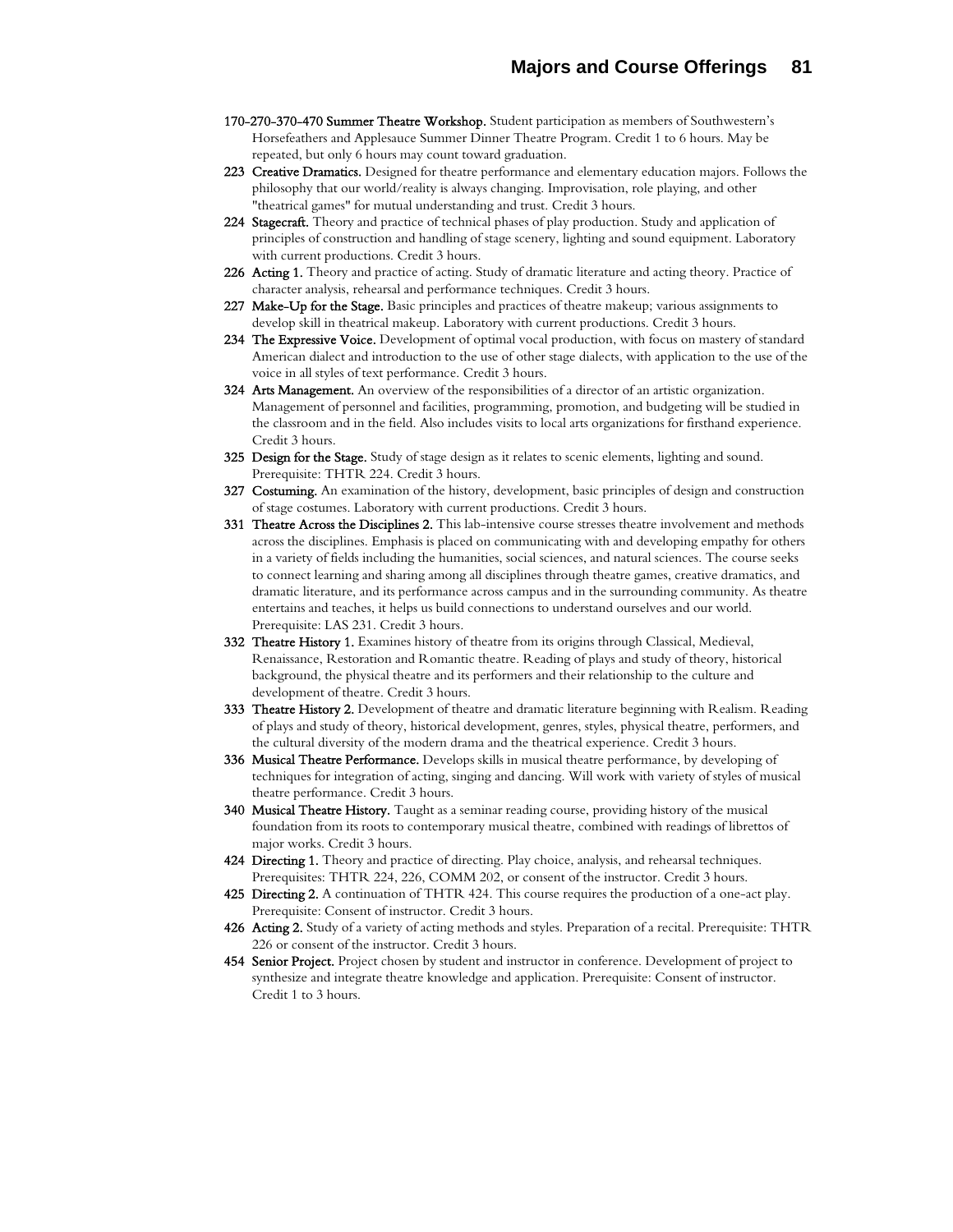# **Graduate Studies**

Southwestern College offers graduate programs both on its main campus and in professional studies settings. Most require either 36 or 39 hours for completion.

Graduate degrees earned on the main campus are fifth-year programs, intended to be completed immediately following completion of the bachelor's degree. Classes are scheduled on campus and most are offered during the day. Fifth-year students enroll in two courses each eight-week session, making it possible to complete the degree in one year of full-time study.

Professional studies graduate degrees are intended for working adults, and several of these degrees are offered entirely online. Classes generally last six weeks; master of education classes are offered in six- and 12-week sessions.

## **Master of Arts in Specialized Ministries (M.A.S.M.)**

Fifth-Year, Professional Studies (online)

The master of arts in specialized ministries program is designed with an emphasis on youth and young adult ministry. This nondenominational program develops key ministry leadership skills and prepares those who minister to and promote spirituality among young people to practically apply core academic and theological principles in contemporary church settings.

## **Master of Business Administration (MBA)**

Fifth-Year, Professional Studies (on ground, online)

The master of business administration program is taught by professional instructors with real world experience that will benefit students of all backgrounds. The curriculum stresses solid contemporary management concepts and techniques, in addition to theory. All undergraduate majors are eligible for admission to this degree.

## **Master of Education (M.Ed.)**

On-ground (with online components)

The master of education degree is designed to enhance and improve the skills and understandings of the teacher-practitioner and to provide a sound theoretical base for continued study. It is grounded in the core propositions of the National Board for Professional Teaching Standards. Majors are offered in curriculum and instruction and in special education.

## **Master of Science in Leadership (M.S.L.)**

Fifth-Year, Professional Studies (online)

The master of science in leadership couples real-world skills and understanding with theoretical frameworks and leadership models. Students learn relationship management and leadership skills to become more effective in any organization, whether military, corporate, government, health care, small business, education or non-profit. It is appropriate for all undergraduate majors.

## **Master of Science in Management (M.S.M.)**

Professional Studies (online)

The master of science in management program combines courses in business and leadership to provide a strong foundation for any person wishing to make a positive difference in their workplace, church, community or personal life. This program provides students necessary business skills in areas such as project management, human resource management, finance, organizational ethics and statistical analysis.

## **Master of Science in Security Administration (M.S.S.A.)**

Professional Studies (online)

Southwestern College's master of science in security administration program is designed to prepare mid- to upper-level managers in the security industry to take increasing levels of responsibilities and leadership positions. The program stresses problem solving, leadership,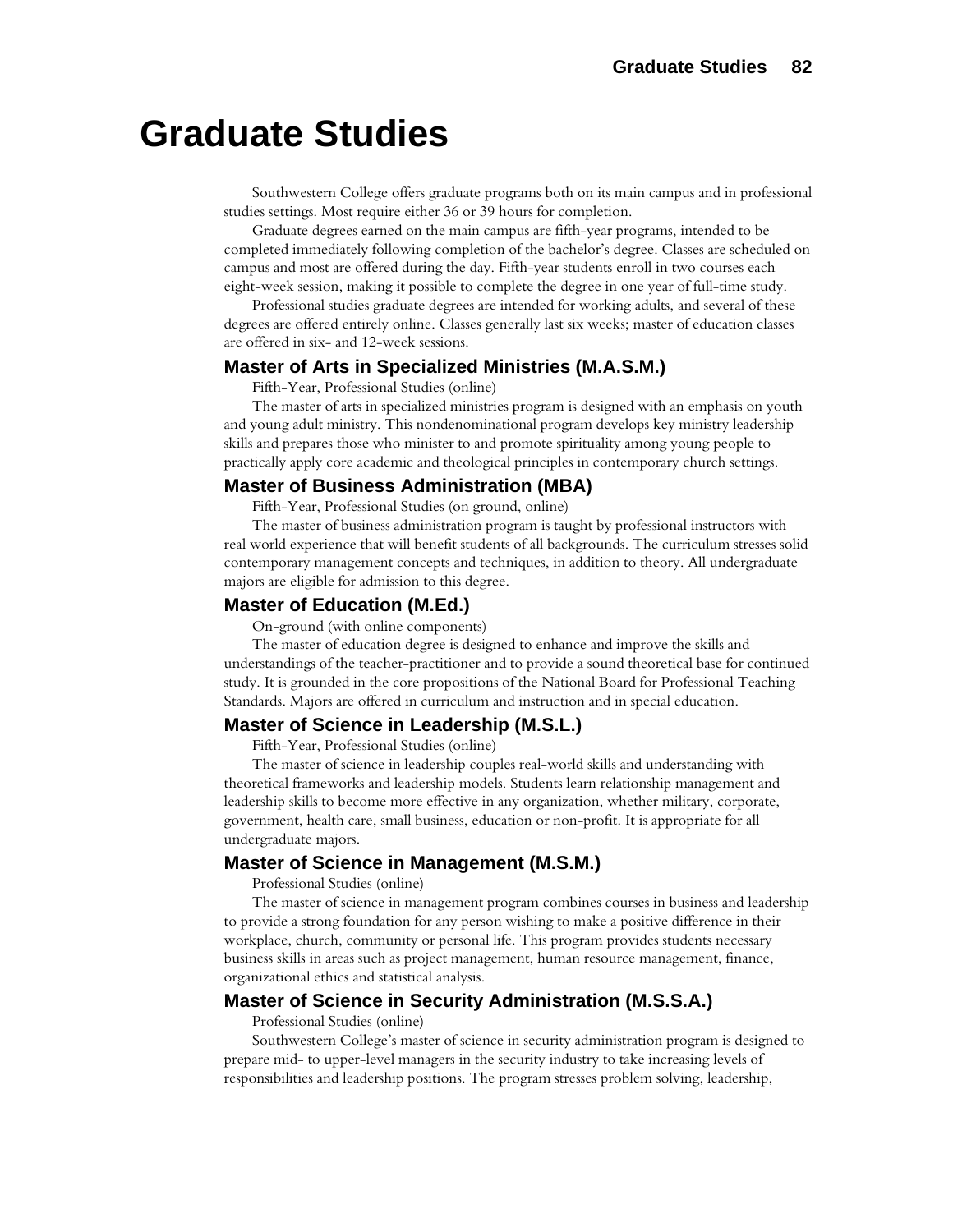critical thinking, and application of theory-to-practice in addition to knowledge in securityrelated subject matter.

## For complete information regarding graduate programs, see the graduate catalogs online or contact:

## For Fifth-Year programs:

Admissions Office Southwestern College 100 College Street Winfield, Kansas 67156-2499 (620) 229-6000 ext. 6230

## For Professional Studies programs:

Graduate Education Program Office Southwestern College 2040 S. Rock Road Wichita, Kansas 67207-5350 (316) 684-5335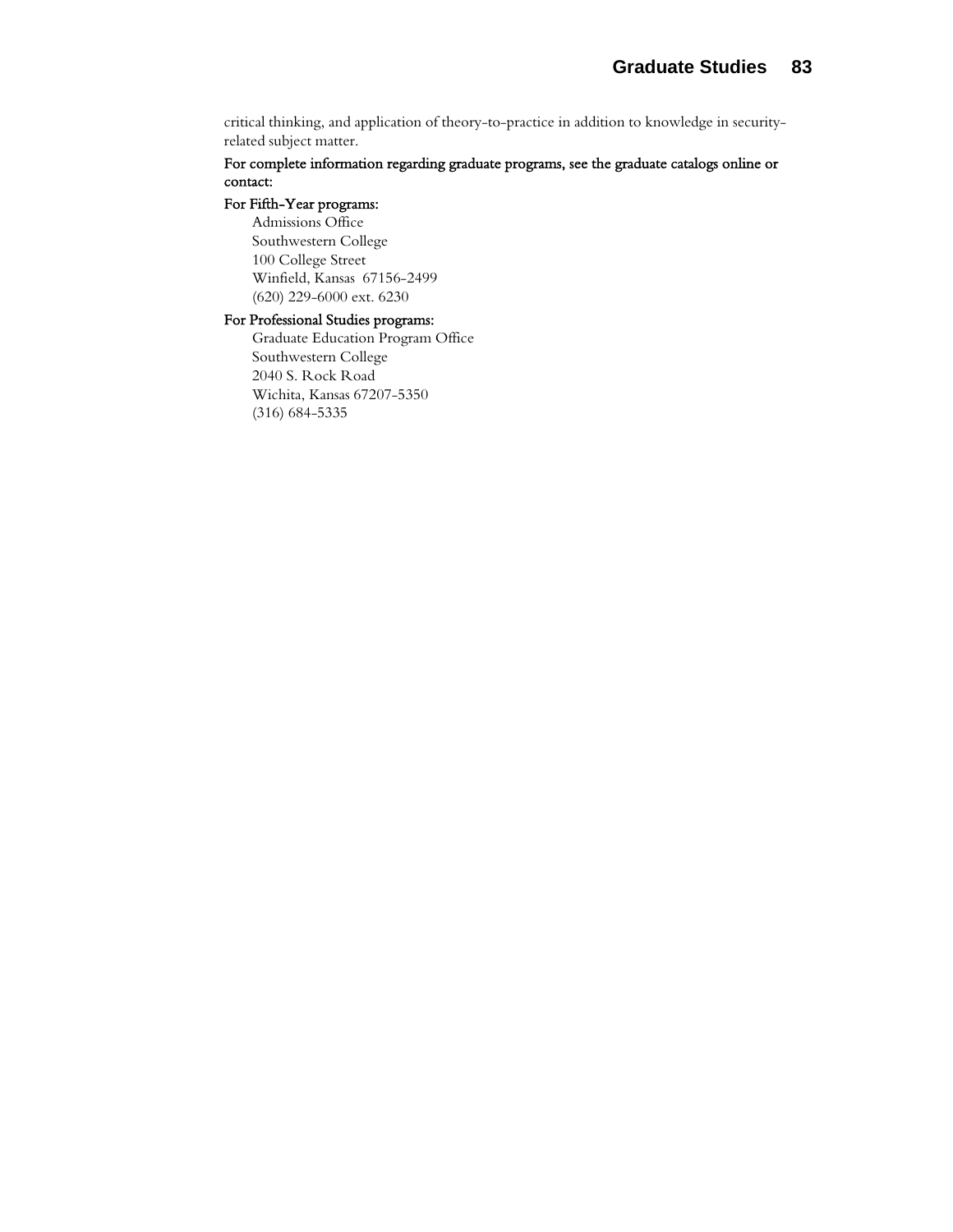# **Professional Studies**

Especially designed to serve the needs of working adults, Professional Studies offers online courses worldwide and evening courses at centers in east Wichita, west Wichita, McConnell Air Force Base (Wichita), Fort Riley (Junction City), and in Midwest City, Oklahoma.

For complete information regarding enrollment and policies specific to the Professional Studies programs, see the online catalog or contact Professional Studies offices at:

2040 S. Rock Road Wichita, KS 67207-5350 (316) 684-5335 Fax: (316) 688-5218 info@southwesterncollege.org

3460 North Ridge Rd., Suite 50 Wichita, KS 67205 (316) 946-1116 Fax: (316) 946-1079 wwichita@sckans.edu

106 Beech Science Center 100 College St. Winfield, KS 67156-2499 (620) 229-6977 Fax: (620) 229-6112 [winfield@sckans.edu](mailto:winfield@sckans.edu)

McConnell AFB 22MSS/DPE 53474 Lawrence Ct. McConnell AFB, KS 67221 (316) 681-1467 Fax: (316) 681-2837 mcconnell@sckans.edu

Fort Riley/Junction City Building 215, Custer Ave. Fort Riley, KS 66442 (785) 784-9930 fortriley@sckans.edu

1140 S. Douglas Blvd. Midwest City, OK 73130 (405) 733-3301 okc@sckans.edu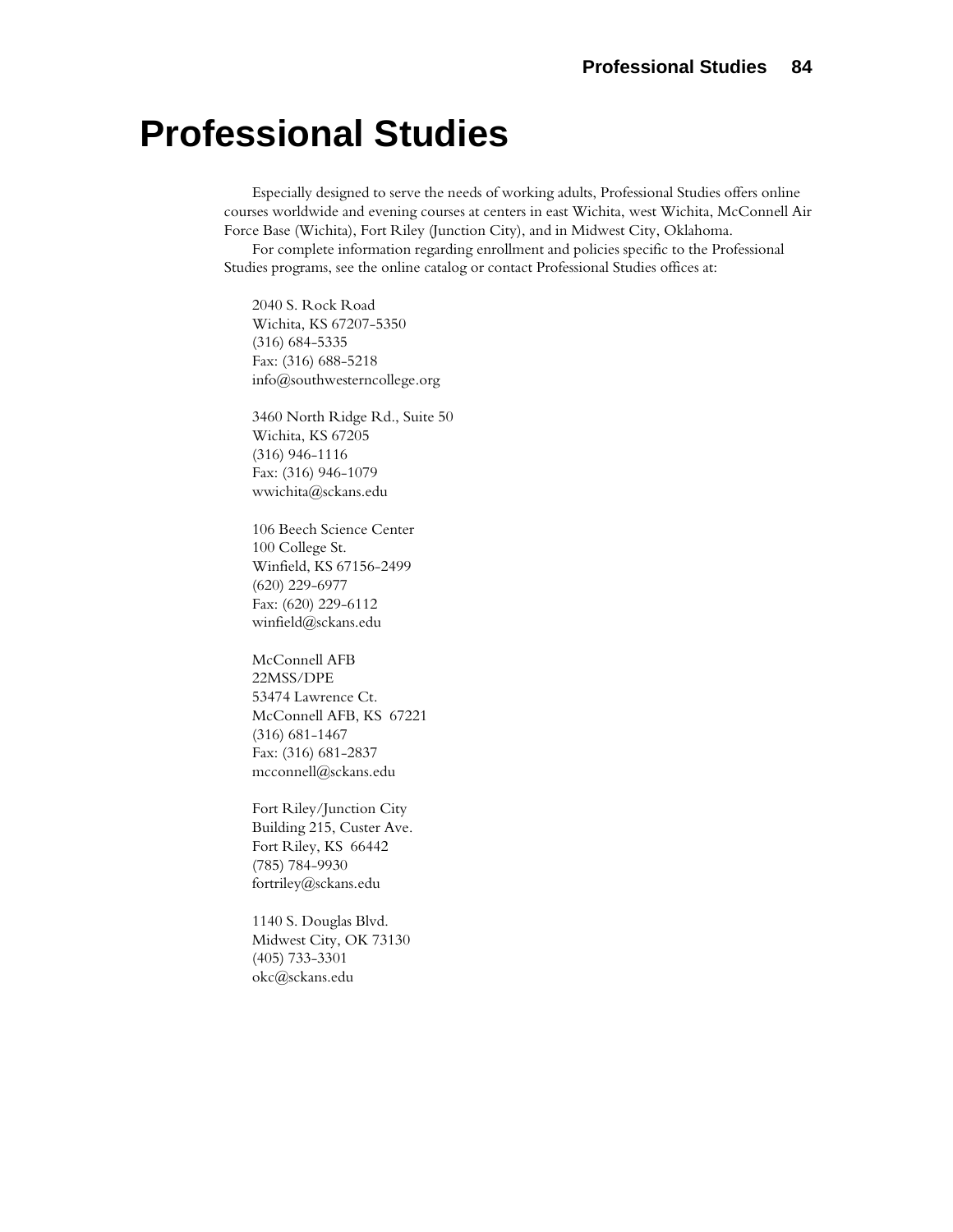# **Academic Policies**

## **Academic Integrity**

Southwestern College assumes the academic integrity of its students. In cases where academic integrity is in question, the following definitions and policies will apply.

Academic dishonesty is any act of cheating, fabrication, plagiarism, abuse of resources, forgery of academic documents, dissimulation, or sabotage, and any act of aiding and abetting academic dishonesty. The following definitions make clear the policy of the college.

- 1. Cheating is using or attempting to use unauthorized materials, information or study aids in any academic exercise. Examples: copying homework, copying someone else's test, using an unauthorized "cheat sheet," etc.
- 2. Fabrication is the falsification or invention of any information or citation in any academic exercise. Examples: making up a source, giving an incorrect citation, misquoting a source, etc.
- 3. Plagiarism is the representation of the words and ideas of another as one's own in any academic exercise. Plagiarism includes failing to give a citation for using work from another person or source. Modifications and rephrasings do not reduce the requirement for giving a citation. This also applies to information obtained electronically, such as from the Internet.
- 4. Dissimulation is the disguising or altering of one's own actions as to deceive another about the real nature of one's actions concerning an academic exercise. Examples: fabricating excuses for such things as missing classes, postponing tests, handing in late papers; turning in a paper for one class that was originally written for another class, etc.
- 5. Abuse of resources is the damaging of any resource material or inappropriately limiting access to resource material which is necessary for academic work. Examples: hiding library materials, removing noncirculating material from the library, hiding or stealing another person's textbook, notes or software, failure to return library materials when requested by the library, etc.
- 6. Forgery of academic documents is the unauthorized changing or construction of any academic document. Examples: changing transcripts, changing grade books, changing grades on papers which have been returned, forging signatures, etc. Examples also include completion of an application for any Southwestern academic program which omits or falsifies any requested information. Such violations can result in the revocation of the application, even if approval was previously granted on the basis of fabricated information.
- 7. Sabotage is the damaging or impeding of the academic work of another student. Examples: ruining another student's lab work, destroying another student's term paper, etc.
- 8. Aiding and abetting academic dishonesty is knowingly facilitating any act defined in 1- 7.

## **Policies for Dealing with Academic Dishonesty**

The instructor shall determine if the infraction is intentional or unintentional. Any violation of the policy not under the supervision of a faculty member will be handled by recommendation of the academic dean to the Academic Affairs Committee. On the first offense, violations of the academic integrity policy will result with:

- 1. A reprimand (written or verbal) for unintentional violations
- 2. A zero for the assignment (paper, exam or project) for intentional or flagrant violations

Unintentional infractions may be reported to the academic dean at the discretion of the faculty member. All infractions deemed by the faculty member to be intentional or flagrant must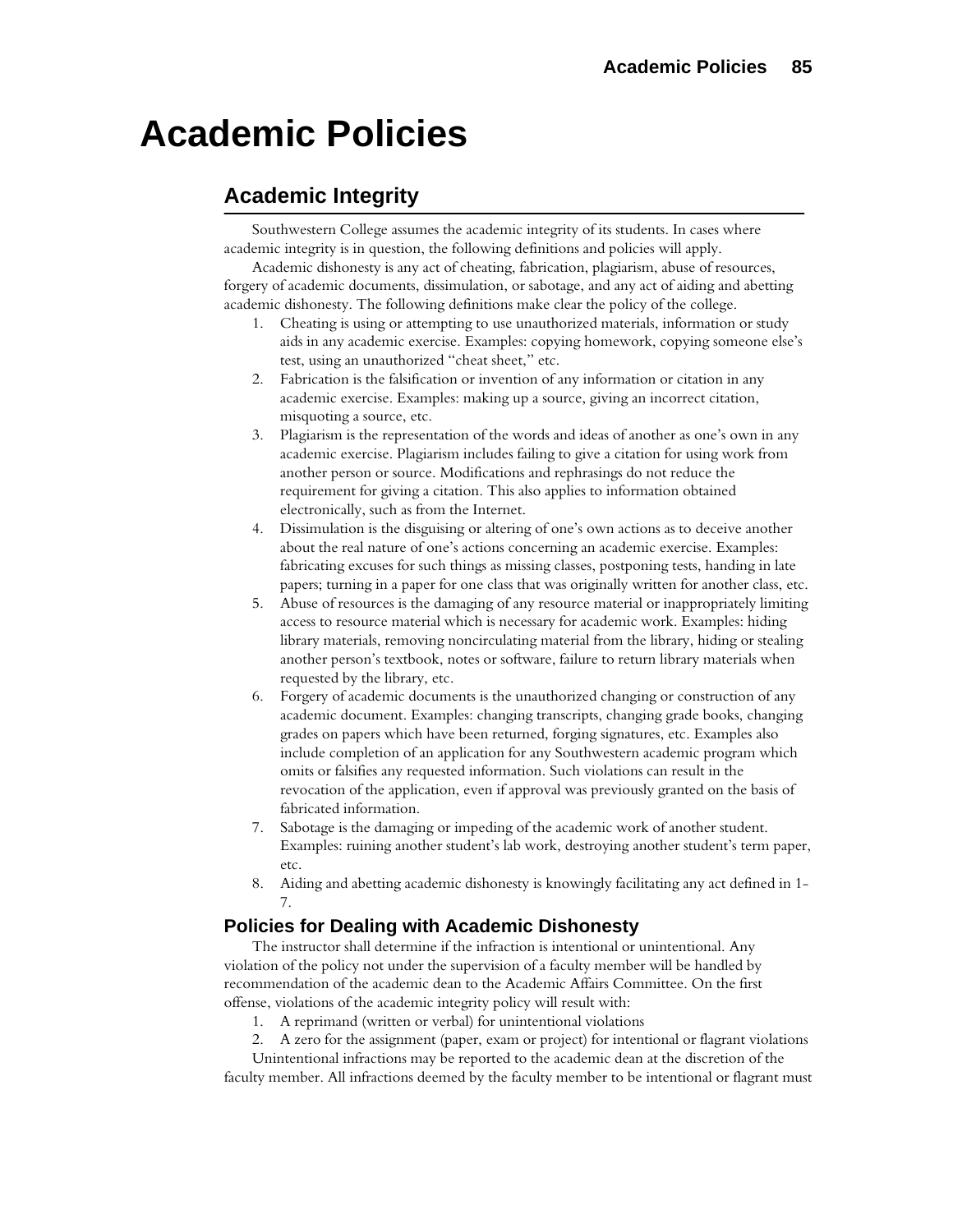be reported in writing to the academic dean; the student will also be notified verbally or in writing. The academic dean shall keep a record of reported infractions and sanctions.

A second or any subsequent intentional or flagrant violation of any part of the academic integrity policy during a student's academic career at Southwestern is grounds for suspension and requires a conference with the academic dean to determine the outcome. Any student so suspended has a right to an appeal. If a student wishes to appeal, the request should be made in writing and must be received in the academic dean's office within thirty days of the suspension announcement. The appeal will be heard by the Academic Affairs Committee and the committee's decision shall be final.

Adapted and used by permission from Tabor College.

## **Assessment**

Southwestern College is committed to quality in higher education. It strives to meet the educational needs of society and of individual students. The student assessment program at Southwestern exists to evaluate the effectiveness of the college experience in assisting students' movement toward the outcomes identified as flowing from the mission of the college. To that end aggregate data are collected from students at the beginning of the fall semester and at the end of the spring semester. The process and product of student assessment focuses on the centrality of the teaching mission of higher education, and on the institution's ability to selfcorrect in ways meaningful to the educational experience of students.

Students enrolled at Southwestern are expected to participate in the student assessment program. The information resulting from the assessment process will not be used in any way other than for institutional improvement and individual student advising. Students may be privy to their individual scores and may use them in ways they deem helpful.

## **General Academic Policies**

Attendance Policy. Students are expected to attend all classes as scheduled. Students who are absent are accountable for missed material and are responsible for arranging make-up work. Absences exceeding three times the number of class meetings per week are considered unacceptable. Tardies may be counted as absences. The college supports attendance policies that are more restrictive, if such policies have been stated in the course syllabus.

Courses to Carry Credit Indicated. All courses must carry the credit indicated in the catalog except by action of the academic affairs committee.

Course Numbering System. Courses are numbered by level:

| Freshman  | 100 |
|-----------|-----|
| Sophomore | 200 |
| Junior    | 300 |
| Senior    | 400 |

Full-time Course Load. A normal full-time load is 12-16 credit hours. Students taking 19 or more hours must have the approval of the academic dean. Full-time students who successfully complete each term's work and meet all major requirements may expect to graduate after four years of study.

Part-time Course Load. Students carrying fewer than 12 hours are classified as part-time students.

Student Classification. Students are classified on the basis of the number of accumulated earned hours according to the following schedule:

| Freshman | 1 to 24 semester hours            |
|----------|-----------------------------------|
|          | Sophomore 25 to 49 semester hours |
| Junior   | 50 to 84 semester hours           |
| Senior   | 85 semester hours and above       |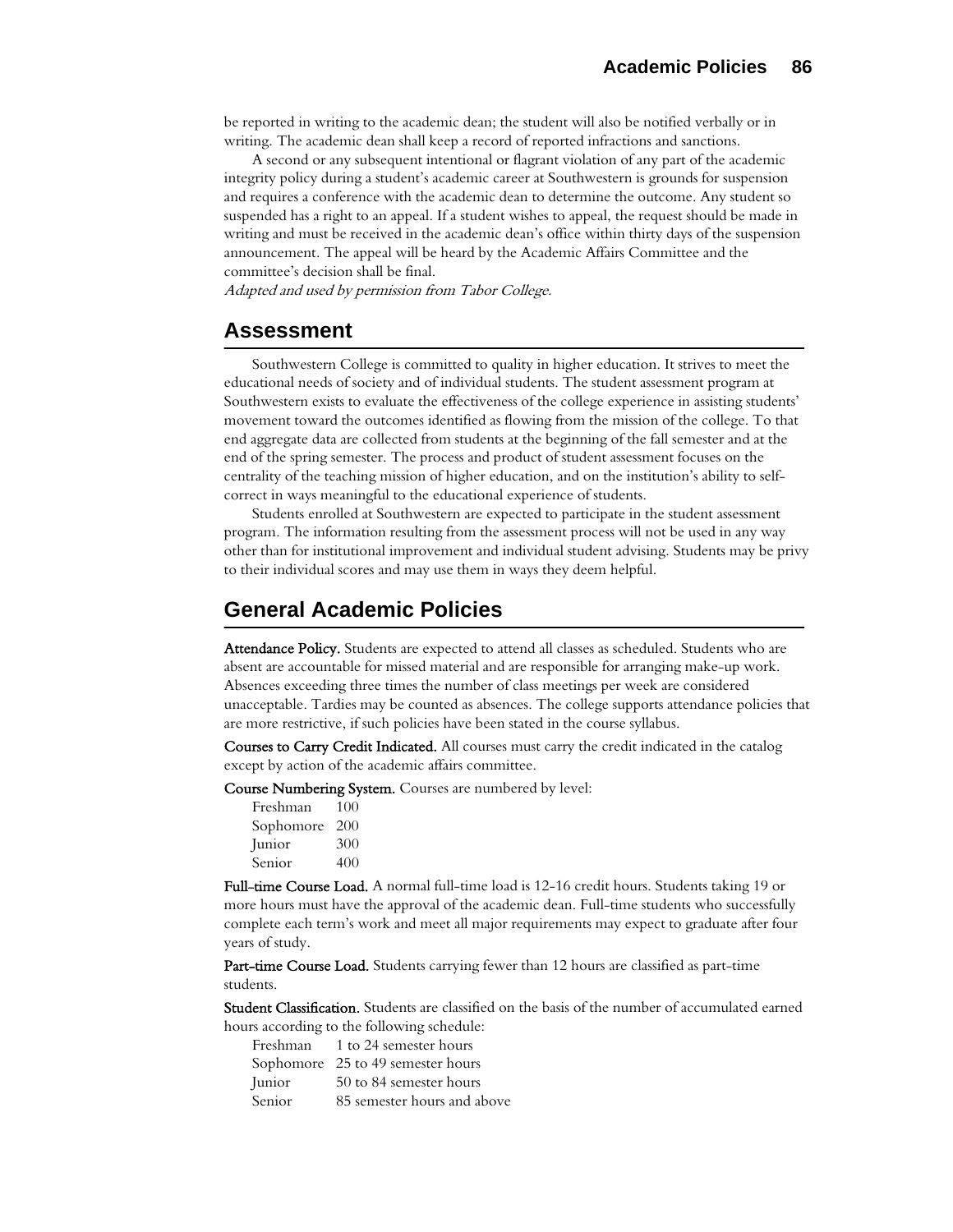## **Registration**

Add/Drop Policy. Prior to the first day of the semester, students may add a class with advisor approval, either online or by submitting the appropriate form to college services. Once the semester begins, students must obtain written permission from the advisor and instructor to add a course during the rest of the add/drop period. Students wishing to drop a class at any time during the registration period must get written permission from their advisor and submit it to college services. After the last day of the add/drop period, students wanting to drop a class must go through the official withdrawal process (see Official Withdrawal from Courses).

Audit of Classes. Auditing consists of attending a class regularly without participation in class work or receiving college credit. Auditors must receive permission from the instructor and submit a completed Special Studies Request form to the registrar's office before enrolling in the class. Students auditing a course must pay an audit fee. Some laboratory classes may not be audited; others may depend upon payment of laboratory and special fees.

Course Selection Guidelines. Students are strongly encouraged to meet with their advisor during the course selection period. Advisor approval is required to complete course selection. Juniors and seniors are advised to complete their course selection during the first two days of a course selection period to ensure that their major course requirements will be met. In addition, students must either pay their student account in full or make payment arrangements with college services by the last day of the add/drop period in order to finalize their enrollment at Southwestern College.

Waitlist Policy. Waitlists are tracked by the student information system. Once space becomes available in a course, students who are first on the waitlist are automatically notified via e-mail to their official school e-mail address. Students are given 48 hours to respond; if they do not respond, they are dropped from the waitlist. Exceptions to this policy may be made in the case of graduating seniors and transfer students.

## **Grades**

Academic Bankruptcy. Individuals who have accumulated a grade point average of less than 2.0 at Southwestern College may petition the academic dean and the Academic Affairs Committee to have their prior Southwestern College Academic record "forgiven." To qualify, the petitioner cannot have been enrolled as a full time degree candidate at Southwestern College for a period of two years. A request is to be judged by the Academic Affairs Committee in terms of the student's readiness for academic success. A student may receive academic forgiveness only once. When granted, the student's prior record of academic work completed at Southwestern College will be sealed. The new academic record will indicate "Academic Forgiveness Granted" and the effective date. The student may then resume study under no academic restrictions.

This policy applies only to the usage of student academic records within Southwestern College. This would include the use of student GPA in determination of graduation requirements, suspensions and probations, and internal financial aid stipulations. Although a student's prior academic record will be marked as "Academic Forgiveness Granted," outside agencies and other academic institutions may choose to ignore this distinctions and require copies of all Southwestern College academic work for their purposes. A student transferring from Southwestern to another institution must follow the receiving institution policy.

Taken from: Washburn, KU, WSU, Kansas Wesleyan University catalogs.

Appeal of Grade. Any grade change or appeal for a grade change must be requested within 30 days after the beginning of the fall or spring term following the term in which the grade is given. If a student believes the grade recorded by an instructor is inconsistent with the documentary evidence, an informal discussion with the faculty member is required as the first step of an appeal. If satisfactory resolution is not achieved at this level, the student may then seek resolution with the program director/department chair in which the course is taught. The final step would be to submit a written request for an appeal of a grade to the academic dean (or assistant dean). After receiving the written request, the dean will meet with the student to verify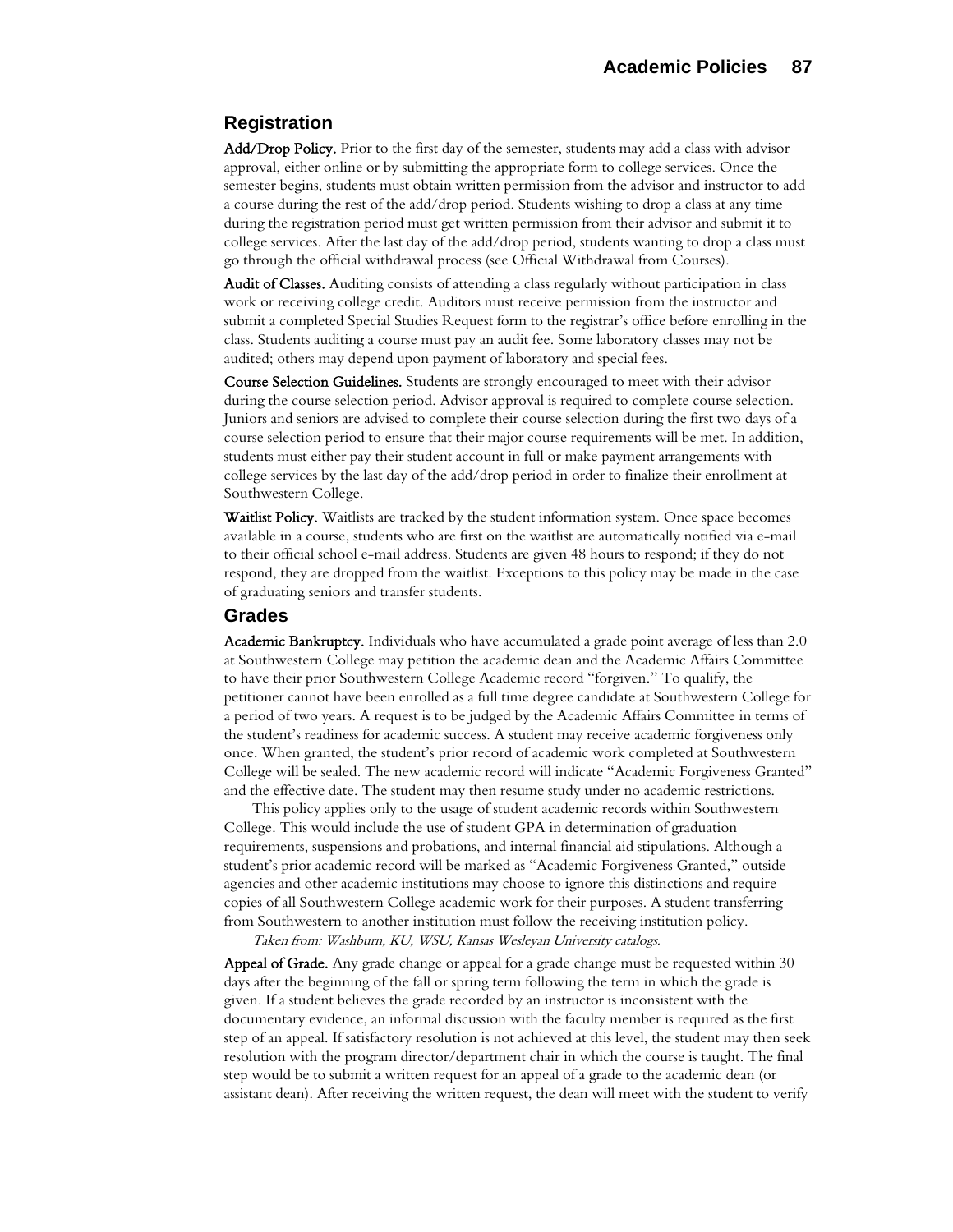an attempt at resolution of the issue through the negotiation process and/or in mediation with the student and faculty. If it is determined that resolution has not occurred, the dean will request written documentation with rationale from both the student and the instructor regarding the grade assigned. The dean will also schedule a hearing with the appeals committee. The appeals committee will be made up of the academic dean (or assistant dean), dean of students (or assistant dean of students), and the chair of the Academic Affairs Committee. The committee has the right to interview the student, the faculty member(s), and other pertinent individuals in an effort to reach a just resolution of this issue. This committee will render the final decision on the appeal. Notification of the grade appeal findings will be forthcoming from the dean's office.

This process is followed in appealing sanctions placed on a student as a result of the academic integrity policy as well.

Failure to Meet Course Requirements. If a student exceeds the permitted number of class absences or otherwise fails to do the work of a course, an instructor can inform that student in writing that it will be impossible for the student to pass the course and an "F" will be the result when grades are turned in. The instructor may wish to suggest to the student that further attendance or completion of class work will not change this outcome.

If this notice comes prior to the official last day to withdraw from a course, the student may withdraw and receive a grade of "WD." After that date the grade will be "F." A copy of the notification letter will be sent to the academic dean. Any exemption from this policy must be discussed with the instructor personally, and the final judgment is the instructor's.

Grading System. The college grading system defines the following marks as graded hours and assigns the grade points shown per credit hour:

- $A =$  Superior work (A+ or A, 4 points; A–, 3.67)
- B = Above average work  $(B+, 3.33; B, 3; B-, 2.67)$
- $C =$  Average work  $(C+, 2.33; C, 2; C-, 1.67)$
- $D =$  Minimally acceptable work for receiving credit  $(D+, 1.33; D, 1; D-, 0.67)$
- $F =$  Failure (0 points)

These additional marks are also used but do not designate graded hours and do not impact calculation of a GPA:

- $WD =$  Withdrawal from a course
- AW = Administrative withdrawal from a course
- $I =$  Incomplete work
- $S =$  Satisfactory work (equivalent to a C- or better)
- $U =$  Unsatisfactory work

Incompletes. A student may request a temporary grade of incomplete when the work of the student has been generally satisfactory, but for reasons beyond the student's control it has not been possible to complete certain assignments made by the instructor. If the instructor agrees to the student's request, the student and teacher must jointly complete and file with the registrar a form describing the work remaining in the course and a plan for its completion.

If an incomplete is given, the deadline for finishing the course work is 30 days after the beginning of the term (fall, spring, summer) following the term in which the incomplete is given, or an earlier deadline as agreed to by the student and teacher. A grade of "F" will automatically be entered as a final grade if the remaining work is not completed by the deadline.

Extension of the deadline may be allowed by special permission of the academic dean in cases of illness or other conditions beyond the student's control. Requests for extensions of deadlines must be initiated by the student and endorsed by the instructor involved in order to be considered. During the period in which a student holds an incomplete, the grade point average will be calculated without counting the incomplete.

An instructor may not give an incomplete unless the student has requested it. If the signed incomplete form is not submitted to the registrar's office by the end of the grading period for that term, a grade of "F" will be recorded.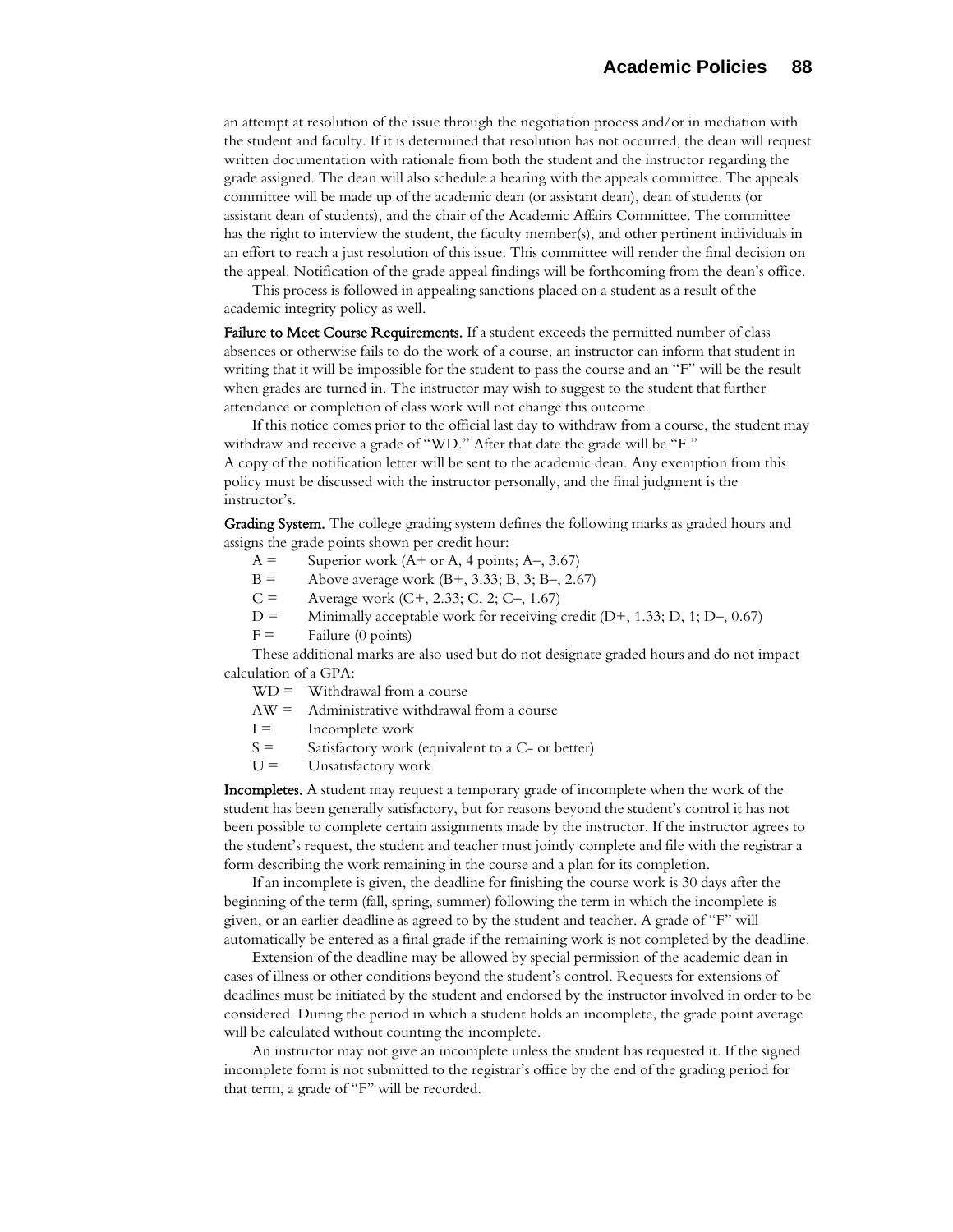Repeating Course Work. If a student repeats a course, both the original and repeat grade will be recorded on the official transcript, but only the repeat grade will be used in calculating earned hours and grade point averages, regardless of whether that grade is higher or lower than the original grade. Courses shown in the catalog as repeatable for credit do not fall under this rule.

Satisfactory/Unsatisfactory Grading. In any term, a student may choose one elective (not a departmental requirement or a required cognate course) to be graded as "S" or "U." This choice is to be made at the time of registration and may not be changed after the published last day for enrollment.

## **Withdrawal**

Administrative Withdrawal. The administration may elect to register the "AW" mark for courses in progress under limited circumstances associated with medical emergencies, disciplinary action, or exigent circumstances preventing the student from requesting a withdrawal or an incomplete.

Official Withdrawal from Courses. Any student may withdraw from a course in the fall or spring term at any time until the close of the ninth week and receive a grade of "WD," which does not influence the grade point average. During a summer term, each day of class counts as equivalent to a week in a regular term. Withdrawals are done at the college services counter. Failure to withdraw in a timely manner may result in an "F" showing on the transcript if the student does not fulfill the course requirements in a satisfactory manner. For classes that last one week or less, regardless of term, no cancellation is possible once the class begins.

Withdrawal from College. Any student wishing to withdraw entirely from the college during a term should give official notice at the college services counter by the deadline to withdraw from a course. Withdrawal protects the academic record in that the designation of "WD" is recorded for any course in progress at the time of the student's departure from the college. Students who leave without completing the withdrawal process risk receiving "Fs" for courses in progress and jeopardize any partial refunds of tuition and board in accordance with the information shown in this catalog under "Charges and Fees."

## **Probation/Suspension**

Academic Probation. When the semester grade point average falls below 2.0, or the cumulative grade point average falls below 2.0 but above the standards of the suspension index, a student is placed on academic probation and will receive notification from the academic dean. Any student placed on academic probation will be restricted to13 credit hours and will be evaluated by the associate academic vice president for advising and student success, who will work with the student to devise a contractual plan of improvement. This plan will include enrollment in Essential Skills and monitoring by the associate academic vice-president for advising and student success. Any student placed on academic probation is subject to the conditions prescribed by the Academic Affairs Committee.

Academic Suspension. Students who fall below the standards listed in the suspension index chart below are not making progress toward the degree and therefore will be suspended from the college. Additionally, students who complete a term with an "F" average will be suspended. Any student who is academically suspended has a right to an appeal. A request for appeal should be made by the student in writing and must be presented to the academic dean by the date specified in the notification letter, usually within two weeks of the date of suspension. Supporting material should be submitted by the student prior to the appeals hearing. The appeal will be heard by the Academic Affairs Committee, and the committee's decision shall be final.

Students who are suspended may petition the Academic Affairs Committee for readmission after one semester, provided they have raised their cumulative grade point average above the standards listed in the suspension index below: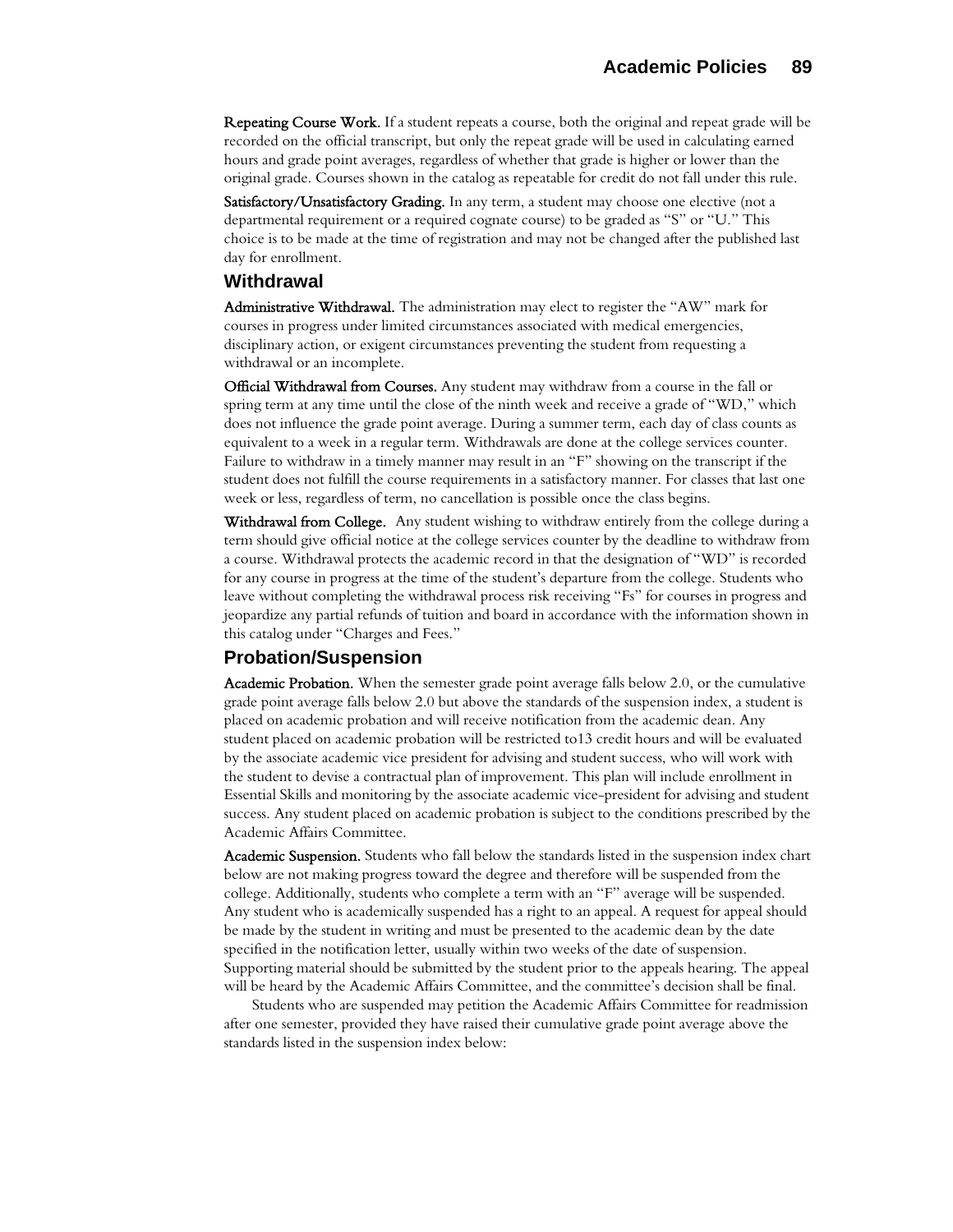| Suspension if    |
|------------------|
| Cumulative       |
| <b>GPA Below</b> |
| 1.40             |
| 1.50             |
| 1.60             |
| 1.70             |
| 1.80             |
| 1.90             |
| 2.0              |
|                  |

## **Non-Course Credit**

Credit for Prior Learning. It is recognized that many persons have accumulated non-college experiences that can be translated into college credit. Degree candidates may apply for evaluation of experiential credit during their graduation year at Southwestern.

A student who wishes to apply for such credit is invited to prepare a summary of those experiences in writing, strictly following guidelines outlined in a document available from the academic dean's office.

Students enrolled in the Professional Studies program should confer with center staff regarding application procedures.

The dean, in consultation with the student's advisor, uses various methods of evaluation to assess the student's competence level and grants elective credit hours accordingly.

Examples of work and other experiences that may be considered for credit are in-service education, continuing education in any form, occupational experience, professional attainment, and travel that can be shown to have resulted in personal growth and learning.

Credits awarded by Southwestern College for prior learning are graded satisfactory (S). They count toward graduation but do not assist in fulfilling the requirement for a minimum of 30 hours in Southwestern courses.

A fee will be assessed for evaluation of prior learning. It must be paid at the time an application is submitted for evaluation.

Validation of Credits by Examination. Course credit may be earned by special internal examination and added to the student's record. The examination may be administered to any regularly-enrolled student by a faculty member designated by the academic dean. A transcript validation fee applies to all courses locally validated.

A student may present scores earned on examinations administered by outside agencies approved by the Academic Affairs Committee. Credit from this source may include the College Level Examination Program, Advanced Placement program, Dantes, and evaluations provided by the American Council on Education of military service and other educational programs. Up to 30 hours of credit may be validated by external examination. Credit by examination awarded by other accredited colleges is accepted as transfer credit.

Credits earned by validation are graded satisfactory (S). They count toward graduation and, when initially entered by Southwestern or another baccalaureate degree-granting institution, toward the minimum 60 hours required from baccalaureate-degree-granting institutions. They do not assist in fulfilling the requirement for a minimum of 30 hours in Southwestern courses.

## **Academic Honors**

Dean's Honor Roll. The Dean's Honor Roll recognizes scholastic achievement of full-time undergraduate students during a single term. Based on the grades for the current term, students who earn 12 or more hours with a grade point average of 3.70 or higher are placed on the Dean's Honor Roll. The registrar shall exclude from the published Dean's Honor Roll any student taking an "incomplete" for a course in the calculated term.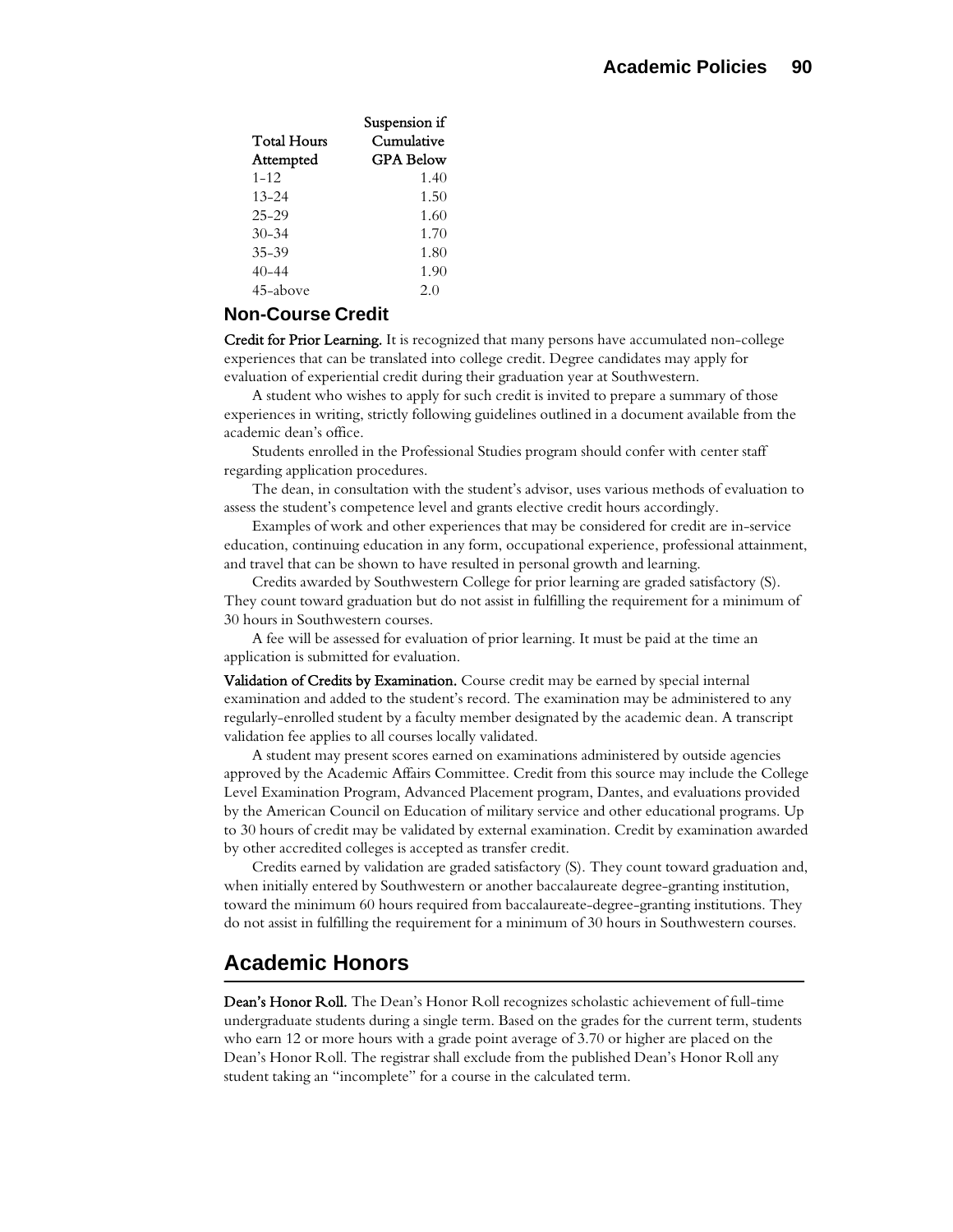Departmental Honors. Departmental honors are awarded to graduates with a grade point average of 3.50 or higher in their major coursework and who have successfully completed study of a specific subject in accordance with the following guidelines. The student must submit a copy of the proposal to both the Academic Affairs Committee and the registrar's office no later than the last day of classes in the closing term of his/her junior year. The project proposal will include the general area of study, the research question/statement and rationale, a list of the student's committee members, and a preliminary project time schedule. The committee should include a Southwestern College supervising faculty member, a Southwestern College faculty member serving as the student's advocate, a person not affiliated with Southwestern College who can offer expertise in the area of study, and additional members as expertise suggests (e.g., a statistician). The submitted proposal must also include a letter of support from the supervising faculty member. The project will be completed and presented to the project committee prior to the deadline for senior grades. The committee will decide if the project merits "pass with honors," "pass without honors," or "no pass." The supervising faculty member will then notify in writing the academic dean, the chair of the academic affairs committee, and the registrar of the committee's decision. Students desiring publication of their award in the Honors Convocation program must have completed all requirements for departmental honors including the presentation to the project committee prior to April 1 of the spring semester of the student's senior year. These requirements are intended to be minimum standard for departmental honors for the entire campus. However, each department may choose to add further requirements in accord with the needs of that academic discipline.

Graduation with Honors. General honors are awarded to those members of the graduating class who throughout their college career have attained a high average of scholastic achievement in their work. Seniors with a grade point average of 3.85 or higher will graduate *summa cum laude* ("with highest honors"); a 3.70 will be required for *magna cum laude* ("with high honors"), and 3.50 for *cum laude* ("with honors"). For students who have transferred hours to Southwestern, both the resident GPA and the cumulative GPA must meet the standard.

Junior Marshals. Junior marshals lead the processions of graduates at honors convocation and at commencement. They are selected by the following procedure:

- 1. All those full-time students who are enrolled in campus-based programs and have earned between 79 and 110 hours (inclusive), of which at least thirty are graded hours earned at Southwestern, at the time of the spring honors convocation shall be considered for the honor.
- 2. The two persons meeting the above criteria and having the highest cumulative grade point averages shall be named junior marshals.
- 3. In the event that there are more than two persons with identical highest grade point averages, all those persons shall be named junior marshals.
- 4. In the event that one person has the highest grade point average and there are two or more persons with the second highest grade point average, all those persons shall be named junior marshals.

Masterbuilders. Six graduating seniors who best typify the spirit of Southwestern are selected annually by the following process. The registrar prepares a list of graduating seniors who are enrolled in campus-based programs, excluding persons who have previously been elected Masterbuilder. Each Student Government Association member nominates six seniors from the list. Any senior receiving a nomination is included on a list submitted to the faculty. Each faculty member votes for six seniors from this list. Any senior receiving one or more votes from the faculty is included on a list submitted to the student body. In an election conducted by the Student Government Association, each student may then vote for six seniors. The six graduating seniors receiving the highest number of votes are named Masterbuilders. The formal announcement of these seniors is made at the spring honors convocation.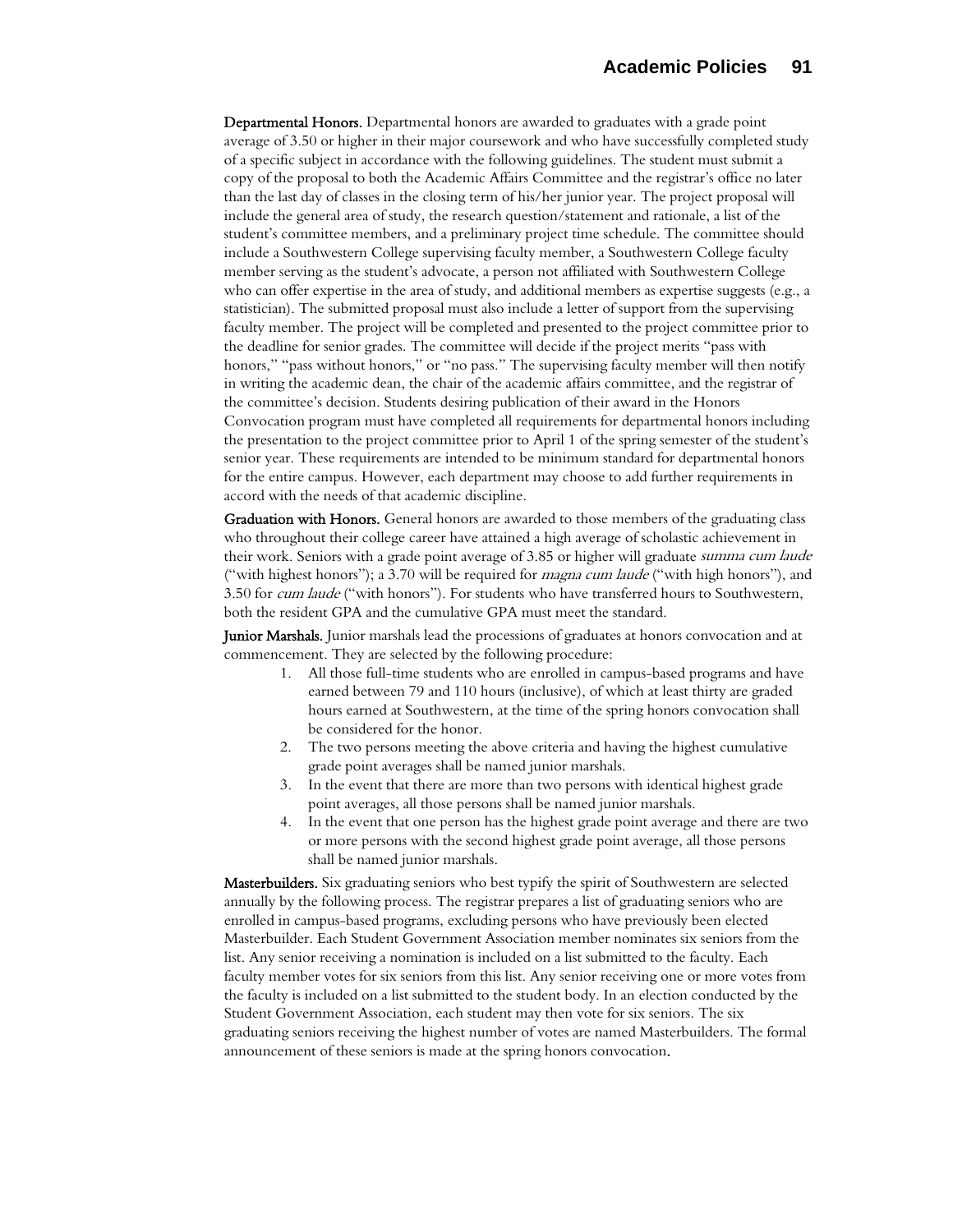**Order of the Mound.** The Order of the Mound recognizes academic achievements of baccalaureate-level graduates. Students are named to the Order of the Mound according to the following procedure:

- 1. Members shall be named once a year, in May, following submission of final grades for graduating seniors but prior to awarding of degrees at the May Commencement.
- 2. After recording final grades, the registrar shall prepare a list of baccalaureate-level students graduating in the upcoming Commencement (this list shall include all students who have completed graduation requirements since the previous year's Commencement). These students shall be arrayed by cumulative grade point average, with the highest GPA at the top of the list.
- 3. The number of students (n) eligible for Order of the Mound membership shall be determined as 10 percent of the names on the completed array. If n is a fractional figure, it shall be rounded off.
- 4. The registrar shall strike from the list those students who have completed fewer than 60 graded hours (A/B/C/D/F) at Southwestern College.
- 5. The registrar shall also strike from the list those students who previously have been named to the Order of the Mound.
- 6. The registrar shall then count the first n students in the array for Order of the Mound membership. If the nth student holds the same grade point average as one or more students farther down the array, those additional students shall also be included for membership unless such action increases membership to greater than 12 percent of the graduates. In such case, the first grade point average higher than that of the tied group of students shall be used as the final one for inclusion in membership.

Scholar of the College. The senior student with the highest grade point average is recognized at the matriculation convocation each fall. The selection is made from full-time students who are enrolled in campus-based programs and have earned 85 or more hours (at least 30 of which are graded hours earned at Southwestern), have not earned a degree, and have not previously been named to the honor. In the event that several students rank equally, all share the honor.

Valedictorian/Salutatorian. The graduating senior with the highest grade point average at the time all senior grades are turned in is recognized as valedictorian. The second highest ranking student is named salutatorian. If two or more persons are ranked equally for valedictorian all are named such and no salutatorian is recognized. If two or more persons are ranked equally for salutatorian all are recognized. Selection is made from graduating seniors who have earned at least 60 graded hours at Southwestern and have not previously been named to the honor.

## **Special Academic Studies**

Independent Study. The academic curriculum at Southwestern College has been designed to give ample opportunity for independent study. Intended for students who have established a foundation of understanding and competence in a given discipline, independent study permits pursuit of that discipline to an extent or in a specialized area not offered in any established course. Independent studies are to be initiated by the student in conference with a member of the faculty. Approval forms for the study are available at the registrar's office. The form requires a complete description of the work to be done and the basis for grading, the signatures of the student, supervising teacher, and the division chair. It is to be returned to the registrar's office at the time of enrollment for the course. Two special types of independent study are the honors program and the senior project.

International and Other Off-Campus Study Programs. Southwestern College provides counsel and assistance in planning off-campus and international study programs. During the past few years, students have studied in Ireland and Ecuador, Chicago, Washington, D.C., and other locations in the United States. Students wishing to maintain an enrolled status at the college for the period of their study abroad must pay an enrollment maintenance fee. Additional fees, such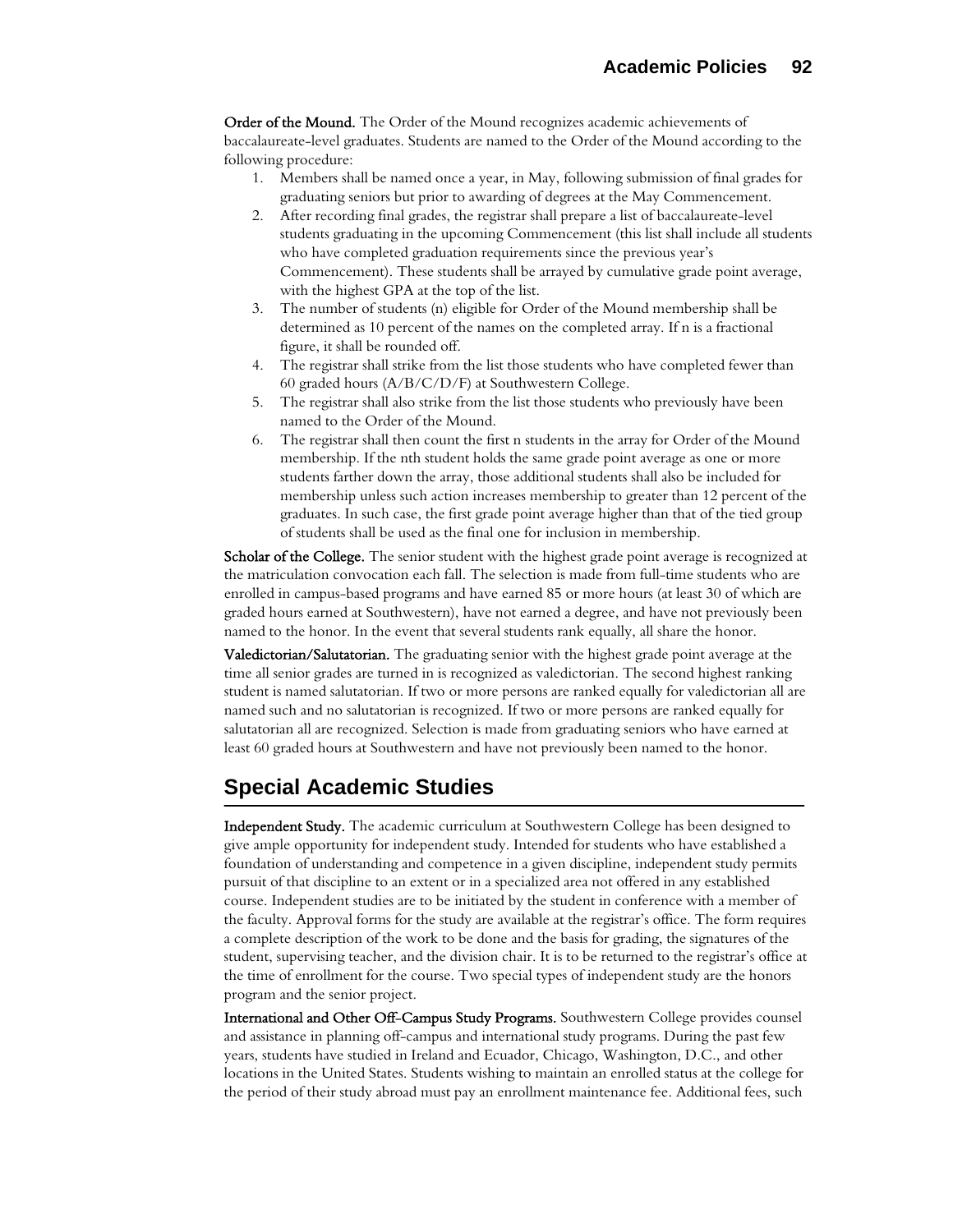as for transcript translation and evaluation may apply. For information on these programs, inquire at the academic dean's office.

Internship. The internship program provides work experience in industry, social, or civic agencies on a full-time basis either voluntary or paid. A student may enroll in an internship for six to 14 credit hours. The program is available to junior and senior students. Approval forms for internships are available at the registrar's office. The form must be returned to the registrar's office at the time of enrollment in the course, prior to the start of the internship. Participation in the internship program requires previous academic preparation in the general areas of the internship as well as academic supervision during the course of the work.

Practicum. A practicum involves work experience of a practical nature related to a particular discipline, and may take place either off or on campus. A student may enroll in a practicum course for one to five credit hours. These courses are available to sophomores, juniors, and seniors. Approval forms for practicums are available at the registrar's office. The form requires a complete description of the work to be done and the basis for grading, the signatures of the student, off-campus supervisor, supervising teacher, and the division chair. It is to be returned to the registrar's office at the time of enrollment for the course.

Special Lectures. Roy L. Smith-Willson Lectures were established by Mr. and Mrs. J. M. Willson of Floydada, Texas, to call attention to the important moral and religious aspects of education. Outstanding leaders of the nation are invited to give these lectures. Parkhurst Lectures on the Bible were established by Dr. and Mrs. George Parkhurst to bring to the campus scholars who are known for their unusual ability to interpret the meaning and purpose of the Bible for a student generation. The Paul V. Beck Lectureship on Science and Religion was established by Paul V. Beck of Tulsa, Okla. Well-known scientists and Bible scholars present the Beck Lectures.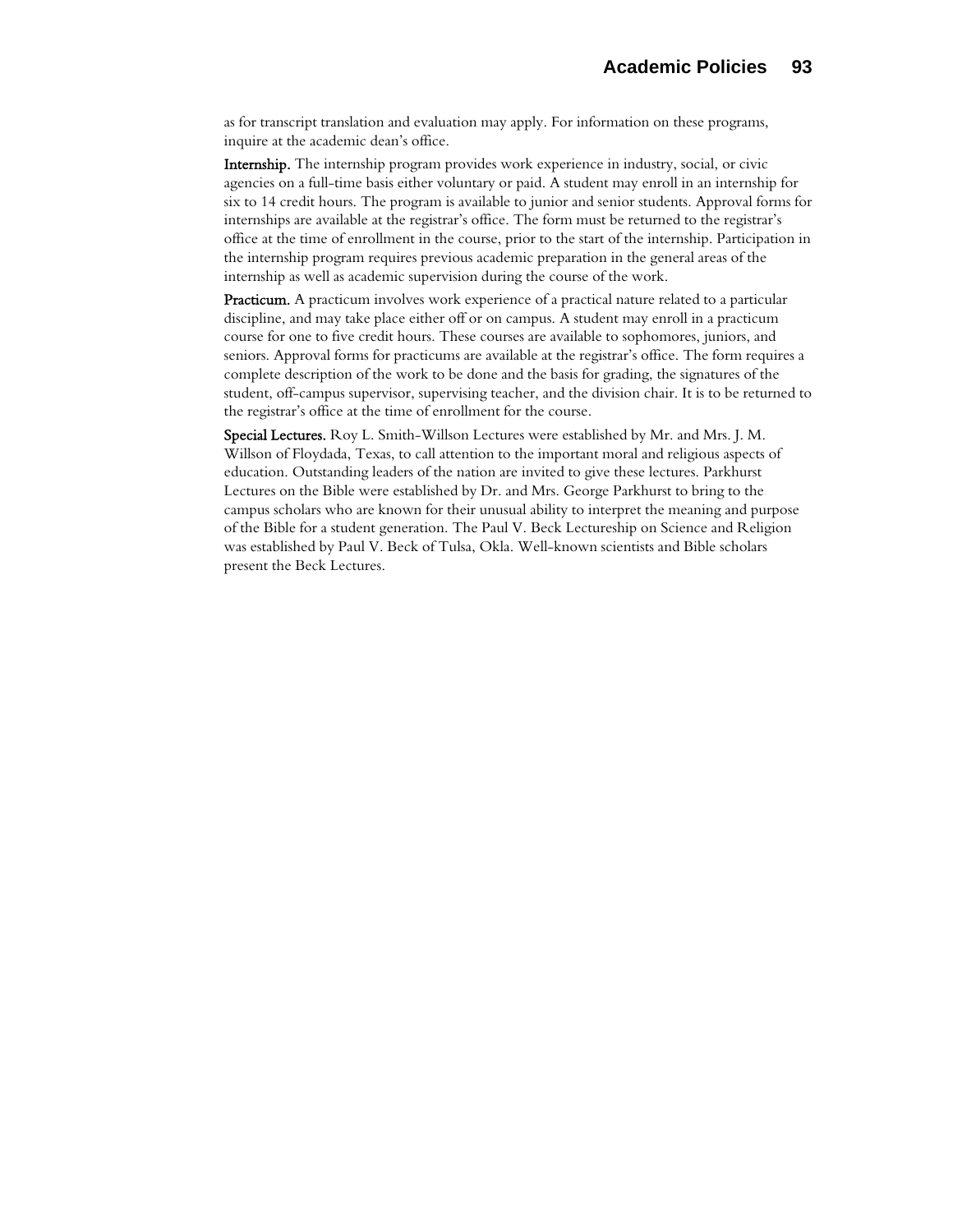# **Admission to Southwestern**

Southwestern College invites applications from students whose personal and academic records show high standards of achievement, thus giving promise of academic success in the years ahead.

The rationale used in each admission decision for all categories of students is the concern for each student to have a successful academic experience at Southwestern College. The Office of Admission reserves the right to accept or deny each applicant. An applicant who wishes to contest a denial may request a review of the application by the director of admission. The appeal will be heard by the admission committee team whose decision shall be final.

Southwestern College does not discriminate on the basis of race, gender, color, religion, age, national origin, ethnic origin, physical disability, or sexual orientation in the recruitment and admission of students, the recruitment and employment of faculty and staff, and the operation of any of its programs and activities.

## **Admission Standards**

## **First-Time Freshmen**

Graduates of Accredited High Schools. Admission decisions for graduates of accredited high schools are based on a combination of curriculum, grade point average, American College Test (ACT)/Scholastic Aptitude Test (SAT) scores, and written essay.

Southwestern recommends a minimum high school curriculum reflecting the following coursework:

- 1. Four years of English
- 2. Three years of mathematics (including algebra 1, algebra 2, and geometry)
- 3. Two years of science (including one year of general science and one year of laboratory science)
- 4. Two and a half years of social science (including one year of American history, one year of world history, geography, or equivalent, and a half year of sociology, psychology, citizenship, or equivalent)
- 5. Two years of foreign language, oral communications, or computer science, or any combination of the three.

Generally, students with a minimum composite score of 19 on the ACT and a minimum 2.75 cumulative grade point average are admitted without restriction to the college. Students who fall below either of the criteria may be accepted with some restrictions to the college.

Essay. An essay on a topic of your choice or an example of your writing skills from a class you have taken is also required. Essays are evaluated for content, style, and grammar and should be long enough to sufficiently develop the idea(s) presented. Double-spaced, typewritten essays are preferred.

Graduates of Non-Accredited High Schools and Home School Students. Students graduating from non-accredited high schools, home school students, and GED completers may apply using one of the three options listed below:

- 1. Admission decision will be based on a combination of curriculum equivalent to that required of accredited high school graduates, grade point average, ACT/SAT scores, and written essay.
- 2. Admission decision will be based on a combination of a portfolio of accomplishments during the student's high school years, ACT/SAT scores, and written essay.
- 3. Admission decision will be based on scores on the General Education Development (GED) test that are above the 50th percentile and written essay.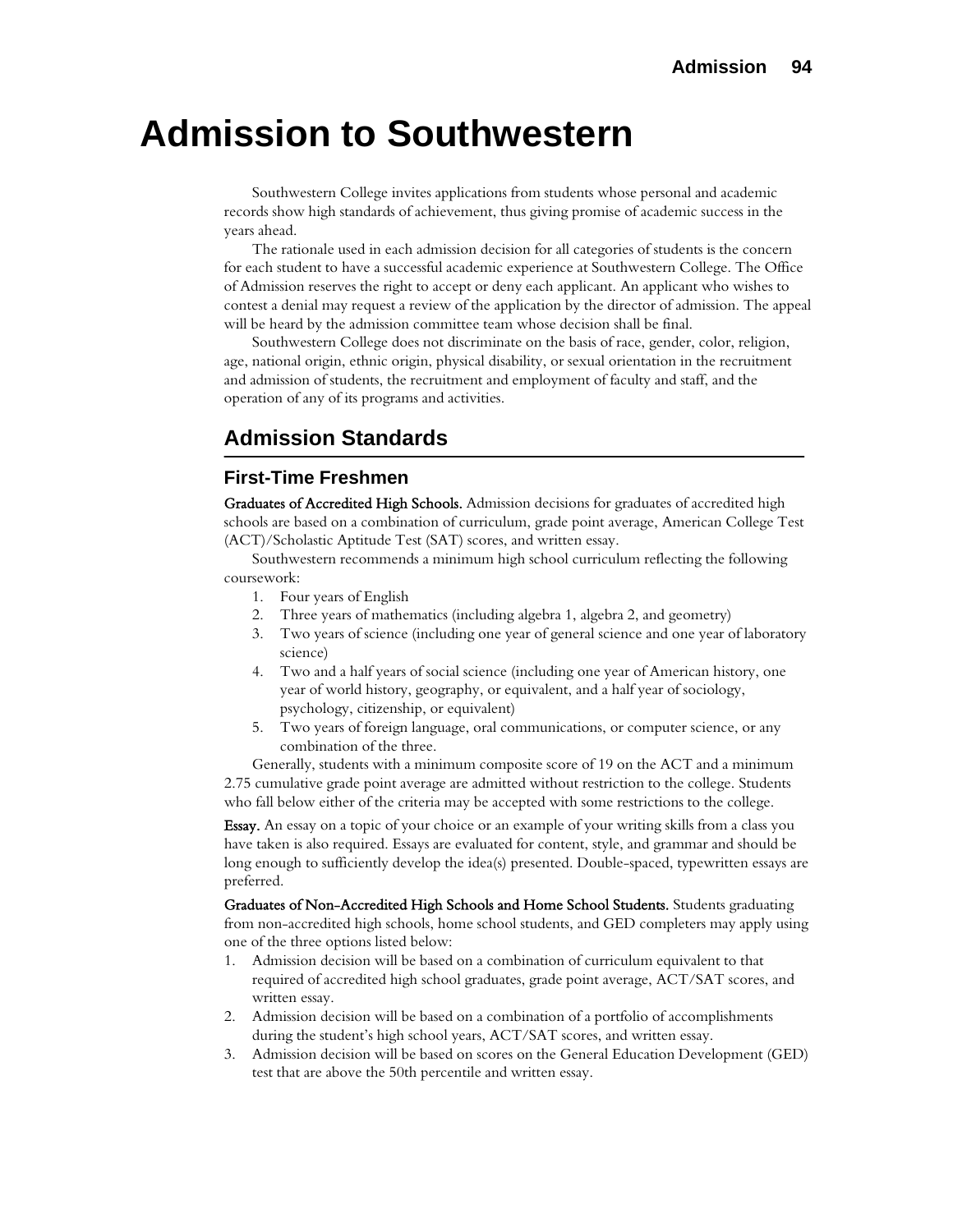## **Advanced Placement Scholars**

Southwestern College will accept as special students those who are currently completing their high school courses of study and who wish to take up to six hours of college credit per semester. Permission must be granted by the appropriate high school administrators.

## **Transfer Students**

Students who have completed high school and who have accumulated more than six college credits since then are classified as transfer students. Admission decisions for these students are based on a combination of college grade point average, curriculum, and written essay.

A cumulative grade point average of 2.0 or higher is required for transfer students. This grade point average will be calculated on core courses or courses that are equivalent to Southwestern College courses (exclusive of activity credits). Southwestern College gives full value to transcripts of records from institutions recognized by the Council for Higher Education Accreditation (CHEA). The college does not accept transfer credit for varsity athletics or for remedial-level coursework.

If the student is transferring with fewer than 24 hours of credit, a transcript from an accredited high school showing graduation or a GED with a score above the 50th percentile will also be required for admission.

In addition, transfer students are required to write an essay. For details about the essay content, please refer to the directions under the requirements for high school graduates.

In order to graduate from Southwestern College, transfer students must complete a minimum of 60 hours at an accredited four-year academic institution. Thirty of the 60 hours must be completed at Southwestern.

Transfer hours with grades below "C" will not count toward major requirements or to waive general education requirements.

## **International Students**

Admission decisions for international students are based on a combination of English proficiency, successful completion of courses leading to graduation, letters of recommendation, and proof of financial support.

Students who have attended schools where English has not been the primary language of instruction must show evidence of English proficiency through a score of 550 or higher on the written test or 80 or higher on the internet-based test of the Test of English as a Foreign Language (TOEFL), special courses in other institutions such as completion of the highest level of an Intensive English Language Center program, or other relevant experiences.

Entering freshmen must have graduated from a secondary institution in their home country and must provide original certified copies of their academic transcripts which have been translated into English. Transfer students must provide original certified copies of all college transcripts which have been translated into English. An international student who enrolls as a degree-seeking student at Southwestern and who has taken courses at colleges outside the United States must pay to have these credits evaluated through a transcript evaluation service approved by Southwestern College.

In addition, international students must submit a certified bank statement indicating that the student or the student's sponsor has sufficient funds to meet the first year's expenses, a personal statement about the student's background, interests and personal accomplishments, and three letters of recommendation. If the student is being sponsored, a certified letter from the sponsor should be submitted indicating that the sponsor will be supporting the student during the student's stay in the United States. If the student is sponsored by the student's home government, the student should send a certified letter from the government indicating support and billing information.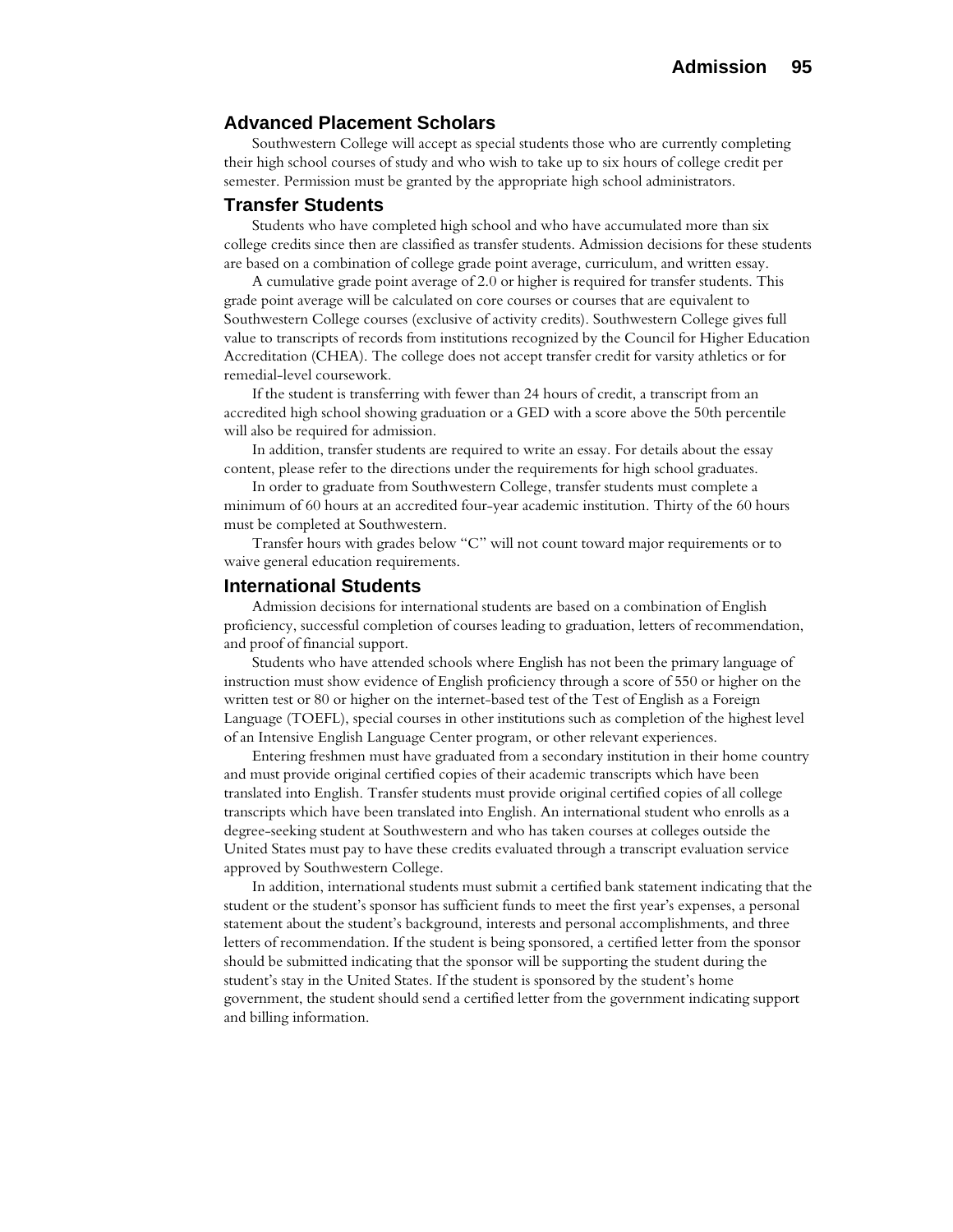## **Application Procedure**

## **First-Time Freshmen and Transfer Students**

To be admitted to Southwestern College, the student should take these steps:

- 1. If possible, visit the campus to become acquainted with the college community and to discuss the admission process with an admission counselor.
- 2. Complete an admission application form and return it to the college with a \$20 processing fee and a written essay.
- 3. Have the official transcripts of all high school and/or college credit sent to the Southwestern College Office of Admission. High school transcripts should include class rank (if applicable), grade point average, and grading scale whenever possible.
- 4. Take either the American College Test (ACT) or the Scholastic Aptitude Test (SAT) and have the scores forwarded to the admission office. Students should take the ACT or SAT prior to the spring semester of their senior year to take full advantage of Southwestern scholarship opportunities. The ACT code number for Southwestern College is 1464 and the SAT code number is 6670.
- 5. Upon acceptance for admission, the student is requested to submit a tuition deposit of \$100 which will allow the student to pre-enroll for classes. The deposit will also allow students living on campus to receive their room assignment. This deposit is refundable through May 1 for the fall term and through December 1 for spring term. The deposit will be credited to tuition charges when the student enrolls.

Deadlines. New students wishing to enroll full-time at Southwestern College in the fall semester should have a complete application file in the Office of Admission by August 1. New students wishing to enroll full-time at Southwestern College in the spring semester must have a complete application file in the Office of Admission one week prior to the start of spring classes.

A complete application file includes:

- 1. application form
- 2. application fee
- 3. other requirements as listed under each student category.

Students accepted for fall term are reminded that all paperwork for financial aid, housing, and health forms should be turned in by August 1. To receive priority housing assignments, the housing form and admission deposit must be received by May 1.

## **International Students**

To be admitted to Southwestern College, international students should take these steps:

- 1. Write, e-mail, call, or visit the campus to become acquainted with the college community and to discuss the admission process with an admission counselor.
- 2. Complete an admission application form and return it to the college with a written essay.
- 3. Have the official transcripts of all high school and/or college credit translated into English and sent to the Southwestern College Office of Admission. High school transcripts should include class rank, grade point average, and grading scale whenever possible.
- 4. Take the Test of English as a Foreign Language (TOEFL) and have the scores forwarded to the Office of Admission. The TOEFL code number for Southwestern College is 6670. If applying for English proficiency through other means, forward documentation such as transcripts accompanied by an explanation to the Office of Admission for review.
- 5. Forward three letters of recommendation, translated into English, from teachers or professors who are familiar with the student's academic ability.
- 6. Complete the certification of finances form documenting amounts of financial support from sources other than Southwestern College. If sponsored by the student's home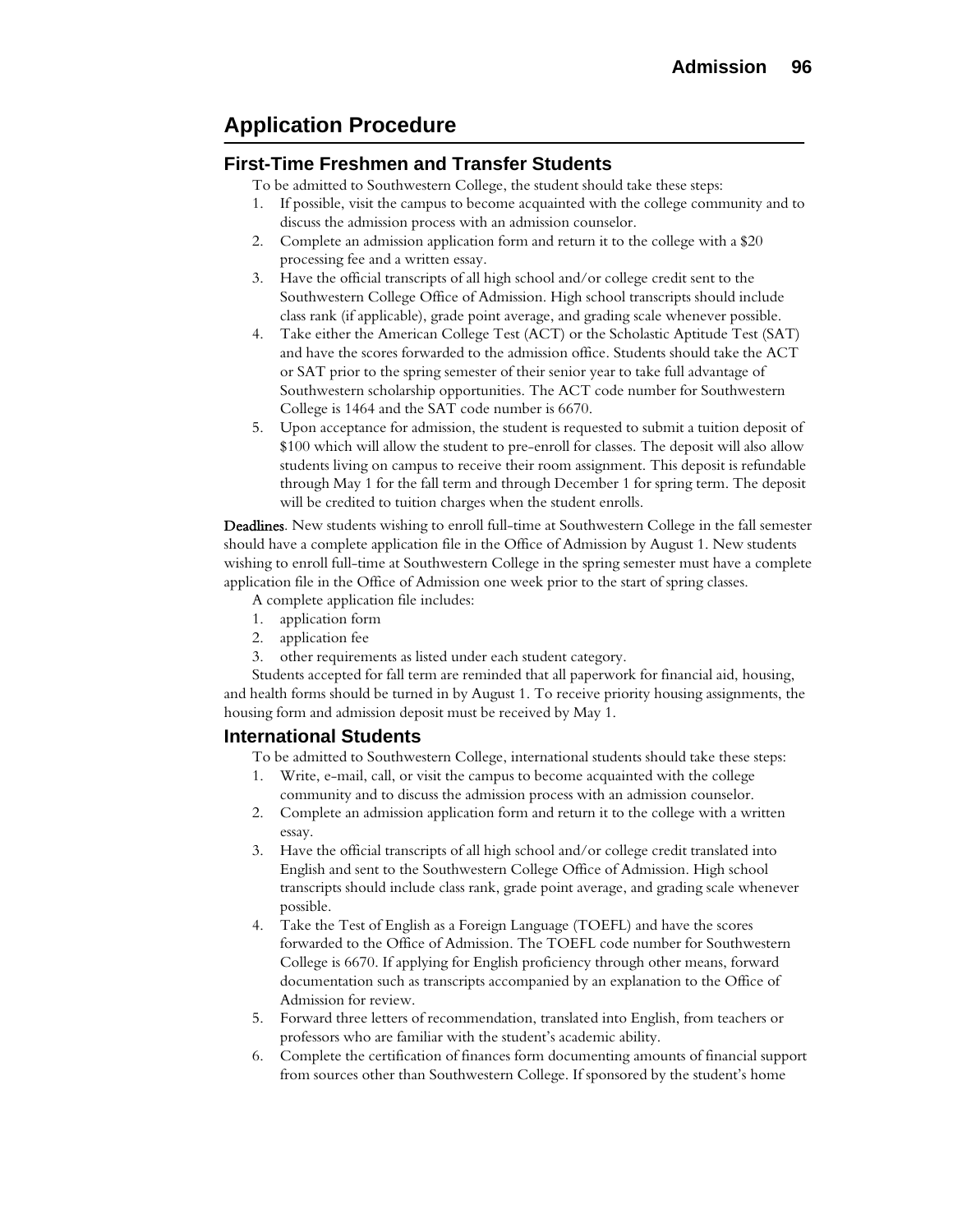government, send a certified letter indicating amount of support and billing information.

- 7. Remit a \$1,100 deposit.
- 8. Upon acceptance for admission and the receipt of the \$1,100 deposit, the student will be forwarded a Form I-20. This should be presented to the student's local United States consular officer to obtain a student F-1 visa. If for some reason the student is unable to obtain a visa, \$900 of the deposit will be refunded. A portion (\$100) of the deposit is used to pay the Student and Exchange Visitor Program (SEVIS) I-901 fee required of all new international students entering the U.S. on an F-1 visa for the first time. This fee is nonrefundable and paid to the U.S. Immigration and Customs Department.

Deadlines. International students wishing to enroll full-time at Southwestern College in the fall semester must have a complete application file in the Office of Admission by July 1. To enroll full-time at Southwestern College in the spring semester, the student must have a complete application file in the Office of Admission by December 1.

- A complete application file includes:
	- 1. application form
	- 2. other requirements as listed under the international student category.

Students accepted for fall term must turn in all housing and health forms by August 1. To receive priority housing assignments, the housing form must be received by May 1.

## **For More Information**

For necessary admission forms or more information, students should write, call, fax, or e-mail:

Office of Admission Southwestern College 100 College St. Winfield, KS 67156-2499 Phone: (620) 229-6236 or (800) 846-1543 Fax: (620) 229-6344 E-mail: scadmit@sckans.edu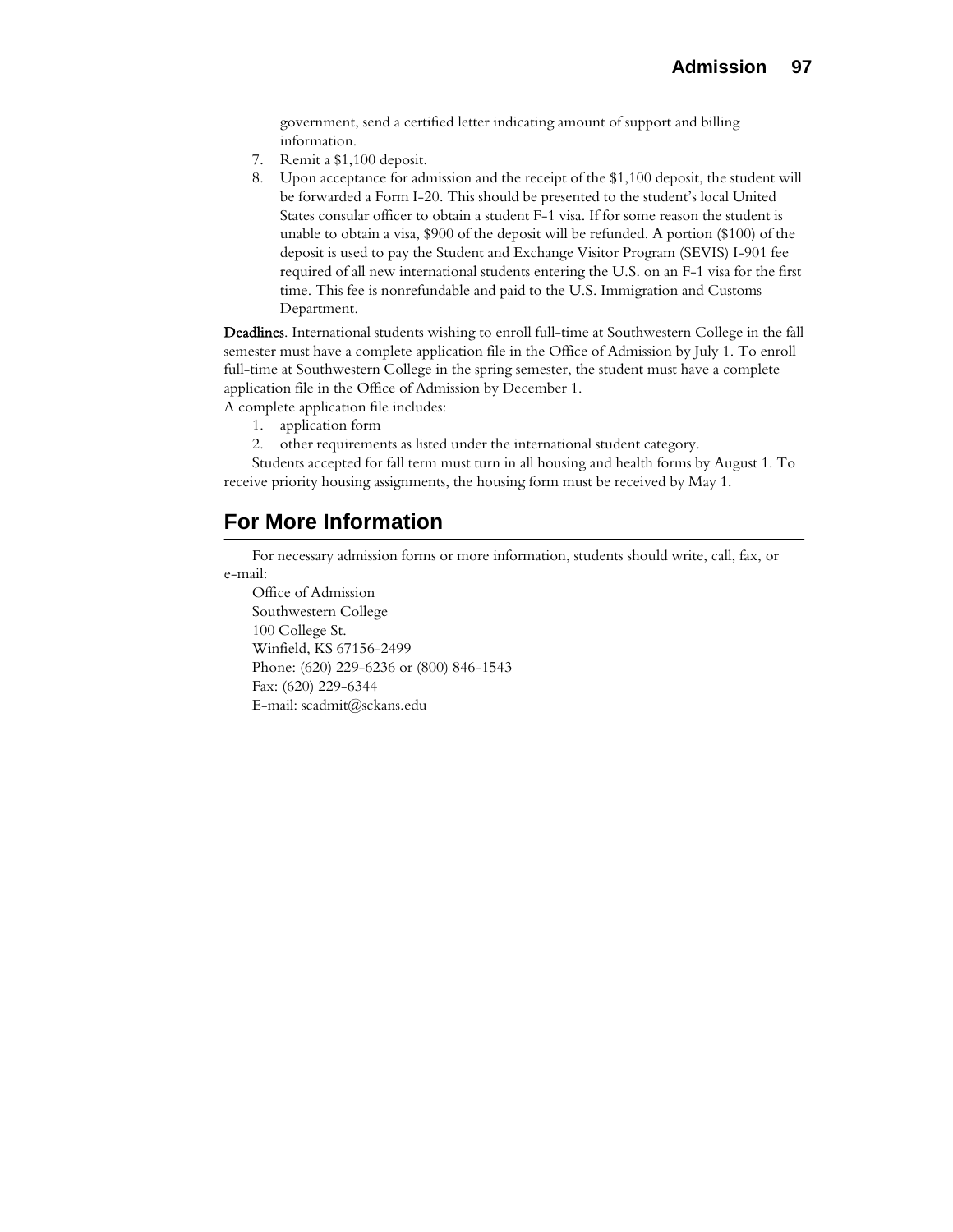# **Student Life**

The student life office at Southwestern supports the total mission of the school. Each part of the student life department works together in an attempt to care and support each student in a holistic way.

## **Campus Life**

The Office of Campus Life is an integral component of student life that includes Student Government Association and Student Foundation. Campus life is dedicated to the intellectual, physical, spiritual, and social growth of students. To complement the academic experience, a wide variety of campus activities are available. Educational, diversity, recreational, and social activities are sponsored by student organizations and the college. Artist and lecture series bring to the campus a wide variety of cultural and informative programs. Many of the performers and speakers are of international prominence and serve to enrich the Southwestern and Winfield communities.

The office provides a number of opportunities for students to become involved in the college from the day of admittance to the day of Commencement. With more than 20 active student organizations, numerous traditional events, special involvement programs, and entertainment activities, each student has ample opportunity to become involved in campus life. For more information, contact the Office of Campus Life at ext. 6168.

## **Campus Ministry**

Southwestern College is related by covenant to the United Methodist Church. At the same time, the presence of students and faculty affiliated with other denominations lends diversity and richness to campus life.

Numerous opportunities exist for students, faculty, and staff to share in worship, community service, and Christian fellowship. Campus religious activities include weekly chapel, mission trips, worship team, Bible studies, and lectures.

In accordance with its Wesleyan heritage, Southwestern promotes intellectual growth alongside personal spiritual development. The Christian faith community seeks to provide an active and visible presence on campus.

## **Career Planning**

The Office of Career Planning offers services to all main-campus students. Assistance with resume writing, interviewing, and career strategizing is available on an individual basis and in workshops. The career planning resource library contains books that provide resume tips, interest assessments, as well as information on many specific career titles. Information about job openings, graduate schools, internships, and study abroad programs are also housed in the career planning library. Education majors may establish credential files through The Dole Center for Teacher Education. The credential file is a permanent record that includes a summary of professional experience, academic qualifications, and recommendations. Students wishing to establish a credential file pay an initial fee plus established fees for sending credentials in future years.

## **College Regulations**

All students are expected to follow the rules and regulations of Southwestern College including those published in the catalog and posted on the Web at sckans.edu/policy. Enrollment in the college will be interpreted by the college as the student's acceptance of the college rules and regulations. Therefore, all students have a responsibility to be familiar with the documents mentioned above and any others which may be promulgated. Actions or behavior inconsistent with the Christian and academic traditions of the institution or unacceptable to the established community standards may result in suspension or expulsion. Enrollment at Southwestern College is interpreted by the institution to have both academic and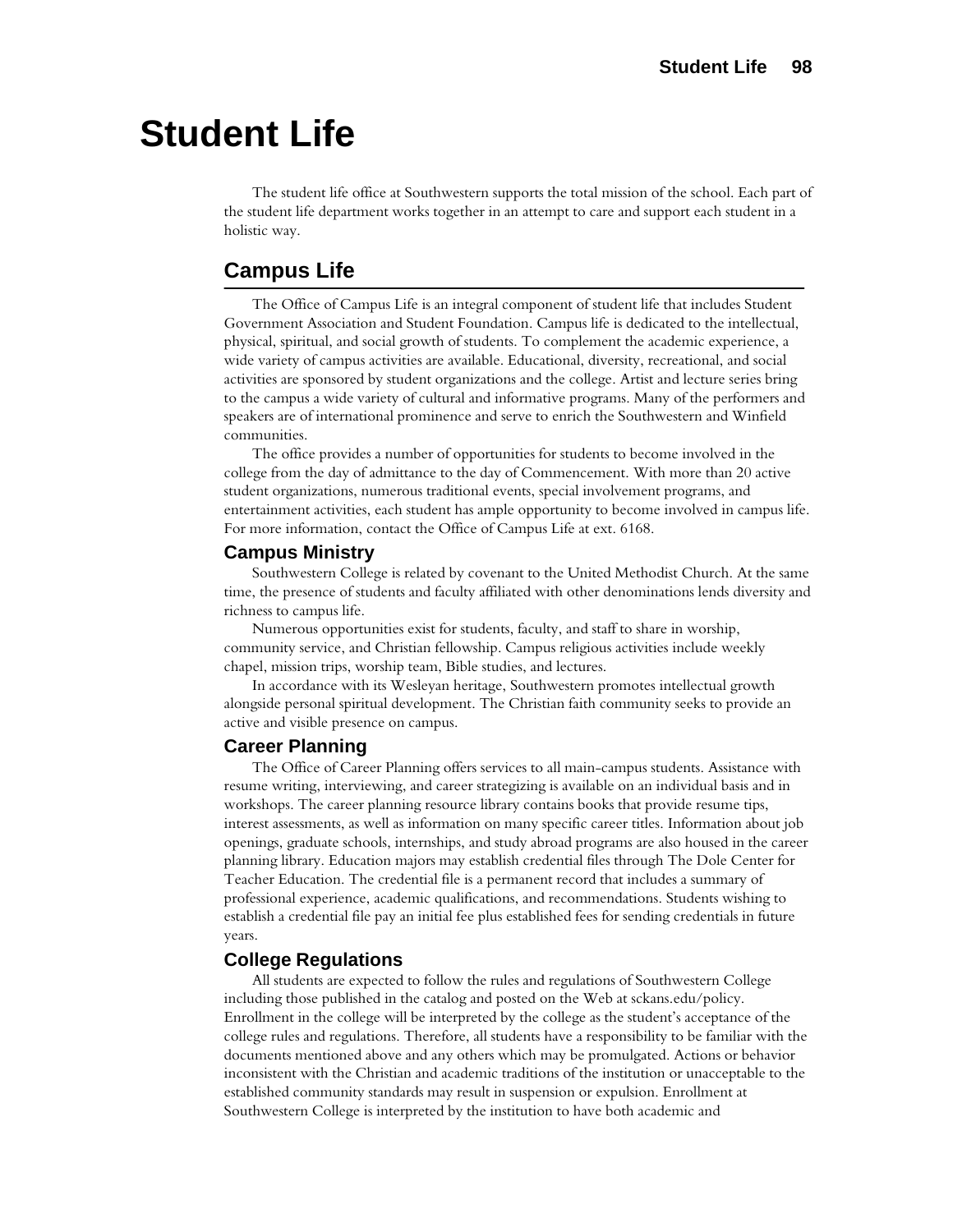social/behavioral implications. Students will be responsible, respect community rules (both campus and municipal), and recognize the rights of others.

## **Disability Services**

Southwestern College is committed to pursuing an equal educational opportunity and full participation for people with disabilities. In compliance with Section 504 of the Rehabilitation Act of 1973 and the Americans with Disabilities Act of 1990, Southwestern College does not exclude otherwise qualified people with disabilities, solely by reason of the disability, from participation in Southwestern College programs and activities, nor are people with disabilities denied the benefits of these programs or subjected to discrimination.

### **Health Promotion**

Health screenings are scheduled periodically, and health consultations are available from the college nurse during office hours.

### **Learning Center**

The Learning Center facilitates the academic success of Southwestern students by offering supplemental instructive support, such as providing peer tutoring, computer assisted learning, workshops/seminars, and supplemental learning, as well as serving as a reporting center for academic difficulty.

#### **Mental Health Services**

College students face a variety of social, personal, and academic problems. To help with this aspect of student development, Southwestern College has partnered with Cowley County Mental Health to provide counseling and educational programming.

## **Residential Campus**

All full-time students are required to live on campus except those who are married, veterans, 20 years old or older and have reached junior status, or live with their parents or legal guardians.

One large dining room, a snack bar, book store, and mail center, located in the Student Center, serve all Southwestern students.

Students who live on campus are required to purchase a meal plan except for those residing in Honor or Warren apartments. Students living in Warren or Honor may purchase flex meal dollars instead of a meal plan.

Rooms for new students are assigned by the director of housing during the summer. The college reserves the right to make changes in room assignments and living accommodations.

One- and two-bedroom apartments are available as well as residence halls with suites consisting of two rooms and a common bathroom. One residence hall offers a private bath for each room. All residences are air conditioned and have connections for satellite television and wireless Internet.

## **Activity Program**

Student organizations are formed to meet the social, academic, and service needs of the students. These give the incentive and opportunity for student leadership and interaction. More than twenty social and service organizations are registered on campus. Many of these are related to specific academic areas such as science, education, radio, and social science. The purpose of student organizations is to increase campus enjoyment for the student and for enriching the total educational experience.

## **Academic and Honorary Societies**

Southwestern has active chapters in three national honor societies. Membership in these organizations is in recognition of good scholarship and effective participation in the respective fields. Beta Beta Beta is for biology majors. Pi Kappa Delta is a national debate fraternity. Pi Gamma Mu is an international honor fraternity for students of social science.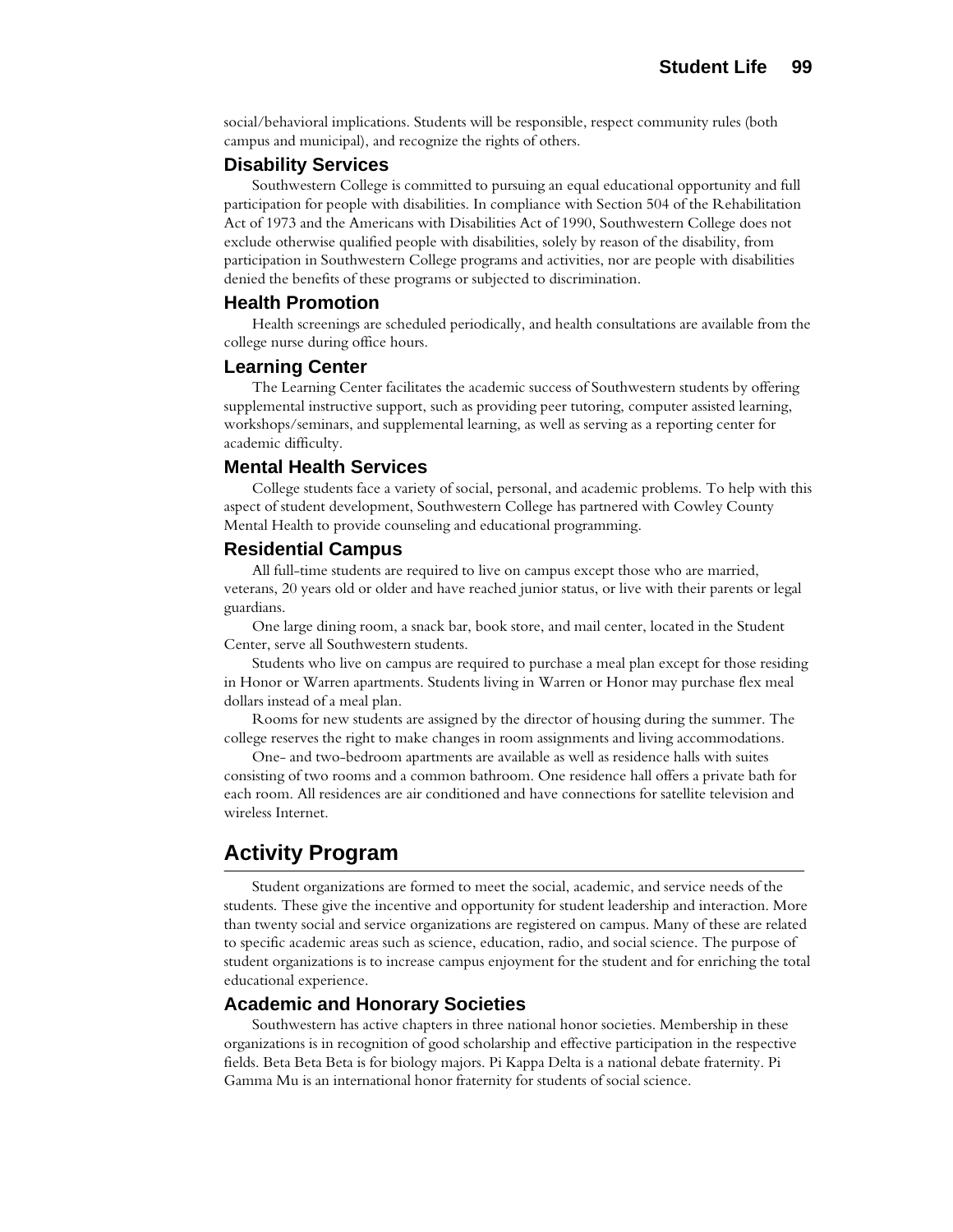Each year, those seniors who have been academically outstanding in college are honored by being named members of the Order of the Mound. Ten percent of the graduating class may be named. Transfer students must complete at least 60 semester hours on campus in order to receive consideration.

The Masterbuilder Award is the highest honor students can confer upon a senior. Seniors who best typify "the spirit of Southwestern" are chosen in a process that involves nomination by SGA, affirmation by the faculty, and a general student election prior to Commencement.

Southwestern College also elects members to Who's Who Among Students in American Universities and Colleges. Selection of no more than 10 percent of the senior class is based upon total leadership, including scholarship, campus activities, contribution to college life, and future promise.

## **Athletics**

The athletic program at Southwestern is a part of the educational program. As such, its purposes are: (1) to improve the participants as persons by inculcating the ideals of good sportsmanship, good health, disciplined living, and team play, (2) to enrich the total experience of the entire student body, (3) to provide recreation, and (4) to provide laboratory experience for those planning professional work in physical education and recreation. The total athletic program should raise the morale, spirit, and tone of the campus life. To those ends the college maintains programs in club sports, intramural, and intercollegiate athletics. Southwestern College, whose athletic teams bear the name "Builders," competes in the Kansas Collegiate Athletic Conference in basketball, football, golf, soccer, tennis, cross country, track, volleyball, and softball.

## **Debate and Forensics**

Debate has a long tradition at Southwestern. The college was a charter member of Pi Kappa Delta—the national debate fraternity—and the first intercollegiate tournament was hosted on this campus in the late 1920s. Debate and forensics are concerned with providing an experience in competitive advocacy and in the development of persuasive skills for students.

#### **Music**

The Southwestern music department sponsors several organizations that are open to participation from the general campus community. These include the South Kansas Symphony at Southwestern College, SC Concert Band, SC Jazz Band, SC Big Band, A Cappella Choir, and several small vocal and instrumental ensembles. Any student may study voice or any instrument. Lessons are given privately or as a class at all levels of proficiency.

## **Publications**

Southwestern College supports two student-managed publications: The Collegian, the campus newspaper (published weekly), and *The Moundbuilder*, the college yearbook. Interested students are encouraged to become involved on the staffs of these two publications.

## **Radio/TV Station**

The college owns and operates a 10-watt FM radio station, KSWC, in conjunction with the communication program. KSWC is designed to provide informative and entertaining listening for Southwestern students and the Winfield community. The college also produces student-run television programs for cable and internet broadcast.

## **Service Learning**

Service learning provides a collaborative cycle of study, action, and reflection for learning immersed in the mission of Southwestern College.

Three unique and complementary programs make up service learning at Southwestern:

Discipleship Southwestern. Discipleship Southwestern gives students the opportunity to study the Bible in a supportive group of fellow travelers and in a systematic way. Discipleship teams gain real confidence in knowing the Scriptures and applying them to daily life.

But the Christian faith is more than a series of devotional practices—worship on Sundays, Sunday school, youth group, etc. Christians realize that faith means service—giving time and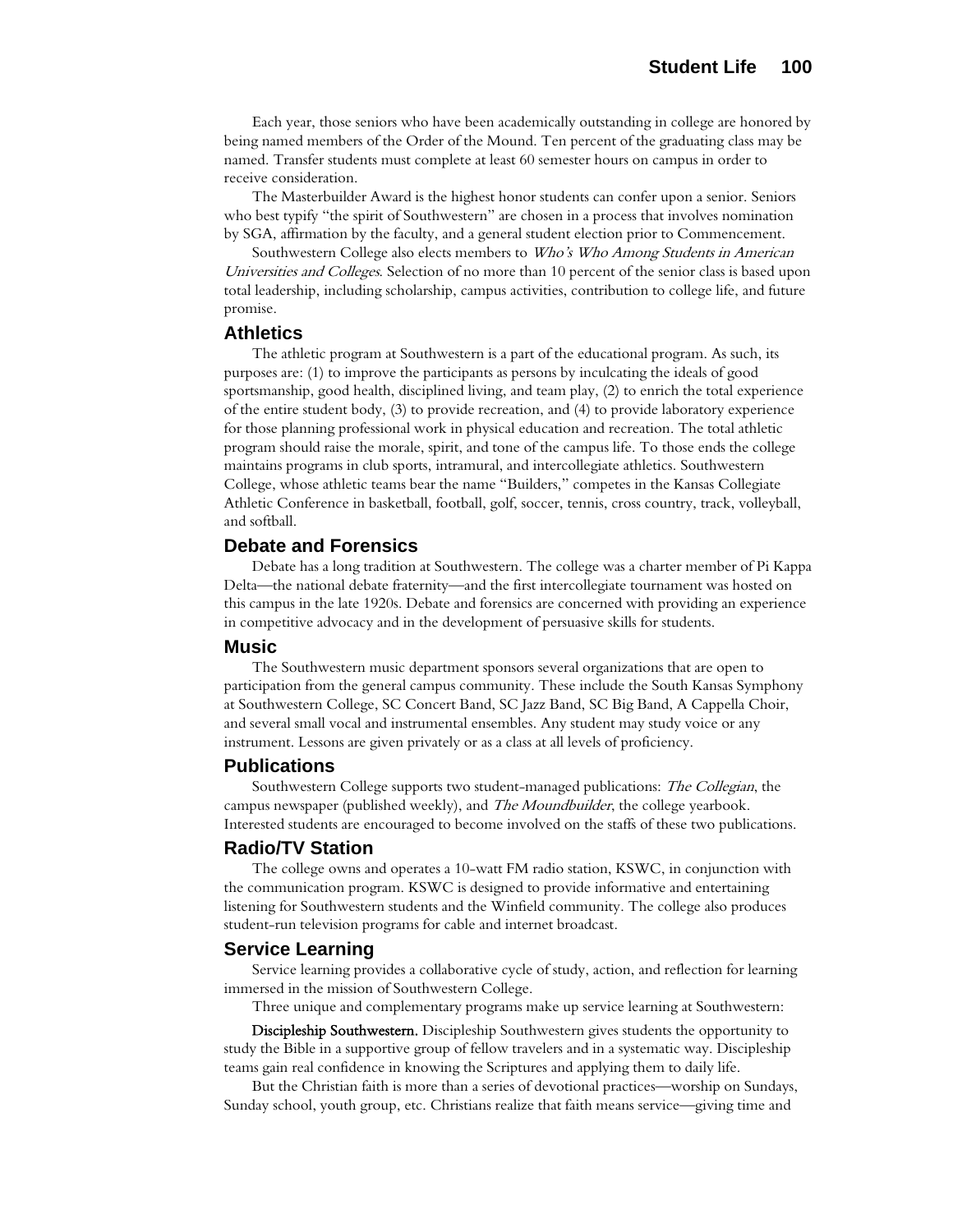physical effort to meet the needs of others. Discipleship Southwestern challenges students to make service a normal part of their lifestyle.

Green Team. The Green Team is a four-year environmental program that began in the fall of 2008. The team will be expected to recycle and conserve resources on the campus and in Winfield as well as come up with innovative ideas to lead the college toward renewable energy sources. It will seek to reduce the college's carbon dioxide emissions, and explore such issues as wind generation and other green initiatives. Southwestern is one of nearly 500 colleges across the nation that are involved in the American College and University Presidents Climate Commitment and have agreed to reduce their greenhouse emission gases by 80 percent by midcentury.

Leadership Southwestern. The Leadership Southwestern program is looking for students with academic strength, leadership experience, and a desire to answer the call to lead. Students selected for the leadership team will have the opportunity to learn and practice, and practice and learn.

Leadership classes involve the use of high-level communication skills and hard work which help students do quality work on their leadership projects. Leadership projects require students to perform at a level that exceeds their current ways of getting things done, making leadership classes essential. Team experiences and trips give members a creative arena for learning, making friends, broadening their world view, and being in service to others.

Students in Free Enterprise (SIFE). Southwestern College's entrepreneurship team recruits students from all majors who have interest in helping the greater community learn the concepts and benefits of entrepreneurship and the free market system. Entrepreneurship team members develop educational outreach projects for delivery to the greater community covering important topics such as business and professional ethics, personal fiscal fitness, free market economics, and entrepreneurship skills. These projects are delivered to the community in ways to generate the greatest and most far-reaching impact throughout the community. Team members may conduct workshops at schools and businesses, develop marketing plans for businesses, assist entrepreneurs in starting their own businesses, work with not-for-profits on expanding their clientele and service offerings, and many other service-oriented projects.

The entrepreneurship team is affiliated with SIFE (Students in Free Enterprise), an international not-for-profit organization promoting free enterprise principles on the campuses of more than 1,500 colleges and universities worldwide. This association allows Southwestern College's team members to travel and compete with other similar teams for prizes, trophies, and scholarship awards. Each competition also includes a career fair attended by organizations recruiting entrepreneurship graduates.

Students selected for the entrepreneurship team must have excellent organizational and communication skills, possess solid leadership abilities, and be interested in pursuing entrepreneurial ventures and in being of service to their communities beyond their college experience.

## **Student Foundation**

The Student Foundation is responsible to the student body to direct and plan programs that provide a wide range of connection opportunities for students. Specifically, programs of the Student Foundation encourage enthusiasm and support for Southwestern College and are directed toward three major areas: traditions, activities, and student recruitment.

## **Student Government Association**

The objective of student government is to involve the student directly in addressing campus concerns and policy. The Student Government Association is the main student governing body and concerns itself with all phases of campus life. Representatives from the student body, appointed by the SGA, hold positions on a wide variety of committees throughout the institution. SGA maintains its own budget and allocates fees to worthwhile campus projects.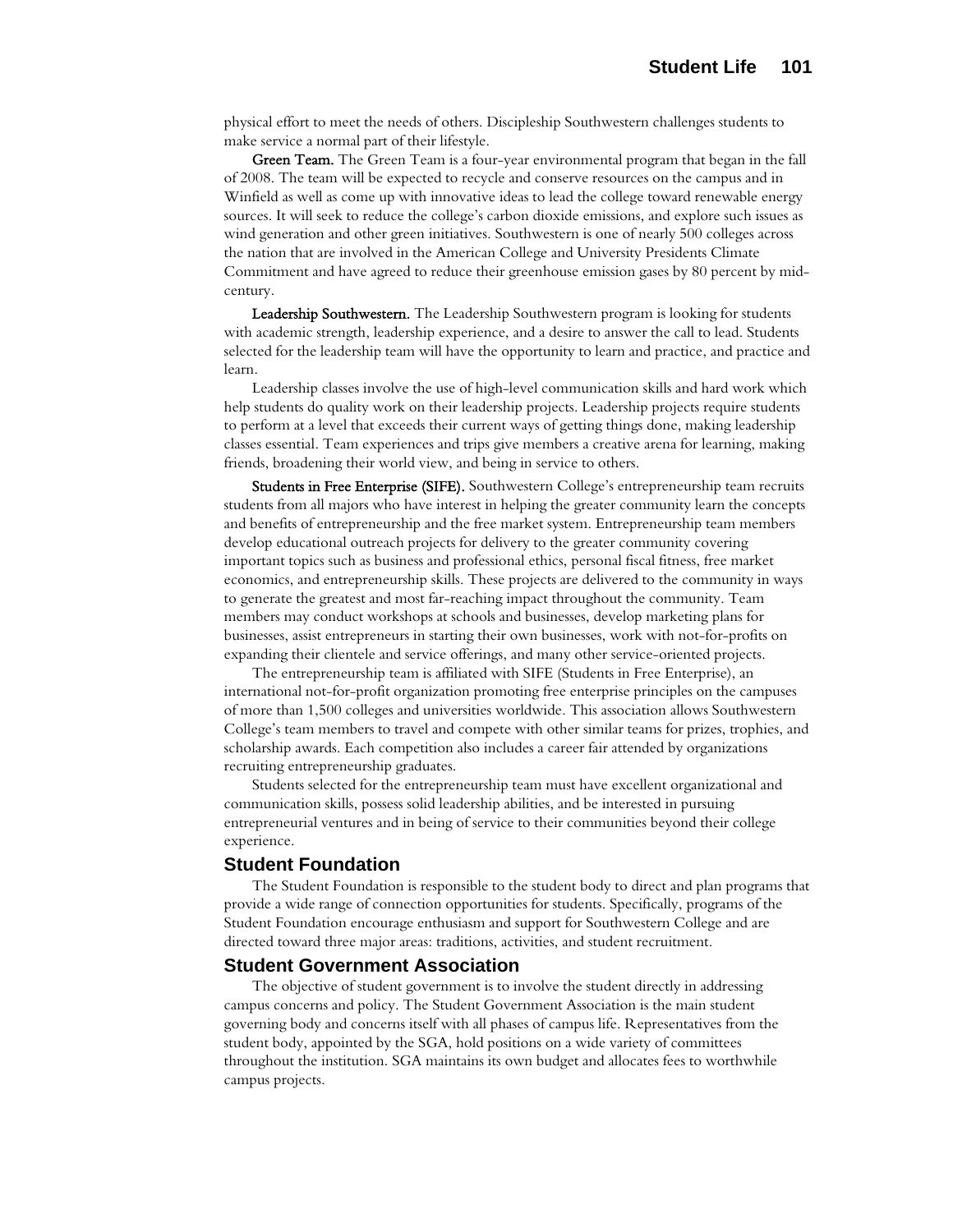## **Theatre**

Three auditoriums—a proscenium stage, an arena theatre, and a recital hall—allow for a variety of productions at Southwestern. Since its organization in 1919, Campus Players has demanded proficiency in acting and production from its members. Numerous productions ranging from the classic to the modern provide ample opportunity for participation. An academic approach to dramatic theory and literature complements the practical approach to production techniques. Students may also participate in oral interpretation with opportunities to participate in interpreters theatre and competitions.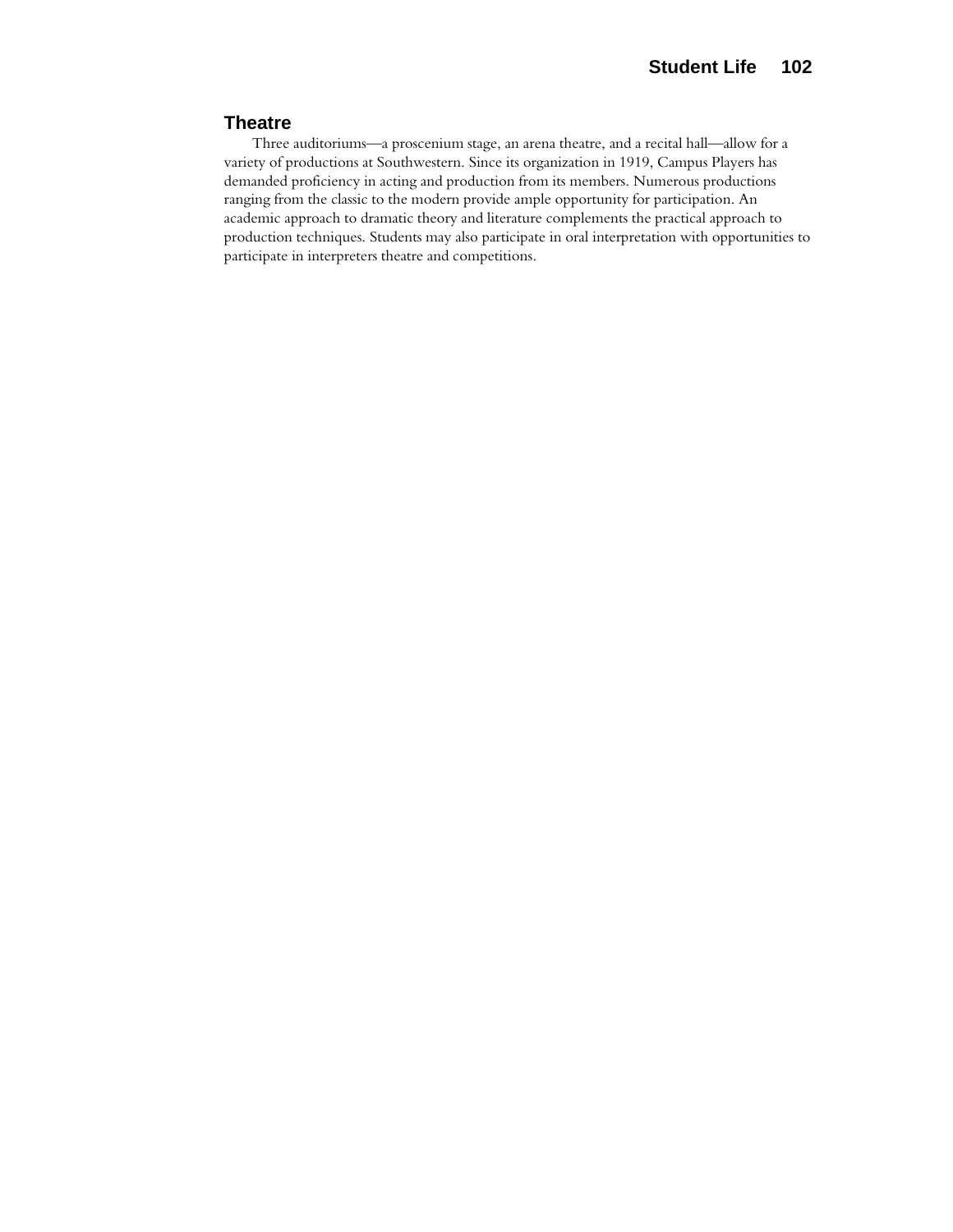# **Charges and Fees**

## **Charges**

Each student is charged tuition which covers approximately 45 percent of the cost of educational services provided by the college. The balance of the cost is met by income from endowment and by gifts from alumni, trustees, churches, and friends of the college who are willing to help support the kind of education Southwestern provides. A substantial financial aid program also assists and encourages students.

Full-time undergraduate students on campus are assessed these charges for 2008-09:

|                                    | Term    | Year     |
|------------------------------------|---------|----------|
| Tuition                            | \$9,300 | \$18,600 |
| Activity Fund                      | 50      | 100      |
| Board (all meals)                  | 1,517   | 3,034    |
| Room (base rate, double room)      | 1,293   | 2,586    |
| <b>TOTAL</b>                       | 12,160  | 24,320   |
|                                    |         |          |
| Average cost of books and supplies | \$400   | \$800    |

Tuition costs are firm. Fees, board, and room may vary because of economic conditions. Room rates are higher for suites, private rooms, and apartments.

All charges assessed by the college (tuition, fees, board, room) are due and payable at the beginning of the fall and spring terms.

Tuition includes 12 to 16 hours in undergraduate, campus-based courses. When a full-time student is enrolled in more than 16 hours, an overload charge is made for the additional hours.

Beyond the 16 hours covered by full-time tuition, two additional hours may be scheduled without additional charge when selected from the following: music ensembles, choir, band, journalism, discussion, broadcast, digital media experience courses, Discipleship Southwestern, SIFE, and theatre participation courses, all when taken for one hour credit and for S/U grade.

A portion of tuition supports the student center and the health service, each of which is available to full-time students without further charge. Additional fees are charged for student activities, special programs, overload hours, music lessons, and labs.

Students taking fewer than 12 hours in the fall or spring terms are classified as part-time students and pay tuition at the rate shown below.

Students enrolled in main campus education and nursing programs may elect to enroll in required courses offered through the Professional Studies program. Students will be charged main campus tuition rates for those courses.

## **Special Tuition Charges**

The following special charges apply to undergraduate programs on campus. For graduate programs or programs offered by Professional Studies, see separate announcements. Each charge is shown per credit hour.

| Overload (above 16 hours)       | \$315 |
|---------------------------------|-------|
| Summer school                   | 315   |
| Continuing education            | 315   |
| Part-time (under 12 hours)      | 775   |
| CCCC special                    | 95    |
| Audit (no college credit)       | 95    |
| Advanced placement scholar (HS) | 65    |
| Validation of credit            |       |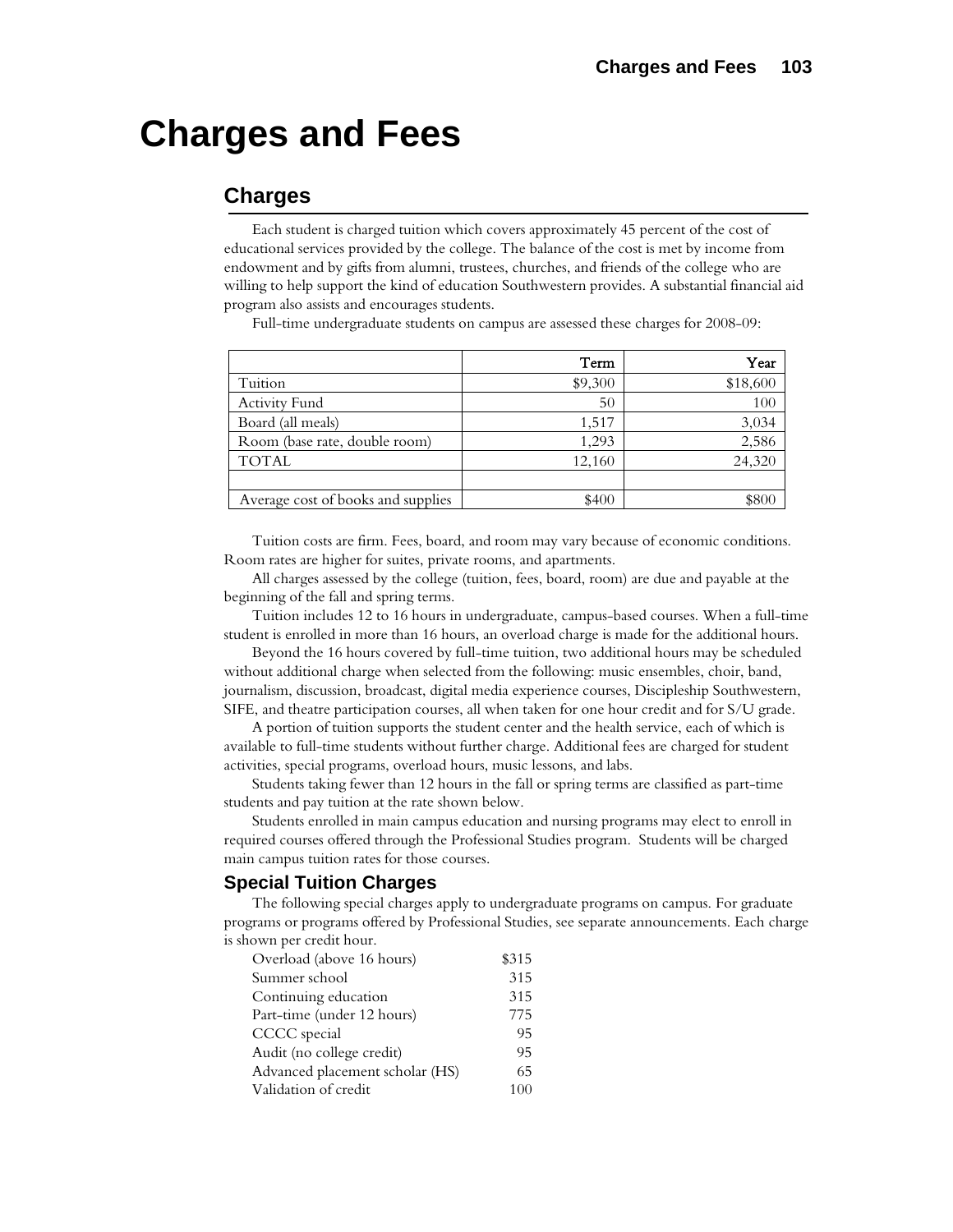## **Special Fees**

| Laptop computer fee per term        | \$493 |  |
|-------------------------------------|-------|--|
| (when elected by part-time student) |       |  |
| Practice teaching fee               | 150   |  |
| Science lab fee                     | 50    |  |
| Nursing program fee                 | 250   |  |
| Private music/dance fee             | 175   |  |
| per credit hour                     |       |  |
| Prior learning evaluation           | 850   |  |
| Enrollment maintenance              | 150   |  |
| (study abroad, per term)            |       |  |
| Transcript fee, per copy            |       |  |
| faxed, per copy                     | 10    |  |
| Replace ID card                     | 10    |  |

## **Special Tuition Programs**

Some students may qualify for special programs offered at reduced tuition rates. These rates are subject to specific restrictions. Enrollment must be in regularly scheduled undergraduate classes (not independent studies, practicums, or similarly-styled courses) offered on the main campus. Special-rate students are welcome provided space is available and course prerequisites are met, and provided a sufficient number of regular students are enrolled. Appropriate fees may be charged where applicable. Special rates do not apply to summer term courses. Individuals qualifying for special rates include the following.

Advanced Placement Scholars. High school seniors may enroll in up to six hours each semester if permission is granted by the high school principal or counselor.

Continuing Education Students. A continuing education rate is available for any student who is 25 years of age or older, has not been a full-time student anywhere during the previous two years, is enrolling for six or fewer credits (including audit hours), and has not earned more than 10 credit hours under this plan.

Cowley County Community College Students. Full-time students at Cowley County Community College may concurrently enroll in one Southwestern course if permission is granted by the CCCC academic dean.

Senior Citizens. Residents of Cowley County who are 65 years or older may take courses free of tuition charges provided space is available and course prerequisites are met.

## **Payment Plans**

Normal financial arrangements call for students to pay in full on or before registration. This payment is based on the amount due after deduction is made for scholarships, loans, and grants. No deduction is made for campus employment or Federal Work Study at this time.

If necessary, students may pay in installments with a minimum of one-fifth of the total charges (excluding book charges) due for the semester at registration. The balance of the account is due in equal installments by the fifteenth of each of the subsequent four months (September, October, November, and December for the fall term, and February, March, April, and May for the spring term).

If a student's account balance remains above \$5,000 on October 1 in the fall semester, or March 1 in the spring semester, the student will not be allowed to make bookstore charges, cash checks, or to select courses, or reserve on-campus housing for the approaching term until the account is current. At the end of a semester, students who have not made on-time, monthly payments will be required to surrender their residence hall key, laptop, and student ID card following their final exams. Failure to turn in the laptop by the required date will result in the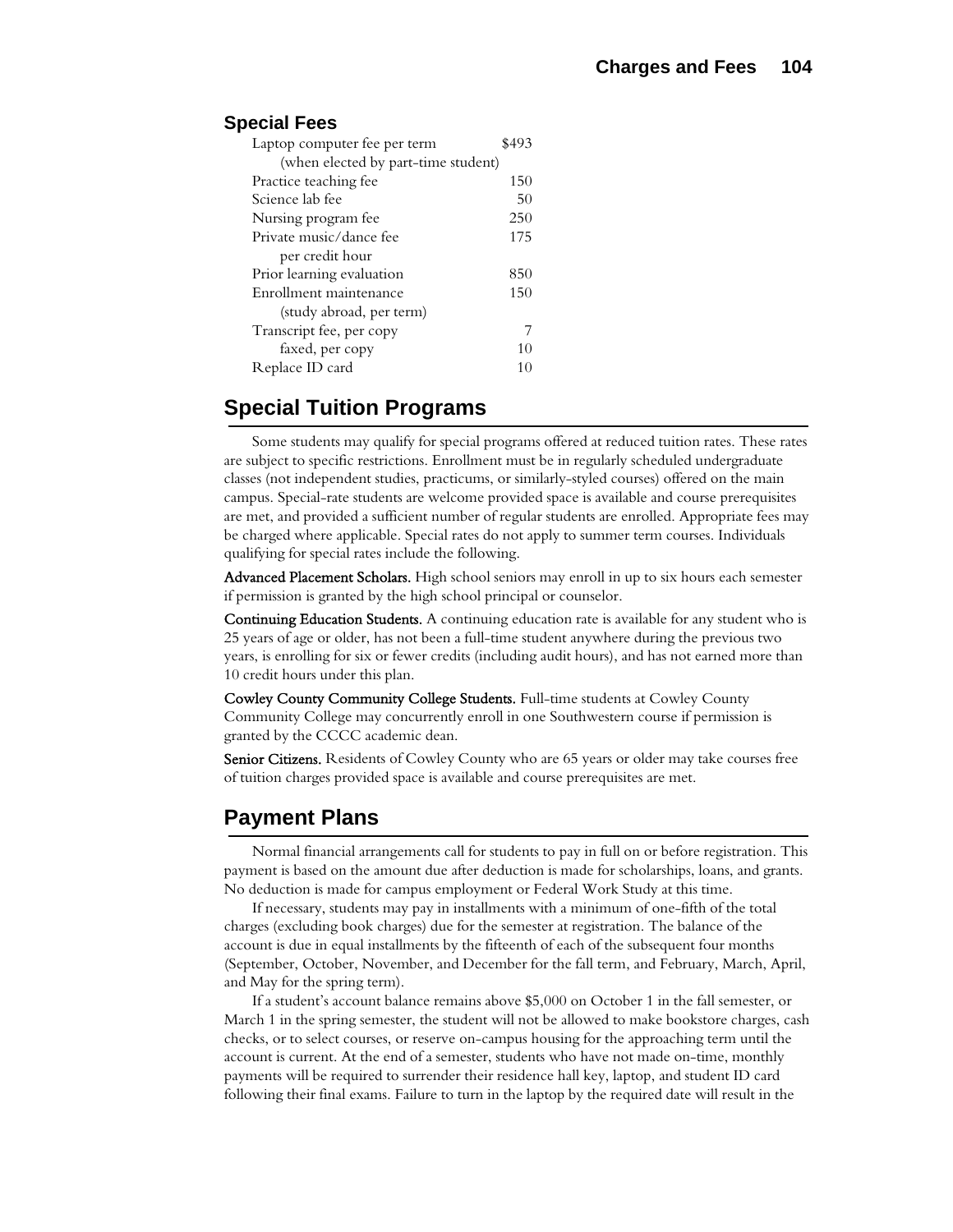laptop being reported stolen. Exceptions must be requested in advance from the business office. Students cannot register for a subsequent semester while a previous balance remains on the account.

A monthly finance charge of 1.5 percent (annual rate, 18 percent) with a minimum of \$1 is assessed on the unpaid balance of an account. The finance charge will be waived if on-time payment is received based on an agreed-to payment plan.

Transcript service is available when a student's account is paid to date.

## **Cancellation of Charges**

Students who officially withdraw from college may be eligible for some cancellation of charges. To withdraw, give notice in person at the college services counter.

In fall or spring terms, tuition, fees, room, and board are cancelled according to the following schedule:

| Period                  | <b>Amount Cancelled</b> |
|-------------------------|-------------------------|
| First 8 class days      | 90%                     |
| To end of 2nd week      | 80%                     |
| To end of 4th week      | 70%                     |
| To end of 6th week      | 60%                     |
| To end of 8th week      | 50%                     |
| To last day to withdraw | 40%                     |
| Later                   | No cancellation         |

During a summer term, each day of class counts as equivalent to a week in regular term. For classes that last one week or less, regardless of term, no cancellation is possible once the class begins.

Students who move out of residence halls during the semester but do not withdraw from classes are eligible for a pro-rata cancellation of board charges if they elect to discontinue a meal plan. No cancellation is made for residence hall charges.

The schedule above describes cancellation policy for programs on the main campus. For Professional Studies programs, see the Professional Studies catalog.

## **Cancellation of Financial Aid**

Withdrawing students who have received financial aid are required to return a portion of their aid to those sources that assisted in enrollment.

For federal aid, a calculation is made of "earned" and "unearned" aid based on the days of attendance. Unearned aid is returned first to loans (in this order: unsubsidized, subsidized, Perkins, PLUS), then to a Pell grant, SEOG, and other Title IV programs.

For Southwestern aid, the amount returned is the same percentage as the amount of charges cancelled.

For state and other aid, all funds are usable until the student's account balance reaches zero. Any excess is returned.

## **Refunds**

After calculation of charges cancelled and financial aid cancelled, any excess remaining on the account is refundable to the student.

## **Change from Full-Time to Part-Time Status**

Students who enroll for full-time study but then officially drop one or more courses during the enrollment period are eligible for a cancellation if the number of hours dropped changes the student's enrollment status to part-time. If the student elects to continue using the school-issued laptop, the \$493 laptop fee will be charged. No adjustment is made for students who withdraw from some but not all courses after the enrollment period has ended; these students continue to be classified as full-time students.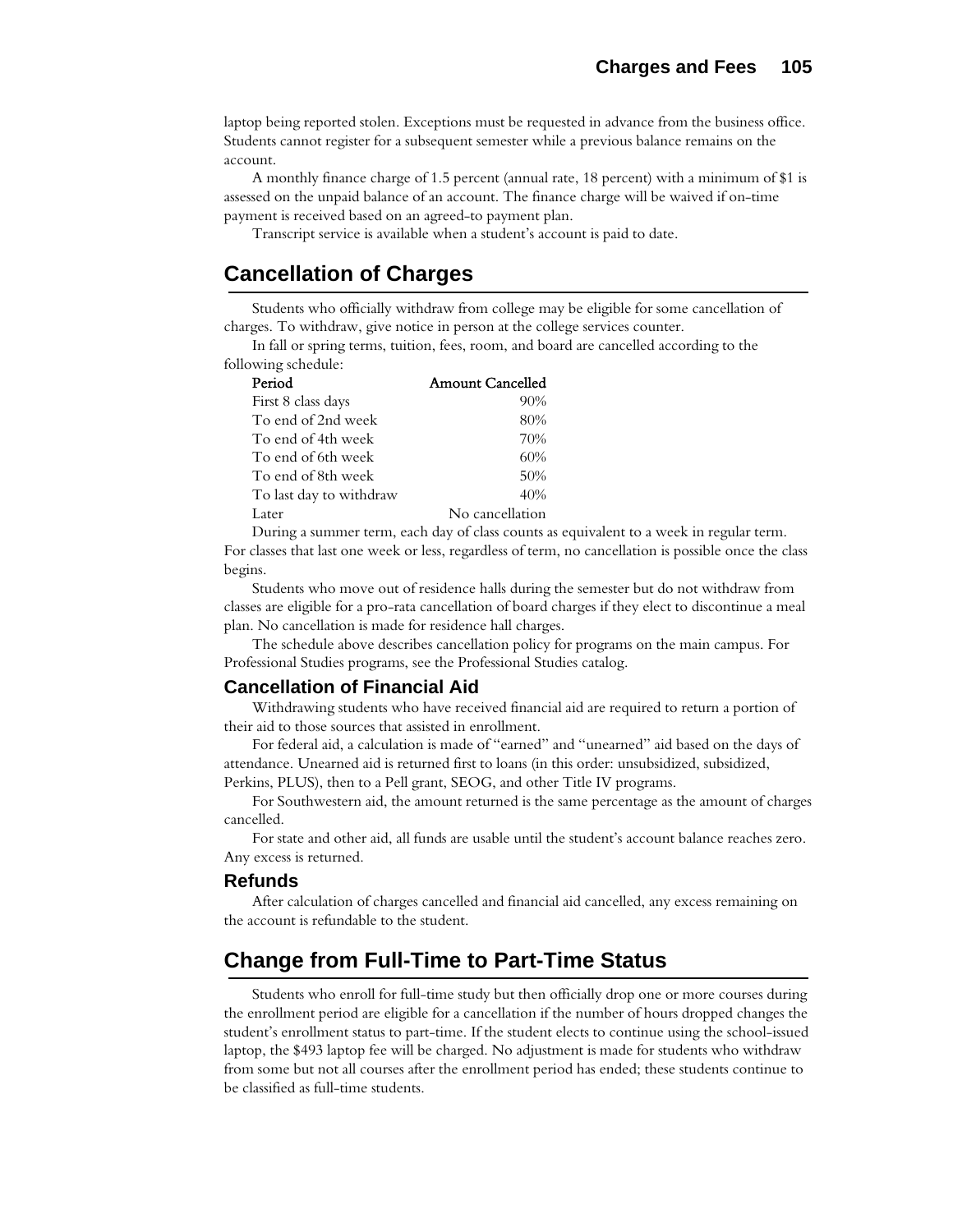## **Room Deposits**

All resident students are required to make and maintain a \$150 room deposit. Against this deposit damages will be charged as described by the housing policies of the college. The room deposit remains permanently on account until the student withdraws from college, graduates, or is given permission to move off campus, at which time a refund may be requested. When no refund is requested within one year, the account is cleared.

If a student requests a room for a forthcoming term and then cancels that reservation, a penalty of \$50, \$100, or \$150 may be assessed against the room deposit. The \$50 penalty is charged for cancellations occurring later than June 15 for fall term and January 1 for spring term. The \$100 penalty is charged for cancellations occurring later than July 31 for fall term. After residence halls open for fall or spring term, a \$150 penalty is charged students who cancel their reservations before moving in. Students who move in and then decide to leave are charged the full room rate, but the room deposit is refundable.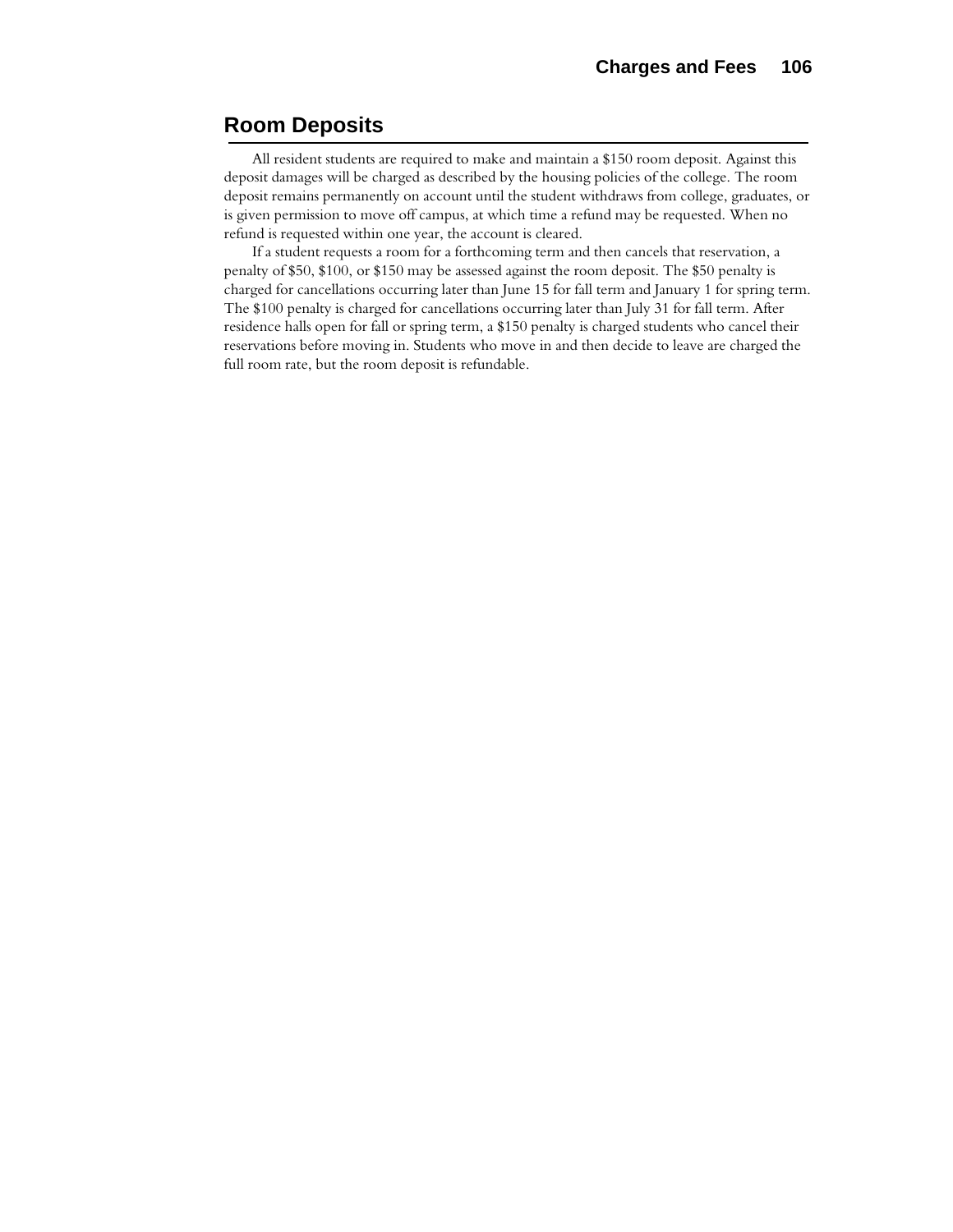# **Financial Aid**

The financial aid program assists students who want to attend Southwestern College but would find it difficult to do so without financial aid. Southwestern also recognizes students with superior ability and academic achievement by awarding scholarships regardless of financial need. A full description of all Southwestern College financial aid programs and regulations can be found on the financial aid Web site www.sckans.edu/financialaid.

A comprehensive assistance program of scholarships, grants, campus employment, and loans is available through funds from Southwestern College, the State of Kansas, and the federal government. If a student demonstrates financial need, an award will be offered which combines these types of aid. Financial need is defined as the difference between the total cost to attend Southwestern College and the amount the student and family can pay, based upon family income and assets.

## **How to Apply for Financial Aid**

Before financial aid can be awarded, students must have been granted admission to Southwestern. These steps should be followed to apply for financial aid:

- 1. The student should complete the confidential Free Application for Federal Student Aid (FAFSA), indicating Southwestern College on the form. Application forms may be obtained from school counselors or the Office of Financial Aid. Priority application receipt date for financial aid for all returning students is April 1.
- 2. To guarantee Southwestern financial aid, all returning students' financial aid files must be completed by April 1.

A complete file consists of results from the FAFSA and student data form. If a student's application is selected for verification, income tax forms, W-2s, and a verification worksheet will be required. If the family knows there will be no eligibility for federal or state grants and will not need student loans, the student may sign the federal aid waiver on the data form in lieu of completing the FAFSA.

## **Financial Aid Regulations**

- The following regulations govern all scholarships and grants:
- 1. Scholarships and college grants are awarded on the basis of accomplishment and participation.
- 2. Scholarships and grants are renewable each year provided the student completes their annual financial aid file by the April 1 deadline.
- 3. Southwestern College must adjust the financial aid awards of students who withdraw prior to the end of the semester or who drop to less than full-time status during an enrollment period. Awards are adjusted according to the college's policies on cancellations and refunds.
- 4. For students receiving state or federal aid, Southwestern College is required by law not to offer institutional aid that would exceed the financial need of the student.
- 5. One-half of any financial aid awarded is credited to the student's account each regular semester.
- 6. Students who lose institutional scholarships or grants as a result of their cumulative grade point average may request reconsideration of that award at the end of the semester in which the cumulative grade point average has improved to a satisfactory level.
- 7. Southwestern scholarships and grants are available only to full-time students whose GPA is 2.0 or better.
- 8. Institutional aid for undergraduate students may not exceed 10 semesters.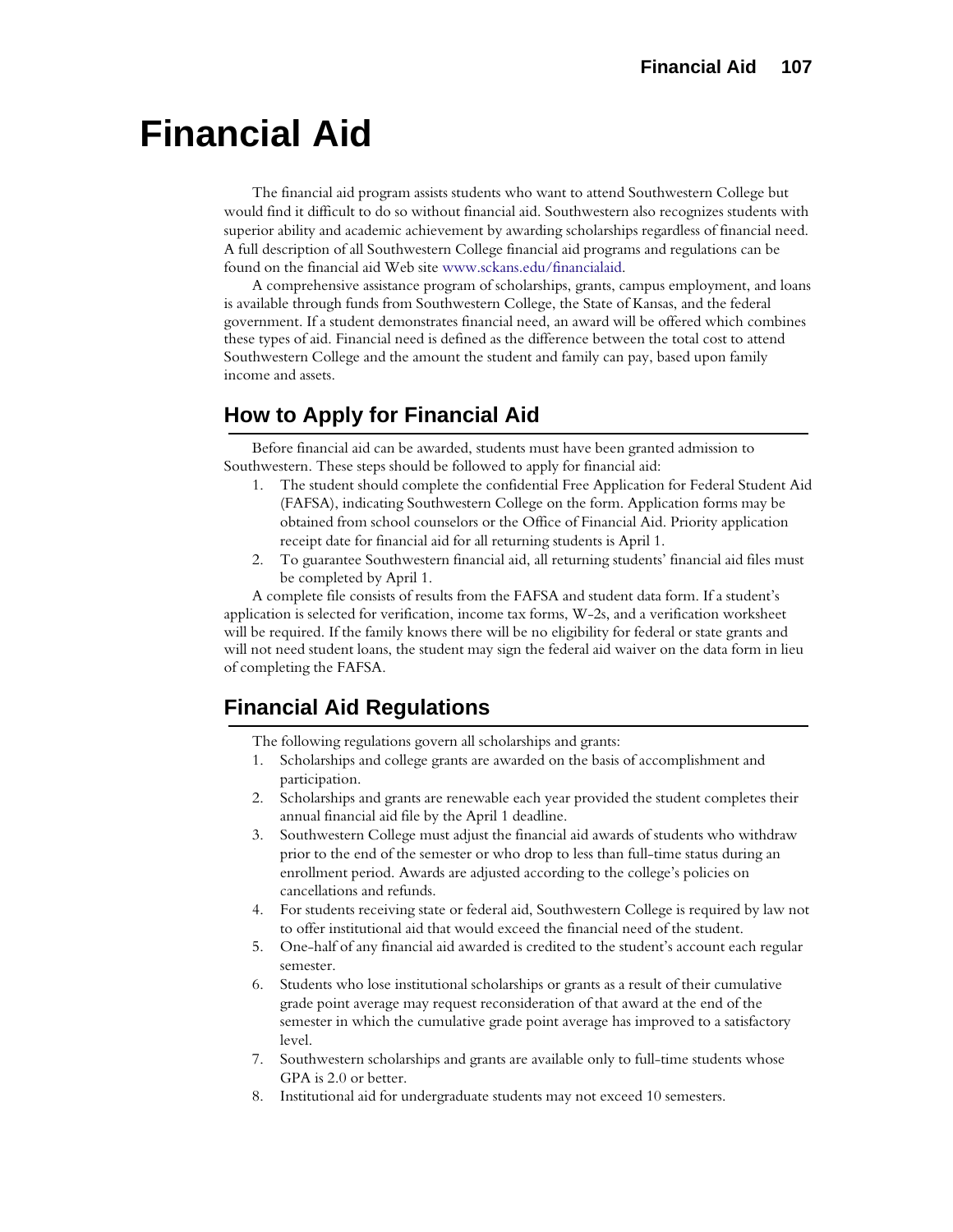9. Students in the professional studies and graduate programs are not eligible for institutional aid.

Satisfactory Academic Progress. Southwestern College is required by federal regulations to establish satisfactory academic progress for financial aid recipients. These standards ensure that only those students demonstrating satisfactory progress toward the completion of their educational programs will continue to receive financial aid. Southwestern College's policy measures a student's performance in the following three areas: 1) successful completion of courses (credit hours) 2) cumulative grade point average (GPA), and 3) maximum time to degree.

Completion of Courses. At the end of each fall and spring semester, student progress will be measured by comparing the number of attempted credit hours with the number of earned credit hours (i.e., receipt of a grade of A, B, C, D, or S). In any given year, students must have earned at least 70 percent of the credits they attempted to remain in good standing. The following letter grades do not count toward attempted hours, but do count toward the completion of earned hours: AU-Audit, F – Failure, I – Incomplete, WD – Withdrawal.

Grade Point Average. Students whose work is below the levels shown in the academic suspension chart are failing to make minimum progress toward their degree (see Academic Policies).

Maximum Time Allowed to Complete a Degree. Undergraduate students are eligible to receive federal and state financial aid up to 186 attempted credit hours. Graduate students are eligible to receive federal and state financial aid up to 54 attempted credit hours. Once a student has exceeded the maximum attempted hours, all financial aid will be suspended for subsequent terms.

Financial Aid Probation/Suspension. At the end of the fall and spring semesters, all aid recipients will be evaluated for satisfactory academic progress. Financial aid recipients who do not meet one of the three requirements for progress will be placed on financial aid probation for one semester. A student on financial aid probation is still eligible to receive financial aid for the next semester of attendance. However, if the student does not meet the conditions imposed upon them during the probationary period, the student will be placed on financial aid suspension. Suspension prevents the student from receiving any federal, state or institutional financial assistance for future semesters until such time as the student again meets all three satisfactory academic progress standards.

Conditions for Reinstatement. Students may appeal their financial aid suspension by submitting an appeal form to the financial aid office for consideration by the enrollment management team. Appeal forms may be picked up from the financial aid office in person or via e-mail.

Some circumstances, such as medical problems, illness, death in the family, relocation, or employment changes can be considered for an appeal. The committee will review the appeal and contact the student by a specified date. The committee's decision is considered final and may not be appealed further.

This policy does not preclude a student from enrolling in subsequent semesters. Students may have their financial aid reinstated and may be removed from suspension or probationary status once all satisfactory academic progress standards and/or probationary conditions are met.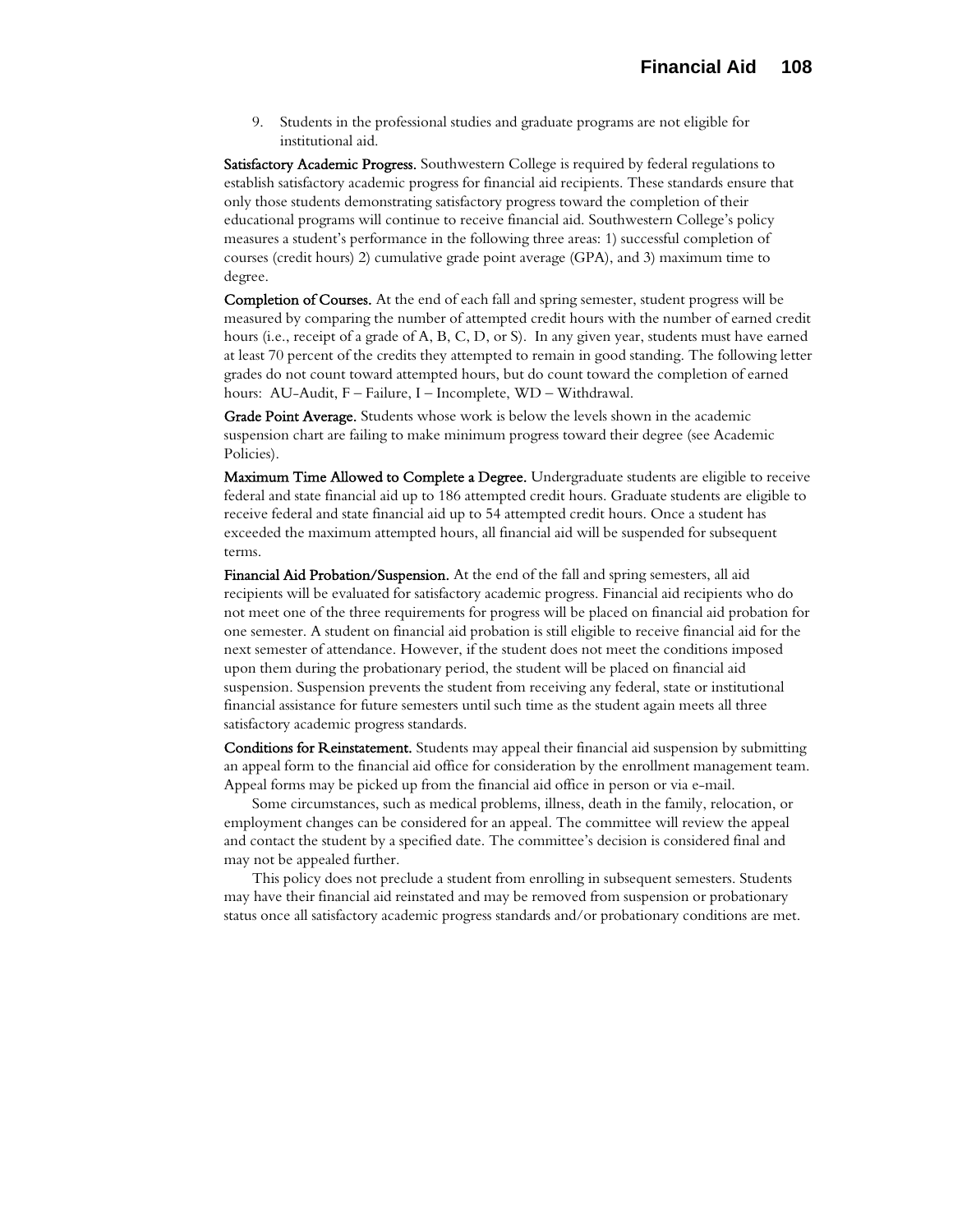## **Southwestern Grants and Scholarships**

Southwestern College offers a variety of grants and scholarships to full-time, undergraduate students attending classes on the main campus who qualify. Students may receive a combination of academic, activity, and any of the other grants for which they are eligible. Students choosing to live off campus will have their Southwestern aid reduced.

#### **Academic Scholarships**

Southwestern College awards are based on a combination of a student's academic record, ACT or SAT scores, demonstrated leadership, and the student's financial need. The amount of these awards varies. A 2.00 cumulative GPA is required for renewal.

#### **Special Academic Scholarships**

Southwestern College's most prestigious scholarships are those awarded on the basis of special nomination or competition. These scholarships are renewable for a total of 10 semesters, as long as the student is continuously enrolled each fall and spring term, and maintains a cumulative GPA of at least 3.2.

Phi Theta Kappa Scholarships: These scholarships of \$5,500 are awarded to transfer students who are members of Phi Theta Kappa. Recipients must live on campus to receive the full scholarship

Presidential Scholarships: These scholarships are awarded to incoming freshmen who have at least a 3.75 cumulative GPA and at least a 26 composite on their ACT score or its equivalent on the SAT. The award is for \$7,000 and is available to students who apply to the college by March 1. Recipients must live on campus to receive the full scholarship award.

#### **Premier Scholarships**

The three following scholarships are awarded to incoming freshmen following competitions held each spring. The amount of the award is \$12,000 and is offered in lieu of any other Southwestern grant or scholarship. Recipients must live on campus to receive a premier scholarship and must be endorsed by the selection committee for renewal.

Beech Scholarship: The Beech Scholarship is awarded to a student who has achieved personal and academic excellence in high school, has attained a minimum 3.75 GPA in high school and an ACT composite score of at least 26, and will pursue a degree in any professional or liberal arts field.

Mastin Scholarship: The Mastin Scholarship is awarded to a student who demonstrates academic achievement in the sciences, has an ACT composite score of at least 27, and will pursue a degree in any of the natural sciences or mathematics.

McNeish Scholarship: The McNeish Scholarship is awarded to a student who has achieved excellence in the performing arts, has attained a minimum 3.5 GPA in high school and an ACT composite score of at least 24, and will pursue a degree in any of the performing arts.

#### **Grants**

.

Management Grants: Students selected as SHARP Ambassadors or elected or appointed to positions of responsibility in campus organizations such as Student Foundation, SGA, or the newspaper or yearbook staffs, receive grants in recognition of these responsibilities.

Roy L. Smith Church Matching Scholarships: This is a matching scholarship program between Southwestern College and any local church. Southwestern College will contribute on a matching basis up to \$1,000 per year (\$500 each semester) to the education of any Southwestern student sponsored by a local church. The assignment of this scholarship is made without regard to the religious denomination of the participating church and is renewable. To receive the matching funds, the funds from the local church must be received in the Office of Financial Aid by September 1.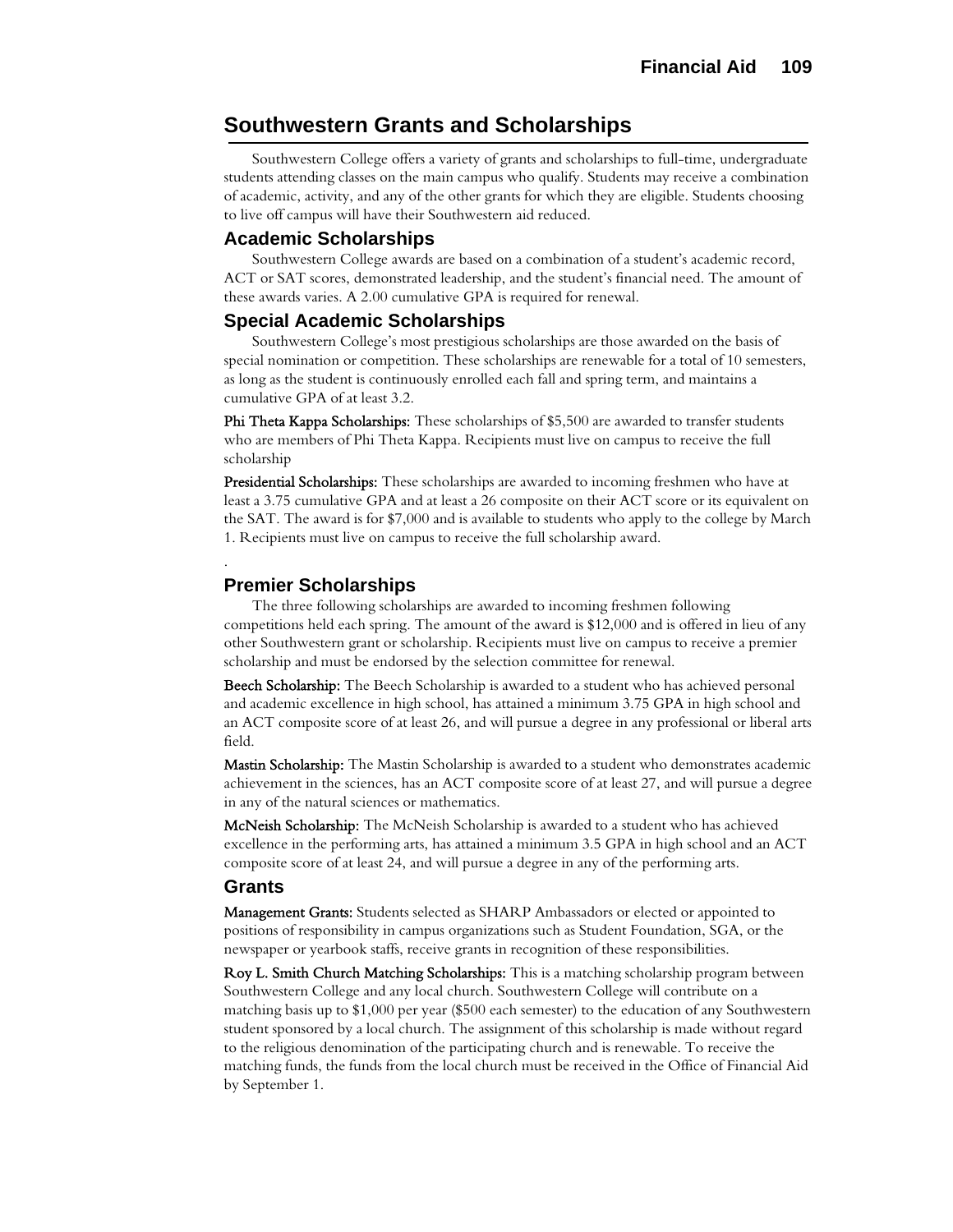**Trustee Grants:** When an employee has worked full time at Southwestern for at least two years, trustee grants to cover a substantial part of tuition are available for that employee's spouse and unmarried dependent children if they enroll as undergraduate students at the college.

# **Federal Aid**

## **Federal Grants**

Federal Pell Grants: This federal program provides nonrepayable grants of up to \$4,731 to students who are eligible as determined by the Free Application for Federal Student Aid. The result of the application is used by the financial aid office to determine the amount of the Federal Pell Grant to be awarded. Students wishing to apply for any other federal aid programs are required to apply for a Pell Grant first.

Federal Supplemental Educational Opportunity Grants (FSEOG): This federal grant program provides funds for students with the highest financial need. Priority is given to students who are eligible for a Federal Pell Grant. The minimum grant award is \$100; the maximum possible is \$4,000.

Federal Academic Competitiveness Grant (ACG): This federal grant program provides funds for students who have taken a rigorous high school program of study. To receive the grant, students must also qualify for Pell Grant. During the student's first year of college, the grant is for \$700. The grant is renewable provided the student receives a 3.0 cumulative GPA during their first year. During the student's second year, the grant is worth \$1,300.

Federal Science and Mathematics Access to Retain Talent Grant (SMART): This federal grant program provides funds for eligible students in their third and fourth years of college who are majoring in physical, life or computer science, engineering, mathematics, technology, or a critical foreign language. To receive the \$4,000 grant, students must also qualify for Pell Grant and maintain at least a 3.0 cumulative GPA.

#### **Federal Loans**

The federal program offers a variety of student loans. The student is under full obligation to repay the loans.

Federal Subsidized Stafford/Direct Loans: Subsidized loans are for students demonstrating financial need. The federal government pays the interest for the student while the student is enrolled and during the six month grace period after graduation. Maximums vary, according to the student's grade level.

Federal Unsubsidized Stafford/Direct Loans: Unsubsidized loans are available to students who do not demonstrate financial need. It is the same as the Subsidized Stafford Loan except the student is responsible for the interest while enrolled and during the six month grace period.

Federal Perkins Loans: The Perkins Loan is intended for the students with the highest need. It is subsidized by the federal government while the student is enrolled and during the nine month grace period after graduation.

Federal Parent Loan for Undergraduate Students (PLUS): The PLUS loan is for the parents of a dependent student who may need additional resources. Repayment begins immediately after the disbursement of the loan.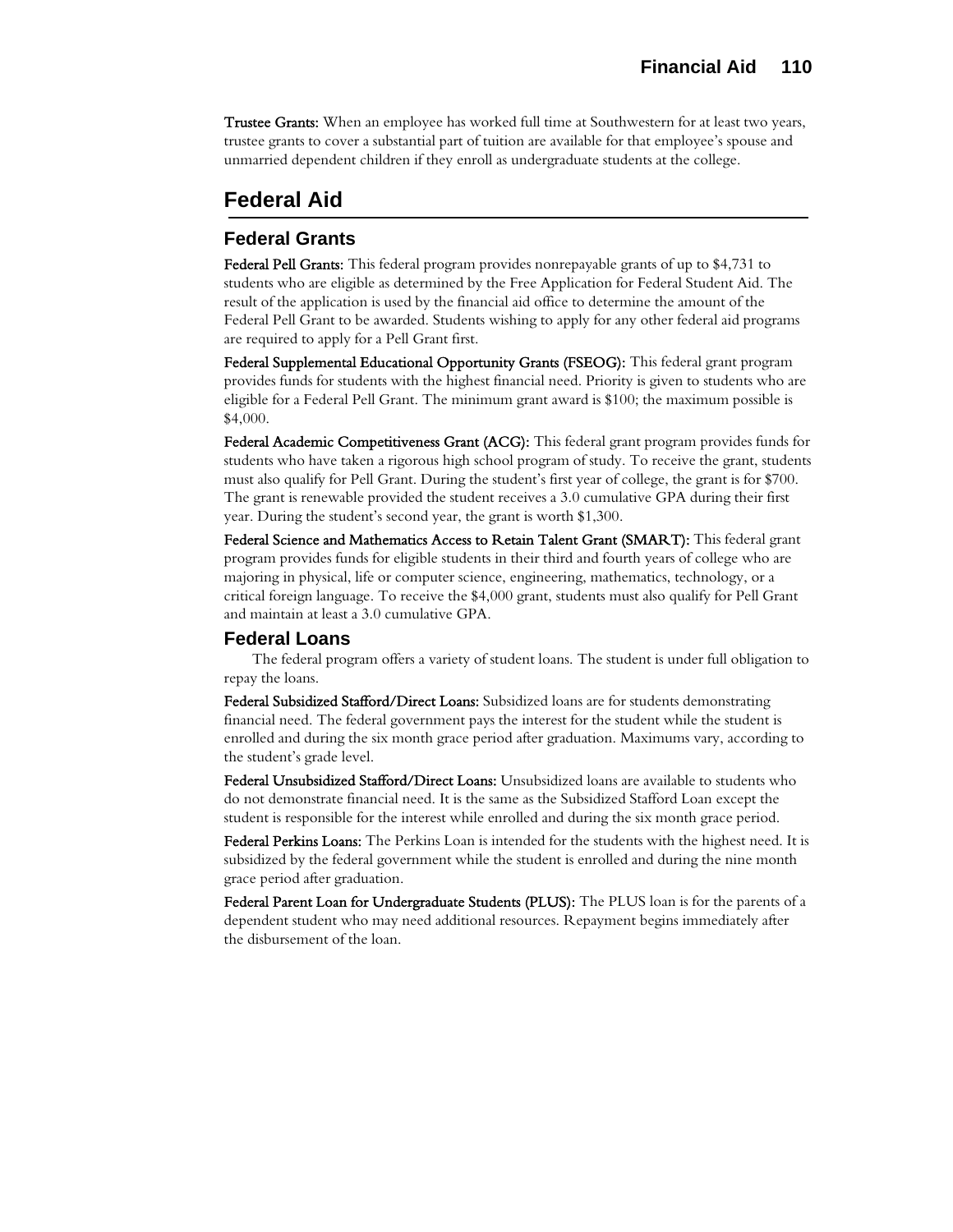# **State of Kansas**

The State of Kansas offers several scholarships to Kansas residents. They include the Kansas Comprehensive Grant, the Kansas State Scholarship, the Kansas Minority Scholarship, the Kansas Teachers Scholarship, and the Kansas Nursing Scholarship. Each scholarship has its own criteria and application procedures. Ask the financial aid office for current information.

# **Additional Aid**

United Methodist Church Scholarships: Several scholarships are available through the United Methodist Church for students who are members. Information and applications are available in the Financial Aid Office.

United Methodist Student Loans: These loans are available to students who are members, and have been for at least one year, of a United Methodist Church. Information and applications are available in the financial aid office.

Civic and Business Scholarships: In many local communities there are scholarships provided each year by various civic and business organizations to children, citizens, and employees.

Veterans Administration: VA benefits are available to students who are in the reserves, who are veterans, or who are dependents of veterans. Information is available in the financial aid office or from your local Veterans Administration office.

Internet Resources: Southwestern receives notifications of several different scholarships from time to time. This information is kept updated on the school's Web site. Southwestern provides an internet link to fastweb.com which provides a scholarship search along with general financial aid information. Other helpful, informational Web sites include www.ed.gov/studentaid; www.nasfaa.org; www.finaid.org.

State Assistance: Students from states other than Kansas should contact the financial aid office for their state. It can be the case that state assistance is available and can be transferred. Contact the financial aid office for information.

BIA: The Bureau of Indian Affairs provides grants for students who are at least one-fourth American Indian, Eskimo, or Aleut as defined by the bureau. The amount of the grant is based on financial need and availability of funds from the area agency. Students must submit a BIA application for financial aid and supportive documents. Close contact should be kept with the BIA agency to insure that the student has completed everything required. A student who is a member of a tribe should also contact the tribal office for any scholarships available.

# **Student Employment**

Student employment is available through the Federal College Work Study program to students who demonstrate financial need and wish to work part time. Other student employment is available on a limited basis to students who do not qualify for Federal College Work Study.

# **Aid for Study Abroad**

Southwestern students may be able to continue receiving some forms of financial aid while studying abroad. State and federal scholarships, grants, and loans are normally available for legitimate study away from campus. Southwestern scholarships can also be continued with limitations.

The limitations are these: Southwestern scholarships and grants are only available to five students each semester who have their programs approved by the dean's office at least one semester prior to the study abroad experience. In choosing the five students, financial need will be taken into consideration. For those five students, Southwestern academic and need-based aid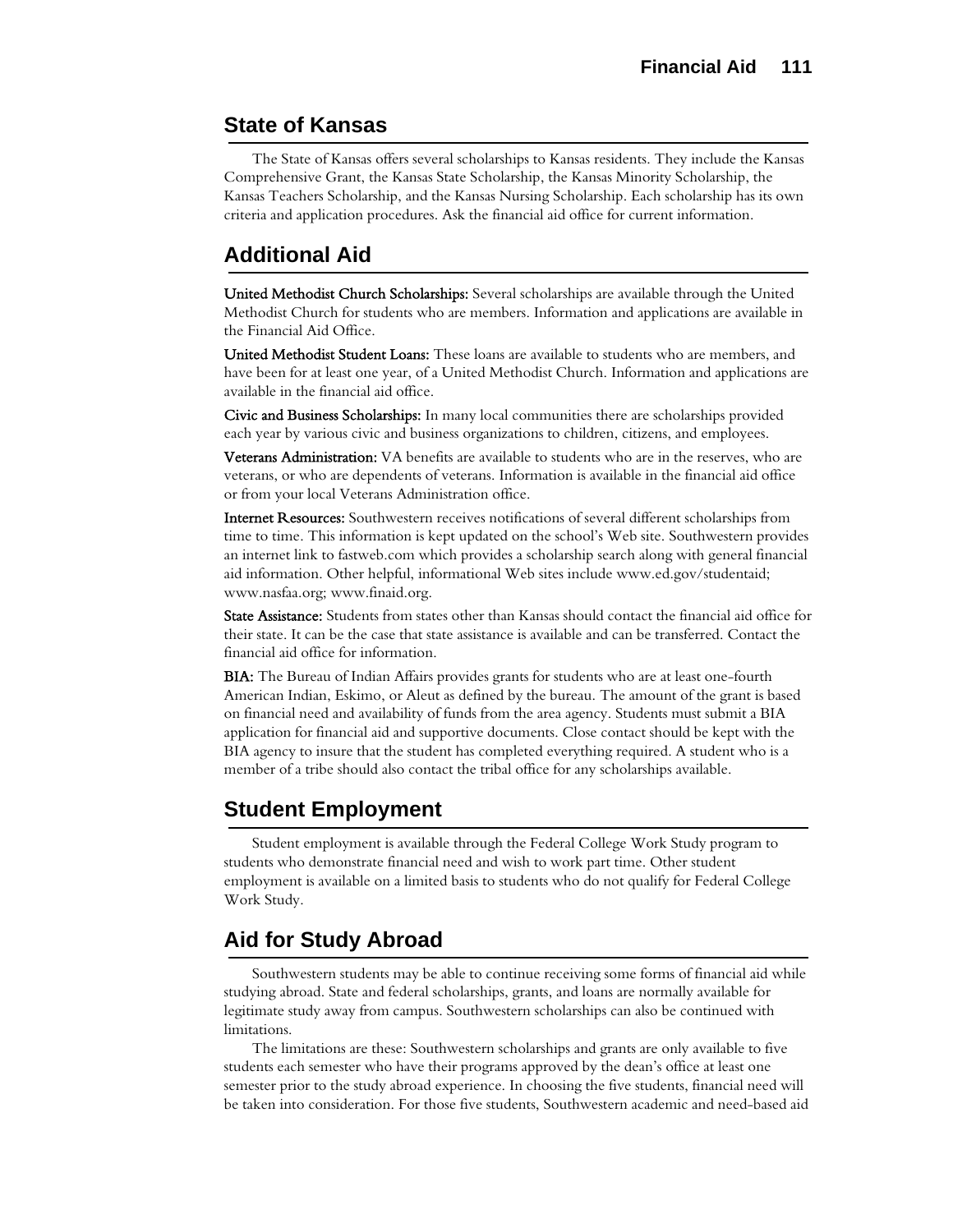will be reduced as if the student were moving off campus. Mastin, Beech, and McNeish scholarships are reduced to \$5,000. Scholarships awarded for on-campus activity participation (Moundbuilder, leadership, sports, etc.) will be discontinued for the period that the student is studying abroad. Additionally, if a student is receiving scholarships from the school being visited, or from programs established to encourage study abroad, Southwestern reserves the right to adjust its aid based on the amount being received from those sources.

# **Aid for International Students**

Southwestern offers two scholarship programs for international students.

Bishop's Scholarships: Bishop's Scholarships are in the amount of \$7,000-\$9,000 annually depending on a student's financial need. These are renewable for up to four years as long as the student maintains a GPA of 2.0 or better. Each year the director of admission awards up to five Bishop's Scholarships. Persons seeking this scholarship must submit a letter of recommendation from the Methodist bishop of their country or from Southwestern College's bishop in residence. Final selection and approval for this scholarship is made by the director of admission. Recommended students must show a TOEFL score of 550 or better. Recipients must live on campus and will not be eligible for further Southwestern financial aid.

International Student Scholarships: International Student Scholarships are for \$4,500 annually and are renewable for up to four years, as long as the student maintains a GPA of 2.0 or better. Students wishing to receive this scholarship must show a TOEFL score of at least 550 on the written test or a score of at least 80 on the TOEFL ibt before admission. These scholarships are offered in lieu of an academic scholarship. International students who participate in Southwestern's activity areas may also receive grants from those programs, or receive other grants for which they are eligible. The international grant does not require students to live on campus.

# **For More Information**

For application forms or more information concerning any of the financial aid programs described in this section, please write or call:

Office of Financial Aid Southwestern College 100 College Winfield, Kansas 67156-2499 Phone: (620) 229-6215 or (800) 846-1543 E-mail: finaid@sckans.edu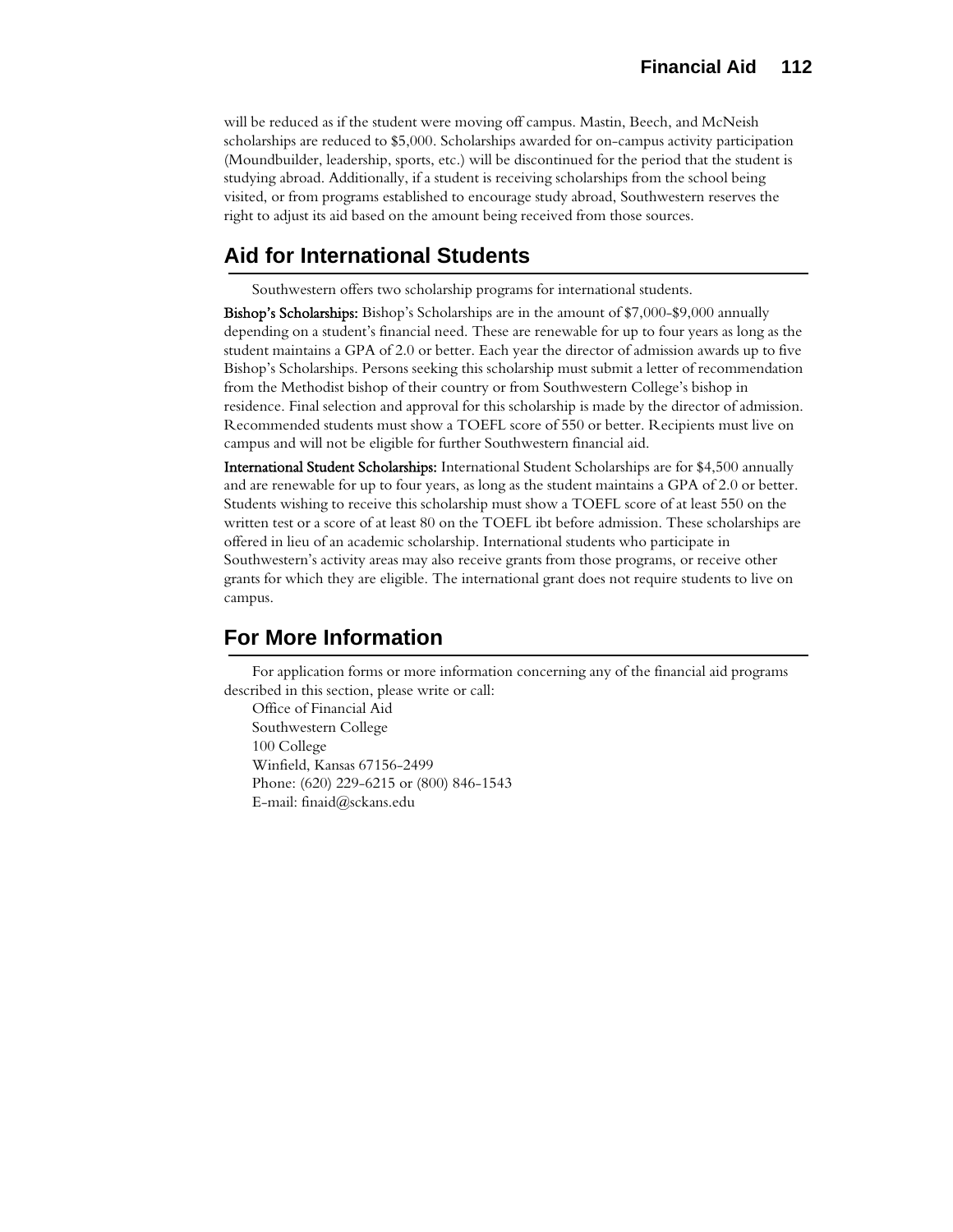# **Campus Facilities**

### **Beech Science Center**

Beech Science Center and Mabee Laboratory Complex includes an undergraduate research lab, two introductory biology labs, a cellular biology lab, general and organic chemistry labs, introductory and advanced physics labs, a lecture hall, conference room, library, science education room, and offices for faculty and the science center receptionist. The building, completed in 1998, is west of and linked to Mossman Hall.

#### **Christy Administration Building**

Christy Administration Building houses most of the college's administrative offices; English, foreign language, speech, computer science, digital arts, and communication departments; classrooms; 700-seat Richardson Auditorium; Helen Graham Little Theatre; campus radio and television studios, and the computer information center.

#### **Darbeth Fine Arts Center**

Music, theatre, and art are housed in this complex that includes Messenger Recital Hall, studios, President's Gallery, rehearsal halls, classrooms, offices, and practice rooms. Chapel is held in Messenger Recital Hall.

#### **Dixon Operations Center**

This 1977 building houses offices, workshops, and storage for the plant operations staff as well as a dispatching center for the custodial crew and campus security.

#### **Dole Center for Teacher Education**

The home of Southwestern's teacher education program, this facility is located across College Street from the main campus. It includes offices, a classroom, and a resource room in the main facility, and a preschool laboratory (Little Builders Preschool) in an adjoining mobile building.

### **Frank A. White Physical Education Building**

Constructed in 1968, this building houses the Jim Farney Center (fitness and weight room), a swimming pool, offices, and classrooms.

#### **Memorial Library**

The Memorial Library is composed of both a physical facility and a virtual library. The virtual library contains over 12,000 electronic books and more than 19,000 full text journal subscriptions. The virtual library is linked to the library Web page and is accessible to all members of the Southwestern College community. Off campus access to the virtual library requires log-in with a Southwestern College ID number, but on-campus access is automatic.

The physical library is located on the main campus in Winfield and contains 60,000 academic volumes, leisure reading magazines, and a media collection of 5,000 DVDs, CDs, and VHS tapes.

A lively inter-institutional library exchange with over 3,200 universities, colleges, and research libraries throughout the US provides access to millions of additional books, media, and journals. All items, both electronic and physical, are listed in the "World Cat" database, our local online card catalog (OPAC), and the Kansas Libraries card catalog.

Conference room facilities for meetings are available. Also located in the library are graduate classrooms, Education Library, and the meeting rooms for Students in Free Enterprise (SIFE).

#### **Mossman Hall**

Remodeled in 2002, Mossman houses the social science, business, nursing, philosophy and religion, leadership, and service learning programs. Educational spaces include labs, classrooms, and study areas. Faculty offices for the departments are also included.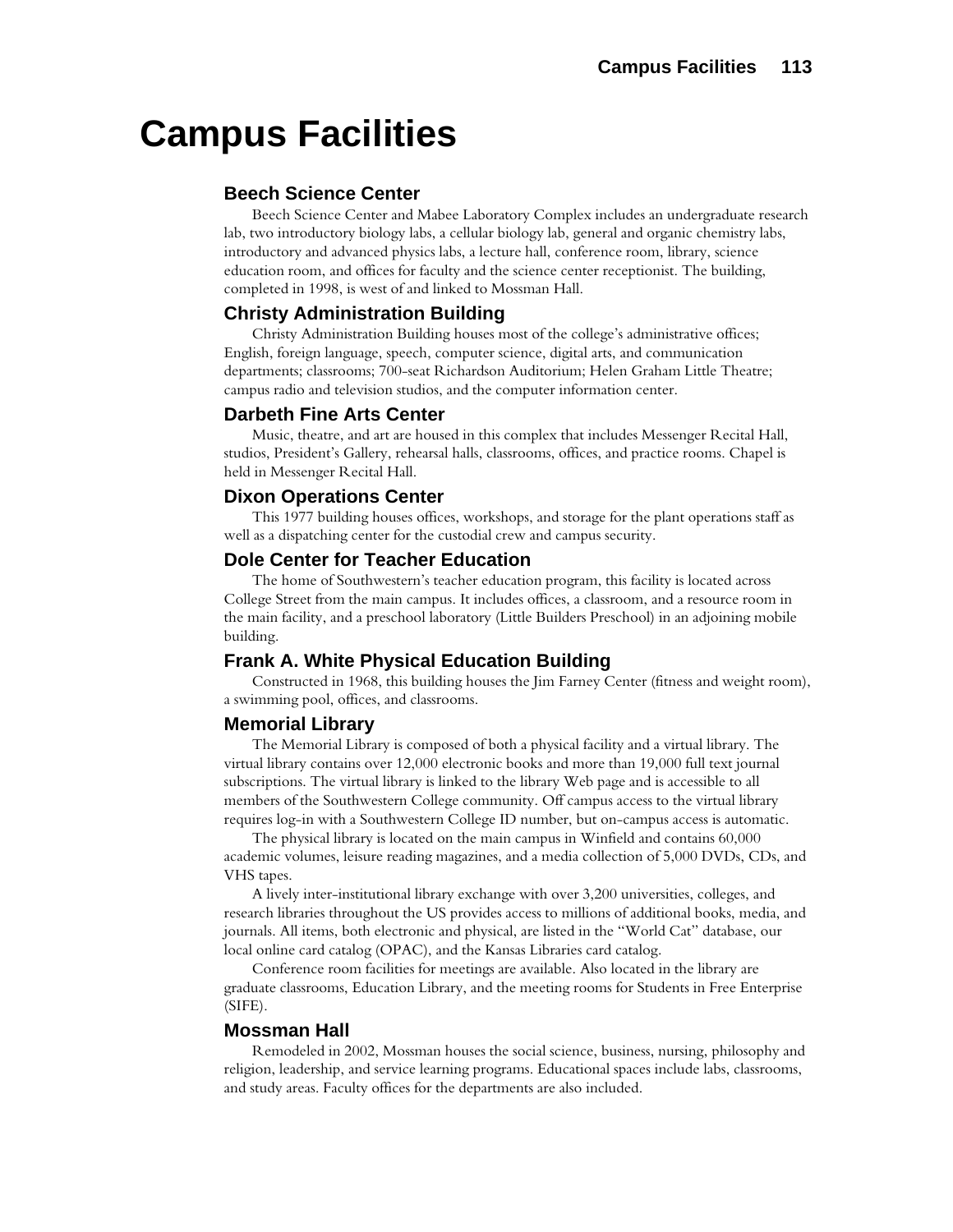#### **Professional Studies Centers**

Southwestern's degree completion programs are housed on campus and off campus in five locations in two states.

#### **Residence Halls**

Living options include four residence halls and four apartment buildings on campus. Sutton, Wallingford, Broadhurst, and Cole halls are traditional residence halls. Shriwise, Honor, Reid, and Warren Avenue apartments house from one to four students in each unit. All campus housing is air conditioned and provides phone, cable, and computer network hookups for each student, as well as wireless internet access.

#### **Roy L. Smith Student Center**

The student center has a cafeteria and snack bar, the bookstore, campus mail center, offices for student organizations, and meeting rooms.

#### **Ruth Warren Abbott Laboratories (Greenhouses)**

Built in 1971 to serve as a classroom for courses in floriculture, the original greenhouse was expanded in 1996.

#### **Sonner Stadium**

These facilities for football and track include seating for 3,000 spectators. Monypeny Track, Kahler Field, and Caywood Special Events Area are a part of this complex. A soccer field is located east of the stadium, as is the football practice field. The Hower/Cooper Tennis Courts are nearby, adjacent to Sutton Center.

#### **Stewart Field House**

The home of countless basketball and volleyball games since 1924, Stewart is the college's second oldest building and the oldest fieldhouse west of the Mississippi still used for its original purpose. The facility houses an indoor arena, athletic offices, locker rooms, and concession stand. A renovation completed in 1998 provided a new entry to the south, the replacement of all windows (including a memorial stained glass window), a new arena floor and bleachers, and renovated locker rooms.

#### **Welcome Center (Strohl House)**

Located at the foot of the 77 Steps, the welcome center houses the Office of Admission and is used for receptions and other festive events.

#### **Wroten Hall**

Wroten includes a large classroom/multipurpose room and offices of the Institute for Discipleship.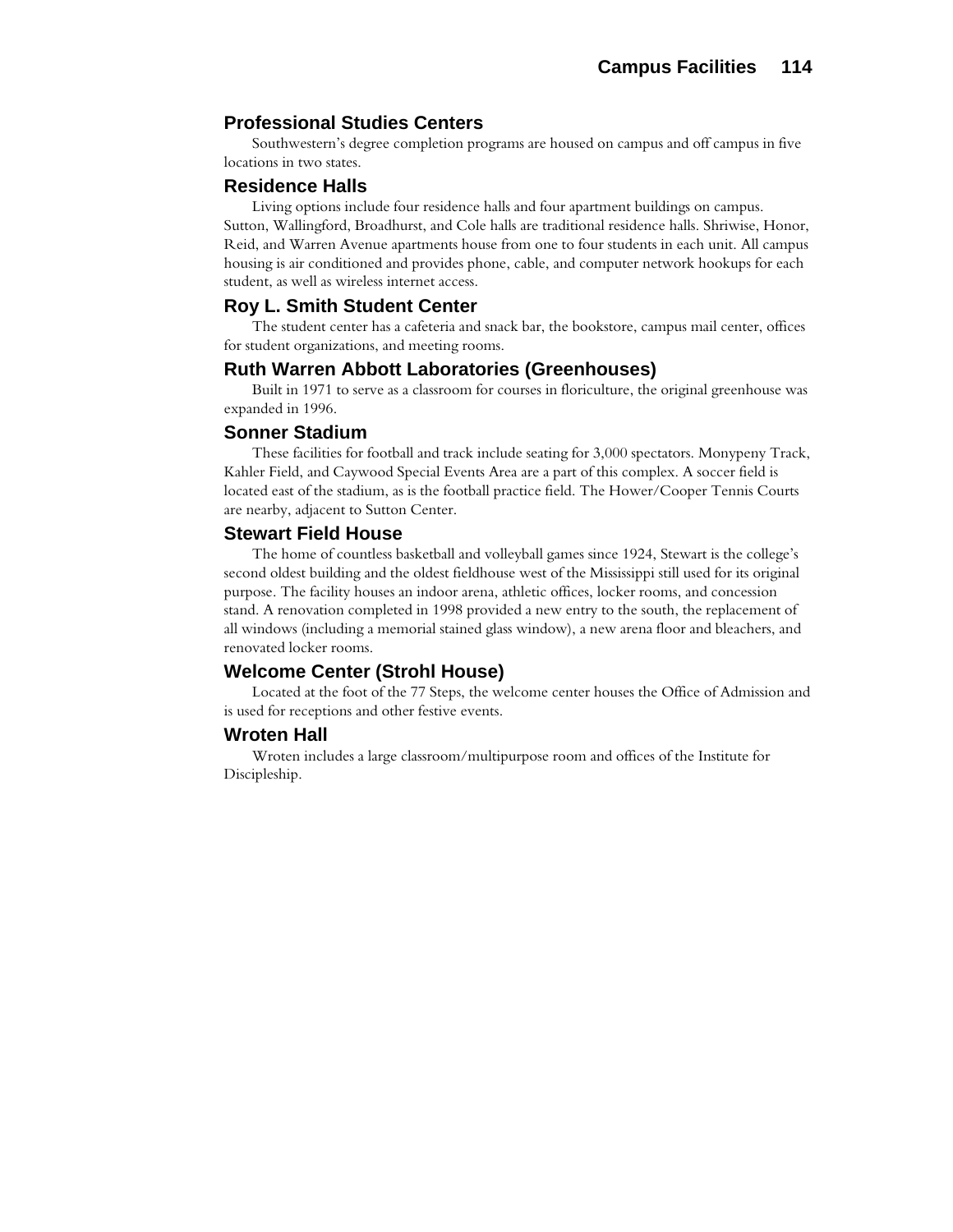# **Rosters**

# **Board of Trustees**

Chair, Larry D. Eason, Fort Worth, Texas Vice Chair, Brilla Highfill Scott, Lawrence Secretary, Steve A. McSpadden, Winfield

Craig L. Anderson, Wichita, Kans. Warren D. Andreas, Winfield, Kans. Cheryl Jefferson Bell, Wichita, Kans. Phyllis J. Bigler, Winfield, Kans. Beth Ann Blackwood, Dallas, Texas Stanley A. Bowling, Spring Hill, Kans. James Bryant, Enid, Okla. Keri Crask, Livermore, Calif. Larry D. Eason, Fort Worth, Texas A.J. (Jack) Focht, Wichita, Kans. Michael J. Foster, Clay Center, Kans. R. Patrick Gaughan, Wichita, Kans. Sue A. Hale, Oklahoma City, Okla. Scott C. Hecht, Leavenworth, Kans. Ronald W. Holt, Wichita, Kans. Mitch Holthus, Basehor, Kans. Richard Lee Jantz, Lawrence, Kans. Robert P. Jewell, Olathe, Kans. Scott Jones, Wichita, Kans. Rodney C. Kreie, Ulysses, Kans. C. Michael Lennen, Wichita, Kans. Michael D. Lewis, Bentonville, Ark. Charles M. Maddin, Tulsa, Okla. H. Leon Mattocks, Wichita, Kans. Steve McSpadden, Winfield, Kans. Florence Metcalf, Liberal, Kans. Danny Moss, Edmond, Okla. Lynn R. Nichols, Wichita, Kans. Madeline J. Norland, Winfield, Kans. David C. Parsons, Winfield, Kans. James Richardson, Hutchinson, Kans. Brilla Highfill Scott, Lawrence, Kans. David E. Smith, Salina, Kans. John T. Smith, Liberal, Kans. Tom M. Thomas, Dallas, Texas Stephanie Weeast, Liberal, Kans.

### **Emeritus Trustees**

Kelly B. Bender, Phoenix, Ariz. Grace M. Brooks, Wichita, Kans. William D. Brooks, Wichita, Kans. George M. Cole, Amarillo, Texas Keith M. Dial, Wichita, Kans.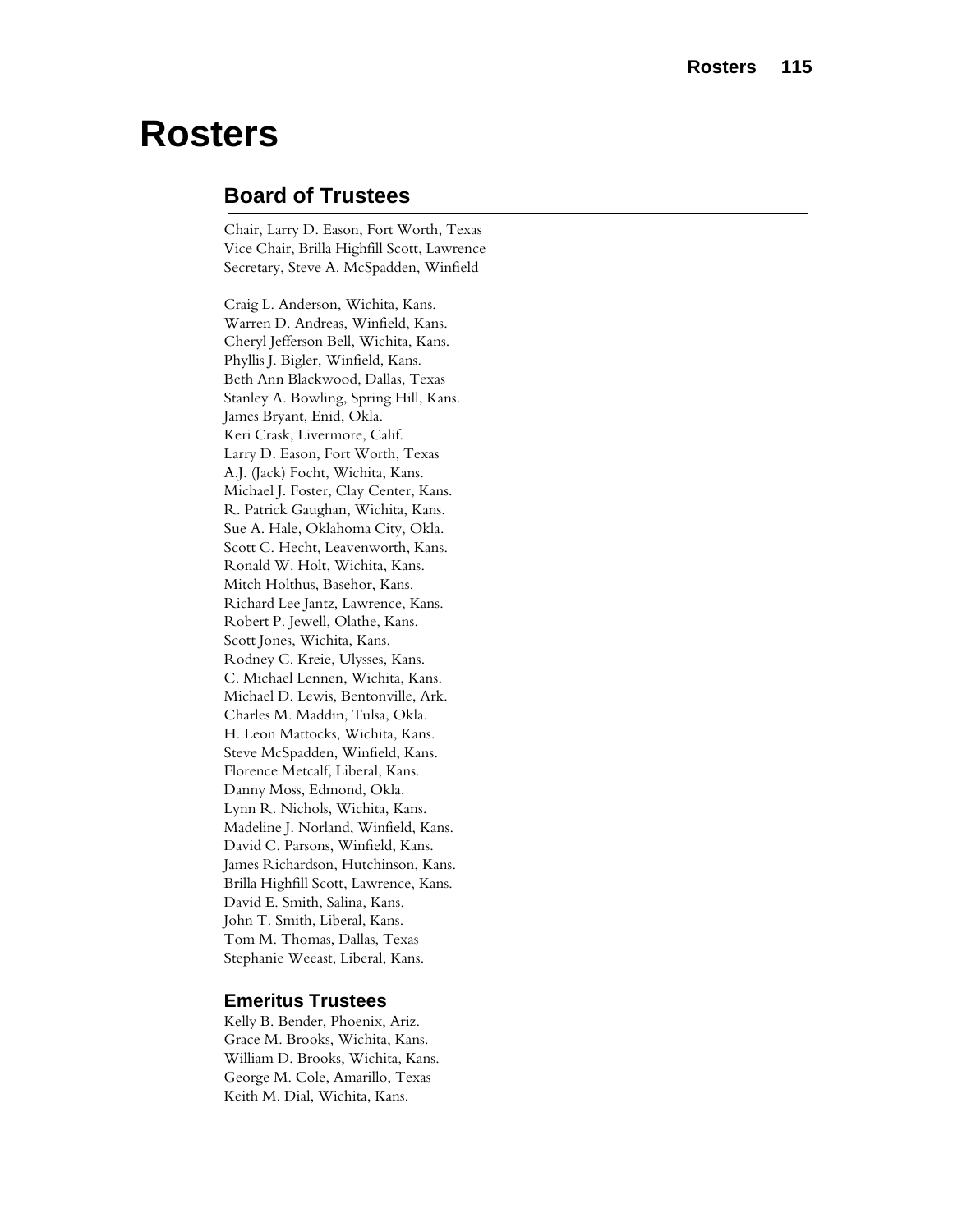Yvette Ehrlich, Bakersfield, Calif. Margaret L. Gilger, Winfield, Kans. Merrill Kern Gordon, Winfield, Kans. Kenneth H. Hiebsch, Wichita, Kans. Richard Leftwich, Bloomington, Ind. Allan J. Lundeen, Austin, Texas George R. McNeish, Winfield, Kans. Michael T. Metcalf, Prairie Village, Kans. Albert F. Mutti, Topeka, Kans. Candace J. Pettey, Winfield, Kans. James R. Reed, Manhattan, Kans. Kelly J. Rundell, Wichita, Kans. William T. Seyb, Johnson City, Kans.

#### **Honorary Trustees**

Bruce P. Blake, Winfield, Kans. Harold Deets, Wichita, Kans.

# **Administrative Officers**

#### President's Office

W. Richard Merriman, Jr., Ph.D., President Michael J. Kirkland, B.S., Director of Athletics Stephen K. Wilke, Ph.D., Vice President for Planning and New Programs Sharon K. Wright, Administrative Assistant

#### Academic Affairs

James Andrew Sheppard, Ph.D., Vice President for Academic Affairs. Dean of Faculty Veronica McAsey, M.S.L., Library Director Tamera L. Pullins, M.Ed., Associate Vice President for Advising and Student Success Stacy R. Townsley, M.A., Registrar Sharon K. Wright, Administrative Assistant

#### Business Affairs

Sheila R. Krug, M.P.A., Vice President for Finance Aimee Campbell, B.S., Financial Aid Counselor David H. Dolsen, B.A., Director of Purchasing Robin R. Graves, B.S., Associate Finance Officer Brenda D. Hicks, M.A., Director of Financial Aid Krysti A. Koebele, B.A., Payroll and Benefits Administrator Janeke O'Neal, B.S., Financial Aid Counselor E. Sue Simmons, Director of Human Resources Alex Zarchan, B.B.A., Financial Aid Counselor

#### Enrollment Management

Linda M. Benson, B.S. Admission Counselor Lai-L C. Clemons, B.A., Admission Counselor Leslie A. Grant, B.S., Transfer Coordinator and International Admission Counselor Kristina K. Harding, B.S., Admission Administrative Assistant Stephanie A. Humphries, M.Ed., Admission Counselor Eloy Mendoza, B.A., MBA, Admission Communications Coordinator Margaret A. Robinson, MBA, Director of Institutional Research and Records Tami Schmidt, Campus Visit and Recruitment Coordinator E. Sue Simmons, Director of Conferences and Summer Programs Rodney M. Worsham, M.S.M., Associate Director of Admission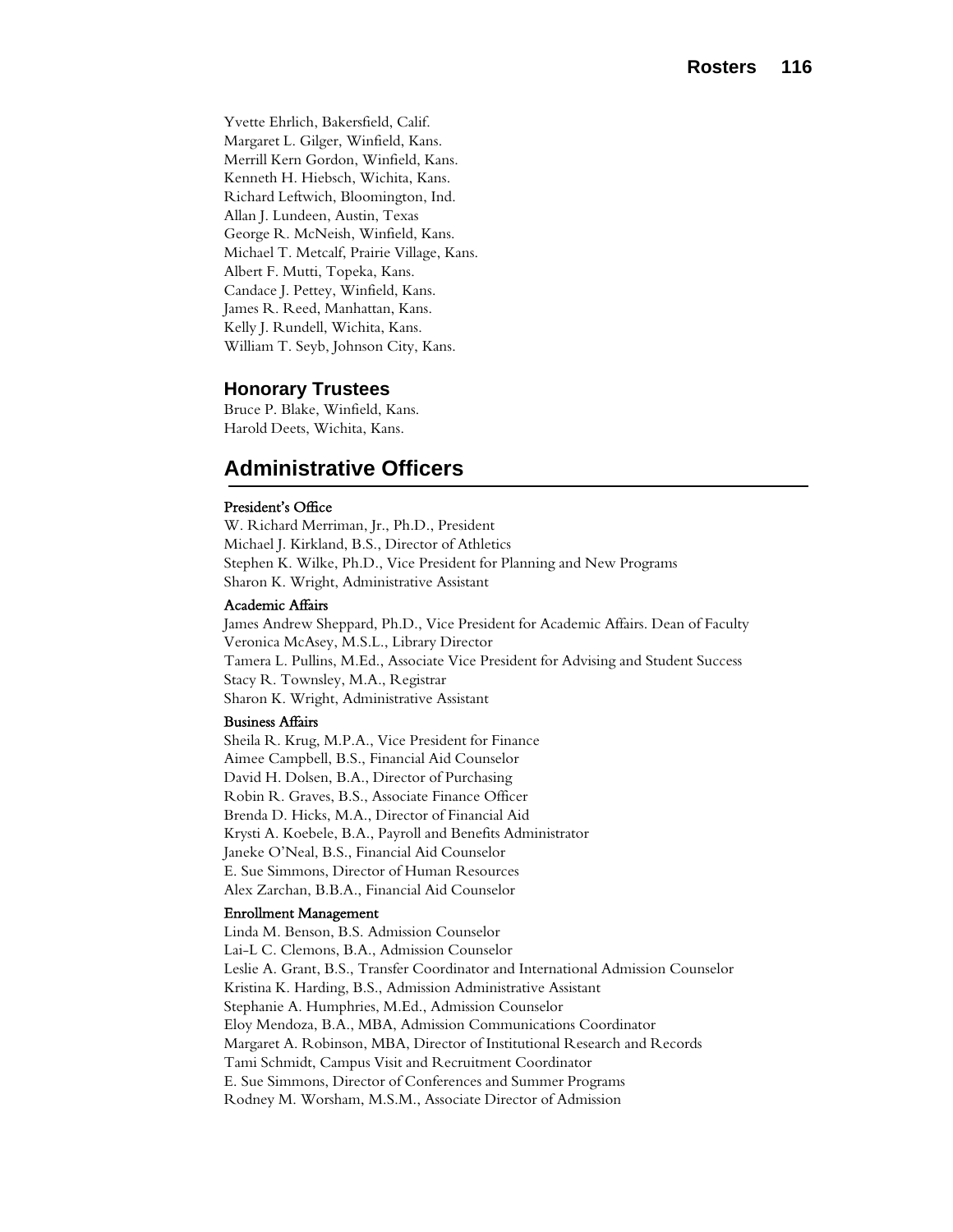#### Information Services

Ben Lim, MBA, Vice President for Information Technology Darin R. Hart, Manager for Laptop and Support Services R. Scott Ireland, B.S., Network Administrator Steven W. Ruggles, M.S., PC Procurement and Support Specialist Robert M. Smith, B.S., Systems Analyst/Programmer Amy Hong Yan, M.S., Systems Analyst

#### Institutional Advancement

Paul M. Bean, MBA, Vice President for Institutional Advancement Nancy J. Hinson, B.L.S., Development Officer Jessica K. Hornbostel, B.S., Annual Fund Manager Ronnie D. Jenkins, B.A., Director of Major Gifts Jill M. Johnson, MBA, Director of Development Susan G. Lowe, B.Phil, Director of Alumni Programs Joel Reinoehl, M.S., Director of Major Gifts Denise Stephens, Donor Information Specialist

#### Student Life

Dawn Pleas-Bailey, Ph.D., Vice President for Student Life Daniel L. Falk, M.A., Dean of Students Sarah Hallinan, M.S., Director of Resident Life David M. Helsel, M.Ed., Director of Safety and Security Stephen W. Rankin, Ph.D., Campus Minister Sheleah Taylor, M.Ed., Director of Campus Life

#### Communications

Sara S. Weinert, B.A., Vice President for Communications Charles P. Osen, B.A., News Bureau/Communications Assistant Terry E. Quiett, B.Mus., Web Producer Sunni Sheets, MBA, Graphic Designer

#### Professional Studies

Karen L. Pedersen, Ph.D., Vice President for Professional Studies Jennifer Atkinson, B.S.E., Program Representative, Fort Riley Cindy Barnard, B.S., Program Representative Dana Bradbury, B.S., Program Representative, Winfield Mary Bulla, M.S.Ed., Director of Organizational Partnerships Linda Bussman, MBA, Director of Marketing and Admissions Karen Cannady, B.S., Academic Program Representative Marilyn Clements, M.M.I.S., Coordinator of Instructional and Information Technology Michael Cole, B.S., Program Representative Kyle Coulter, B.S., Academic Advisor Gail Cullen, M.A., Director of Academic Affairs Kirk Dimond, B.S.E., Program Representative Candyce E. Duggan, M.A., Director of Special Projects Marie B. Greene, M.S.Ed., Academic Advisor Justin Hearne, B.B.A., Academic Advisor Seth Kastle, B.S., Academic Advisor Heather Kesterson, MBA, Coordinator of Military Education Linda Kissire, B.S., Program Representative Cathi Mohr, B.G.S., Academic Advisor Jamie Sue Moore, B.S., Program Representative Nancy Morse, B.S., Data Management Specialist Ramie Nation, B.Mus., Program Representative Jae O'Neal, B.S., Financial Aid Counselor Mary Passmore, MBA, Academic Advisor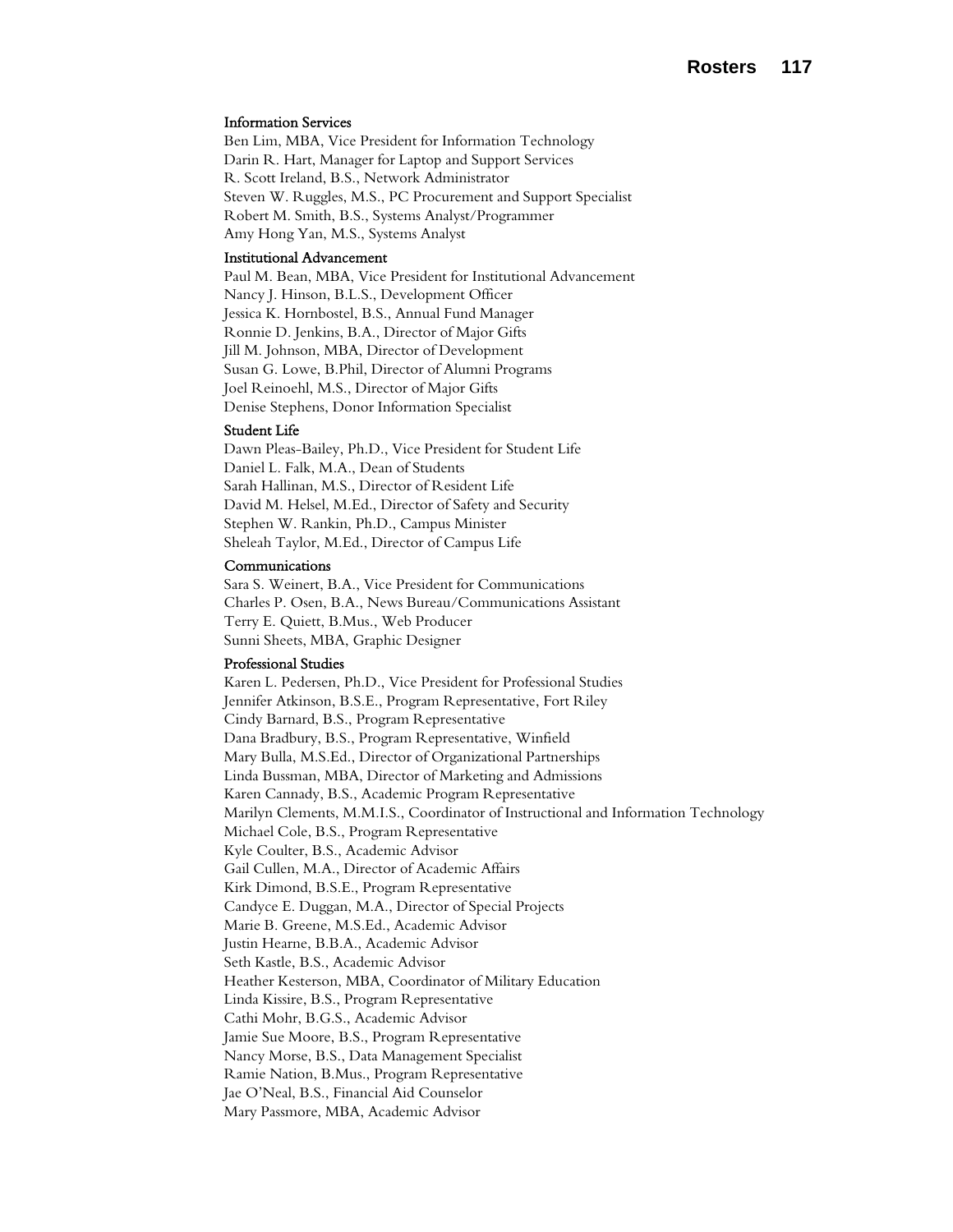Joni Rankin, MBA, Director of Financial and Administrative Services Rachel Schmeidler, B.S., Academic Advisor Christopher T. Smith, B.S., Coordinator of GoArmyEd and eArmyU Rae Ann Williams, B.A., Education Program Representative Amy Hong Yan, M.S., Information and Instructional Technology Alex Zarchan, B.B.A., Financial Aid Counselor

# **Faculty and Staff**

Ashlee E. Alley, 2005. Director of Campus Ministry, Director of Discipleship Southwestern. B.A., Southwestern College; M.Div., Asbury Theological Seminary.

Jennifer Atkinson, 2006. Program Representative for Fort Riley, Professional Studies, B.S.E., University of Arkansas.

Cindee Barnard, 2008. Program Representative, Professional Studies, B.S., University of Maryland University College.

Richard E. Barnes, 1967. Associate Professor of Management and Economics. B.A., University of Texas at Arlington; M.A., Texas Christian University

Terry A. Barnett, 1988. Professor of Chemistry. Oncley Professor of Chemistry. Chair, Chemistry Department. B.S., M.S., Ph.D., New Mexico State University.

Amanda Beadle, 2006. Head Athletic Trainer. B.S., Southwestern College.

Paul M. Bean, 1999. Vice President for Institutional Advancement. B.A., Southwestern College; MBA, Baker University.

Alice Bendinelli, 2008. Assistant Professor of English. B.A., M.A., Ph.D., University of Verona, Italy.

Linda M. Benson, 2002. Admission Counselor. B.S., Fort Hays State University

Jackie L. Berryman, 1993. Associate Professor of Nursing. B.S.N., Southwestern College; M.S.N., Wichita State University.

Richard Allen Bicker, 1990. Associate Professor of Education. Elementary Education Coordinator. Director of Student Teaching. B.S.Ed., M.A., Concordia Teachers College.

Michelle E. Boucher, 1993. Associate Professor of English. Director of General Studies. B.A., Southwestern College; M.A., Southwestern Oklahoma State University.

Troy Boucher, 1968. Professor of English. B.A., Southwestern Oklahoma State University; M.A., Northwestern Oklahoma State University; M.F.A., Wichita State University.

Dana Bradbury, 2005. Program Representative, Professional Studies. B.S. Kansas State University.

Lisa L. Braun, 2001. Assistant Professor of Athletic Training. B.S., Southwestern College; M.S., Wichita State University.

Mary Bulla, 2004. Director of Organizational Partnerships, Professional Studies. B.A., Wichita State University; M.S.Ed., Newman University.

Linda Bussman, 2005. Director of Marketing and Admissions, Professional Studies. B.S. Fort Hays State University; MBA, University of Phoenix.

Martha R. Butler, 1986. Professor of Nursing, Chair of Nursing Division, Director of Nursing Program. B.S.N., M.N., Wichita State University; Ph.D., Texas Woman's University.

Aimee J. Campbell, 2005. Financial Aid Counselor. B.S. University of Kansas.

Karen Cannady, 2000. Academic Program Representative. B.S., Southwestern College.

Lai-L C. Clemons, 2006. Admission Counselor. B.A., Kansas State University.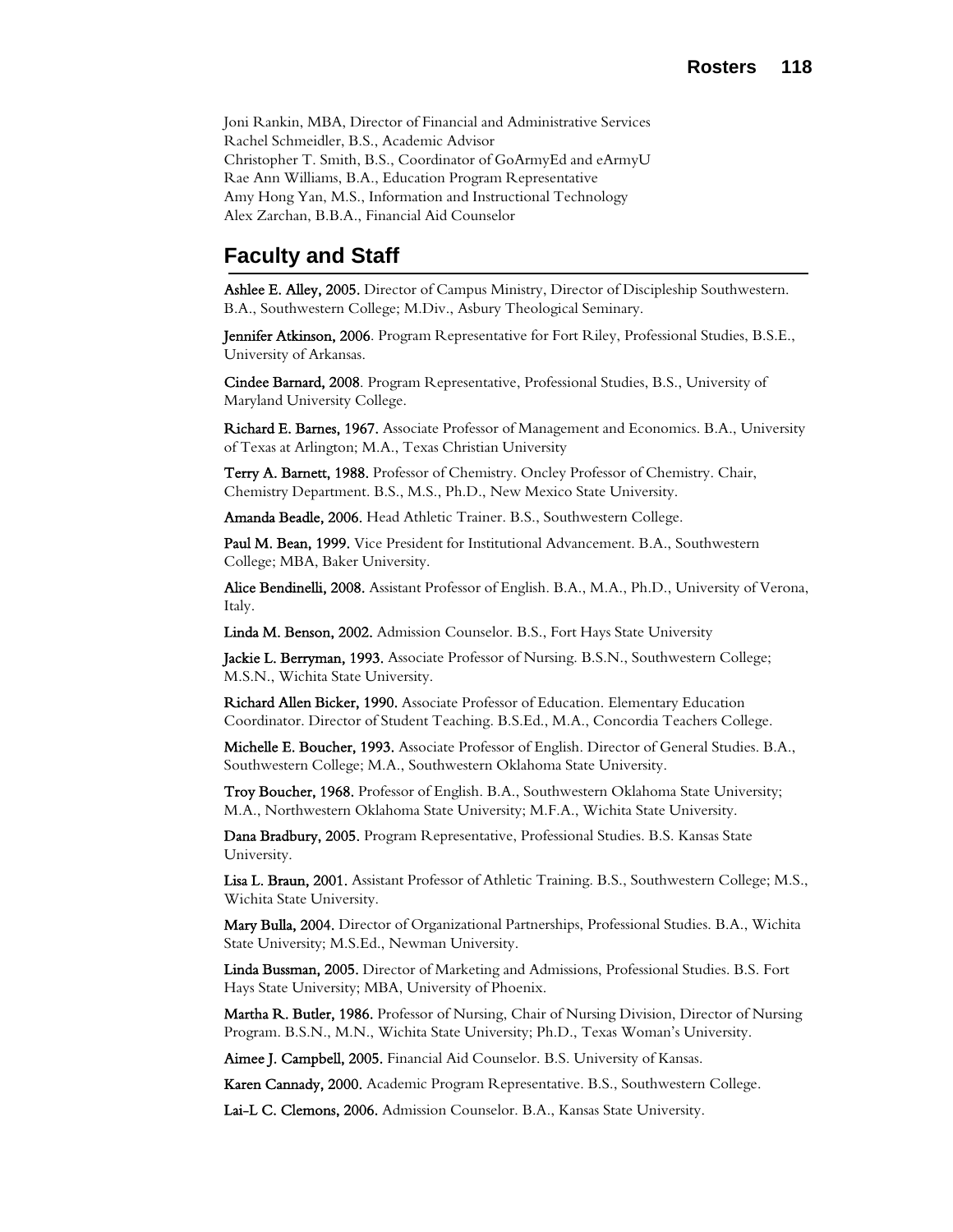Marilyn Clements, 2007. Coordinator of Instructional and Information Technology. B.S., M.M.I.S., Friends University.

Michael Cole, 2008. Program Representative, Professional Studies. B.S., Southwestern College.

Kyle Coulter, 2007. Academic Advisor, Professional Studies. B.A., University of New Mexico.

Richard J. Cowlishaw, 2002. Assistant Professor of Biology. B.S., Oregon State University; Ph.D., University of Oregon.

Ken Crandall, 2007. Head Football Coach. B.A., Fort Hays State University; M.S. Pittsburg State University.

Gail Cullen, 2008. Director of Academic Affairs, Professional Studies. B.S., Western Illinois University; M.A., University of Phoenix-Albuquerque.

Melinda Current, 2004. Assistant Professor of Nursing. B.S. Southwestern College; M.S.N., Wichita State University.

William D. DeArmond, Jr., 1978. Professor of Mass Communications and Film. B.A., M.A., Western Kentucky University; Ph.D., Southern Illinois University.

J. David Denly, Jr., 1996. Head Women's Basketball Coach. Instructor in Physical Education and Sport Studies. B.A., Wartburg College; M.Ed. Wichita State University.

Kirk Dimond, 2008. Program Representative, Professional Studies. B.S.E., Kansas State University.

David H. Dolsen, 1997. Director of Purchasing. B.A., Southwestern College.

Candyce F. Duggan, 1996. Director of Special Projects, Professional Studies. B.A., M.A., Pittsburg State University.

John Dupuy, 2005. Assistant Professor of Accounting and Finance. Chair, Business Division. B.B.A., Lamar University; C.P.A.

Daniel L. Falk, 2005. Dean of Students. B.S., M.A., Friends University.

Tracy H. Frederick, 1998. Associate Professor of Speech. Advisor, Student Law Association. B.A., East Central University; M.A., Wichita State University.

Robert F. Gallup, 1993. Professor of Physics and Mathematics. Chair, Mathematics/Physics Department. B.S., California State University, Fresno; Ph.D., University of California, Davis.

George Gangwere, 1980. Professor of Physics. S.S., Southwest Missouri State University; M.S., Kansas State University; Ph.D., Oklahoma State University.

David B . Gardner, 2003. Assistant Professor of Music. Director of Choirs. B.A., Seattle Pacific University; M.A., Western Conservative Baptist Seminary; D.M.A., University of Arizona.

Claudia G. Geer, 1995. Associate Professor of Psychology, Chair, Psychology Department. B.A., M.A., California State University, Long Beach; Ph.D., University of California, Davis.

Amber Good, 2004. Head Softball Coach. B.Hum., St. Gregory's University; M.A., Union College.

Leslie A. Grant, 1999. Transfer Coordinator and International Admission Officer. B.S., Oklahoma State University.

Robin R. Graves, 1988. Associate Finance Officer. B.S., Mississippi College.

Pamela E. Green, 2005. Assistant Professor of Education. B.S., Kansas State University; M.S., Oklahoma State University; Ph.D., University of Kansas.

Marie B. Greene, 2001. Academic Advisor, Professional Studies. B.S., M.S.Ed., Central Missouri State University.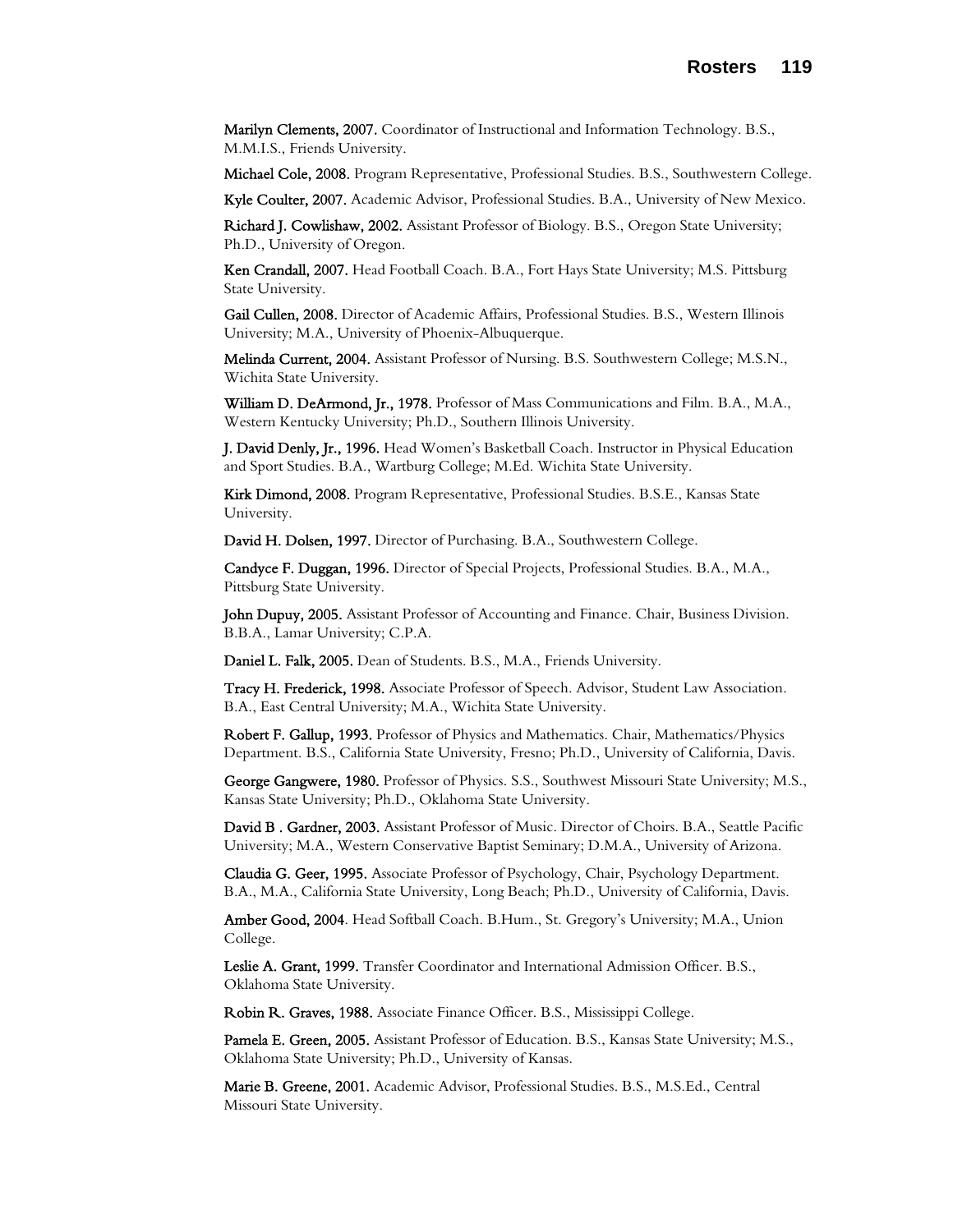Gregg Hackertott, 2001. Assistant Athletic Director. B.S., M.S., Fort Hays State University.

Douglas C. Hall, 1996. Associate Professor of Physical Education/Sport Management. Head Men's Basketball Coach. B.A., Wartburg College; M.S., West Virginia University.

Sarah Hallinan, 2007. Director of Resident Life. B.A., Southwestern College; M.S., University of Kansas.

Kristina K. Harding, 1987. Admission Administrative Assistant. B.S., Southwestern College.

Michael Harper, 2007. Assistant Professor of Philosophy. B.S., Indiana State University; M.A., Biola University.

Darin R. Hart, 2005. Manager for Laptop and Support Services.

Justin Hearne, 2008. Academic Advisor, Professional Studies. B.B.A., Friends University.

James K. Helmer, 1978. Associate Professor of Physical Education. Chair, Physical Education Department. Head Cross Country Coach. Head Men's Track Coach. B.A., Southwestern College; M.Ed., Wichita State University.

David M. Helsel, 2001. Director of Safety and Security. B.S., Kansas State University; M.Ed., Wichita State University.

Brenda D. Hicks, 1991. Director of Financial Aid. B.A., Kansas State University; M.A., Wichita State University.

Nancy J. Hinson, 1989. Development Officer. B.L.S., Southwestern College.

David R. Hofmeister, 2006. Professor of Teacher Education. Director of Teacher Education. B.S., Kansas State University; M.A., Ed.D., University of Kansas.

Jessica K. Hornbostel, 2004. Annual Fund Manager. B.S., Kansas State University.

Stephanie A. Humphries, 2003. Admission Counselor. B.S., Portland State University; M.Ed., Southwestern College.

Kenneth Charles Hunter, 1974. Professor of Biology. Chair, Biology Department. B.A., Southwestern College; M.S., Ph.D., University of Oregon; post-doctoral studies, Oregon Institute of Marine Biology.

R. Scott Ireland, 1997. Network Administrator. B.S., Wichita State University.

John Thomas Jacobs, 2002. Professor of Computer Science and Communications. Chair, Computer Science and Communications Division. B.A., M.F.A., University of Iowa.

Ronnie D. Jenkins, 1993. Director of Major Gifts. B.A., Baylor University.

Jill M. Johnson, 2001. Director of Development. B.S., Kansas State University; MBA, Southwestern College.

Melanie Johnson, 2007. Instructor of Nursing. B.Phil., BSN, Southwestern College.

Dean W. Johnston, 2003. Assistant Professor of Education. B.A., University of Minnesota; Ph.D., University of Texas, Austin.

Jean-Gabriel Jolivet, 2006. Assistant Professor of Political Science. M.A., Ph.D., Purdue University.

Michael Jones, 2008. Assistant Professor of Jazz. B.M., Whitworth College; M.M., Eastern Illinois University.

Seth Kastle, 2006. Academic Advisor, Professional Studies. B.S., Fort Hays State University.

Heather Kaupa, 2007. Military and Accounts Specialist, Professional Studies. B.A., Washington State University.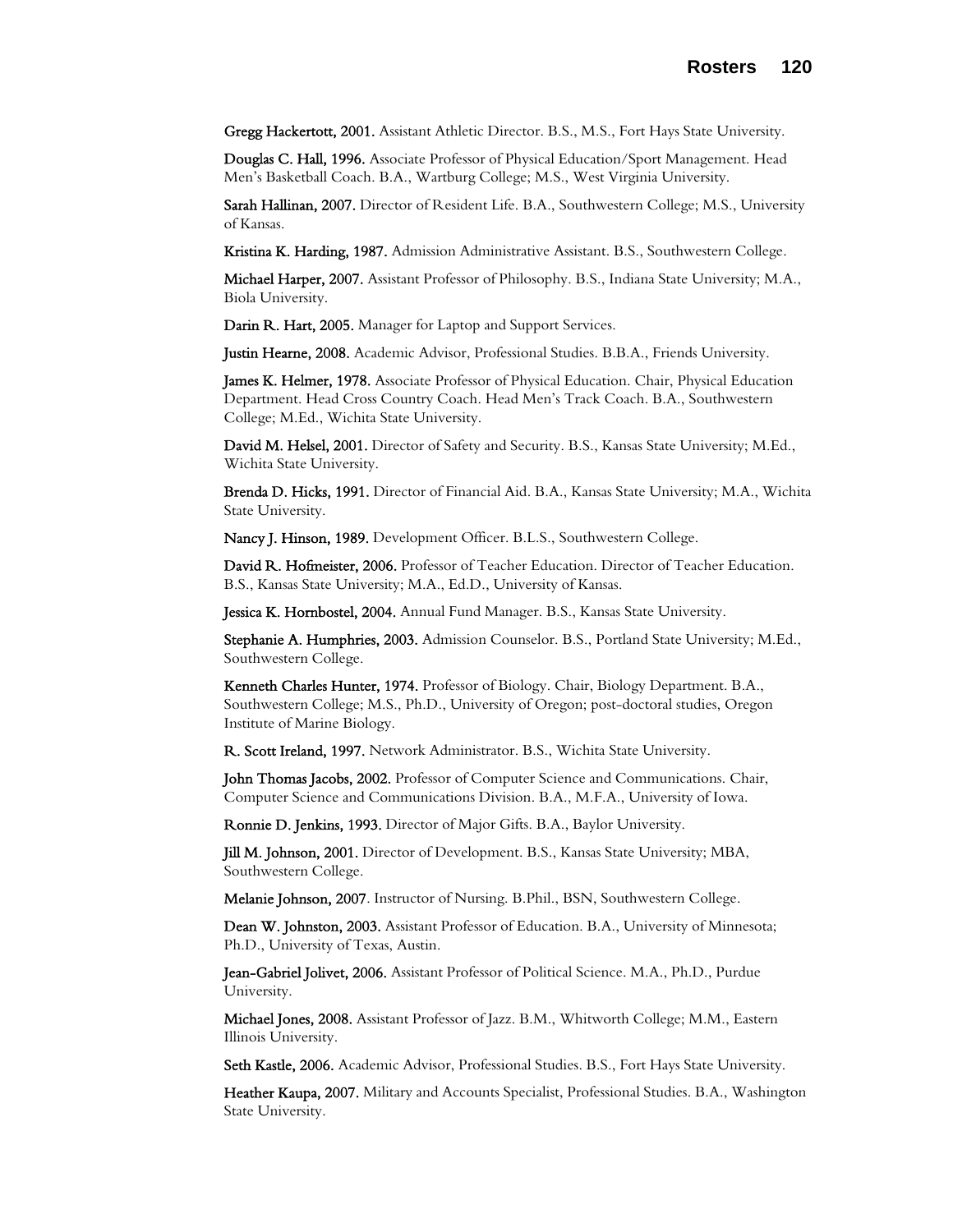Heather Kesterson, 2005. Coordinator of Military Education, Professional Studies. B.S. Southern Illinois University; B.S., Park University; MBA, Southwestern College.

Gary H. King, 1977. Professor of Computer Science. B.A., Southwestern College; MBA, City University; Ph.D., Union Graduate School; C.D.P.

Michael J. Kirkland, 1982. Director of Athletics. Head Women's Track Coach. B.S., Southwestern College.

Linda Kissire, 2006. Program Representative, Professional Studies. B.S., MBA, Southwestern College.

Krysti A. Koebele, 2007. Payroll and Benefits Administrator. B.A., Southwestern College.

Sheila R. Krug, 2001. Vice President for Finance. B.B.A., M.P.A., Wichita State University.

Ben Lim, 2007. Vice President for Information Technology. B.B.A., MBA, Wichita State University.

Edward A. Loeb, III, 2006. Assistant Professor of Mathematics. B.A., Bethany College; M.S., University of Nebraska-Lincoln.

Susan G. Lowe, 2000. Director of Alumni Programs. B.Phil., Southwestern College.

Nili Luo, 2006. Professor of Early Childhood Education. B.A., Tongling Financial and Economical College; M.A., East Normal University, Shanghai; Ed.D., University of Massachusetts.

Veronica McAsey, 2007. Library Director. B.A., M.A., M.S.L., Emporia State University.

Bridget McGuire, 2006. Preschool Director. B.A., M.A., Webster University-Saint Louis.

Eloy Mendoza, 2006. Admission Communications Coordinator. B.A., MBA, Southwestern College.

W. Richard Merriman, Jr., 1998. President. B.S., M.S., Emporia State University; Ph.D., Indiana University.

Cori A. Meyer, 2006. Head Volleyball Coach. B.S., M.S., Wichita State University.

Catherine Mohr, 2005. Academic Advisor, Professional Studies. B.G.S., Wichita State University.

Allyson Moon, 1988. Associate Professor of Theatre and Speech. B.A., Southwestern College; M.A., Emporia State University.

Roger S. Moon, 1988. Associate Professor of Theatre and Speech. Director of Theatre Program. B.A., Southwestern College; M.A., Emporia State University.

Jamie Sue Moore, 2007. Program Representative, Professional Studies. B.S., Kansas State University.

Todd H. Moore, 2002. Major Gift Officer. B.S., Phillips University; M.S., Central Missouri State University.

Nancy L. Morse, 1997. Data Management Specialist, Professional Studies. B.S., Southwestern College.

Ramie Nation, 2008. Program Representative, Professional Studies. B.Mus., Oklahoma City University.

Jae O'Neal, 2007. Financial Aid Counselor. B.S., Friends University.

Charles P. Osen, 2003. News Bureau/Communications Assistant. B.A., Southwestern College.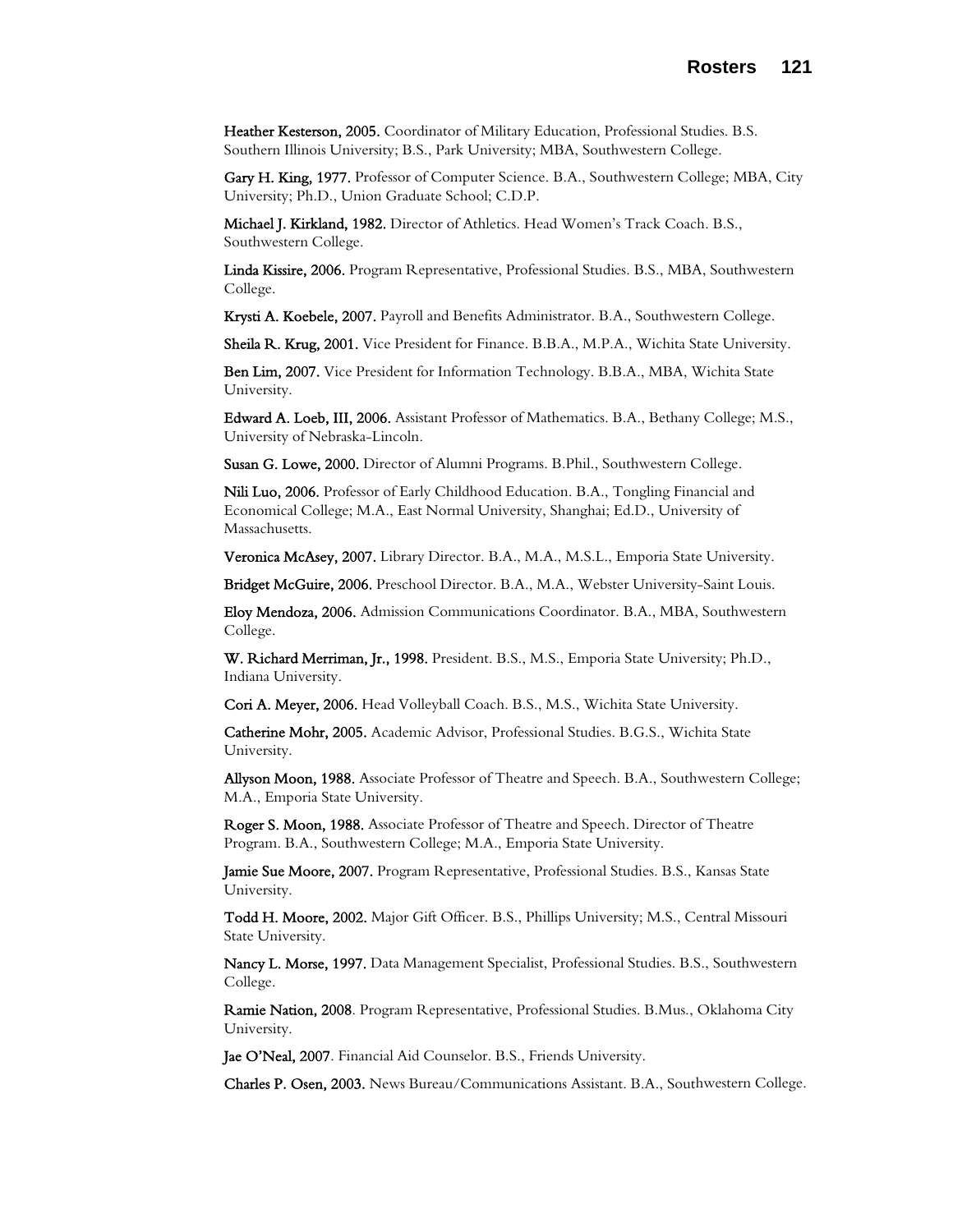Mary E. Passmore, 2006. Academic Advisor, Professional Studies. B.S., MBA, Wayland Baptist University.

Karen L. Pedersen, 2000. Vice President for Professional Studies. B.S., M.S., University of Nebraska-Lincoln; Ph.D., Oklahoma State University.

Bin (Crystal) Peng, 2006. Assistant Professor of Computer Science. B.S., Nanjing Institute of Meteorology; M.S., Chinese Academy of Sciences; Ph.D., Wayne State University.

Kristen Pettey, 2007. Assistant Professor of Business. B.A., MBA, Southwestern College.

Dorothy Pleas, 2008. International Student Coordinator. B.S., Vanderbilt University.

Dawn Pleas-Bailey, 1994. Vice President for Student Life. B.A., North Central College; M.S.Ed., Newman University; Ph.D., University of Pennsylvania.

Tamera L. Pullins, 1998. Associate Vice President for Advising and Student Success. B.S., Kansas State University; M.Ed., Texas Christian University.

Terry E. Quiett, 1994. Web Producer. B.Mus., Southwestern College.

Joni Rankin, 2006. Director of Financial and Administrative Services, Professional Studies. B.A., MBA, Southwestern College.

Stephen W. Rankin, 1995. Professor of Religious Studies. Kirk Professor of Philosophy and Religion. Chair, Philosophy and Religious Studies Department. Campus Minister. B.S., Kansas State University; M.Div., St. Paul School of Theology; M.Th., Trinity Evangelical Divinity School; Ph.D., Northwestern University.

Joel Reinoehl, 2006. Director of Major Gifts. B.S., University of Kansas; M.S., Wichita State University.

Margaret A. Robinson, 1987. Director of Institutional Research. B.B.A., MBA, Southwestern College.

Patrick N. Ross, 1997. Associate Professor of Biology. Chair, Natural Science Division. B.S., University of Wisconsin; M.A., Ph.D., University of California, Santa Barbara.

Cheryl L. Rude, 1991. Associate Professor of Leadership Studies. Director, Leadership Southwestern Program. Chair, Social Science Division. B.S., University of Kansas; M.Ed., Wichita State University; Ph.D., Union Institute and University.

Martin D. Rude, 1991. Director of Outreach Ministry. B.S., Wichita State University.

Steven W. Ruggles, 1994. PC Procurement and Support Specialist. B.S., M.S., Kansas State University.

Ruben Sanchez, 2008. Head Men's Soccer Coach. B.A., Southwestern College.

John Scaggs, 2007. Associate Professor of English. B.A., M.A., University College Dublin; Ph.D., University of Limerick.

Jane M. Schlickau, 1987. Professor of Nursing. B.S.N., University of Kansas; M.N., Wichita State University; Ph.D., University of Nebraska.

Rachel Schmeidler, 2007. Academic Advisor, Professional Studies. B.S., Park University.

Philip R. Schmidt, 1967. Professor of History. Chair, History and Political Science Department. Coordinator of Advising. B.A., Ottawa University; M.A., Ph.D., University of Kansas.

Tami Schmidt, 2007. Campus Visit and Recruitment Coordinator.

Christopher A. Schmitz, 2003. Assistant Professor of Music. Director of Bands. B.Mus., Arizona State University. M.Mus., University of Northern Iowa.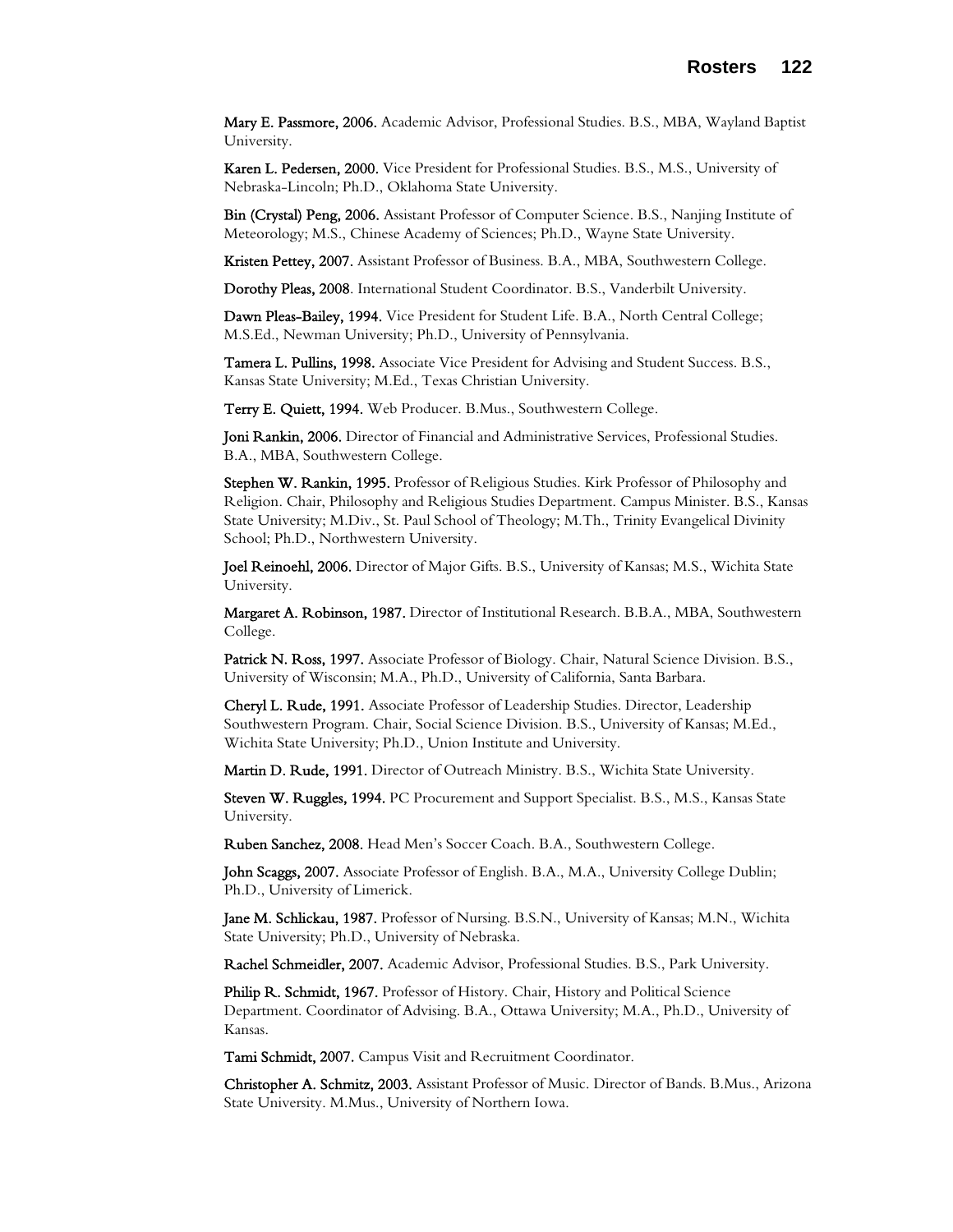Brad Sexson, 2004. Head Men's and Women's Golf Coach. Champions of Character Representative to the NAIA. B.A., McNeese State University.

Sunni Sheets, 2001. Graphic Designer. B.F.A., University of Kansas; MBA, Southwestern College.

James Andrew Sheppard, 1997. Vice President for Academic Affairs. Dean of Faculty. B.A., Bethany College; M.A., Iliff School of Theology; Ph.D., University of Sheffield.

Timothy R. Shook, 1988. Professor of Music. Chair, Performing Arts Division. B.Mus., Kansas State University; M.Mus., Wichita State University; Ph.D., University of Oklahoma.

E. Sue Simmons, 2000. Director of Conferences and Summer Programs. Director of Human Resources.

Christopher T. Smith, 2005. Coordinator of GoArmyEd and eArmyU, Professional Studies. B.S., Newman University.

Robert M. Smith, 1995. Systems Analyst/Programmer. B.S., Southwestern College.

Stacy Sparks, 2006. Assistant Professor of Journalism. B.A., M.S., Fort Hays State.

Daniel B. Stevens, 2006. Assistant Professor of Strings Music. B.Mus., Oberlin College; M.Mus., Oklahoma State University.

Denise Stephens, 2000. Donor Information Specialist.

Sheleah D. Taylor, 2002. Director of Campus Life. B.B.A., M.Ed., Southwestern College.

Michael R. Tessmer, 1998. Associate Professor of Chemistry. B.S., Mankato State University; Ph.D., University of Minnesota.

Matthew K. Thompson, 2007. Assistant Professor of Religious Studies. B.A., Greenville College; M.T.S., Saint Paul School of Theology; Ph.D., Luther Seminary.

Stacy R. Townsley, 2004. Registrar. B.A., University of Tulsa; M.A., University of Texas at Austin.

Sara S. Weinert, 1996. Vice President for Communications. B.A., Kansas State University.

Stephen K. Wilke, 1990. Vice President for Planning and New Programs. Director of the Institute for Discipleship. Associate Professor of Psychology. B.A. Southwestern College; M.A., Ph.D. California School of Professional Psychology.

Rae Ann Williams, 2008. Education Program Representative, Professional Studies. B.A., Wichita State University.

Thomas Joe Wood, 2005. Head Women's Soccer Coach. Swimming Instructor. B.S., MBA, Southwestern College.

Stephen M. Woodburn, 2003. Assistant Professor of History. B.A., Wheaton College, M.A., Ph.D., Miami University in Ohio.

Rodney M. Worsham, 1994. Associate Director of Admission. B.S., Cameron University; M.S.M., Friends University.

Sharon K. Wright, 1993. Administrative Assistant to the President and the Vice President for Academic Affairs and Dean of Faculty.

Amy Hong Yan, 2005. Systems Analyst. B.Y., Yunnan Normal University, China; M.S., Wichita State University.

Saeed Yazdani, 2007. Associate Professor of Business. B.A., University of Texas at Dallas; M.S., Bowie State University; Ph.D., Argosy University.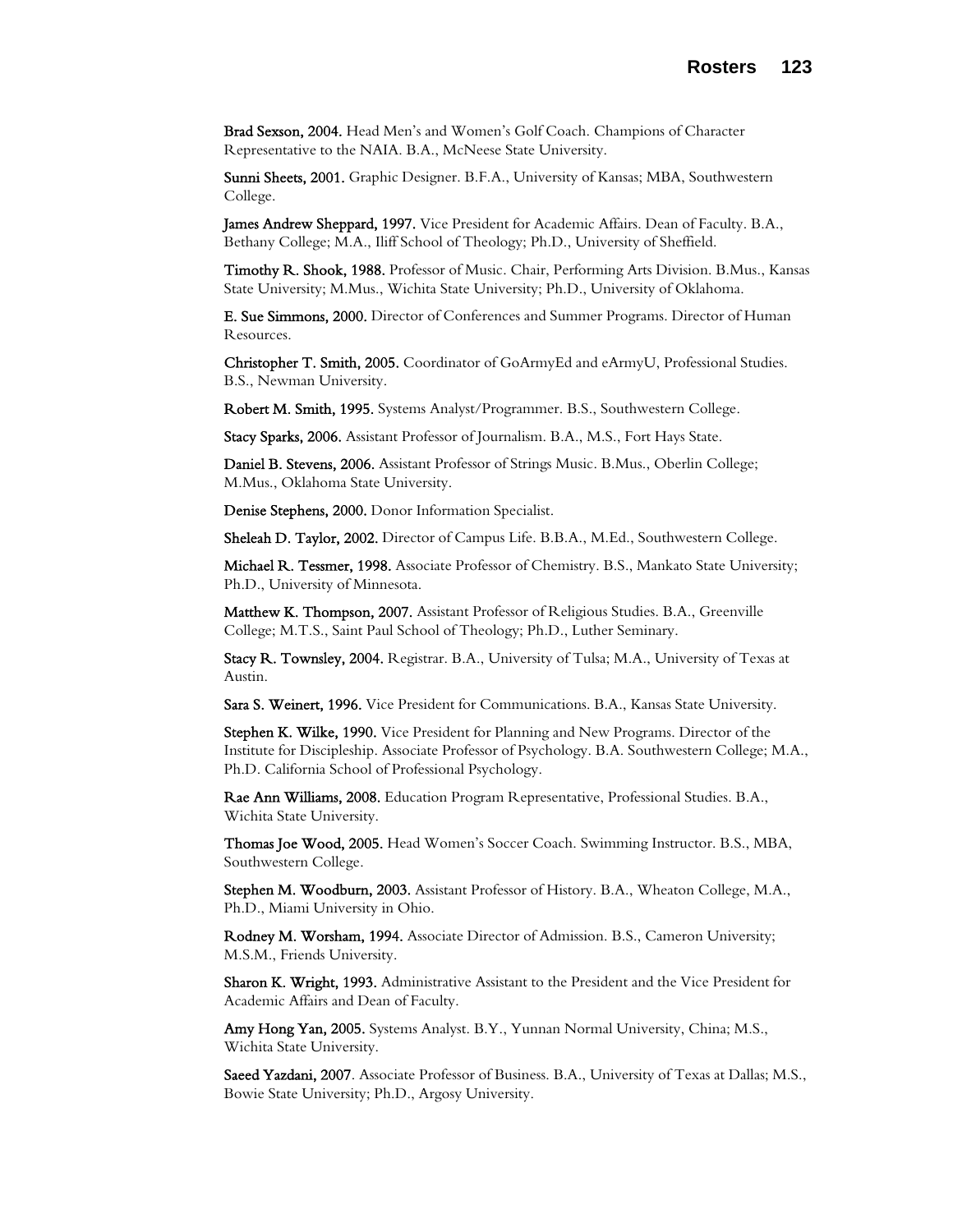Alex Zarchan, 2007. Financial Aid Counselor. B.B.A., University of Iowa.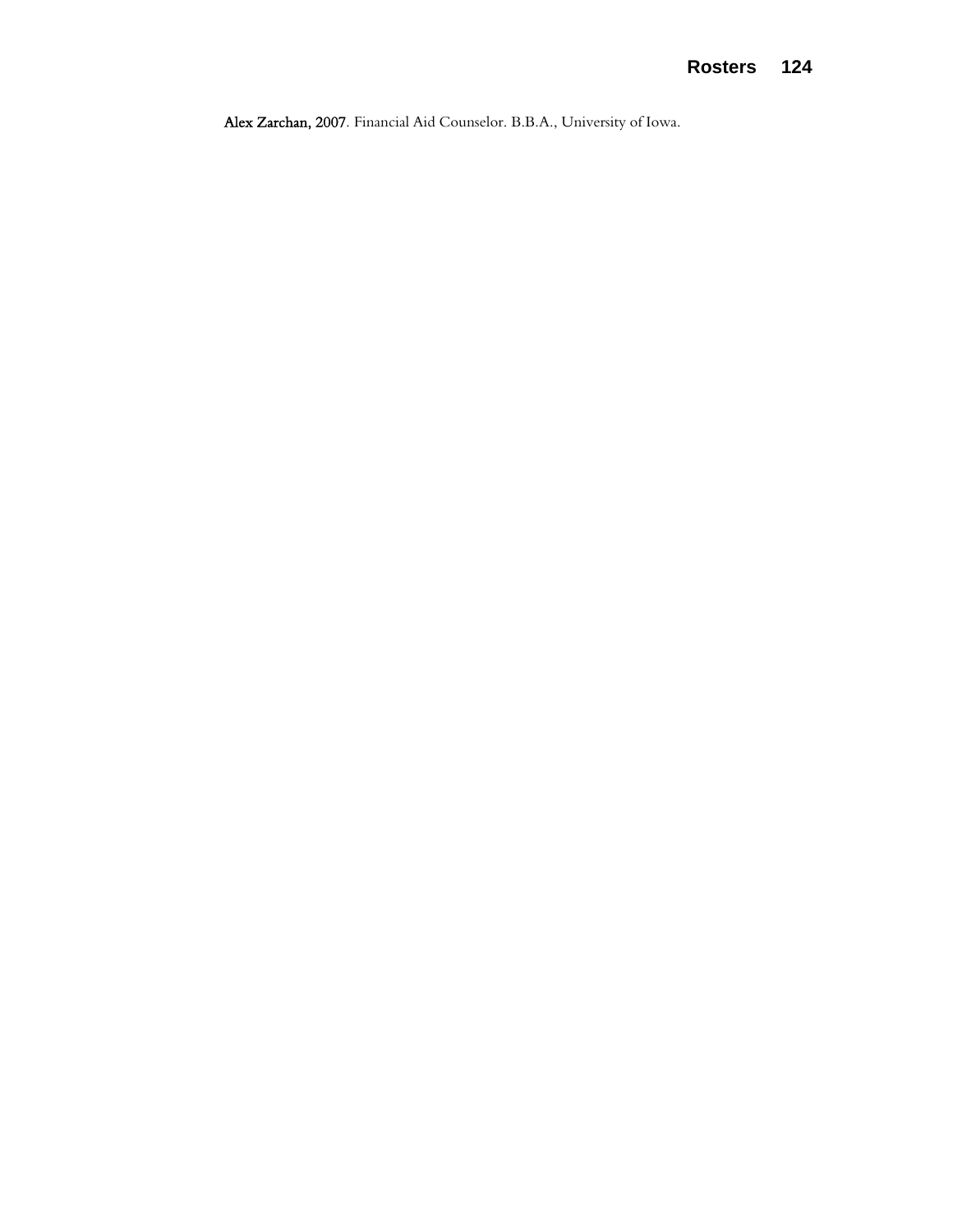# **Family Education Rights and Privacy Act**

The Family Educational Rights and Privacy Act (FERPA) is a federal law designed to protect the privacy of a student's education record. Under the terms of FERPA, Southwestern College is permitted to disclose directory information about a student without a student's consent, although a student may restrict the release of directory information by completing the Non-Disclosure Form available online and in the registrar's office. The college has established the following as directory information: name; local, home, parent, and e-mail addresses; local, home, and parent telephone numbers; major(s) and minor(s); degrees, awards, and honors received; dates of attendance; enrollment status (full-time, part-time); previous education institution attended; date of birth; class type (main campus, professional studies, online); academic (class) level; height and weight of athletic team member; extracurricular activities; and video and photograph.

Under FERPA, a student has the right to the following:

- to inspect and review his or her education records (does not include parents' financial information) within 45 days of the day the college receives a request for access;
- to request amendment of education records that he or she believes are inaccurate or misleading;
- to have some control over the disclosure of personally identifiable information from education records, except to the extent that FERPA authorizes disclosure without consent;
- to file with the U.S. Department of Education a complaint concerning alleged failures by the college to comply with the requirements of FERPA.

# **For More Information**

For FERPA forms or more information concerning college policies, please write, fax, or call:

Office of the Registrar Southwestern College 100 College St. Winfield, KS 67156-2499 Phone: (620) 229-6268 or (800) 846-1543 Fax: (620) 229-6384 [www.sckans.edu/registrar](http://www.sckans.edu/registrar)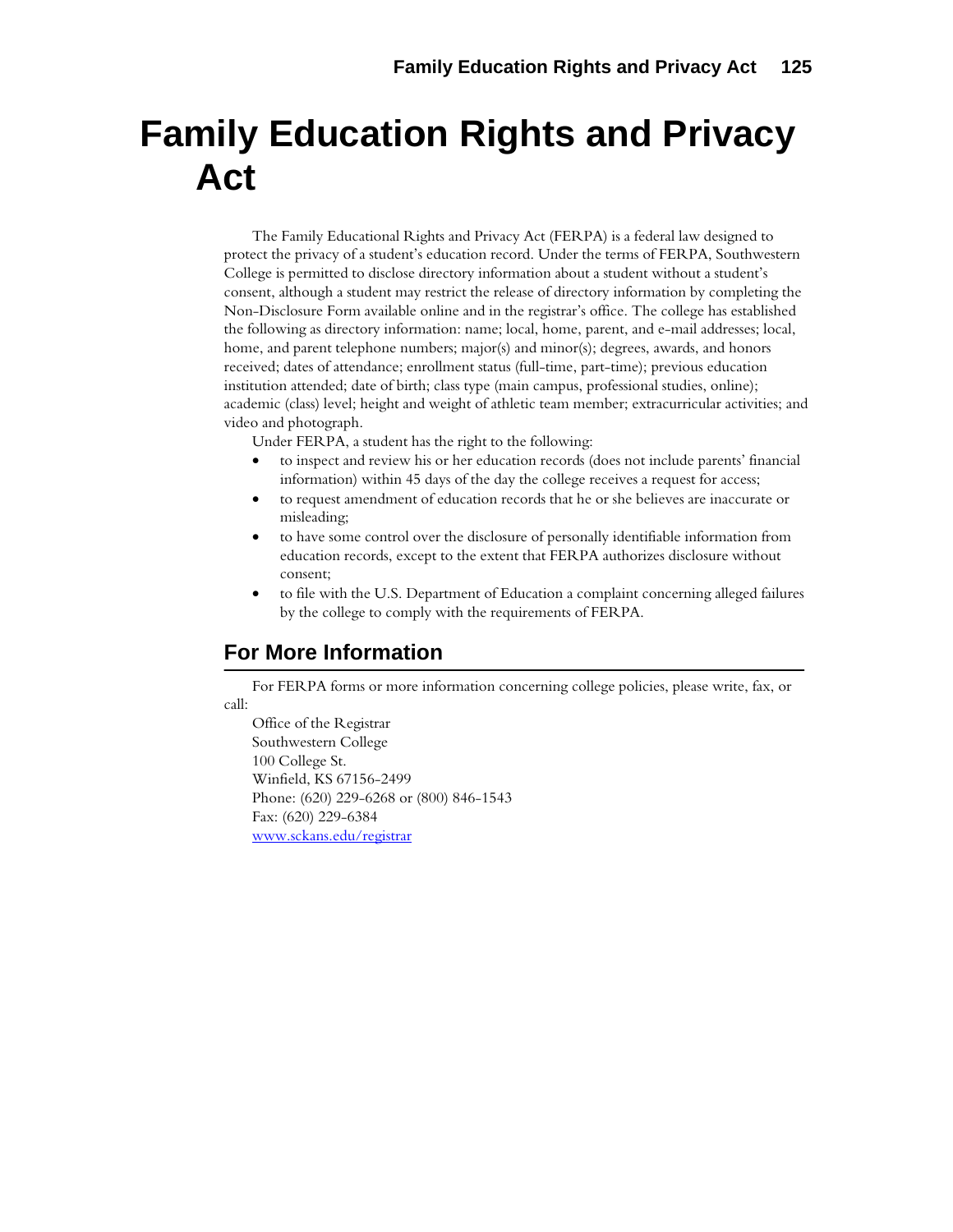# **Appendix A: Title II Compliance**

Southwestern College is in compliance with federal regulations on disbursement of Title II information. The Title II report may be accessed at [www.sckans.edu/education](http://www.sckans.edu/education) or requested from:

Vickie Henderson Center for Teacher Education Southwestern College 100 College St. Winfield, KS 67156 Phone: (620) 229-6253 or (800) 846-1543 Ext. 6253 E-mail: [vickie.henderson@sckans.edu](mailto:vickie.henderson@sckans.edu) 

## **Performance of Completers, Teacher Preparation Program**

| <b>Section 1. Pass Rates</b> |  |  |  |
|------------------------------|--|--|--|
|------------------------------|--|--|--|

**Single-Assessment Institution-Level Pass-Rate Data Regular Teacher Preparation Program**

Institution Name: Southwestern College

Academic year: 2006-2007

Number of program completers: 25

| Type of<br><b>Assessment</b>               | Assessment<br>Code<br>Number | <b>Numbe</b><br>r taking<br>assess<br>-ment | Numbe<br>r<br>passin<br>g<br>assess<br>-ment | Institutional<br>pass rate | State-<br>wide<br>pass rate |
|--------------------------------------------|------------------------------|---------------------------------------------|----------------------------------------------|----------------------------|-----------------------------|
| Professional Knowledge                     | <b>PLT</b>                   |                                             |                                              |                            |                             |
| Assessment 1                               | 521 PLT 0-8                  | $\overline{c}$                              |                                              |                            |                             |
| Assessment 2                               | 522 PLT K-6                  | 15                                          | 13                                           | 87%                        | 98%                         |
| Assessment 3                               | 524 PLT 7-12                 | 8                                           |                                              |                            | 98%                         |
| <b>Academic Content</b><br>Areas           |                              |                                             |                                              |                            |                             |
| Elem Ed Curr Instruc<br>Assessment         | 011                          | 13                                          | 10                                           | 77%                        | 95%                         |
| <b>Education of Young</b><br>Children      | 021                          | 2                                           |                                              |                            | 89%                         |
| <b>Mathematics: Content</b><br>Knowledge   | 061                          | $\overline{2}$                              |                                              |                            | 94%                         |
| <b>English Content</b><br>Knowledge        | 041                          | 2                                           |                                              |                            | 95%                         |
| Middle School Math<br>Knowledge            | 069                          | 1                                           |                                              |                            | 100%                        |
| <b>Social Studies Content</b><br>Knowledge | 081                          | 2                                           |                                              |                            | 88%                         |
| <b>Other Content Area</b>                  |                              |                                             |                                              |                            |                             |
| <b>Business Education</b>                  | 100                          | 2                                           |                                              |                            | 100%                        |

*The number of program completers found, matched and used in the passing rate calculation will not equal the sum of the column labeled "number Taking Assessment" since a completer*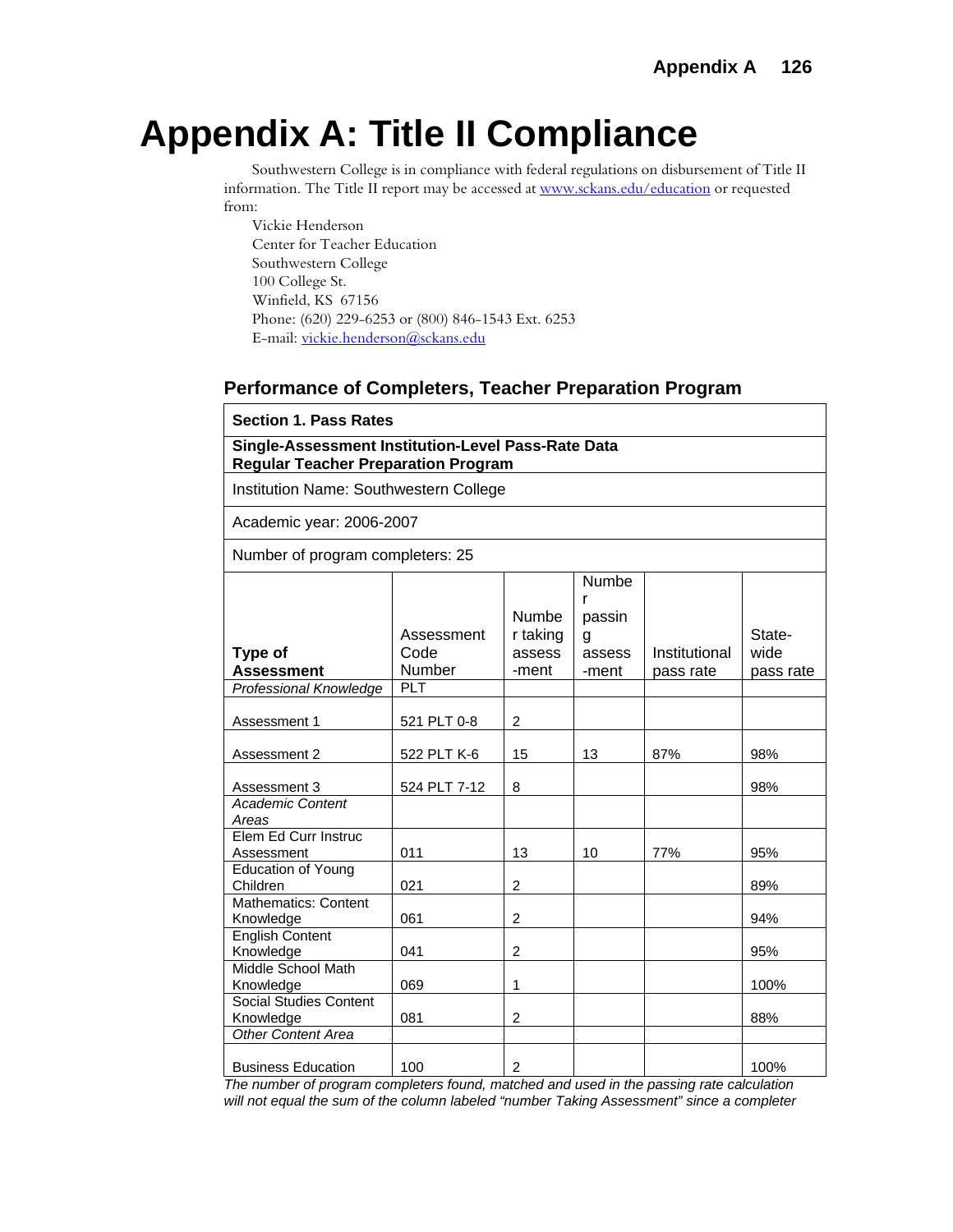*can take more than one assessment. There must be at least 10 test takers for pass rates to be reported.* 

| oportou.<br>Aggregate and Summary Institution-Level Pass-Rate Data<br><b>Regular Teacher Preparation Program</b> |                             |                              |               |            |
|------------------------------------------------------------------------------------------------------------------|-----------------------------|------------------------------|---------------|------------|
| Institution Name: Southwestern College                                                                           |                             |                              |               |            |
| Academic year: 2006-2007                                                                                         |                             |                              |               |            |
| Number of program completers: 21                                                                                 |                             |                              |               |            |
|                                                                                                                  | Number<br>taking<br>assess- | Number<br>passing<br>assess- | Institutional | State-wide |
| <b>Type of Assessment</b>                                                                                        | ment                        | ment                         | pass rate     | pass rate  |
| Aggregate - Professional<br>Knowledge                                                                            | 25                          | 23                           | 92%           | 98%        |
| Aggregate - Academic Content<br>Areas (Math, English,<br>94%Biology, etc.)                                       | 22                          | 17                           | 77%           | 95%        |
| Aggregate - Other Content Area<br>(Career/Technical, Health Edu,<br>etc.)                                        | 2                           |                              |               | 95%        |
| <b>Summary Totals and</b><br><b>Pass Rates</b>                                                                   | 25                          | 19                           | 76%           | 93%        |

| <b>Section 2. Program Information</b> |                                                                                                                                                                                                                                                                                                                                                                                                                                                                                                                                                               |  |
|---------------------------------------|---------------------------------------------------------------------------------------------------------------------------------------------------------------------------------------------------------------------------------------------------------------------------------------------------------------------------------------------------------------------------------------------------------------------------------------------------------------------------------------------------------------------------------------------------------------|--|
| 266                                   | Total number of students enrolled during 2006-2007                                                                                                                                                                                                                                                                                                                                                                                                                                                                                                            |  |
| 34                                    | Total number of program completers 2006-2007                                                                                                                                                                                                                                                                                                                                                                                                                                                                                                                  |  |
| $\Omega$                              | Number of students in the alternate teacher preparation program at your institution.                                                                                                                                                                                                                                                                                                                                                                                                                                                                          |  |
| 34                                    | How many students (in the regular program and any alternative route programs)<br>were in programs of supervised teaching during academic year 2005-2006?                                                                                                                                                                                                                                                                                                                                                                                                      |  |
| 5                                     | Appointed full-time faculty in professional education: an individual who works full<br>time in a school, college, or department of education, and spends at least part of<br>the time in supervision of teacher preparation students.                                                                                                                                                                                                                                                                                                                         |  |
| $\Omega$                              | Appointed full-time faculty in professional education and full-time in the institution:<br>any full-time faculty member in the institution who also may be supervising or<br>teaching in the teacher preparation program.                                                                                                                                                                                                                                                                                                                                     |  |
| 0                                     | Appointed part-time faculty in professional education, not otherwise employed by<br>the institution: may be part-time university faculty or pre-K-12 teachers who<br>supervise prospective teachers. The numbers do not include K-12 teachers who<br>simply receive a stipend for supervising student teachers. Rather, this third<br>category is intended to reflect the growing trend among institutions of higher<br>education to appoint K-12 teachers as clinical faculty, with the rights and<br>responsibilities of the institution's regular faculty. |  |
| 5                                     | Total number of supervising faculty for the teacher preparation program during<br>2005-2006.                                                                                                                                                                                                                                                                                                                                                                                                                                                                  |  |
| 6.8                                   | The student/faculty ratio (divide the total # of students by total supervising faculty)                                                                                                                                                                                                                                                                                                                                                                                                                                                                       |  |
| 40                                    | The average number of hours per week required of student participation in<br>supervised student teaching.                                                                                                                                                                                                                                                                                                                                                                                                                                                     |  |
| 14                                    | The total number of weeks of required supervised student teaching.                                                                                                                                                                                                                                                                                                                                                                                                                                                                                            |  |
| 560                                   | The total number of supervised student teaching hours required.                                                                                                                                                                                                                                                                                                                                                                                                                                                                                               |  |
| <b>YES</b>                            | Is your teacher preparation program currently approved or accredited by the state?                                                                                                                                                                                                                                                                                                                                                                                                                                                                            |  |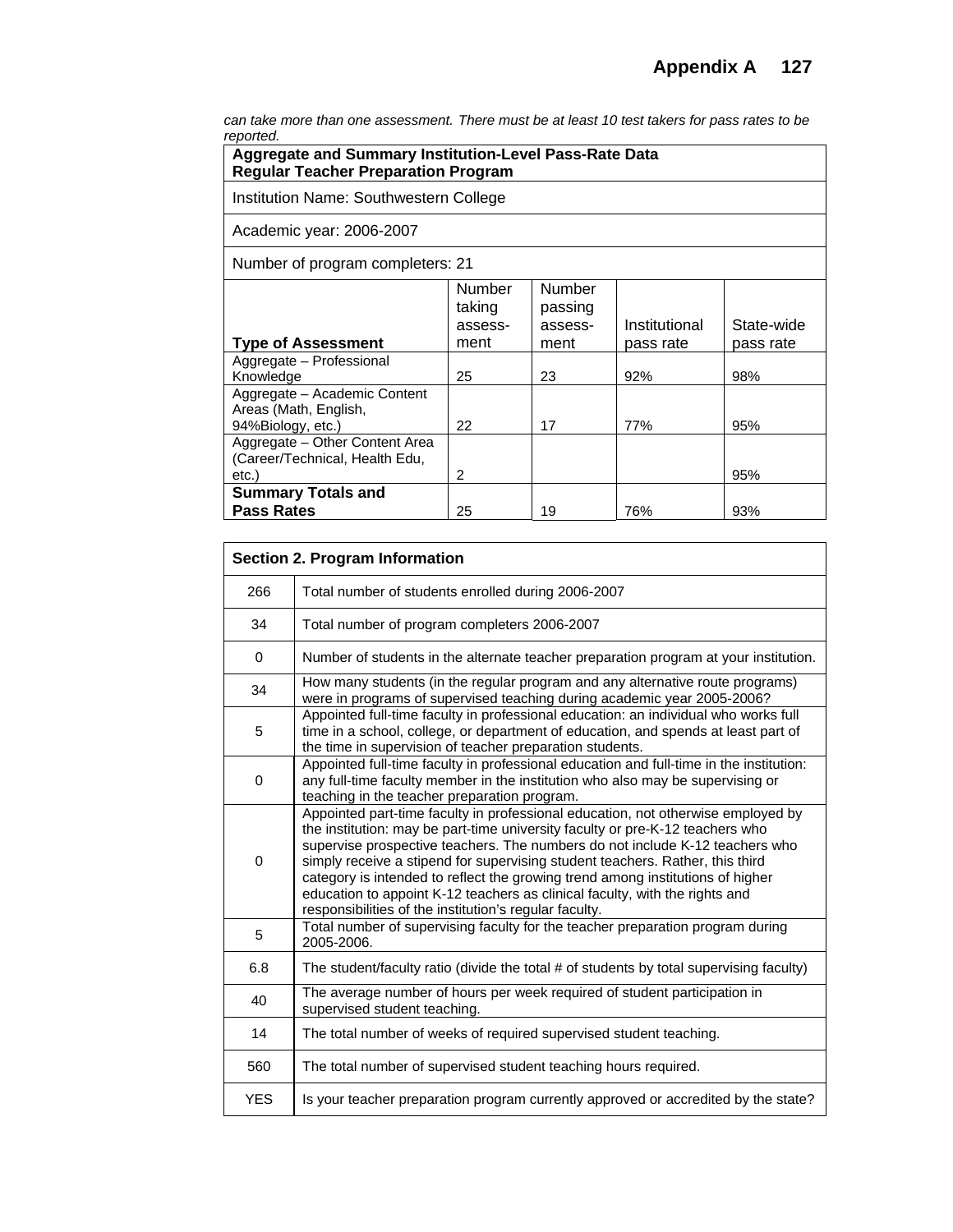| <b>YES</b> | Is your teacher preparation program currently accredited by the National Council<br>for the Accreditation of Teacher Education (NCATE)?                                                                                                                                                        |
|------------|------------------------------------------------------------------------------------------------------------------------------------------------------------------------------------------------------------------------------------------------------------------------------------------------|
| <b>YES</b> | Is your institution currently accredited by the North Central Association of Colleges<br>and Schools?                                                                                                                                                                                          |
|            | Please list any additional accrediting sources:<br>Little Builders Pre-School has been accredited by the national Association of the<br>Education of Young Children (NAEYC)<br>Southwestern College's music department is accredited by the National<br>Association of Schools of Music (NASM) |
| NO         | Is your teacher preparation program currently under designation as "low-<br>performing" by the state (as per section 208 (a) of the HEA of 1998)?                                                                                                                                              |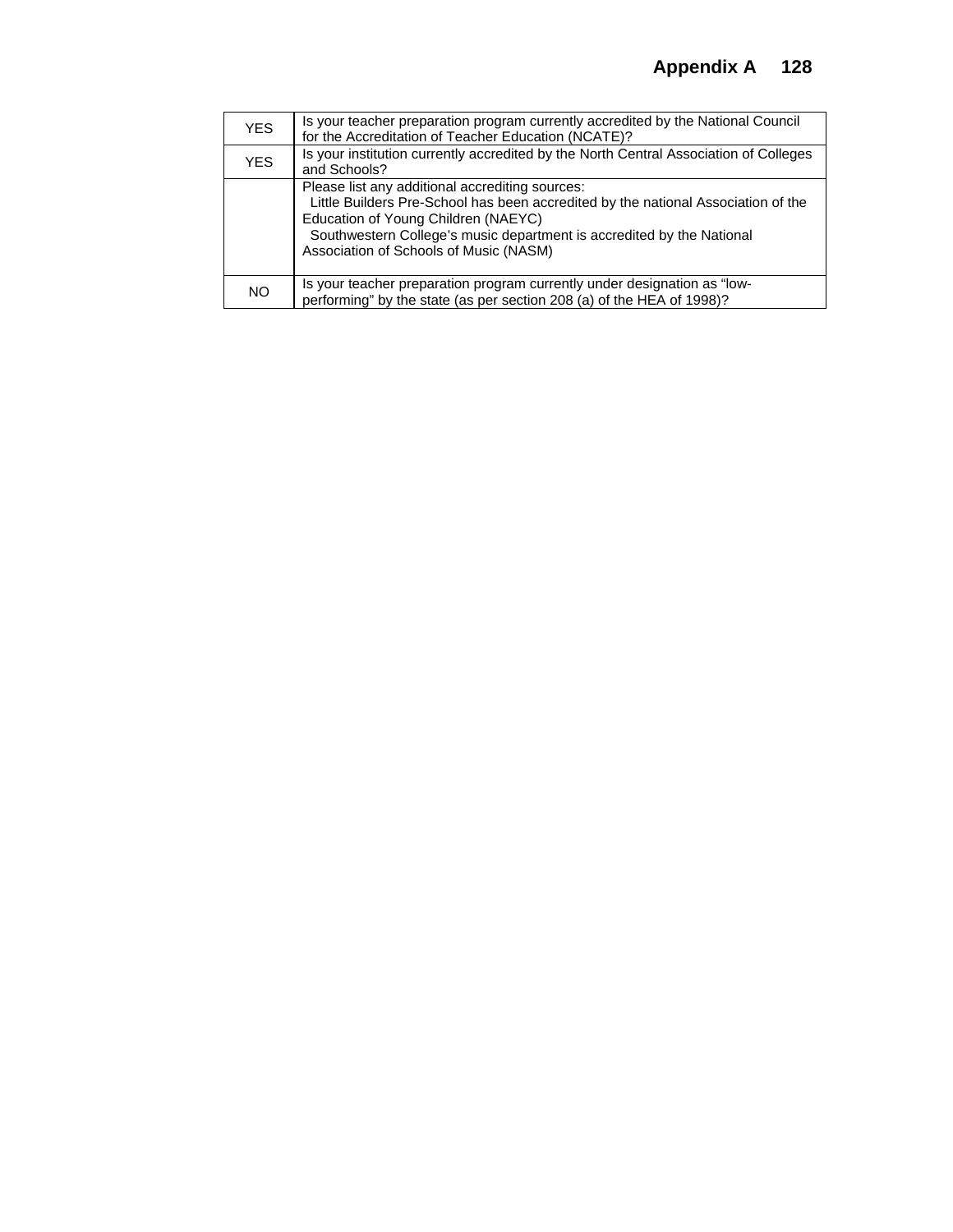#### **Photos**

Southwestern College and its representatives on occasion take photographs for the college's use in print and electronic publications. This serves as public notice of the college's intent to do so and as a release to the college of permission to use such images as it deems fit. If you should object to the use of your photograph, you have the right to withhold its release by filling out a form at the college services counter.

#### **Notice of Nondiscrimination**

Southwestern College is committed to a policy of nondiscrimination on the basis of race, gender, color, age, sexual orientation, religion, national origin, ethnic origin, or physical disability, veteran (including Vietnam era) status, or other non-merit reasons, in hiring, admissions, and educational programs or activities, all as required by applicable laws and regulations. The college also practices affirmative action in hiring. Responsibility for coordination of compliance efforts and receipt of inquiries, including those concerning the Civil Rights Act of 1960, the Age Discrimination in Employment Act of 1975, Title IX of the Education Amendments of 1972, and Section 504 of the Rehabilitation Act of 1973, the Vietnam Era Veterans' Readjustment Assistance Act of 1974, the Americans with Disabilities Act of 1990, and other related federal, state, and local legislation, executive orders, regulations, and guidelines has been delegated to the director of human resources, Sue Simmons, Southwestern College, 100 College, Winfield, KS 67156, telephone (620) 229-6141. Persons with questions or concerns regarding this policy may contact Sue Simmons, director of human resources, or Martha Butler, professor of nursing.

#### **Disclaimer and Compliance Statements**

While Southwestern College reserves the right to make changes in its calendar, policies, regulations, fees, prices, and curriculum, the information in this catalog accurately reflects policy and states progress requirements for graduation effective August 2001. The college complies with the provisions of the Family Education Rights and Privacy Act of 1974. This act, as it applies to institutions of higher learning, ensures that students have access to certain records that pertain to them and that unauthorized persons do not have access to such records. A full statement of Southwestern policy regarding the implementation of the act is available upon request to the registrar. Southwestern College's policy of nondiscrimination is in conformity with applicable federal laws and regulations.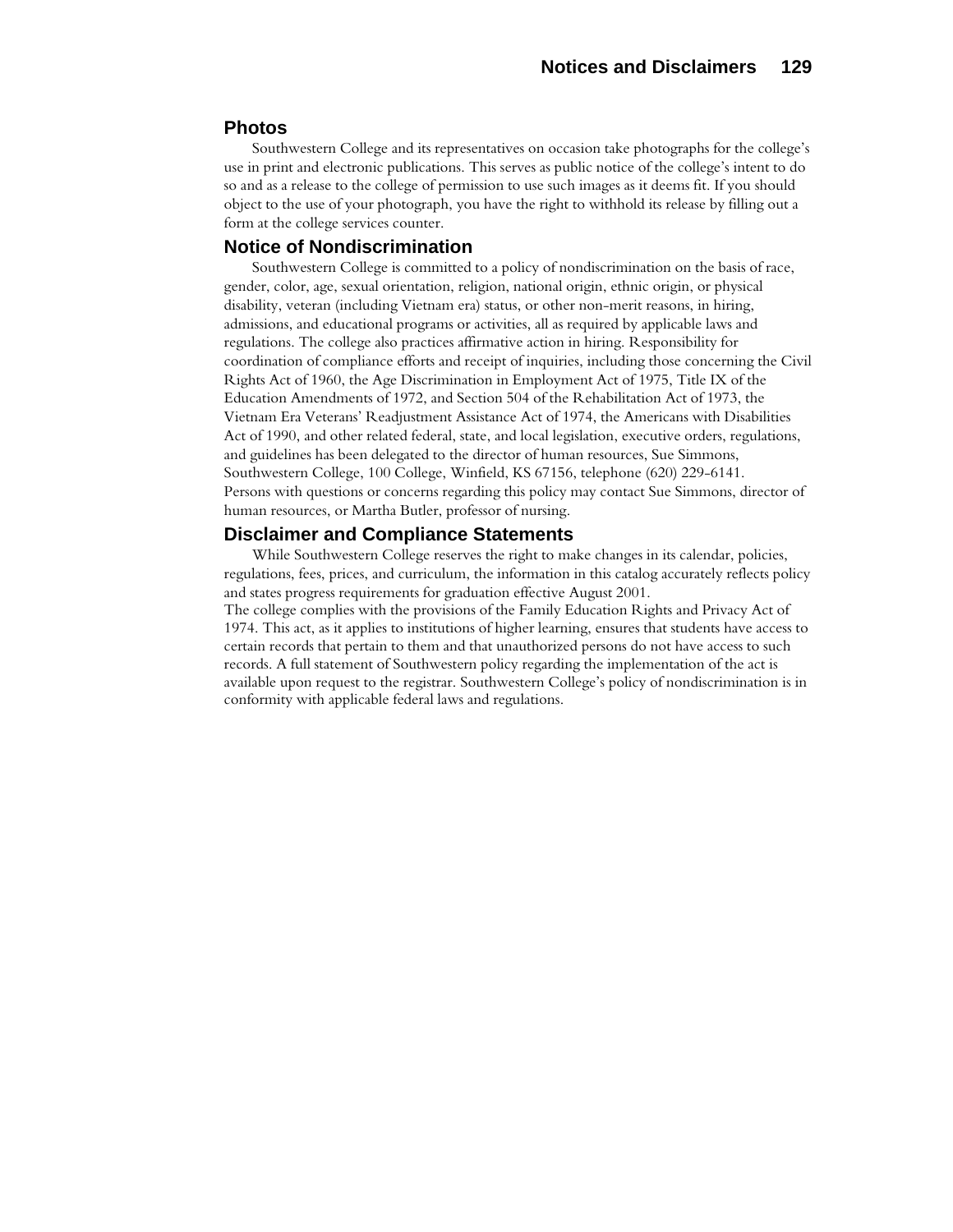# **Index**

## **A**

Academic advising, 6 Academic bankruptcy, 87 Academic dishonesty, 85 Academic honors, 90 Academic information, 6 Academic integrity, 85 Academic policies, 85 Academic probation, 89 Academic societies, 99 Academic suspension, 89 Accounting, 16 Accreditation, 4 Activity program, 99 Administrative officers, 116 Admission, 96 Admission to the college, 94 Advanced placement scholars, 95, 104 Advanced placement tests, 90 Advising, 6 American Studies, 73 Anthropology, 11 Appendix A Title II Compliance, 126 Art, 12 Assessment, 86 Athletic Training, 66, 67 Athletics, 100 Attendance policy, 86 Auditing of classes, 87

## **B**

Bankruptcy, academic, 87 Beck Lectures, 93 Beech scholarship, 109 Biochemistry, 22 Biology, 13 Board of Trustees, 115 Broadcasting, 26 Business Administration, 15, 16 Business and Computer Information Systems, 17

## **C**

Campus facilities, 113 Campus life, 98 Campus ministry, 98 Cancellation of charges, 105 Cancellation of financial aid, 105 Career planning, 98 Catalog, selection of, 6 Change of enrollment status, 105 Change of major, 6 Change of registration, 87 Charges and fees, 103 Chemistry, 22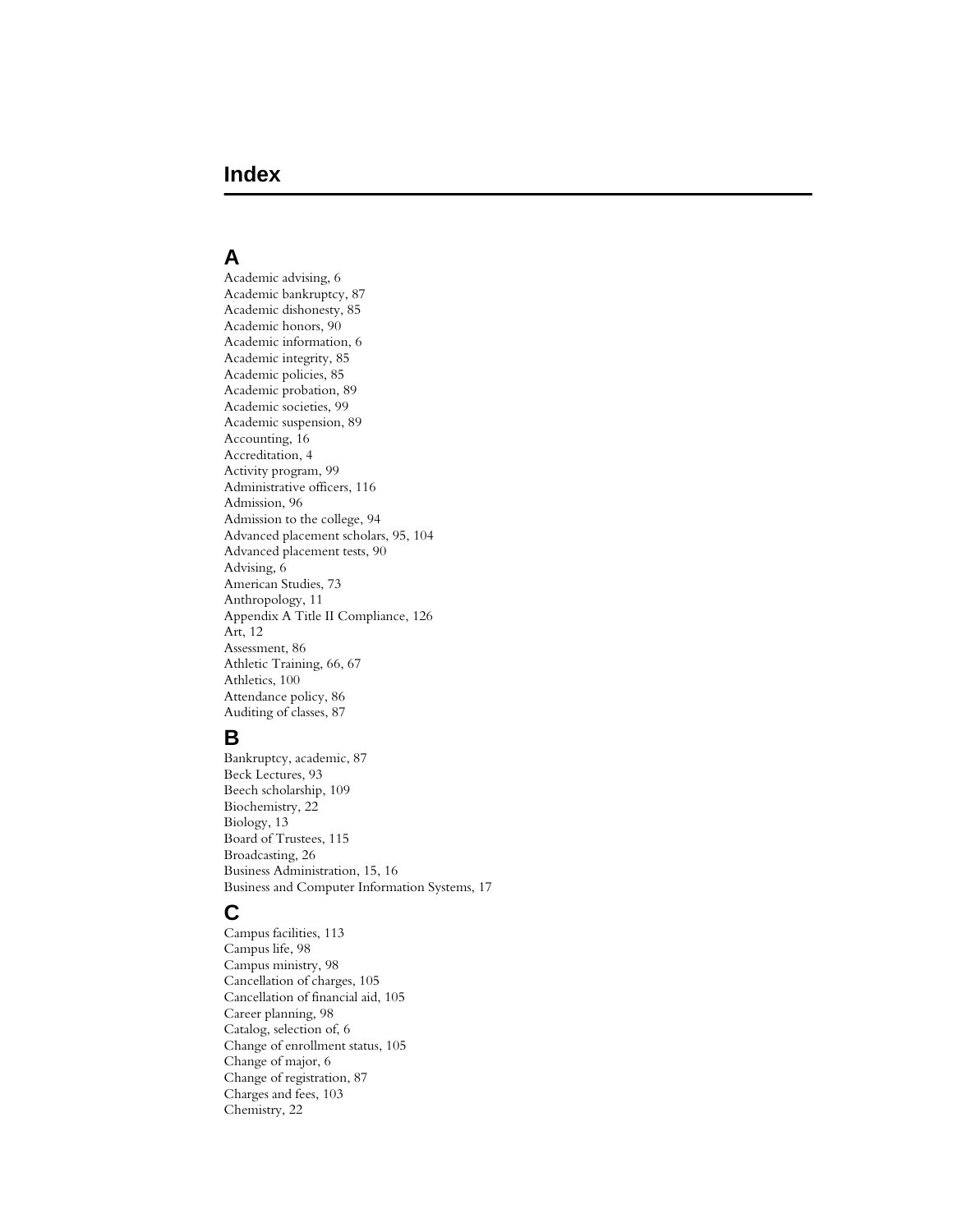CLEP tests, 90 Communication, 23 Communication Studies, 24, 27 Computer Game Development, 32, 34 Computer Science, 33, 34 Computer Science and Digital Arts, 31, 32 Continuing education students, 104 Course numbering system, 86 Course offerings Accounting, 17 Anthropology, 11 Art, 12 Biology, 14 Business, 18 Chemistry, 23 Communication, 28 Computer Science and Digital Arts, 34 Economics, 21 Education, 40 English, 45 Essential Skills, 47 General Education, 9 Geography, 47 History, 49 Integrative Studies, 51 Mathematics, 55 Music, 57 Natural Science, 59 Nursing, 61 Philosophy, 63 Physical Education and Sports Studies, 68 Physics, 72 Political Science, 73 Psychology, 75 Religion, 64 Social Science, 77 Sociology, 77 Spanish, 52 Theatre, 80 Cowley County Community College students, 104 Credit by examination, 90

## **D**

Dantes tests, 90 Dean's Honor Roll, 90 Debate, 100 Declaration of Major, 6 Declaration of minor, 6 Degree requirements, 7 Degrees offered, 6 Departmental honors, 91 Deposits, room, 106 Digital Arts, 33 Disability services, 99 Discipleship Southwestern, 101 Dual degree program, 71

## **E**

Early Childhood Education, 39 Education, 37 Elementary Education, 39 Employment, student, 111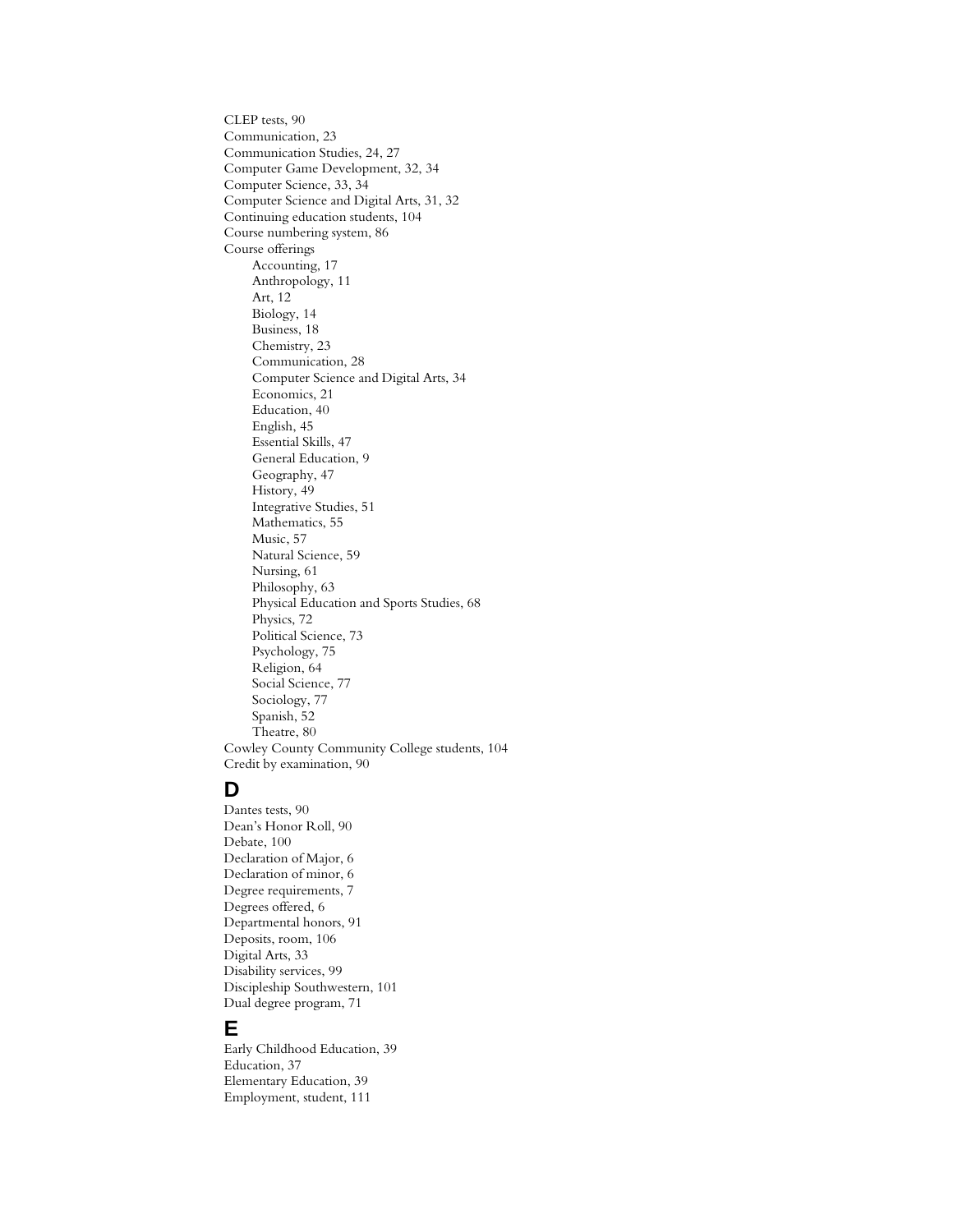Engineering, 44 Engineering Physics, 71 English, 44 Enrollment status, change of, 105 Environmental Studies, 50 Essential Skills, 47

# **F**

Facilities, campus, 113 Faculty and staff, 118 Family Education Rights and Privacy Act (FERPA), 124 Federal financial aid, 110 Fees, 104 Film and Television Theory, Criticism and Production, 27 Finance, 16 Financial aid, 107 Forensics, 100 Full-time course load, 86

## **G**

General Communication, 25 General education program, 8 General education requirements, 9 General Studies degree (B.G.S.), 47 General Theatre Studies, 79 Geography, 47 Grade changes, 87 Grades, appealing, 87 Grades, satisfactory/unsatisfactory, 89 Grading system, 87 Graduate studies, 82 Graduation with honors, 91 Graduation, conferring degrees, 7 Graduation, requirements for, 7 Grants, 109, 110, 111 Green Team, 101

## **H**

Health and Physical Education, 67 Health promotion, 99 High school seniors, 104 History, 48 History of the college, 4 Honorary societies, 99 Honors, 90 Housing, 99

# **I**

Incompletes, 88 Independent study, 92 Integrative Studies, 50 International students, admission policy, 95 International students, application procedure, 96 International students, financial aid, 112 International Studies, 73 International study, 92, 111 Internship, 93

#### **J**

Journalism, 24, 27 Junior marshals, 91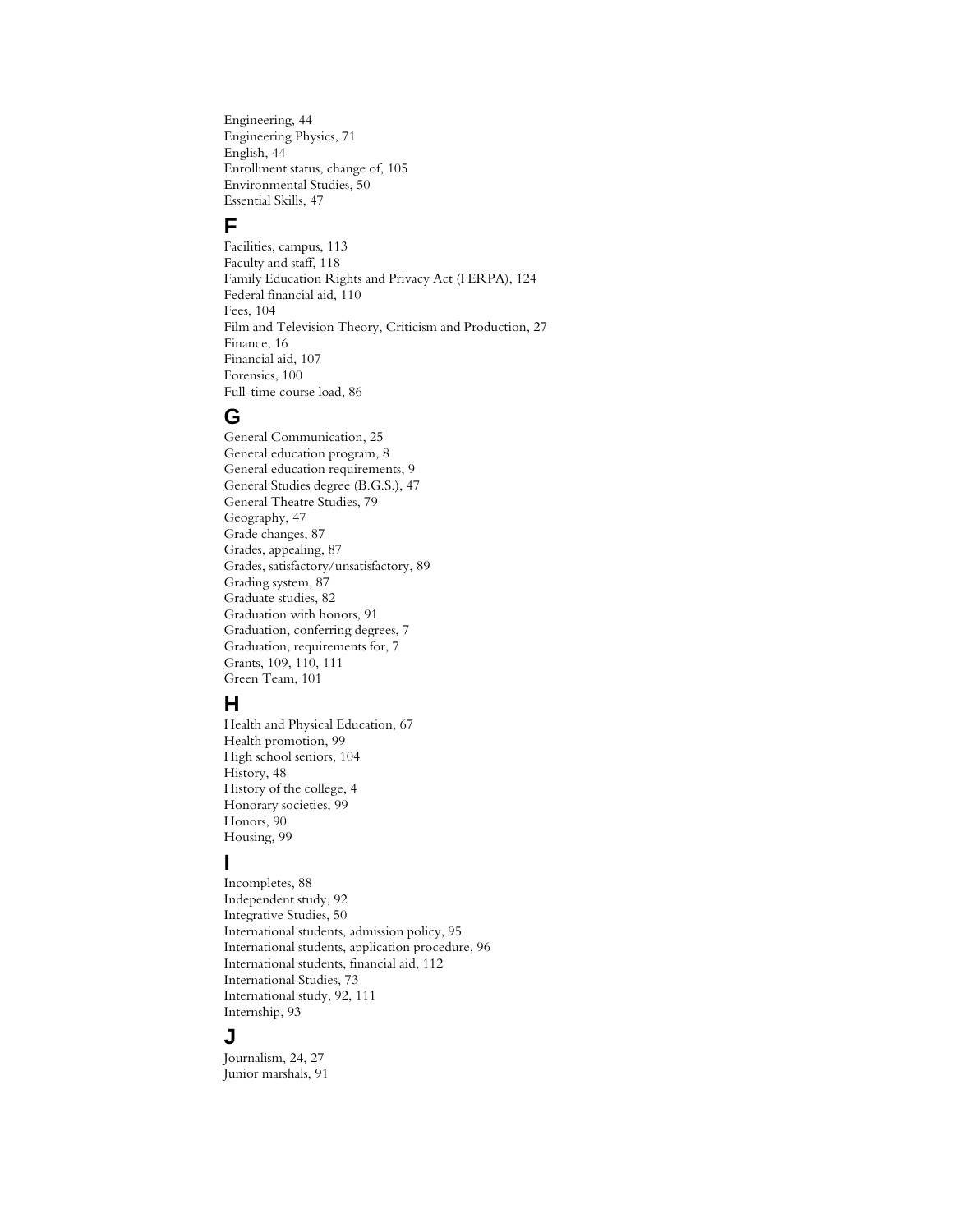# **K**

Kansas Teacher Competency Test, 38 Kansas teacher licensure requirements. See Secondary education licensure

## **L**

Languages, 52 Leadership, 51 Leadership Southwestern, 101 Learning Center, 99 Liberal Arts and Sciences, 50 Licensure requirements for teachers. See Secondary education licensure Life experience credit. See Prior learning credit Literature, 44 Loans, 110

### **M**

Major, change of, 6 Major, declaration of, 6 Majors and course offerings, 11 Management, 17 Management grant, 109 Marine Biology, 53 Marketing, 17 Master of Arts in Specialized Ministries (M.A.S.M), 82 Master of Business Administration (MBA), 82 Master of Education (M.Ed.), 82 Master of Science in Leadership (M.S.L.), 82 Master of Science in Management (M.S.M.), 82 Master of Science in Security Administration (M.S.S.A.), 82 Masterbuilders, 91 Mastin scholarship, 109 Mathematics, 53 McNeish scholarship, 109 Mental Health Services, 99 Ministry, campus, 98 Minor, declaration of, 6 Mission of the college, 3 Music, 56 Music Education, 56 Music in Worship, 63 Music organizations, 100 Musical Theatre, 79

## **N**

Natural Science, 59 New Media, 25, 27 Non-course credit, 90 Notices and disclaimers, 129 Nursing, 60

## **O**

Off-campus study, 92 Order of the Mound, 92

# **P**

Parkhurst Lectures, 93 Part-time course load, 86 Payment plans, 104 Phi Theta Kappa scholarships, 109 Philosophy, 62 Philosophy and Religious Studies, 62, 63 Physical Education and Sport Studies, 65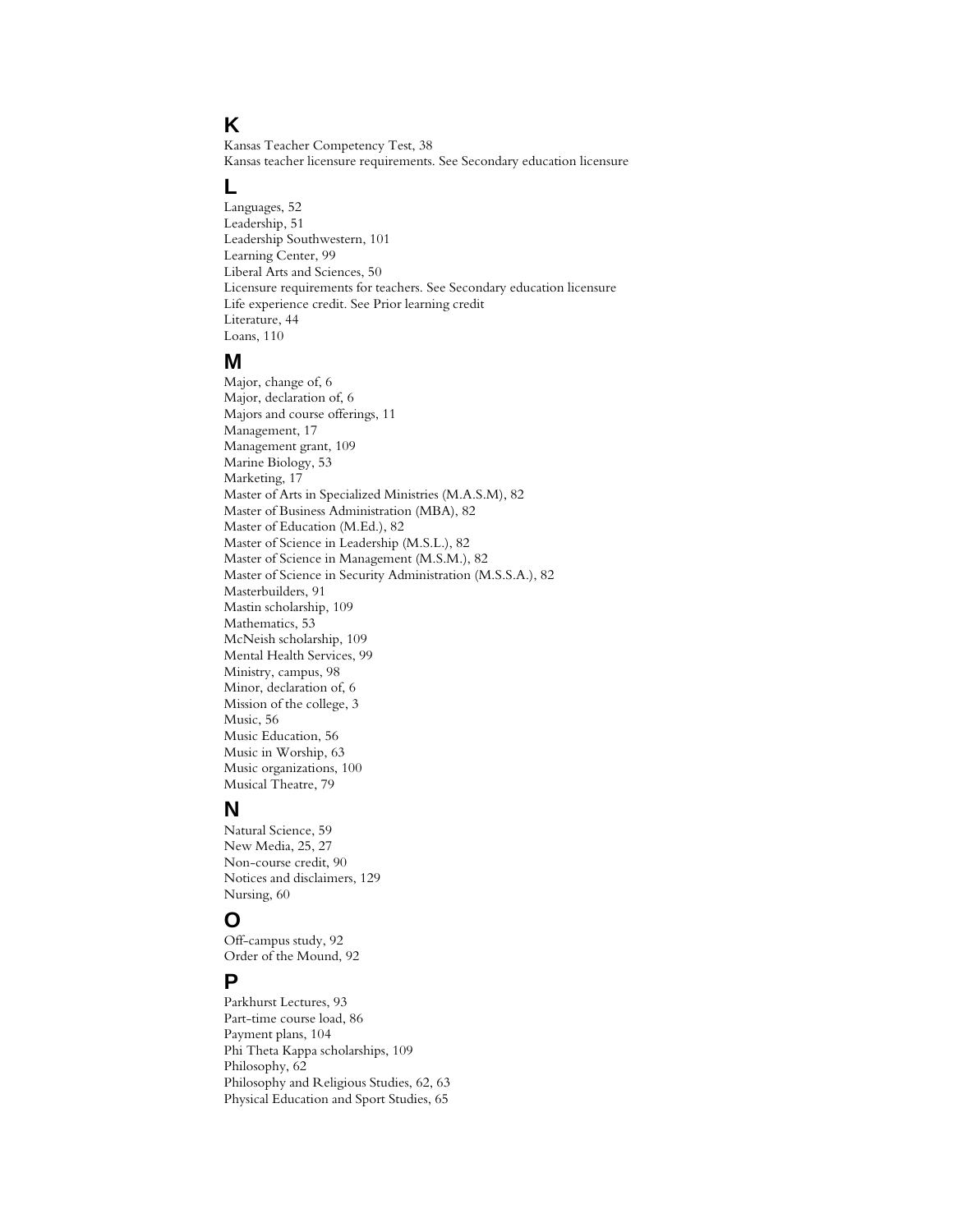Physics, 70 Placement services, 98 Plagiarism, 85 Political Science, 73 Practicum, 93 Presidential scholarships, 109 Prior learning credit, 90 Probation, academic, 89 Probation, financial aid, 108 Professional requirements for licensure. See Secondary Education Licensure Professional Studies, 84 Psychology, 74 Publications, student, 100

## **R**

Radio and TV Production and Performance, 25 Radio station, 100 Refunds, 105 Registration, 87 Regulations, academic, 85 Regulations, college, 98 Regulations, financial aid, 107 Religious activities, 98 Religious studies, 62 Repeating a course, 89 Requirements for graduation, 7 Requirements for teacher licensure. See Secondary education licensure Residential campus, 99 Room charges, 103 Room deposits, 106 Rosters, 115 Roy L. Smith church matching scholarships, 109 Roy L. Smith-Willson Lectures, 93

# **S**

Salutatorian, 92 Satisfactory/unsatisfactory grading, 89 Scholar of the college, 92 Scholarships, 109, 111 Secondary education licensure, 38 Secondary licensure Biology, 14 Business Education, 17 Chemistry, 23 English, 45 History, 48 Middle Level Mathematics, 54 Music, 56 Physical Education, 67 Physics, 72 Secondary Mathematics, 54 Speech and Theatre Education, 26, 78 Selection of catalog, 6 Senior citizens, 104 Service learning, 101 SIFE, 101 Social life, 98 Social Science, 77 Sociology, 77 Spanish, 52 Special academic studies, 92 Special fees, 104